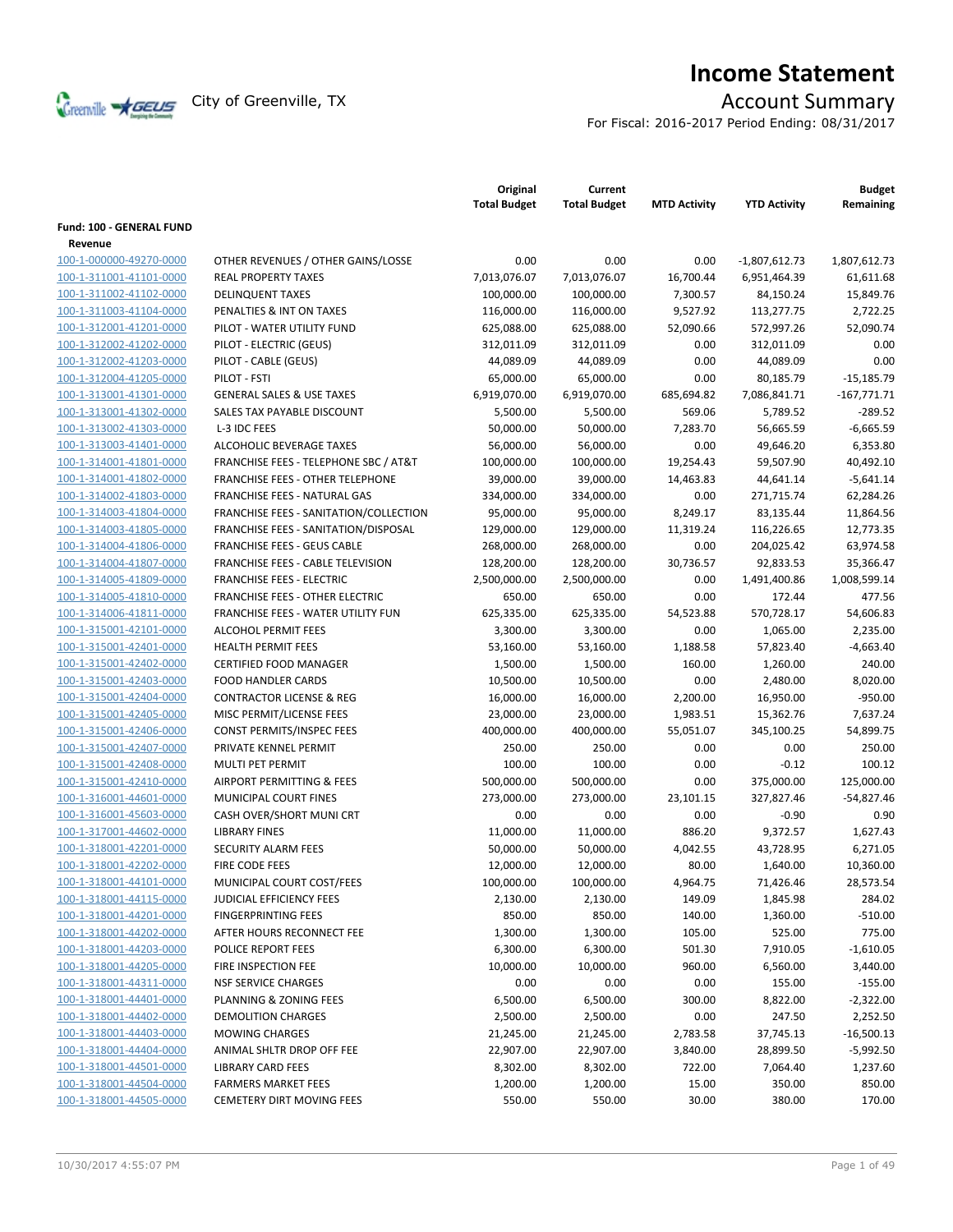|                         |                                       | Original<br><b>Total Budget</b> | Current<br><b>Total Budget</b> | <b>MTD Activity</b> | <b>YTD Activity</b> | <b>Budget</b><br>Remaining |
|-------------------------|---------------------------------------|---------------------------------|--------------------------------|---------------------|---------------------|----------------------------|
| 100-1-319001-44102-0000 | SALE OF CITY PUBLICATIONS             | 1,080.00                        | 1,080.00                       | 0.00                | 150.00              | 930.00                     |
| 100-1-319001-44506-0000 | LIBRARY COPY MACHINE                  | 5,500.00                        | 5,500.00                       | 169.29              | 3,385.49            | 2,114.51                   |
| 100-1-319001-45302-0000 | <b>CEMETERY LOTS SALES</b>            | 150.00                          | 150.00                         | 0.00                | 510.00              | $-360.00$                  |
| 100-1-319001-45304-0000 | <b>PROPERTY SALES</b>                 | 0.00                            | 0.00                           | 0.00                | 7,263.29            | $-7,263.29$                |
| 100-1-319001-45305-0000 | <b>AUCTION PROCEEDS</b>               | 1,500.00                        | 1,500.00                       | 0.00                | 4,740.60            | $-3,240.60$                |
| 100-1-319001-45401-0000 | <b>INTEREST REVENUES</b>              | 30,000.00                       | 30,000.00                      | 2,175.29            | 14,575.11           | 15,424.89                  |
| 100-1-319001-45501-0000 | LIBRARY MTG ROOM RENTAL               | 600.00                          | 600.00                         | 105.00              | 962.50              | $-362.50$                  |
| 100-1-319001-45503-0000 | <b>PAVILION RENTALS</b>               | 13,990.00                       | 13,990.00                      | 950.00              | 10,465.13           | 3,524.87                   |
| 100-1-319001-45601-0000 | MISCELLANEOUS REVENUES                | 32,000.00                       | 32,000.00                      | 247.29              | 22,260.05           | 9,739.95                   |
| 100-1-319001-45602-0000 | PRIOR YEAR REIMBURSEMENTS             | 10,000.00                       | 10,000.00                      | 0.00                | 0.00                | 10,000.00                  |
| 100-1-319001-45604-0000 | OTHER REVENUE / OVER/SHORT            | 0.00                            | 0.00                           | $-23.06$            | $-7,289.08$         | 7,289.08                   |
| 100-1-322001-43002-0000 | ANIMAL SHELTER CONTRIB                | 100,000.00                      | 100,000.00                     | 0.00                | 100,000.00          | 0.00                       |
| 100-1-322001-43003-0000 | HUNT CO CONTRIB - FIRE                | 28,800.00                       | 28,800.00                      | 2,400.00            | 26,400.00           | 2,400.00                   |
| 100-1-322001-43004-0000 | HUNT CO MEM HOSP REIM                 | 21,000.00                       | 21,000.00                      | 1,866.67            | 20,533.37           | 466.63                     |
| 100-1-323001-46008-0000 | <b>XFR - TOURISM FUND</b>             | 90,000.00                       | 90,000.00                      | 7,500.00            | 82,500.00           | 7,500.00                   |
| 100-1-323001-46023-0000 | <b>XFR - GENERAL CIP FUND</b>         | 0.00                            | 114,000.00                     | 0.00                | 114,000.00          | 0.00                       |
| 100-1-324001-46506-0000 | CA - RECREATION FUND                  | 6,157.00                        | 6,157.00                       | 513.08              | 5,643.88            | 513.12                     |
| 100-1-324001-46509-0000 | CA - VENUE MGMT FUND                  | 6,459.00                        | 6,459.00                       | 538.25              | 5,920.75            | 538.25                     |
| 100-1-324001-46537-0000 | CA - MAIL MACHINE LEASE               | 3,132.00                        | 3,132.00                       | 261.00              | 2,349.00            | 783.00                     |
| 100-1-324001-46614-0000 | CA - SANITATION FUND COLLECTION       | 25,439.00                       | 25,439.00                      | 2,119.92            | 23,319.12           | 2,119.88                   |
| 100-1-324001-46650-0000 | CA - UTILITY FUND TO GENERAL GOVERNME | 369,256.00                      | 369,256.00                     | 30,771.33           | 338,484.63          | 30,771.37                  |
| 100-1-324001-46651-0000 | CA - UTILITY FUND TO PUBLIC WORKS     | 172,134.00                      | 172,134.00                     | 14,344.50           | 157,789.50          | 14,344.50                  |
| 100-1-324001-46801-0000 | <b>CA - SPENCE FUND</b>               | 600.00                          | 600.00                         | 50.00               | 550.00              | 50.00                      |
| 100-1-324009-46901-0000 | <b>CA - ELECTRIC UTILITY</b>          | 312,482.00                      | 312,482.00                     | 26,040.17           | 286,441.87          | 26,040.13                  |
| 100-1-324009-46906-0000 | <b>CA - CABLE UTILITY</b>             | 52,488.00                       | 52,488.00                      | 4,374.00            | 48,114.00           | 4,374.00                   |
|                         | <b>Revenue Total:</b>                 | 22,345,380.25                   | 22,459,380.25                  | 1,115,320.80        | 19,123,862.79       | 3,335,517.46               |
| <b>Expense</b>          |                                       |                                 |                                |                     |                     |                            |
| 100-1-411000-52001-0000 | <b>OFFICE SUPPLIES</b>                | 60.00                           | 60.00                          | 0.00                | 46.96               | 13.04                      |
| 100-1-411000-52005-0000 | PRINTED MATERIALS                     | 96.00                           | 96.00                          | 0.00                | 48.00               | 48.00                      |
| 100-1-411000-52103-0000 | <b>MEETING SUPPLIES</b>               | 1,800.00                        | 1,800.00                       | 83.99               | 1,555.33            | 244.67                     |
| 100-1-411000-54001-0000 | <b>TELEPHONE CHARGES</b>              | 4,002.00                        | 4,002.00                       | 135.55              | 2,273.17            | 1,728.83                   |
| 100-1-411000-54201-0000 | MEMBERSHIPS & SUBSCRIPTIONS           | 6,900.00                        | 6,900.00                       | 0.00                | 5,926.00            | 974.00                     |
| 100-1-411000-54204-0000 | <b>PUBLIC RELATIONS</b>               | 500.00                          | 500.00                         | 0.00                | 500.00              | 0.00                       |
| 100-1-411000-54213-0000 | PLAQUES AND AWARDS                    | 500.00                          | 500.00                         | 0.00                | 351.85              | 148.15                     |
| 100-1-411000-54214-0000 | <b>TRAVEL &amp; TRAINING</b>          | 14,000.00                       | 14,000.00                      | 2,693.53            | 12,815.53           | 1,184.47                   |
| 100-1-411400-51001-0000 | REGULAR SALARIES                      | 73,620.00                       | 73,620.00                      | 5,908.80            | 69,733.81           | 3,886.19                   |
| 100-1-411400-51021-0000 | LONGEVITY                             | 1,206.00                        | 1,206.00                       | 0.00                | 1,200.00            | 6.00                       |
| 100-1-411400-51116-0000 | <b>CAR ALLOWANCE</b>                  | 4,200.00                        | 4,200.00                       | 323.08              | 3,876.96            | 323.04                     |
| 100-1-411400-51117-0000 | <b>CELL PHONE ALLOWANCE</b>           | 696.00                          | 696.00                         | 53.54               | 642.48              | 53.52                      |
| 100-1-411400-51201-0000 | <b>FICA</b>                           | 4,943.00                        | 4,943.00                       | 378.58              | 4,555.12            | 387.88                     |
| 100-1-411400-51202-0000 | MEDICARE                              | 1,156.00                        | 1,156.00                       | 88.54               | 1,065.30            | 90.70                      |
| 100-1-411400-51203-0000 | <b>HEALTH INSURANCE</b>               | 9,700.00                        | 9,700.00                       | 808.33              | 8,891.63            | 808.37                     |
| 100-1-411400-51204-0000 | <b>WORKERS COMPENSATION</b>           | 218.00                          | 218.00                         | 18.17               | 199.87              | 18.13                      |
| 100-1-411400-51205-0000 | STATE UNEMPLOYMENT                    | 77.00                           | 77.00                          | 0.00                | 16.51               | 60.49                      |
| 100-1-411400-51301-0000 | <b>TMRS</b>                           | 8,781.00                        | 8,781.00                       | 702.70              | 8,340.60            | 440.40                     |
| 100-1-411400-52001-0000 | OFFICE SUPPLIES                       | 100.00                          | 100.00                         | 0.00                | 44.98               | 55.02                      |
| 100-1-411400-52002-0000 | POSTAGE / FREIGHT                     | 150.00                          | 150.00                         | 3.06                | 136.92              | 13.08                      |
| 100-1-411400-52005-0000 | PRINTED MATERIALS                     | 25.00                           | 25.00                          | 0.00                | 0.00                | 25.00                      |
| 100-1-411400-54001-0000 | <b>TELEPHONE CHARGES</b>              | 2,100.00                        | 2,100.00                       | 72.92               | 710.23              | 1,389.77                   |
| 100-1-411400-54101-0000 | PROFESSIONAL SERVICES                 | 900.00                          | 900.00                         | 0.00                | 875.00              | 25.00                      |
| 100-1-411400-54201-0000 | MEMBERSHIPS & SUBSCRIPTIONS           | 130.00                          | 130.00                         | 0.00                | 125.00              | 5.00                       |
| 100-1-411400-54206-0000 | <b>ELECTION EXPENSE</b>               | 5,125.00                        | 5,125.00                       | 0.00                | 2,000.33            | 3,124.67                   |
| 100-1-411400-54212-0000 | <b>PRINTING</b>                       | 4,160.00                        | 4,160.00                       | 0.00                | 3,367.50            | 792.50                     |
| 100-1-411400-54214-0000 | <b>TRAVEL &amp; TRAINING</b>          | 975.00                          | 975.00                         | 355.00              | 778.86              | 196.14                     |
| 100-1-412100-51001-0000 | REGULAR SALARIES                      | 171,353.00                      | 171,353.00                     | 11,958.01           | 149,532.74          | 21,820.26                  |
| 100-1-412100-51020-0000 | <b>OVERTIME</b>                       | 6,778.00                        | 6,778.00                       | 267.37              | 4,074.72            | 2,703.28                   |
| 100-1-412100-51021-0000 | LONGEVITY                             | 4,650.00                        | 4,650.00                       | 0.00                | 4,614.00            | 36.00                      |
| 100-1-412100-51101-0000 | <b>CERTIFICATION PAY</b>              | 3,600.00                        | 3,600.00                       | 230.78              | 2,769.36            | 830.64                     |
| 100-1-412100-51201-0000 | <b>FICA</b>                           | 11,556.00                       | 11,556.00                      | 728.76              | 9,505.39            | 2,050.61                   |
|                         |                                       |                                 |                                |                     |                     |                            |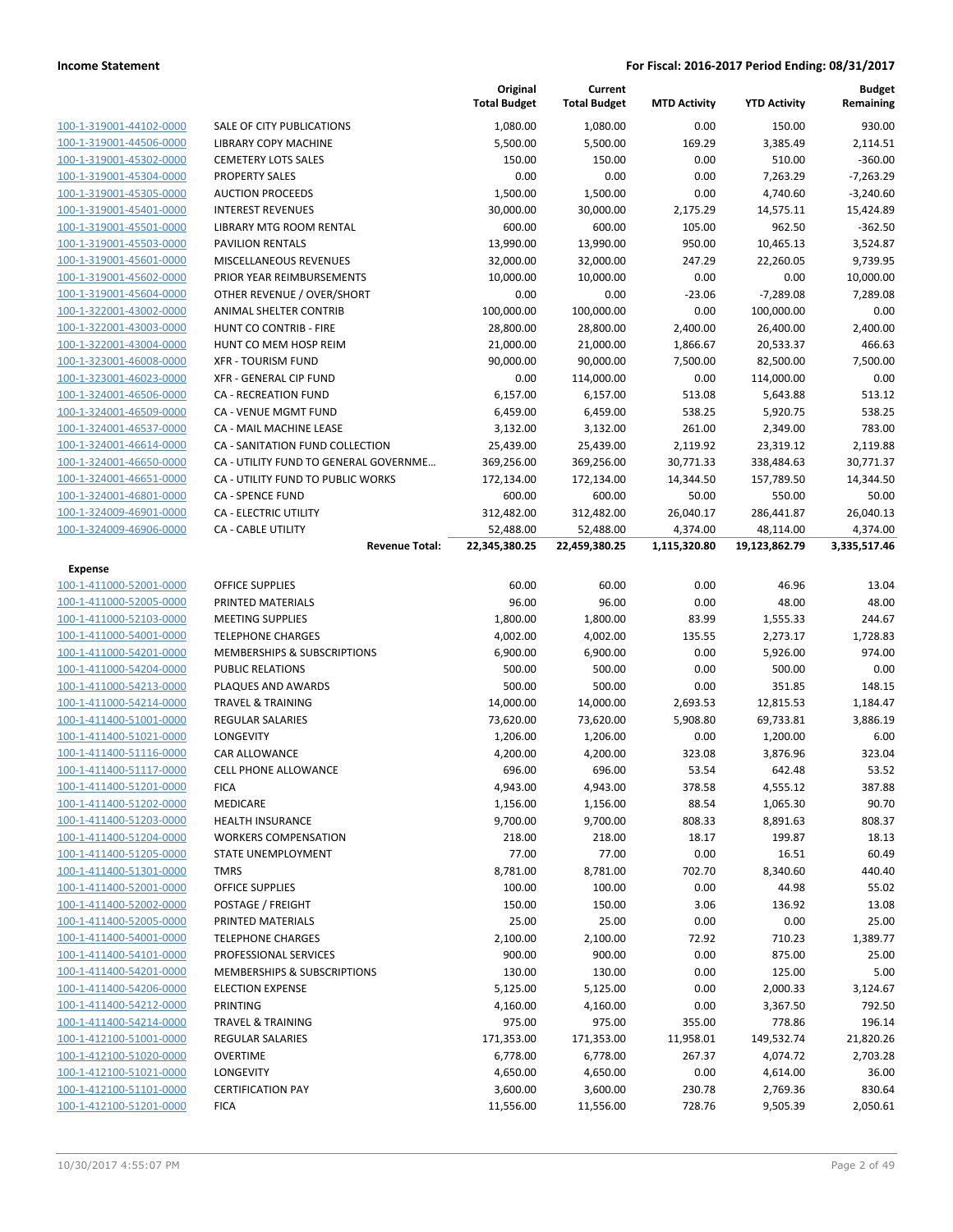| 100-1-412100-51202-0000                            | <b>MEDICAR</b>             |
|----------------------------------------------------|----------------------------|
| 100-1-412100-51203-0000                            | <b>HEALTH I</b>            |
| 100-1-412100-51204-0000                            | <b>WORKER</b>              |
| 100-1-412100-51205-0000                            | <b>STATE UI</b>            |
| 100-1-412100-51301-0000                            | TMRS                       |
| 100-1-412100-52001-0000                            | OFFICE S                   |
| 100-1-412100-52002-0000                            | POSTAGE                    |
| 100-1-412100-52005-0000                            | <b>PRINTED</b>             |
| 100-1-412100-52102-0000                            | BOOKS/                     |
| 100-1-412100-52110-0000                            | <b>TICKET W</b>            |
| 100-1-412100-53201-0000                            | <b>FURNITU</b>             |
| 100-1-412100-54001-0000                            | <b>TELEPHO</b>             |
| 100-1-412100-54101-0000                            | <b>PROFESS</b>             |
| 100-1-412100-54201-0000                            | <b>MEMBEF</b>              |
| 100-1-412100-54207-0000                            | COURT C                    |
| 100-1-412100-54214-0000                            | TRAVEL &                   |
| 100-1-413200-51001-0000                            | <b>REGULAF</b>             |
| 100-1-413200-51020-0000                            | <b>OVERTIN</b>             |
| 100-1-413200-51021-0000                            | LONGEVI                    |
| 100-1-413200-51101-0000                            | <b>CERTIFIC</b>            |
| 100-1-413200-51116-0000                            | <b>CAR ALLO</b>            |
| 100-1-413200-51201-0000                            | <b>FICA</b>                |
| 100-1-413200-51202-0000                            | <b>MEDICAR</b>             |
| 100-1-413200-51203-0000                            | <b>HEALTH I</b>            |
| 100-1-413200-51204-0000                            | <b>WORKER</b>              |
| 100-1-413200-51205-0000                            | <b>STATE UI</b>            |
| 100-1-413200-51301-0000                            | TMRS                       |
| 100-1-413200-52001-0000                            | OFFICE S                   |
| 100-1-413200-52002-0000                            | POSTAGE                    |
| 100-1-413200-52102-0000                            | BOOKS/                     |
| 100-1-413200-52103-0000                            | MEETING                    |
| 100-1-413200-52201-0000                            | MINOR T                    |
| 100-1-413200-54001-0000                            | <b>TELEPHO</b>             |
| 100-1-413200-54101-0000                            | <b>PROFESS</b>             |
| 100-1-413200-54201-0000                            | <b>MEMBEF</b>              |
| 100-1-413200-54205-0000                            | <b>BUSINES:</b>            |
| 100-1-413200-54212-0000                            | PRINTING                   |
| 100-1-413200-54214-0000                            | TRAVEL &                   |
| 100-1-415100-51001-0000                            | <b>REGULAF</b>             |
| 100-1-415100-51020-0000                            | <b>OVERTIN</b>             |
|                                                    | LONGEVI                    |
| 100-1-415100-51021-0000<br>100-1-415100-51116-0000 | CAR ALLO                   |
| 100-1-415100-51117-0000                            | <b>CELL PHC</b>            |
| 100-1-415100-51201-0000                            | <b>FICA</b>                |
| 100-1-415100-51202-0000                            | <b>MEDICAR</b>             |
| 100-1-415100-51203-0000                            | <b>HEALTH</b>              |
| 100-1-415100-51204-0000                            | <b>WORKER</b>              |
| 100-1-415100-51205-0000                            | <b>STATE UI</b>            |
| 100-1-415100-51301-0000                            | <b>TMRS</b>                |
| 100-1-415100-51401-0000                            | CONTRA                     |
| 100-1-415100-52001-0000                            | OFFICE S                   |
| 100-1-415100-52002-0000                            | POSTAGE                    |
|                                                    | PRINTED                    |
| 100-1-415100-52005-0000<br>100-1-415100-54001-0000 | <b>TELEPHO</b>             |
| 100-1-415100-54110-0000                            | <b>AUDIT</b>               |
|                                                    |                            |
| 100-1-415100-54201-0000                            | <b>MEMBEF</b>              |
| 100-1-415100-54211-0000<br>100-1-415100-54212-0000 | <b>ADVERTI</b><br>PRINTING |
|                                                    |                            |
| 100-1-415100-54214-0000                            | TRAVEL &                   |

|                                                    |                                                   | Original<br><b>Total Budget</b> | Current<br><b>Total Budget</b> | <b>MTD Activity</b> | <b>YTD Activity</b> | Budget<br>Remaining  |
|----------------------------------------------------|---------------------------------------------------|---------------------------------|--------------------------------|---------------------|---------------------|----------------------|
| 100-1-412100-51202-0000                            | MEDICARE                                          | 2,703.00                        | 2,703.00                       | 170.43              | 2,225.28            | 477.72               |
| 100-1-412100-51203-0000                            | <b>HEALTH INSURANCE</b>                           | 38,800.00                       | 38,800.00                      | 3,233.33            | 35,566.63           | 3,233.37             |
| 100-1-412100-51204-0000                            | <b>WORKERS COMPENSATION</b>                       | 510.00                          | 510.00                         | 42.50               | 467.50              | 42.50                |
| 100-1-412100-51205-0000                            | STATE UNEMPLOYMENT                                | 444.00                          | 444.00                         | 0.04                | 73.29               | 370.71               |
| 100-1-412100-51301-0000                            | <b>TMRS</b>                                       | 19,775.00                       | 19,775.00                      | 1,287.48            | 15,568.16           | 4,206.84             |
| 100-1-412100-52001-0000                            | <b>OFFICE SUPPLIES</b>                            | 880.00                          | 880.00                         | 63.15               | 644.24              | 235.76               |
| 100-1-412100-52002-0000                            | POSTAGE / FREIGHT                                 | 3,500.00                        | 3,500.00                       | 727.53              | 3,065.72            | 434.28               |
| 100-1-412100-52005-0000                            | PRINTED MATERIALS                                 | 1,400.00                        | 1,400.00                       | 0.00                | 612.03              | 787.97               |
| 100-1-412100-52102-0000                            | <b>BOOKS / REF SUPPLIES</b>                       | 220.00                          | 220.00                         | 0.00                | 0.00                | 220.00               |
| 100-1-412100-52110-0000                            | TICKET WRITER SUPPLIES                            | 8,630.00                        | 8,630.00                       | 0.00                | 7,338.74            | 1,291.26             |
| 100-1-412100-53201-0000                            | <b>FURNITURE &amp; OFFICE EQUIPMENT</b>           | 1,712.00                        | 1,712.00                       | 0.00                | 1,211.54            | 500.46               |
| 100-1-412100-54001-0000                            | <b>TELEPHONE CHARGES</b>                          | 10,000.00                       | 10,000.00                      | 627.44              | 5,211.73            | 4,788.27             |
| 100-1-412100-54101-0000                            | PROFESSIONAL SERVICES                             | 24,720.00                       | 24,720.00                      | 140.00              | 23,012.73           | 1,707.27             |
| 100-1-412100-54201-0000                            | MEMBERSHIPS & SUBSCRIPTIONS                       | 850.00                          | 850.00                         | 0.00                | 560.11              | 289.89               |
| 100-1-412100-54207-0000                            | COURT COSTS, JURY, WIT FEES                       | 360.00                          | 360.00                         | 0.00                | 216.00              | 144.00               |
| 100-1-412100-54214-0000                            | <b>TRAVEL &amp; TRAINING</b>                      | 8,150.00                        | 8,150.00                       | 432.50              | 4,146.30            | 4,003.70             |
| 100-1-413200-51001-0000                            | REGULAR SALARIES                                  | 207,132.00                      | 207,132.00                     | 16,618.40           | 196,126.44          | 11,005.56            |
| 100-1-413200-51020-0000                            | <b>OVERTIME</b>                                   | 120.00                          | 120.00                         | 50.45               | 74.94               | 45.06                |
| 100-1-413200-51021-0000                            | LONGEVITY                                         | 1,800.00                        | 1,800.00                       | 0.00                | 1,800.00            | 0.00                 |
| 100-1-413200-51101-0000                            | <b>CERTIFICATION PAY</b>                          | 1,200.00                        | 1,200.00                       | 92.30               | 1,107.60            | 92.40                |
| 100-1-413200-51116-0000                            | CAR ALLOWANCE                                     | 7,380.00                        | 7,380.00                       | 567.70              | 6,812.40            | 567.60               |
| 100-1-413200-51201-0000                            | <b>FICA</b>                                       | 8,734.00                        | 8,734.00                       | 1,056.43            | 9,395.54            | $-661.54$            |
| 100-1-413200-51202-0000                            | MEDICARE                                          | 3,156.00                        | 3,156.00                       | 247.07              | 2,941.33            | 214.67               |
| 100-1-413200-51203-0000                            | <b>HEALTH INSURANCE</b>                           | 19,400.00                       | 19,400.00                      | 1,616.66            | 17,783.26           | 1,616.74             |
| 100-1-413200-51204-0000                            | <b>WORKERS COMPENSATION</b>                       | 595.00                          | 595.00                         | 49.58               | 545.38              | 49.62                |
| 100-1-413200-51205-0000                            | STATE UNEMPLOYMENT                                | 154.00                          | 154.00                         | 0.00                | 29.77               | 124.23               |
| 100-1-413200-51301-0000                            | <b>TMRS</b>                                       | 23,972.00                       | 23,972.00                      | 1,937.36            | 22,770.83           | 1,201.17             |
| 100-1-413200-52001-0000                            | <b>OFFICE SUPPLIES</b>                            | 550.00                          | 550.00                         | 8.49                | 309.36              | 240.64               |
| 100-1-413200-52002-0000                            | POSTAGE / FREIGHT                                 | 200.00                          | 200.00                         | 3.35                | 36.62               | 163.38               |
| 100-1-413200-52102-0000                            | <b>BOOKS / REF SUPPLIES</b>                       | 100.00                          | 100.00                         | 0.00                | 0.00                | 100.00               |
| 100-1-413200-52103-0000                            | <b>MEETING SUPPLIES</b>                           | 475.00                          | 475.00                         | 33.39               | 251.36              | 223.64               |
| 100-1-413200-52201-0000<br>100-1-413200-54001-0000 | MINOR TOOLS & EQUIPMENT                           | 125.00                          | 125.00                         | 149.99              | 249.98              | $-124.98$            |
| 100-1-413200-54101-0000                            | <b>TELEPHONE CHARGES</b><br>PROFESSIONAL SERVICES | 6,000.00                        | 6,000.00                       | 372.97              | 4,821.96            | 1,178.04             |
| 100-1-413200-54201-0000                            | <b>MEMBERSHIPS &amp; SUBSCRIPTIONS</b>            | 0.00<br>3,000.00                | 0.00<br>3,000.00               | 0.00<br>0.00        | 60.00<br>1,163.24   | $-60.00$<br>1,836.76 |
| 100-1-413200-54205-0000                            | <b>BUSINESS MEALS</b>                             | 1,000.00                        | 1,000.00                       | 0.00                | 126.72              | 873.28               |
| 100-1-413200-54212-0000                            | PRINTING                                          | 750.00                          | 750.00                         | 0.00                | 0.00                | 750.00               |
| 100-1-413200-54214-0000                            | <b>TRAVEL &amp; TRAINING</b>                      | 6,740.00                        | 6,740.00                       | 829.81              | 6,596.87            | 143.13               |
| 100-1-415100-51001-0000                            | <b>REGULAR SALARIES</b>                           | 301,904.00                      | 288,104.00                     | 19,903.36           | 233,558.28          | 54,545.72            |
| 100-1-415100-51020-0000                            | <b>OVERTIME</b>                                   | 1,010.00                        | 1,010.00                       | 33.81               | 696.97              | 313.03               |
| 100-1-415100-51021-0000                            | LONGEVITY                                         | 2,994.00                        | 2,994.00                       | 0.00                | 2,970.00            | 24.00                |
| 100-1-415100-51116-0000                            | CAR ALLOWANCE                                     | 4,200.00                        | 4,200.00                       | 184.62              | 2,215.44            | 1,984.56             |
| 100-1-415100-51117-0000                            | <b>CELL PHONE ALLOWANCE</b>                       | 420.00                          | 420.00                         | 32.30               | 387.60              | 32.40                |
| 100-1-415100-51201-0000                            | <b>FICA</b>                                       | 19,253.00                       | 19,253.00                      | 1,164.87            | 13,972.67           | 5,280.33             |
| 100-1-415100-51202-0000                            | <b>MEDICARE</b>                                   | 4,503.00                        | 4,503.00                       | 272.43              | 3,267.79            | 1,235.21             |
| 100-1-415100-51203-0000                            | <b>HEALTH INSURANCE</b>                           | 67,900.00                       | 67,900.00                      | 5,658.33            | 62,241.63           | 5,658.37             |
| 100-1-415100-51204-0000                            | <b>WORKERS COMPENSATION</b>                       | 850.00                          | 850.00                         | 70.83               | 779.13              | 70.87                |
| 100-1-415100-51205-0000                            | STATE UNEMPLOYMENT                                | 539.00                          | 539.00                         | 0.00                | 92.19               | 446.81               |
| 100-1-415100-51301-0000                            | <b>TMRS</b>                                       | 34,205.00                       | 34,205.00                      | 2,253.22            | 26,513.36           | 7,691.64             |
| 100-1-415100-51401-0000                            | <b>CONTRA - SALARIES</b>                          | $-20,722.00$                    | $-20,722.00$                   | 0.00                | 0.00                | $-20,722.00$         |
| 100-1-415100-52001-0000                            | <b>OFFICE SUPPLIES</b>                            | 1,950.00                        | 1,950.00                       | 28.49               | 1,459.31            | 490.69               |
| 100-1-415100-52002-0000                            | POSTAGE / FREIGHT                                 | 5,000.00                        | 4,826.00                       | 778.27              | 3,007.48            | 1,818.52             |
| 100-1-415100-52005-0000                            | PRINTED MATERIALS                                 | 0.00                            | 24.00                          | 0.00                | 24.00               | 0.00                 |
| 100-1-415100-54001-0000                            | <b>TELEPHONE CHARGES</b>                          | 3,400.00                        | 3,400.00                       | 263.38              | 2,642.30            | 757.70               |
| 100-1-415100-54110-0000                            | <b>AUDIT</b>                                      | 56,650.00                       | 70,450.00                      | 0.00                | 70,450.00           | 0.00                 |
| 100-1-415100-54201-0000                            | MEMBERSHIPS & SUBSCRIPTIONS                       | 2,400.00                        | 2,400.00                       | $-690.00$           | 1,985.00            | 415.00               |
| 100-1-415100-54211-0000                            | ADVERTISING                                       | 25,000.00                       | 25,000.00                      | 521.20              | 26,213.44           | $-1,213.44$          |
| 100-1-415100-54212-0000                            | PRINTING                                          | 3,102.00                        | 3,252.00                       | 0.00                | 3,246.87            | 5.13                 |
| 100-1-415100-54214-0000                            | <b>TRAVEL &amp; TRAINING</b>                      | 6,000.00                        | 6,000.00                       | 1,020.00            | 4,934.48            | 1,065.52             |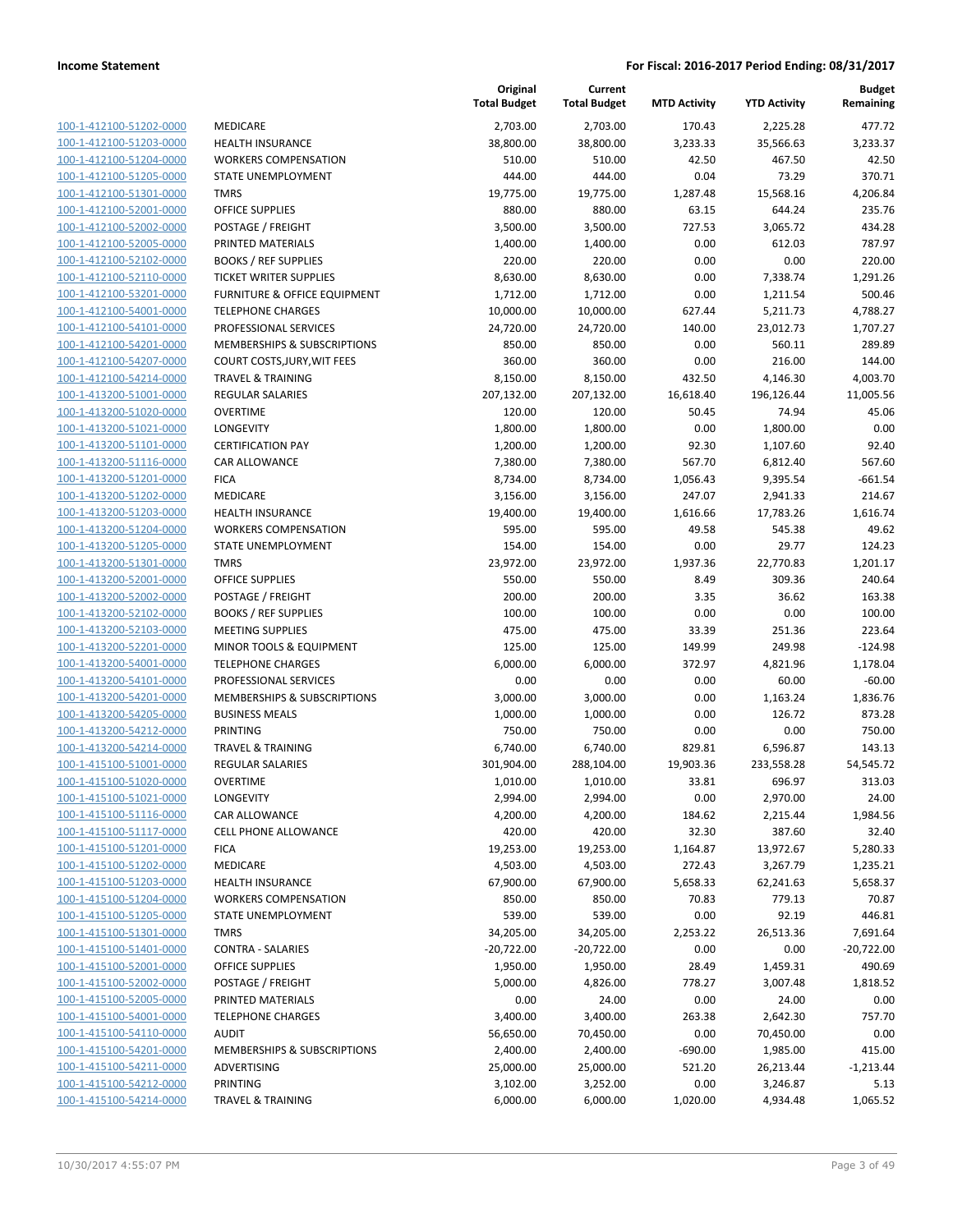| 100-1-415150-54401-0000        |
|--------------------------------|
| 100-1-415150-54402-0000        |
| 100-1-415300-54106-0000        |
| 100-1-415500-51001-0000        |
| 100-1-415500-51020-0000        |
| 100-1-415500-51021-0000        |
| 100-1-415500-51102-0000        |
| 100-1-415500-51116-0000        |
| 100-1-415500-51117-0000        |
| 100-1-415500-51201-0000        |
| 100-1-415500-51202-0000        |
| 100-1-415500-51203-0000        |
| <u>100-1-415500-51204-0000</u> |
| 100-1-415500-51205-0000        |
|                                |
| 100-1-415500-51301-0000        |
| 100-1-415500-52001-0000        |
| 100-1-415500-52002-0000        |
| 100-1-415500-52303-0000        |
| 100-1-415500-52401-0000        |
| 100-1-415500-54001-0000        |
| 100-1-415500-54102-0000        |
| 100-1-415500-54103-0000        |
| 100-1-415500-54107-0000        |
| 100-1-415500-54118-0000        |
| 100-1-415500-54119-0000        |
| 100-1-415500-54201-0000        |
| 100-1-415500-54213-0000        |
| 100-1-415500-54214-0000        |
| 100-1-421100-51001-0000        |
| 100-1-421100-51020-0000        |
| 100-1-421100-51021-0000        |
| 100-1-421100-51101-0000        |
| <u>100-1-421100-51115-0000</u> |
| 100-1-421100-51117-0000        |
| 100-1-421100-51201-0000        |
| 100-1-421100-51202-0000        |
| 100-1-421100-51203-0000        |
| 100-1-421100-51204-0000        |
| 100-1-421100-51205-0000        |
| 100-1-421100-51301-0000        |
|                                |
| 100-1-421100-51401-0000        |
| 100-1-421100-52001-0000        |
|                                |
| <u>100-1-421100-52002-0000</u> |
| 100-1-421100-52004-0000        |
| 100-1-421100-52005-0000        |
| 100-1-421100-52103-0000        |
| 100-1-421100-52104-0000        |
| <u>100-1-421100-52201-0000</u> |
| 100-1-421100-52203-0000        |
| 100-1-421100-52302-0000        |
| 100-1-421100-52305-0000        |
| 100-1-421100-53202-0000        |
| 100-1-421100-53205-0000        |
| 100-1-421100-54001-0000        |
| 100-1-421100-54002-0000        |
| 100-1-421100-54201-0000        |
| 100-1-421100-54205-0000        |
| <u>100-1-421100-54212-0000</u> |
| 100-1-421100-54213-0000        |

|                                                    |                                             | Original<br><b>Total Budget</b> | Current<br><b>Total Budget</b> | <b>MTD Activity</b> | <b>YTD Activity</b> | <b>Budget</b><br>Remaining |
|----------------------------------------------------|---------------------------------------------|---------------------------------|--------------------------------|---------------------|---------------------|----------------------------|
| 100-1-415150-54401-0000                            | APPRAISER                                   | 220,000.00                      | 220,000.00                     | 0.00                | 174,143.43          | 45,856.57                  |
| 100-1-415150-54402-0000                            | <b>COLLECTOR</b>                            | 15,350.00                       | 15,350.00                      | 0.00                | 15,884.05           | $-534.05$                  |
| 100-1-415300-54106-0000                            | <b>ATTORNEY FEES</b>                        | 200,000.00                      | 200,000.00                     | 35,947.33           | 192,646.23          | 7,353.77                   |
| 100-1-415500-51001-0000                            | <b>REGULAR SALARIES</b>                     | 159,633.00                      | 159,633.00                     | 12,352.16           | 146,672.25          | 12,960.75                  |
| 100-1-415500-51020-0000                            | <b>OVERTIME</b>                             | 719.00                          | 719.00                         | 0.00                | 155.69              | 563.31                     |
| 100-1-415500-51021-0000                            | LONGEVITY                                   | 3,030.00                        | 3,030.00                       | 0.00                | 1,992.00            | 1,038.00                   |
| 100-1-415500-51102-0000                            | <b>BILINGUAL PAY</b>                        | 600.00                          | 600.00                         | 0.00                | 0.00                | 600.00                     |
| 100-1-415500-51116-0000                            | CAR ALLOWANCE                               | 4,200.00                        | 4,200.00                       | 323.08              | 3,876.96            | 323.04                     |
| 100-1-415500-51117-0000                            | <b>CELL PHONE ALLOWANCE</b>                 | 960.00                          | 960.00                         | 73.84               | 886.08              | 73.92                      |
| 100-1-415500-51201-0000                            | <b>FICA</b>                                 | 10,487.00                       | 10,487.00                      | 757.65              | 9,226.36            | 1,260.64                   |
| 100-1-415500-51202-0000                            | MEDICARE                                    | 2,453.00                        | 2,453.00                       | 177.20              | 2,157.77            | 295.23                     |
| 100-1-415500-51203-0000                            | <b>HEALTH INSURANCE</b>                     | 29,100.00                       | 29,100.00                      | 2,425.00            | 26,675.00           | 2,425.00                   |
| 100-1-415500-51204-0000                            | <b>WORKERS COMPENSATION</b>                 | 463.00                          | 463.00                         | 38.58               | 424.38              | 38.62                      |
| 100-1-415500-51205-0000                            | STATE UNEMPLOYMENT                          | 231.00                          | 231.00                         | 0.00                | 48.76               | 182.24                     |
| 100-1-415500-51301-0000                            | <b>TMRS</b>                                 | 18,631.00                       | 18,631.00                      | 1,425.36            | 16,931.62           | 1,699.38                   |
| 100-1-415500-52001-0000                            | <b>OFFICE SUPPLIES</b>                      | 1,500.00                        | 1,500.00                       | 205.93              | 1,539.60            | $-39.60$                   |
| 100-1-415500-52002-0000                            | POSTAGE / FREIGHT                           | 700.00                          | 700.00                         | 393.92              | 1,030.40            | $-330.40$                  |
| 100-1-415500-52303-0000                            | <b>TRAINING SUPPLIES</b>                    | 500.00                          | 500.00                         | 0.00                | 152.65              | 347.35                     |
| 100-1-415500-52401-0000                            | <b>RECREATIONAL SUPPLIES</b>                | 2,800.00                        | 2,800.00                       | 0.00                | 88.10               | 2,711.90                   |
| 100-1-415500-54001-0000                            | <b>TELEPHONE CHARGES</b>                    | 2,500.00                        | 2,500.00                       | 198.19              | 1,684.63            | 815.37                     |
| 100-1-415500-54102-0000                            | <b>MVR CHECKS</b>                           | 200.00                          | 200.00                         | 8.52                | 152.52              | 47.48                      |
| 100-1-415500-54103-0000                            | CONSULTING                                  | 300.00                          | 300.00                         | 0.00                | 0.00                | 300.00                     |
| 100-1-415500-54107-0000                            | <b>MEDICAL</b>                              | 5,000.00                        | 5,000.00                       | 340.00              | 5,003.00            | $-3.00$                    |
| 100-1-415500-54118-0000                            | <b>MEDICAL - POLICE</b>                     | 2,500.00                        | 2,500.00                       | 655.00              | 2,099.00            | 401.00                     |
| 100-1-415500-54119-0000                            | <b>MEDICAL - FIRE</b>                       | 1,000.00                        | 1,000.00                       | 0.00                | 1,199.00            | $-199.00$                  |
| 100-1-415500-54201-0000                            | MEMBERSHIPS & SUBSCRIPTIONS                 | 3,500.00                        | 3,500.00                       | 86.60               | 2,156.84            | 1,343.16                   |
| 100-1-415500-54213-0000                            | PLAQUES AND AWARDS                          | 8,500.00                        | 8,500.00                       | 0.00                | 7,798.83            | 701.17                     |
| 100-1-415500-54214-0000                            | <b>TRAVEL &amp; TRAINING</b>                | 3,550.00                        | 3,550.00                       | 0.00                | 1,423.07            | 2,126.93                   |
| 100-1-421100-51001-0000                            | <b>REGULAR SALARIES</b>                     | 257,202.00                      | 257,202.00                     | 19,844.96           | 238,355.91          | 18,846.09                  |
| 100-1-421100-51020-0000                            | <b>OVERTIME</b>                             | 1,651.00                        | 1,651.00                       | 218.18              | 3,416.52            | $-1,765.52$                |
| 100-1-421100-51021-0000                            | LONGEVITY                                   | 3,480.00                        | 3,480.00                       | 0.00                | 3,468.00            | 12.00                      |
| 100-1-421100-51101-0000                            | <b>CERTIFICATION PAY</b>                    | 3,000.00                        | 3,000.00                       | 276.92              | 3,184.56            | $-184.56$                  |
| 100-1-421100-51115-0000                            | <b>CLOTHING ALLOWANCE</b>                   | 600.00                          | 600.00                         | 0.00                | 600.00              | 0.00                       |
| 100-1-421100-51117-0000                            | <b>CELL PHONE ALLOWANCE</b>                 | 1,560.00                        | 1,560.00                       | 120.00              | 1,440.00            | 120.00                     |
| 100-1-421100-51201-0000                            | <b>FICA</b>                                 | 16,585.00                       | 16,585.00                      | 1,200.06            | 14,755.24           | 1,829.76                   |
| 100-1-421100-51202-0000                            | MEDICARE                                    | 3,879.00                        | 3,879.00                       | 280.66              | 3,480.96            | 398.04                     |
| 100-1-421100-51203-0000                            | <b>HEALTH INSURANCE</b>                     | 38,800.00                       | 38,800.00                      | 3,233.33            | 35,566.63           | 3,233.37                   |
| 100-1-421100-51204-0000                            | <b>WORKERS COMPENSATION</b>                 | 4,915.00                        | 4,915.00                       | 409.58              | 4,505.38            | 409.62                     |
| 100-1-421100-51205-0000                            | STATE UNEMPLOYMENT<br>TMRS                  | 308.00                          | 308.00                         | 0.00                | 61.98               | 246.02                     |
| 100-1-421100-51301-0000                            |                                             | 29,464.00                       | 29,464.00                      | 2,287.44            | 27,694.79           | 1,769.21<br>868.39         |
| 100-1-421100-51401-0000<br>100-1-421100-52001-0000 | CONTRA - SALARIES<br><b>OFFICE SUPPLIES</b> | 0.00                            | 0.00<br>1,402.92               | 0.00<br>334.35      | -868.39<br>872.07   | 530.85                     |
| 100-1-421100-52002-0000                            | POSTAGE / FREIGHT                           | 1,402.92<br>240.00              | 240.00                         | 10.26               | 1,693.57            | $-1,453.57$                |
| 100-1-421100-52004-0000                            | <b>COMPUTER SUPPLIES</b>                    | 335.04                          | 335.04                         | 246.97              | 246.97              | 88.07                      |
| 100-1-421100-52005-0000                            | PRINTED MATERIALS                           | 210.00                          | 210.00                         | 0.00                | 165.00              | 45.00                      |
| 100-1-421100-52103-0000                            | <b>MEETING SUPPLIES</b>                     | 2,595.00                        | 2,595.00                       | 85.39               | 1,190.34            | 1,404.66                   |
| 100-1-421100-52104-0000                            | <b>WEARING APPAREL</b>                      | 312.00                          | 312.00                         | 278.96              | 389.87              | $-77.87$                   |
| 100-1-421100-52201-0000                            | MINOR TOOLS & EQUIPMENT                     | 632.00                          | 632.00                         | 0.00                | 9.33                | 622.67                     |
| 100-1-421100-52203-0000                            | <b>MOTOR VEHICLE FUEL</b>                   | 3,945.00                        | 3,945.00                       | 248.15              | 3,147.58            | 797.42                     |
| 100-1-421100-52302-0000                            | <b>MEDICAL SUPPLIES</b>                     | 400.00                          | 400.00                         | 57.65               | 197.57              | 202.43                     |
| 100-1-421100-52305-0000                            | PUBLIC EDUCATION                            | 8,112.00                        | 8,112.00                       | 58.49               | 3,557.35            | 4,554.65                   |
| 100-1-421100-53202-0000                            | MACHINE, TOOLS & IMPLMNTS                   | 150.00                          | 150.00                         | 0.00                | 0.00                | 150.00                     |
| 100-1-421100-53205-0000                            | <b>MOTOR VEHICLES</b>                       | 2,500.00                        | 2,500.00                       | 38.00               | 644.67              | 1,855.33                   |
| 100-1-421100-54001-0000                            | <b>TELEPHONE CHARGES</b>                    | 34,659.90                       | 34,659.90                      | 1,903.15            | 21,887.88           | 12,772.02                  |
| 100-1-421100-54002-0000                            | UTILITY CHARGES                             | 78,032.11                       | 78,032.11                      | 6,062.73            | 65,719.40           | 12,312.71                  |
| 100-1-421100-54201-0000                            | MEMBERSHIPS & SUBSCRIPTIONS                 | 2,479.00                        | 2,479.00                       | 326.49              | 2,935.67            | $-456.67$                  |
| 100-1-421100-54205-0000                            | <b>BUSINESS MEALS</b>                       | 200.00                          | 200.00                         | 0.00                | 11.08               | 188.92                     |
| 100-1-421100-54212-0000                            | PRINTING                                    | 200.00                          | 200.00                         | 0.00                | 0.00                | 200.00                     |
| 100-1-421100-54213-0000                            | PLAQUES AND AWARDS                          | 200.00                          | 410.00                         | 0.00                | 410.00              | 0.00                       |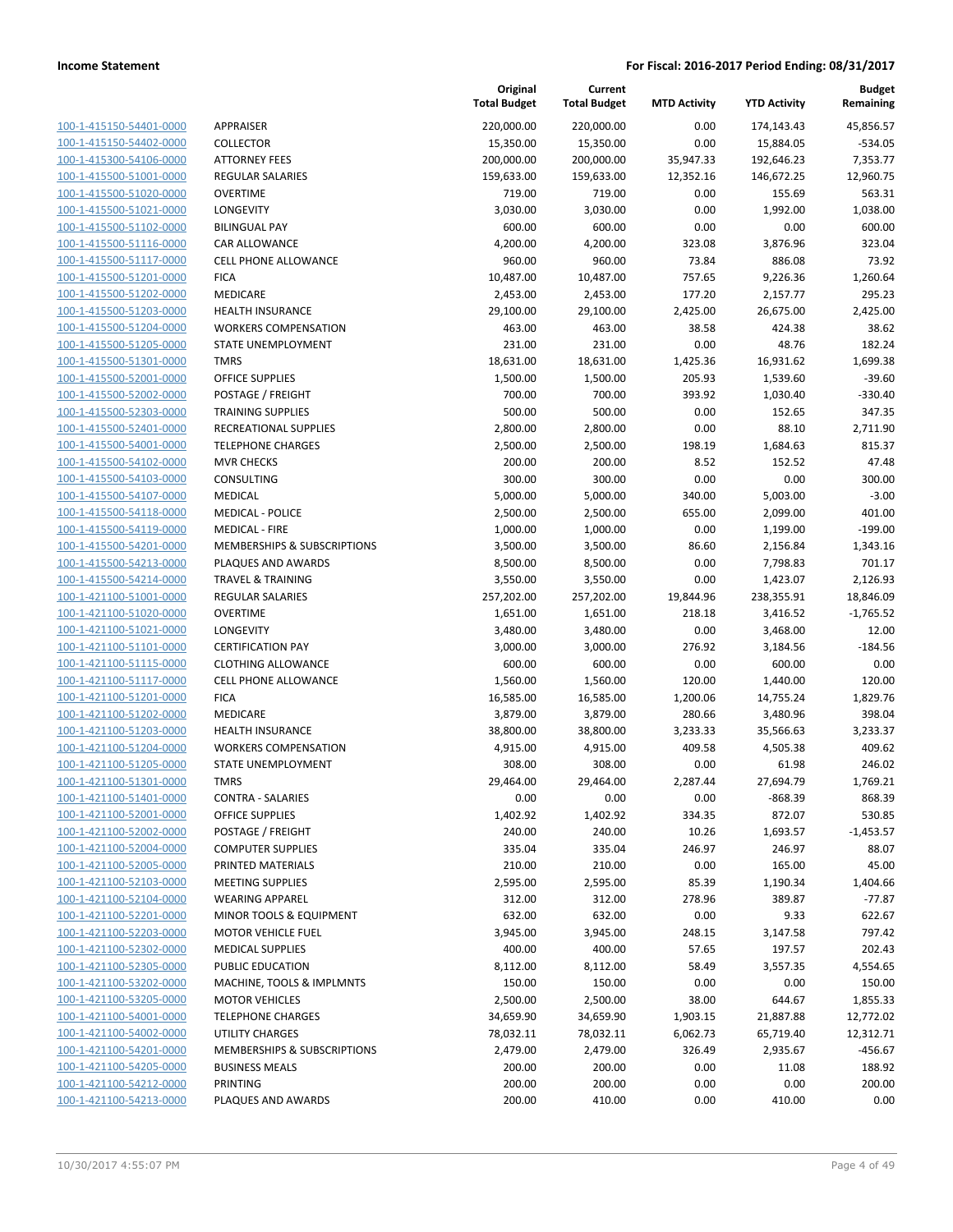| 100-1-421100-54214-0000        |
|--------------------------------|
| 100-1-421210-51001-0000        |
| 100-1-421210-51020-0000        |
| 100-1-421210-51021-0000        |
| 100-1-421210-51101-0000        |
| 100-1-421210-51115-0000        |
|                                |
| 100-1-421210-51117-0000        |
| 100-1-421210-51201-0000        |
| 100-1-421210-51202-0000        |
| 100-1-421210-51203-0000        |
| 100-1-421210-51204-0000        |
| 100-1-421210-51205-0000        |
| 100-1-421210-51301-0000        |
| 100-1-421210-51401-0000        |
| 100-1-421210-52001-0000        |
|                                |
| 100-1-421210-52002-0000        |
| 100-1-421210-52004-0000        |
| 100-1-421210-52005-0000        |
| 100-1-421210-52102-0000        |
| 100-1-421210-52104-0000        |
| 100-1-421210-52201-0000        |
| 100-1-421210-52203-0000        |
| 100-1-421210-53203-0000        |
| 100-1-421210-53205-0000        |
| 100-1-421210-54001-0000        |
|                                |
| 100-1-421210-54201-0000        |
| 100-1-421210-54208-0000        |
| 100-1-421210-54214-0000        |
| 100-1-421210-54215-0000        |
| 100-1-421210-54216-0000        |
| 100-1-421230-51001-0000        |
| 100-1-421230-51020-0000        |
| 100-1-421230-51021-0000        |
| 100-1-421230-51101-0000        |
|                                |
| 100-1-421230-51102-0000        |
| 100-1-421230-51115-0000        |
| 100-1-421230-51117-0000        |
| 100-1-421230-51201-0000        |
| 100-1-421230-51202-0000        |
| 100-1-421230-51203-0000        |
| 100-1-421230-51204-0000        |
| 100-1-421230-51205-0000        |
| 100-1-421230-51301-0000        |
|                                |
| <u>100-1-421230-51401-0000</u> |
| 100-1-421230-52001-0000        |
| 100-1-421230-52002-0000        |
| 100-1-421230-52004-0000        |
| 100-1-421230-52005-0000        |
| 100-1-421230-52102-0000        |
| 100-1-421230-52104-0000        |
| 100-1-421230-52108-0000        |
| 100-1-421230-52109-0000        |
|                                |
| <u>100-1-421230-52111-0000</u> |
| <u>100-1-421230-52201-0000</u> |
| 100-1-421230-52203-0000        |
| 100-1-421230-52303-0000        |
| 100-1-421230-53202-0000        |
| <u>100-1-421230-53205-0000</u> |
| <u>100-1-421230-54001-0000</u> |
|                                |

|                         |                                    | Original<br><b>Total Budget</b> | Current<br><b>Total Budget</b> | <b>MTD Activity</b> | <b>YTD Activity</b> | <b>Budget</b><br>Remaining |
|-------------------------|------------------------------------|---------------------------------|--------------------------------|---------------------|---------------------|----------------------------|
| 100-1-421100-54214-0000 | <b>TRAVEL &amp; TRAINING</b>       | 8,275.00                        | 8,275.00                       | 20.00               | 4,554.60            | 3,720.40                   |
| 100-1-421210-51001-0000 | REGULAR SALARIES                   | 727,921.00                      | 727,921.00                     | 51,123.50           | 607,424.28          | 120,496.72                 |
| 100-1-421210-51020-0000 | <b>OVERTIME</b>                    | 40,680.00                       | 40,680.00                      | 1,789.70            | 49,353.43           | $-8,673.43$                |
| 100-1-421210-51021-0000 | <b>LONGEVITY</b>                   | 14,322.00                       | 14,322.00                      | 138.46              | 11,429.52           | 2,892.48                   |
| 100-1-421210-51101-0000 | <b>CERTIFICATION PAY</b>           | 18,600.00                       | 18,600.00                      | 1,292.28            | 15,507.36           | 3,092.64                   |
| 100-1-421210-51115-0000 | <b>CLOTHING ALLOWANCE</b>          | 6,600.00                        | 6,600.00                       | 0.00                | 5,400.00            | 1,200.00                   |
| 100-1-421210-51117-0000 | CELL PHONE ALLOWANCE               | 4,680.00                        | 4,680.00                       | 378.48              | 4,541.76            | 138.24                     |
| 100-1-421210-51201-0000 | <b>FICA</b>                        | 50,394.00                       | 50,394.00                      | 3,163.90            | 40,753.99           | 9,640.01                   |
| 100-1-421210-51202-0000 | MEDICARE                           | 11,786.00                       | 11,786.00                      | 739.94              | 9,531.19            | 2,254.81                   |
| 100-1-421210-51203-0000 | <b>HEALTH INSURANCE</b>            | 106,700.00                      | 106,700.00                     | 8,891.67            | 97,808.37           | 8,891.63                   |
| 100-1-421210-51204-0000 | <b>WORKERS COMPENSATION</b>        | 20,509.00                       | 20,509.00                      | 1,709.08            | 18,799.88           | 1,709.12                   |
| 100-1-421210-51205-0000 | STATE UNEMPLOYMENT                 | 848.00                          | 848.00                         | 0.00                | 166.63              | 681.37                     |
| 100-1-421210-51301-0000 | <b>TMRS</b>                        | 89,530.00                       | 89,530.00                      | 6,084.56            | 76,651.33           | 12,878.67                  |
| 100-1-421210-51401-0000 | <b>CONTRA - SALARIES</b>           | 0.00                            | 0.00                           | 0.00                | $-20,121.96$        | 20,121.96                  |
| 100-1-421210-52001-0000 | <b>OFFICE SUPPLIES</b>             | 1,605.00                        | 1,605.00                       | 306.75              | 510.95              | 1,094.05                   |
| 100-1-421210-52002-0000 | POSTAGE / FREIGHT                  | 150.00                          | 150.00                         | 3.24                | 112.81              | 37.19                      |
| 100-1-421210-52004-0000 | <b>COMPUTER SUPPLIES</b>           | 1,615.00                        | 1,615.00                       | 0.00                | 1,035.22            | 579.78                     |
| 100-1-421210-52005-0000 | PRINTED MATERIALS                  | 100.00                          | 100.00                         | 0.00                | 187.79              | $-87.79$                   |
| 100-1-421210-52102-0000 | <b>BOOKS / REF SUPPLIES</b>        | 120.00                          | 120.00                         | 0.00                | 0.00                | 120.00                     |
| 100-1-421210-52104-0000 | <b>WEARING APPAREL</b>             | 180.00                          | 180.00                         | 0.00                | 0.00                | 180.00                     |
| 100-1-421210-52201-0000 | MINOR TOOLS & EQUIPMENT            | 1,460.00                        | 1,460.00                       | 0.00                | 540.65              | 919.35                     |
| 100-1-421210-52203-0000 | <b>MOTOR VEHICLE FUEL</b>          | 10,427.00                       | 10,427.00                      | 460.31              | 4,821.10            | 5,605.90                   |
| 100-1-421210-53203-0000 | <b>INSTRUMENTS &amp; APPARATUS</b> | 300.00                          | 300.00                         | 0.00                | 0.00                | 300.00                     |
| 100-1-421210-53205-0000 | <b>MOTOR VEHICLES</b>              | 3,000.00                        | 3,000.00                       | 909.26              | 6,346.40            | $-3,346.40$                |
| 100-1-421210-54001-0000 | <b>TELEPHONE CHARGES</b>           | 37,806.24                       | 37,806.24                      | 2,494.85            | 30,770.56           | 7,035.68                   |
| 100-1-421210-54201-0000 | MEMBERSHIPS & SUBSCRIPTIONS        | 6,997.00                        | 6,997.00                       | 0.00                | 6,402.66            | 594.34                     |
| 100-1-421210-54208-0000 | <b>LABORATORY WORK</b>             | 5,500.00                        | 5,500.00                       | 452.19              | 2,933.71            | 2,566.29                   |
| 100-1-421210-54214-0000 | <b>TRAVEL &amp; TRAINING</b>       | 7,350.00                        | 7,350.00                       | 830.00              | 6,813.05            | 536.95                     |
| 100-1-421210-54215-0000 | <b>EVIDENCE PURCHASES</b>          | 1,000.00                        | 1,000.00                       | 0.00                | 1,000.00            | 0.00                       |
| 100-1-421210-54216-0000 | <b>INFORMANT EXPENSES</b>          | 1,000.00                        | 1,000.00                       | 0.00                | 1,000.00            | 0.00                       |
| 100-1-421230-51001-0000 | <b>REGULAR SALARIES</b>            | 2,774,200.00                    | 2,774,200.00                   | 186,224.75          | 2,344,787.90        | 429,412.10                 |
| 100-1-421230-51020-0000 | <b>OVERTIME</b>                    | 196,990.00                      | 196,990.00                     | 7,987.53            | 211,243.78          | $-14,253.78$               |
| 100-1-421230-51021-0000 | LONGEVITY                          | 35,802.00                       | 35,802.00                      | 382.14              | 32,780.43           | 3,021.57                   |
| 100-1-421230-51101-0000 | <b>CERTIFICATION PAY</b>           | 50,400.00                       | 50,400.00                      | 3,184.58            | 41,145.65           | 9,254.35                   |
| 100-1-421230-51102-0000 | <b>BILINGUAL PAY</b>               | 900.00                          | 900.00                         | 92.32               | 865.50              | 34.50                      |
| 100-1-421230-51115-0000 | <b>CLOTHING ALLOWANCE</b>          | 600.00                          | 600.00                         | 0.00                | 600.00              | 0.00                       |
| 100-1-421230-51117-0000 | <b>CELL PHONE ALLOWANCE</b>        | 1,920.00                        | 1,920.00                       | 147.68              | 1,772.16            | 147.84                     |
| 100-1-421230-51201-0000 | <b>FICA</b>                        | 189,770.00                      | 189,770.00                     | 11,686.10           | 161,178.53          | 28,591.47                  |
| 100-1-421230-51202-0000 | MEDICARE                           | 44,382.00                       | 44,382.00                      | 2,733.04            | 37,694.97           | 6,687.03                   |
| 100-1-421230-51203-0000 | <b>HEALTH INSURANCE</b>            | 421,950.00                      | 421,950.00                     | 35,162.50           | 386,787.50          | 35,162.50                  |
| 100-1-421230-51204-0000 | <b>WORKERS COMPENSATION</b>        | 76,821.00                       | 76,821.00                      | 6,401.75            | 70,419.25           | 6,401.75                   |
| 100-1-421230-51205-0000 | STATE UNEMPLOYMENT                 | 3,352.00                        | 3,352.00                       | 2.74                | 683.62              | 2,668.38                   |
| 100-1-421230-51301-0000 | <b>TMRS</b>                        | 337,148.00                      | 337,148.00                     | 22,138.46           | 299,654.81          | 37,493.19                  |
| 100-1-421230-51401-0000 | <b>CONTRA - SALARIES</b>           | 0.00                            | 0.00                           | 0.00                | $-28,519.03$        | 28,519.03                  |
| 100-1-421230-52001-0000 | OFFICE SUPPLIES                    | 1,200.00                        | 1,200.00                       | 0.00                | 927.13              | 272.87                     |
| 100-1-421230-52002-0000 | POSTAGE / FREIGHT                  | 390.00                          | 390.00                         | 0.56                | 84.30               | 305.70                     |
| 100-1-421230-52004-0000 | <b>COMPUTER SUPPLIES</b>           | 400.00                          | 400.00                         | 0.00                | 271.91              | 128.09                     |
| 100-1-421230-52005-0000 | PRINTED MATERIALS                  | 1,000.00                        | 1,000.00                       | 0.00                | 348.15              | 651.85                     |
| 100-1-421230-52102-0000 | <b>BOOKS / REF SUPPLIES</b>        | 800.00                          | 800.00                         | 0.00                | 0.00                | 800.00                     |
| 100-1-421230-52104-0000 | <b>WEARING APPAREL</b>             | 19,048.00                       | 19,048.00                      | 64.00               | 21,054.22           | $-2,006.22$                |
| 100-1-421230-52108-0000 | <b>MENAGERIE SUPPLIES</b>          | 475.00                          | 1,143.00                       | 0.00                | 235.50              | 907.50                     |
| 100-1-421230-52109-0000 | <b>SUPPORT OF PRISONERS</b>        | 2,400.00                        | 2,400.00                       | 134.76              | 2,059.73            | 340.27                     |
| 100-1-421230-52111-0000 | <b>AMMUNITION</b>                  | 15,163.00                       | 15,163.00                      | 6,218.70            | 15,543.13           | $-380.13$                  |
| 100-1-421230-52201-0000 | MINOR TOOLS & EQUIPMENT            | 22,272.00                       | 23,972.00                      | 771.98              | 10,599.89           | 13,372.11                  |
| 100-1-421230-52203-0000 | <b>MOTOR VEHICLE FUEL</b>          | 109,896.00                      | 109,896.00                     | 7,224.07            | 73,886.42           | 36,009.58                  |
| 100-1-421230-52303-0000 | <b>TRAINING SUPPLIES</b>           | 97.00                           | 97.00                          | 0.00                | 0.00                | 97.00                      |
| 100-1-421230-53202-0000 | MACHINE, TOOLS & IMPLMNTS          | 1,500.00                        | 1,500.00                       | 0.00                | 885.70              | 614.30                     |
| 100-1-421230-53205-0000 | <b>MOTOR VEHICLES</b>              | 67,790.00                       | 67,790.00                      | 2,768.53            | 10,876.58           | 56,913.42                  |
| 100-1-421230-54001-0000 | <b>TELEPHONE CHARGES</b>           | 55,640.00                       | 55,640.00                      | 4,561.77            | 52,147.24           | 3,492.76                   |
|                         |                                    |                                 |                                |                     |                     |                            |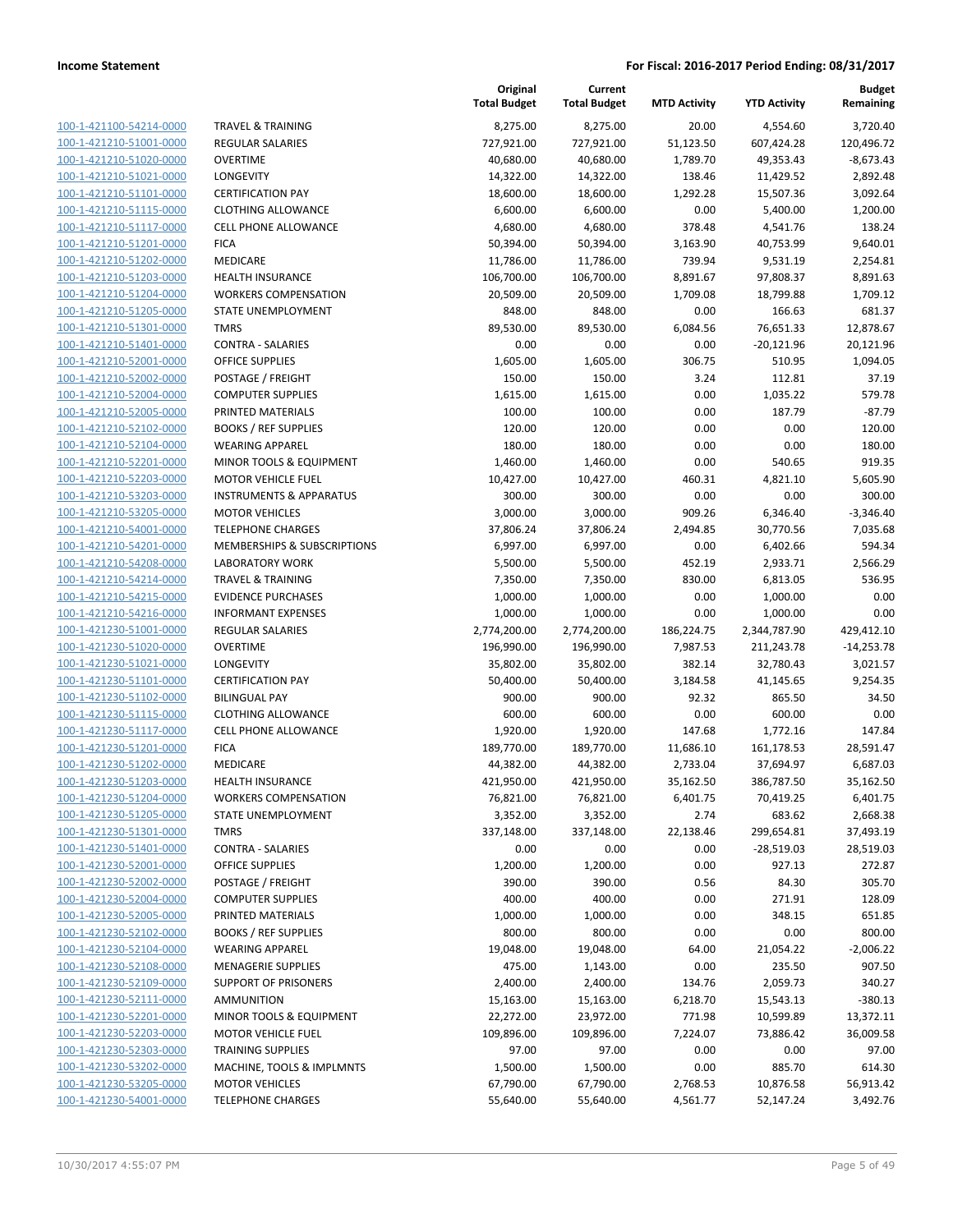| 100-1-421230-54108-0000        |
|--------------------------------|
| 100-1-421230-54201-0000        |
| 100-1-421230-54214-0000        |
| <u>100-1-421240-51001-0000</u> |
| 100-1-421240-51020-0000        |
| 100-1-421240-51021-0000        |
| 100-1-421240-51101-0000        |
| 100-1-421240-51102-0000        |
| 100-1-421240-51117-0000        |
| 100-1-421240-51201-0000        |
|                                |
| 100-1-421240-51202-0000        |
| 100-1-421240-51203-0000        |
| 100-1-421240-51204-0000        |
| 100-1-421240-51205-0000        |
| 100-1-421240-51301-0000        |
| 100-1-421240-51302-0000        |
| 100-1-421240-51401-0000        |
| 100-1-421240-52001-0000        |
| 100-1-421240-52002-0000        |
| 100-1-421240-52004-0000        |
| 100-1-421240-52005-0000        |
| 100-1-421240-52102-0000        |
|                                |
| 100-1-421240-52104-0000        |
| 100-1-421240-52201-0000        |
| 100-1-421240-52203-0000        |
| 100-1-421240-52303-0000        |
| 100-1-421240-53202-0000        |
| 100-1-421240-53205-0000        |
| 100-1-421240-53207-0000        |
| 100-1-421240-54001-0000        |
| 100-1-421240-54101-0000        |
| 100-1-421240-54201-0000        |
| 100-1-421240-54212-0000        |
| 100-1-421240-54214-0000        |
| 100-1-421240-55232-0000        |
| 100-1-421600-52104-0000        |
| 100-1-421600-52111-0000        |
| 100-1-421600-52201-0000        |
| 100-1-421600-52206-0000        |
|                                |
| 100-1-421600-53202-0000        |
| 100-1-421600-54201-0000        |
| 100-1-421600-54214-0000        |
| <u>100-1-421600-55201-0000</u> |
| <u>100-1-422100-51001-0000</u> |
| 100-1-422100-51020-0000        |
| 100-1-422100-51021-0000        |
| 100-1-422100-51101-0000        |
| 100-1-422100-51116-0000        |
| <u>100-1-422100-51117-0000</u> |
| <u>100-1-422100-51201-0000</u> |
| 100-1-422100-51202-0000        |
| 100-1-422100-51203-0000        |
| 100-1-422100-51204-0000        |
|                                |
| 100-1-422100-51205-0000        |
| <u>100-1-422100-51301-0000</u> |
| <u>100-1-422100-51302-0000</u> |
| 100-1-422100-52001-0000        |
| <u>100-1-422100-52002-0000</u> |
| <u>100-1-422100-52102-0000</u> |
|                                |

|                                                    |                                                      | Original<br><b>Total Budget</b> | Current<br><b>Total Budget</b> | <b>MTD Activity</b> | <b>YTD Activity</b>  | <b>Budget</b><br>Remaining |
|----------------------------------------------------|------------------------------------------------------|---------------------------------|--------------------------------|---------------------|----------------------|----------------------------|
| 100-1-421230-54108-0000                            | <b>VETERINARY SERVICES</b>                           | 900.00                          | 232.00                         | 0.00                | 232.00               | 0.00                       |
| 100-1-421230-54201-0000                            | MEMBERSHIPS & SUBSCRIPTIONS                          | 90.00                           | 90.00                          | 30.00               | 80.00                | 10.00                      |
| 100-1-421230-54214-0000                            | <b>TRAVEL &amp; TRAINING</b>                         | 4,049.00                        | 2,349.00                       | 100.38              | 990.38               | 1,358.62                   |
| 100-1-421240-51001-0000                            | <b>REGULAR SALARIES</b>                              | 739,684.00                      | 739,684.00                     | 53,786.72           | 660,793.71           | 78,890.29                  |
| 100-1-421240-51020-0000                            | <b>OVERTIME</b>                                      | 50,174.00                       | 50,174.00                      | 1,070.98            | 35,173.47            | 15,000.53                  |
| 100-1-421240-51021-0000                            | LONGEVITY                                            | 10,356.00                       | 10,356.00                      | 138.46              | 9,227.74             | 1,128.26                   |
| 100-1-421240-51101-0000                            | <b>CERTIFICATION PAY</b>                             | 13,200.00                       | 13,200.00                      | 1,292.29            | 14,791.93            | $-1,591.93$                |
| 100-1-421240-51102-0000                            | <b>BILINGUAL PAY</b>                                 | 2,100.00                        | 2,100.00                       | 92.32               | 1,350.18             | 749.82                     |
| 100-1-421240-51117-0000                            | <b>CELL PHONE ALLOWANCE</b>                          | 1,920.00                        | 1,920.00                       | 147.68              | 1,772.16             | 147.84                     |
| 100-1-421240-51201-0000                            | <b>FICA</b>                                          | 22,207.00                       | 22,207.00                      | 1,607.44            | 18,892.77            | 3,314.23                   |
| 100-1-421240-51202-0000                            | <b>MEDICARE</b>                                      | 11,853.00                       | 11,853.00                      | 806.57              | 10,169.07            | 1,683.93                   |
| 100-1-421240-51203-0000                            | <b>HEALTH INSURANCE</b>                              | 179,350.00                      | 179,350.00                     | 14,945.83           | 164,404.13           | 14,945.87                  |
| 100-1-421240-51204-0000                            | <b>WORKERS COMPENSATION</b>                          | 4,381.00                        | 4,381.00                       | 365.08              | 4,015.88             | 365.12                     |
| 100-1-421240-51205-0000                            | STATE UNEMPLOYMENT                                   | 1,503.00                        | 1,503.00                       | 0.84                | 285.89               | 1,217.11                   |
| 100-1-421240-51301-0000                            | <b>TMRS</b>                                          | 50,671.00                       | 50,671.00                      | 3,104.52            | 36,128.01            | 14,542.99                  |
| 100-1-421240-51302-0000                            | <b>FR&amp;R RETIREMENT</b>                           | 62,368.00                       | 62,368.00                      | 4,989.46            | 66,490.03            | $-4,122.03$                |
| 100-1-421240-51401-0000                            | <b>CONTRA - SALARIES</b>                             | 0.00                            | 0.00                           | 0.00                | $-1,015.90$          | 1,015.90                   |
| 100-1-421240-52001-0000                            | <b>OFFICE SUPPLIES</b>                               | 2,247.00                        | 2,247.00                       | 52.55               | 1,701.65             | 545.35                     |
| 100-1-421240-52002-0000                            | POSTAGE / FREIGHT                                    | 2,500.00                        | 2,290.00                       | 132.33              | 625.91               | 1,664.09                   |
| 100-1-421240-52004-0000                            | <b>COMPUTER SUPPLIES</b>                             | 500.00                          | 500.00                         | 0.00                | 196.66               | 303.34                     |
| 100-1-421240-52005-0000                            | PRINTED MATERIALS                                    | 1,150.50                        | 1,150.50                       | 1,075.00            | 1,075.00             | 75.50                      |
| 100-1-421240-52102-0000                            | <b>REFERENCE SUPPLIES</b>                            | 3,569.35                        | 3,569.35                       | 2,316.83            | 2,316.83<br>1,011.42 | 1,252.52<br>788.58         |
| 100-1-421240-52104-0000<br>100-1-421240-52201-0000 | <b>WEARING APPAREL</b>                               | 1,800.00                        | 1,800.00                       | 1,011.42            |                      |                            |
| 100-1-421240-52203-0000                            | MINOR TOOLS & EQUIPMENT<br><b>MOTOR VEHICLE FUEL</b> | 2,200.00<br>664.00              | 2,200.00<br>664.00             | 0.00<br>63.00       | 886.25<br>449.69     | 1,313.75<br>214.31         |
| 100-1-421240-52303-0000                            | <b>TRAINING SUPPLIES</b>                             | 970.00                          | 970.00                         | 251.65              | 523.92               | 446.08                     |
| 100-1-421240-53202-0000                            | MACHINE, TOOLS & IMPLMNTS                            | 194.00                          | 194.00                         | 0.00                | 0.00                 | 194.00                     |
| 100-1-421240-53205-0000                            | <b>MOTOR VEHICLES</b>                                | 840.00                          | 840.00                         | 0.00                | 44.94                | 795.06                     |
| 100-1-421240-53207-0000                            | RADIO/COMMUNICATIONS                                 | 37,388.00                       | 37,388.00                      | 0.00                | 41,496.00            | $-4,108.00$                |
| 100-1-421240-54001-0000                            | <b>TELEPHONE CHARGES</b>                             | 36,000.00                       | 36,000.00                      | 2,923.10            | 32,450.79            | 3,549.21                   |
| 100-1-421240-54101-0000                            | PROFESSIONAL SERVICES                                | 8,316.00                        | 8,316.00                       | 0.00                | 11,986.28            | $-3,670.28$                |
| 100-1-421240-54201-0000                            | MEMBERSHIPS & SUBSCRIPTIONS                          | 1,263.00                        | 1,263.00                       | 0.00                | 925.00               | 338.00                     |
| 100-1-421240-54212-0000                            | <b>PRINTING</b>                                      | 485.00                          | 485.00                         | 226.95              | 226.95               | 258.05                     |
| 100-1-421240-54214-0000                            | <b>TRAVEL &amp; TRAINING</b>                         | 19,769.00                       | 19,769.00                      | 333.07              | 15,510.30            | 4,258.70                   |
| 100-1-421240-55232-0000                            | <b>FIREARMS PROGRAM</b>                              | 9,600.00                        | 9,600.00                       | 0.00                | 9,532.96             | 67.04                      |
| 100-1-421600-52104-0000                            | <b>WEARING APPAREL</b>                               | 2,924.62                        | 2,924.62                       | 0.00                | 1,919.39             | 1,005.23                   |
| 100-1-421600-52111-0000                            | <b>AMMUNITION</b>                                    | 6,500.08                        | 6,500.08                       | 0.00                | 6,490.82             | 9.26                       |
| 100-1-421600-52201-0000                            | MINOR TOOLS & EQUIPMENT                              | 5,718.88                        | 5,718.88                       | 29.40               | 3,853.42             | 1,865.46                   |
| 100-1-421600-52206-0000                            | SPECIAL OPS EQUIPMENT                                | 5,810.19                        | 5,680.19                       | 999.00              | 4,046.33             | 1,633.86                   |
| 100-1-421600-53202-0000                            | MACHINE, TOOLS & IMPLMNTS                            | 50.00                           | 50.00                          | 0.00                | 37.50                | 12.50                      |
| 100-1-421600-54201-0000                            | MEMBERSHIPS & SUBSCRIPTIONS                          | 440.00                          | 440.00                         | 200.00              | 200.00               | 240.00                     |
| 100-1-421600-54214-0000                            | <b>TRAVEL &amp; TRAINING</b>                         | 6,400.00                        | 6,530.00                       | 285.80              | 4,843.88             | 1,686.12                   |
| 100-1-421600-55201-0000                            | <b>EQUIPMENT PURCHASES</b>                           | 5,340.25                        | 5,340.25                       | 0.00                | 6,865.37             | $-1,525.12$                |
| 100-1-422100-51001-0000                            | <b>REGULAR SALARIES</b>                              | 235,540.00                      | 235,540.00                     | 18,089.12           | 217,105.79           | 18,434.21                  |
| 100-1-422100-51020-0000                            | <b>OVERTIME</b>                                      | 1,310.00                        | 1,310.00                       | 133.63              | 517.81               | 792.19                     |
| 100-1-422100-51021-0000                            | LONGEVITY                                            | 3,906.00                        | 3,906.00                       | 94.16               | 2,976.99             | 929.01                     |
| 100-1-422100-51101-0000                            | <b>CERTIFICATION PAY</b>                             | 3,720.00                        | 3,720.00                       | 295.40              | 3,544.80             | 175.20                     |
| 100-1-422100-51116-0000                            | CAR ALLOWANCE                                        | 7,800.00                        | 7,800.00                       | 507.68              | 6,092.16             | 1,707.84                   |
| 100-1-422100-51117-0000                            | <b>CELL PHONE ALLOWANCE</b>                          | 1,920.00                        | 1,920.00                       | 120.00              | 1,440.00             | 480.00                     |
| 100-1-422100-51201-0000                            | <b>FICA</b>                                          | 3,008.00                        | 3,008.00                       | 209.08              | 2,490.93             | 517.07                     |
| 100-1-422100-51202-0000                            | MEDICARE                                             | 3,686.00                        | 3,686.00                       | 274.34              | 3,296.95             | 389.05                     |
| 100-1-422100-51203-0000                            | <b>HEALTH INSURANCE</b>                              | 29,100.00                       | 29,100.00                      | 2,425.00            | 26,675.00            | 2,425.00                   |
| 100-1-422100-51204-0000                            | <b>WORKERS COMPENSATION</b>                          | 4,178.00                        | 4,178.00                       | 348.17              | 3,829.87             | 348.13                     |
| 100-1-422100-51205-0000                            | STATE UNEMPLOYMENT                                   | 231.00                          | 231.00                         | 0.00                | 49.37                | 181.63                     |
| 100-1-422100-51301-0000                            | <b>TMRS</b>                                          | 5,344.00                        | 5,344.00                       | 413.32              | 4,921.14             | 422.86                     |
| 100-1-422100-51302-0000                            | <b>FR&amp;R RETIREMENT</b>                           | 34,554.00                       | 34,554.00                      | 2,611.22            | 31,362.62            | 3,191.38                   |
| 100-1-422100-52001-0000                            | OFFICE SUPPLIES                                      | 1,114.00                        | 1,114.00                       | 0.00                | 748.16               | 365.84                     |
| 100-1-422100-52002-0000                            | POSTAGE / FREIGHT                                    | 250.00                          | 250.00                         | 3.26                | 110.08               | 139.92                     |
| 100-1-422100-52102-0000                            | REFERENCE SUPPLIES                                   | 968.00                          | 968.00                         | 0.00                | 0.00                 | 968.00                     |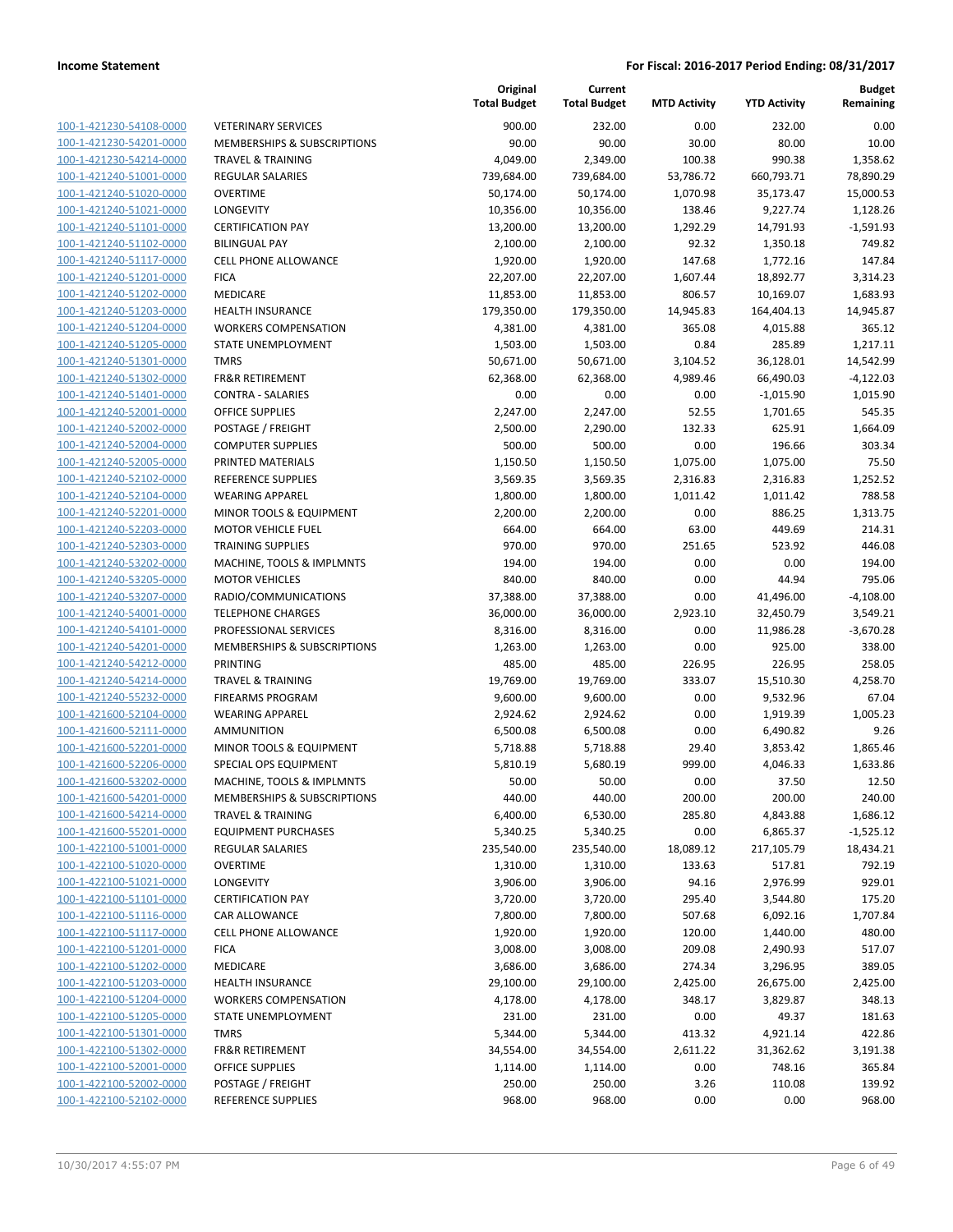| 100-1-422100-52103-0000        |
|--------------------------------|
| 100-1-422100-52104-0000        |
| 100-1-422100-53207-0000        |
| 100-1-422100-53402-0000        |
| <u>100-1-422100-54001-0000</u> |
| 100-1-422100-54002-0000        |
| 100-1-422100-54101-0000        |
| 100-1-422100-54201-0000        |
| <u>100-1-422100-54214-0000</u> |
| 100-1-422200-51001-0000        |
| 100-1-422200-51020-0000        |
| 100-1-422200-51021-0000        |
| 100-1-422200-51101-0000        |
| 100-1-422200-51102-0000        |
| 100-1-422200-51117-0000        |
| 100-1-422200-51202-0000        |
| 100-1-422200-51203-0000        |
| 100-1-422200-51204-0000        |
| 100-1-422200-51205-0000        |
| 100-1-422200-51302-0000        |
| 100-1-422200-51401-0000        |
| 100-1-422200-52001-0000        |
| 100-1-422200-52101-0000        |
| 100-1-422200-52104-0000        |
| 100-1-422200-52201-0000        |
| <u>100-1-422200-52203-0000</u> |
| 100-1-422200-52205-0000        |
| 100-1-422200-52207-0000        |
| <u>100-1-422200-52306-0000</u> |
| 100-1-422200-53202-0000        |
| 100-1-422200-53205-0000        |
| 100-1-422200-53208-0000        |
| 100-1-422200-53213-0000        |
| <u>100-1-422200-53402-0000</u> |
| 100-1-422200-54001-0000        |
| 100-1-422200-54002-0000        |
| 100-1-422200-54109-0000        |
| 100-1-422200-54214-0000        |
| 100-1-422200-54908-0000        |
| 100-1-422200-55203-0000        |
| 100-1-422200-55207-0000        |
| 100-1-422300-51001-0000        |
| 100-1-422300-51020-0000        |
| 100-1-422300-51021-0000        |
| <u>100-1-422300-51101-0000</u> |
| <u>100-1-422300-51117-0000</u> |
| <u>100-1-422300-51201-0000</u> |
| 100-1-422300-51202-0000        |
| <u>100-1-422300-51203-0000</u> |
| 100-1-422300-51204-0000        |
| <u>100-1-422300-51205-0000</u> |
| 100-1-422300-51302-0000        |
| 100-1-422300-51401-0000        |
| 100-1-422300-52001-0000        |
| <u>100-1-422300-52002-0000</u> |
| <u>100-1-422300-52005-0000</u> |
| <u>100-1-422300-52104-0000</u> |
| 100-1-422300-52201-0000        |
| <u>100-1-422300-52203-0000</u> |

|                         |                              | Original<br><b>Total Budget</b> | Current<br><b>Total Budget</b> | <b>MTD Activity</b> | <b>YTD Activity</b> | <b>Budget</b><br>Remaining |
|-------------------------|------------------------------|---------------------------------|--------------------------------|---------------------|---------------------|----------------------------|
| 100-1-422100-52103-0000 | <b>MEETING SUPPLIES</b>      | 964.00                          | 964.00                         | 0.00                | 306.27              | 657.73                     |
| 100-1-422100-52104-0000 | <b>WEARING APPAREL</b>       | 1,028.00                        | 1,028.00                       | 0.00                | 221.87              | 806.13                     |
| 100-1-422100-53207-0000 | RADIO/COMMUNICATIONS         | 3,500.00                        | 3,500.00                       | 0.00                | 3,500.00            | 0.00                       |
| 100-1-422100-53402-0000 | <b>BUILDING MAINTENANCE</b>  | 1,500.00                        | 1,500.00                       | 0.00                | 1,495.00            | 5.00                       |
| 100-1-422100-54001-0000 | <b>TELEPHONE CHARGES</b>     | 4,500.00                        | 4,500.00                       | 448.57              | 4,572.12            | $-72.12$                   |
| 100-1-422100-54002-0000 | <b>UTILITY CHARGES</b>       | 5,400.00                        | 5,400.00                       | 648.97              | 5,161.87            | 238.13                     |
| 100-1-422100-54101-0000 | PROFESSIONAL SERVICES        | 5,200.00                        | 5,200.00                       | 940.80              | 9,652.80            | $-4,452.80$                |
| 100-1-422100-54201-0000 | MEMBERSHIPS & SUBSCRIPTIONS  | 7,175.00                        | 7,175.00                       | 971.45              | 5,927.66            | 1,247.34                   |
| 100-1-422100-54214-0000 | <b>TRAVEL &amp; TRAINING</b> | 5,200.00                        | 5,200.00                       | 0.00                | 4,084.73            | 1,115.27                   |
| 100-1-422200-51001-0000 | <b>REGULAR SALARIES</b>      | 2,828,930.00                    | 2,828,930.00                   | 218,054.23          | 2,584,571.08        | 244,358.92                 |
| 100-1-422200-51020-0000 | <b>OVERTIME</b>              | 343,047.00                      | 343,047.00                     | 22,725.56           | 310,661.95          | 32,385.05                  |
| 100-1-422200-51021-0000 | LONGEVITY                    | 39,666.00                       | 39,666.00                      | 227.08              | 38,012.52           | 1,653.48                   |
| 100-1-422200-51101-0000 | <b>CERTIFICATION PAY</b>     | 61,440.00                       | 61,440.00                      | 5,021.64            | 58,450.38           | 2,989.62                   |
| 100-1-422200-51102-0000 | <b>BILINGUAL PAY</b>         | 600.00                          | 600.00                         | 46.16               | 553.92              | 46.08                      |
| 100-1-422200-51117-0000 | <b>CELL PHONE ALLOWANCE</b>  | 1,560.00                        | 1,560.00                       | 119.06              | 1,428.72            | 131.28                     |
| 100-1-422200-51202-0000 | MEDICARE                     | 47,491.00                       | 47,491.00                      | 3,555.98            | 43,352.44           | 4,138.56                   |
| 100-1-422200-51203-0000 | <b>HEALTH INSURANCE</b>      | 465,600.00                      | 465,600.00                     | 38,800.00           | 426,800.00          | 38,800.00                  |
| 100-1-422200-51204-0000 | <b>WORKERS COMPENSATION</b>  | 64,321.00                       | 64,321.00                      | 5,360.08            | 58,960.88           | 5,360.12                   |
| 100-1-422200-51205-0000 | STATE UNEMPLOYMENT           | 3,699.00                        | 3,699.00                       | 0.00                | 776.19              | 2,922.81                   |
| 100-1-422200-51302-0000 | <b>FR&amp;R RETIREMENT</b>   | 550,241.00                      | 550,241.00                     | 41,360.50           | 501,525.62          | 48,715.38                  |
| 100-1-422200-51401-0000 | <b>CONTRA - SALARIES</b>     | 0.00                            | 0.00                           | $-330.00$           | $-1,410.00$         | 1,410.00                   |
| 100-1-422200-52001-0000 | OFFICE SUPPLIES              | 998.00                          | 998.00                         | 639.96              | 703.95              | 294.05                     |
| 100-1-422200-52101-0000 | <b>JANITORIAL SUPPLIES</b>   | 5,800.00                        | 5,800.00                       | 290.16              | 5,813.86            | $-13.86$                   |
| 100-1-422200-52104-0000 | <b>WEARING APPAREL</b>       | 20,600.00                       | 20,600.00                      | 145.11              | 9,983.94            | 10,616.06                  |
| 100-1-422200-52201-0000 | MINOR TOOLS & EQUIPMENT      | 12,450.00                       | 12,450.00                      | 0.00                | 9,339.51            | 3,110.49                   |
| 100-1-422200-52203-0000 | <b>MOTOR VEHICLE FUEL</b>    | 30,000.00                       | 30,000.00                      | 1,864.29            | 21,509.16           | 8,490.84                   |
| 100-1-422200-52205-0000 | FIRST RESPONDER SUPPLIES     | 19,400.00                       | 19,400.00                      | 736.23              | 10,870.62           | 8,529.38                   |
| 100-1-422200-52207-0000 | <b>BUNKER GEAR</b>           | 35,250.00                       | 35,250.00                      | 986.00              | 30,101.68           | 5,148.32                   |
| 100-1-422200-52306-0000 | <b>HAZMAT SUPPLIES</b>       | 10,300.00                       | 10,300.00                      | 7,922.00            | 9,586.67            | 713.33                     |
| 100-1-422200-53202-0000 | MACHINE, TOOLS & IMPLMNTS    | 1,800.00                        | 1,800.00                       | 647.96              | 647.96              | 1,152.04                   |
| 100-1-422200-53205-0000 | <b>MOTOR VEHICLES</b>        | 55,000.00                       | 55,000.00                      | 28.12               | 56,276.53           | $-1,276.53$                |
| 100-1-422200-53208-0000 | FIRE HOSE/NOZZLES            | 5,750.00                        | 5,750.00                       | 2,345.00            | 4,581.79            | 1,168.21                   |
| 100-1-422200-53213-0000 | <b>SCBA MAINTENANCE</b>      | 4,500.00                        | 4,500.00                       | 0.00                | 3,917.45            | 582.55                     |
| 100-1-422200-53402-0000 | <b>BUILDING MAINTENANCE</b>  | 1,650.00                        | 1,650.00                       | 0.00                | 449.05              | 1,200.95                   |
| 100-1-422200-54001-0000 | <b>TELEPHONE CHARGES</b>     | 5,000.00                        | 5,000.00                       | 643.85              | 6,318.50            | $-1,318.50$                |
| 100-1-422200-54002-0000 | UTILITY CHARGES              | 50,000.00                       | 50,000.00                      | 4,571.39            | 46,155.70           | 3,844.30                   |
| 100-1-422200-54109-0000 | INSPECTIONS/TESTING          | 9,780.00                        | 9,780.00                       | 0.00                | 4,568.00            | 5,212.00                   |
| 100-1-422200-54214-0000 | <b>TRAVEL &amp; TRAINING</b> | 20,150.00                       | 20,150.00                      | 219.00              | 13,950.06           | 6,199.94                   |
| 100-1-422200-54908-0000 | LEASE PURCHASE PAYMENTS      | 65,037.00                       | 65,037.00                      | 5,419.72            | 65,036.64           | 0.36                       |
| 100-1-422200-55203-0000 | FURNITURE/OFFICE EQUIP       | 1,860.00                        | 1,860.00                       | 26.04               | 1,272.03            | 587.97                     |
| 100-1-422200-55207-0000 | RADIO COMMUNICATION EQUIP    | 4,200.00                        | 4,200.00                       | 0.00                | 1,525.26            | 2,674.74                   |
| 100-1-422300-51001-0000 | <b>REGULAR SALARIES</b>      | 80,619.00                       | 80,619.00                      | 7,243.83            | 89,001.09           | $-8,382.09$                |
| 100-1-422300-51020-0000 | <b>OVERTIME</b>              | 17,556.00                       | 17,556.00                      | 722.91              | 6,002.76            | 11,553.24                  |
| 100-1-422300-51021-0000 | <b>LONGEVITY</b>             | 1,272.00                        | 1,272.00                       | 0.00                | 1,266.00            | 6.00                       |
| 100-1-422300-51101-0000 | <b>CERTIFICATION PAY</b>     | 1,920.00                        | 1,920.00                       | 147.70              | 1,772.40            | 147.60                     |
| 100-1-422300-51117-0000 | <b>CELL PHONE ALLOWANCE</b>  | 600.00                          | 600.00                         | 46.16               | 553.92              | 46.08                      |
| 100-1-422300-51201-0000 | <b>FICA</b>                  | 6,322.00                        | 6,322.00                       | 0.00                | 0.00                | 6,322.00                   |
| 100-1-422300-51202-0000 | MEDICARE                     | 1,479.00                        | 1,479.00                       | 117.22              | 1,418.13            | 60.87                      |
| 100-1-422300-51203-0000 | <b>HEALTH INSURANCE</b>      | 9,700.00                        | 9,700.00                       | 808.33              | 8,891.63            | 808.37                     |
| 100-1-422300-51204-0000 | <b>WORKERS COMPENSATION</b>  | 2,002.00                        | 2,002.00                       | 166.83              | 1,835.13            | 166.87                     |
| 100-1-422300-51205-0000 | STATE UNEMPLOYMENT           | 77.00                           | 77.00                          | 0.00                | 16.50               | 60.50                      |
| 100-1-422300-51302-0000 | <b>FR&amp;R RETIREMENT</b>   | 17,130.00                       | 17,130.00                      | 1,370.98            | 16,495.70           | 634.30                     |
| 100-1-422300-51401-0000 | <b>CONTRA - SALARIES</b>     | 0.00                            | 0.00                           | $-2,710.27$         | $-9,217.85$         | 9,217.85                   |
| 100-1-422300-52001-0000 | OFFICE SUPPLIES              | 621.00                          | 621.00                         | 0.00                | 107.55              | 513.45                     |
| 100-1-422300-52002-0000 | POSTAGE / FREIGHT            | 100.00                          | 100.00                         | 0.00                | 74.28               | 25.72                      |
| 100-1-422300-52005-0000 | PRINTED MATERIALS            | 424.00                          | 424.00                         | 0.00                | 314.25              | 109.75                     |
| 100-1-422300-52104-0000 | <b>WEARING APPAREL</b>       | 573.00                          | 573.00                         | 0.00                | 339.29              | 233.71                     |
| 100-1-422300-52201-0000 | MINOR TOOLS & EQUIPMENT      | 1,957.99                        | 1,957.99                       | 794.72              | 1,193.33            | 764.66                     |
| 100-1-422300-52203-0000 | <b>MOTOR VEHICLE FUEL</b>    | 2,000.00                        | 2,000.00                       | 56.72               | 1,502.96            | 497.04                     |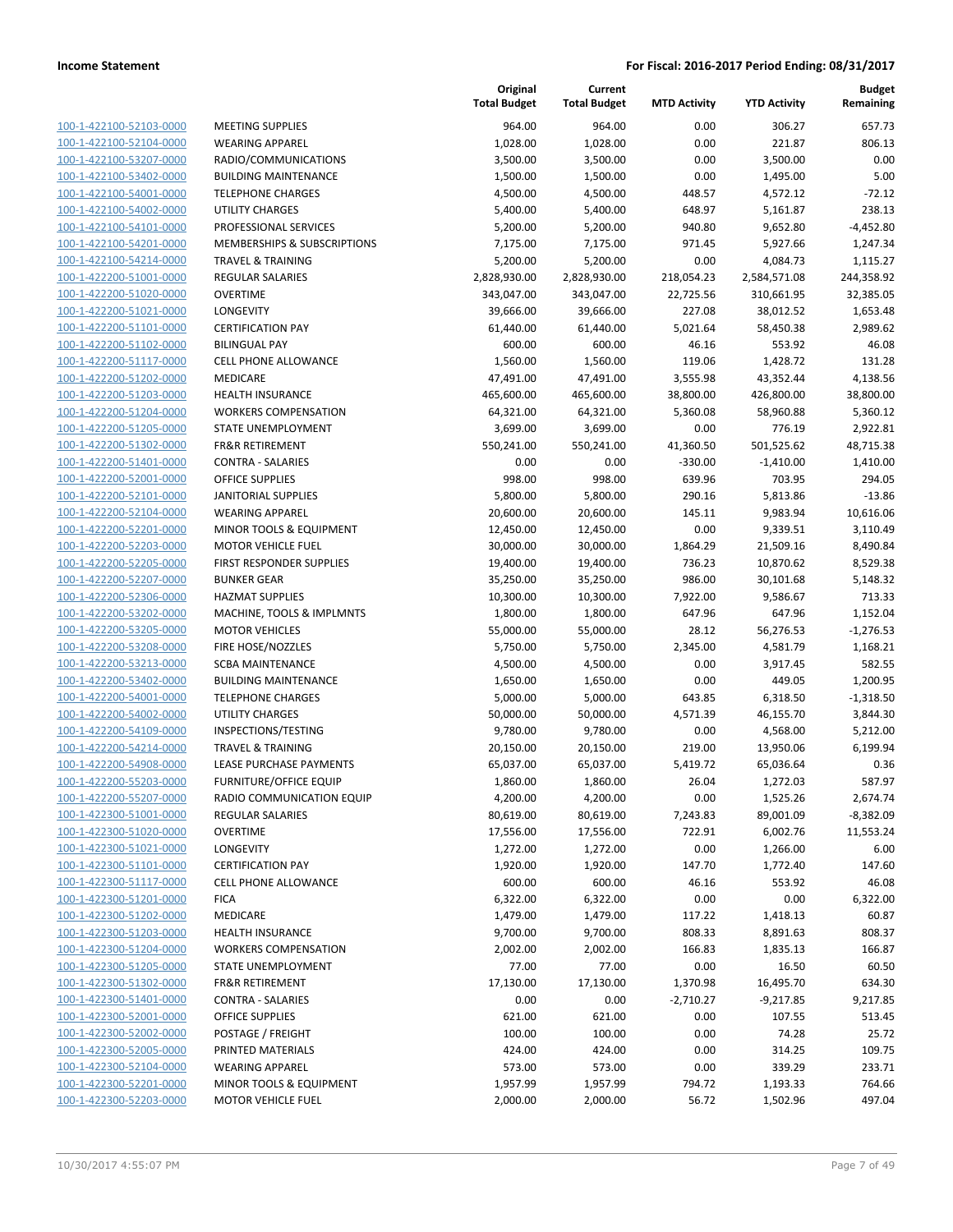| 100-1-422300-52304-0000        |
|--------------------------------|
| 100-1-422300-53205-0000        |
| 100-1-422300-54001-0000        |
| 100-1-422300-54201-0000        |
| 100-1-422300-54208-0000        |
| 100-1-422300-54210-0000        |
| 100-1-422300-54214-0000        |
| 100-1-422300-54217-0000        |
| <u>100-1-422400-53209-0000</u> |
| 100-1-422400-54001-0000        |
| 100-1-431100-51001-0000        |
| 100-1-431100-51021-0000        |
|                                |
| 100-1-431100-51116-0000        |
| <u>100-1-431100-51117-0000</u> |
| 100-1-431100-51201-0000        |
| 100-1-431100-51202-0000        |
| 100-1-431100-51203-0000        |
| 100-1-431100-51204-0000        |
| 100-1-431100-51205-0000        |
| 100-1-431100-51301-0000        |
| 100-1-431100-52001-0000        |
| 100-1-431100-52002-0000        |
| 100-1-431100-52103-0000        |
| 100-1-431100-52203-0000        |
| 100-1-431100-53201-0000        |
| 100-1-431100-53205-0000        |
| 100-1-431100-53207-0000        |
| 100-1-431100-54001-0000        |
| 100-1-431100-54002-0000        |
| 100-1-431100-54101-0000        |
|                                |
| 100-1-431100-54201-0000        |
| 100-1-431100-54214-0000        |
| <u>100-1-431200-51001-0000</u> |
| <u>100-1-431200-51020-0000</u> |
| 100-1-431200-51021-0000        |
| 100-1-431200-51117-0000        |
| 100-1-431200-51201-0000        |
| 100-1-431200-51202-0000        |
| 100-1-431200-51203-0000        |
| 100-1-431200-51204-0000        |
| 100-1-431200-51205-0000        |
| <u>100-1-431200-51301-0000</u> |
| 100-1-431200-51401-0000        |
| <u>100-1-431200-52001-0000</u> |
| 100-1-431200-52002-0000        |
| <u>100-1-431200-52103-0000</u> |
| 100-1-431200-52104-0000        |
| 100-1-431200-52106-0000        |
|                                |
| <u>100-1-431200-52107-0000</u> |
| <u>100-1-431200-52201-0000</u> |
| <u>100-1-431200-52203-0000</u> |
| 100-1-431200-52302-0000        |
| 100-1-431200-52303-0000        |
| <u>100-1-431200-53202-0000</u> |
| <u>100-1-431200-53205-0000</u> |
| <u>100-1-431200-53207-0000</u> |
| <u>100-1-431200-53301-0000</u> |
| <u>100-1-431200-53303-0000</u> |
| <u>100-1-431200-53305-0000</u> |
|                                |

|                         |                                 | Original<br><b>Total Budget</b> | Current<br><b>Total Budget</b> | <b>MTD Activity</b> | <b>YTD Activity</b> | <b>Budget</b><br>Remaining |
|-------------------------|---------------------------------|---------------------------------|--------------------------------|---------------------|---------------------|----------------------------|
| 100-1-422300-52304-0000 | FIRE PREVENTION SUPPLIES        | 9,623.00                        | 9,623.00                       | 321.42              | 4,784.53            | 4,838.47                   |
| 100-1-422300-53205-0000 | <b>MOTOR VEHICLES</b>           | 600.00                          | 600.00                         | 42.00               | 193.84              | 406.16                     |
| 100-1-422300-54001-0000 | <b>TELEPHONE CHARGES</b>        | 1,000.00                        | 1,000.00                       | 33.19               | 344.70              | 655.30                     |
| 100-1-422300-54201-0000 | MEMBERSHIPS & SUBSCRIPTIONS     | 1,825.00                        | 1,825.00                       | 0.00                | 1,712.54            | 112.46                     |
| 100-1-422300-54208-0000 | <b>LABORATORY WORK</b>          | 600.00                          | 600.00                         | 0.00                | 440.00              | 160.00                     |
| 100-1-422300-54210-0000 | PHOTO PROCESSING                | 100.00                          | 100.00                         | 0.00                | 0.00                | 100.00                     |
| 100-1-422300-54214-0000 | <b>TRAVEL &amp; TRAINING</b>    | 4,020.00                        | 4,020.00                       | 0.00                | 3,667.35            | 352.65                     |
| 100-1-422300-54217-0000 | <b>AWARDS PROGRAM</b>           | 320.00                          | 320.00                         | 0.00                | 0.00                | 320.00                     |
| 100-1-422400-53209-0000 | HARDWARE/SOFTWARE               | 10,000.00                       | 10,000.00                      | 0.00                | 10,000.00           | 0.00                       |
| 100-1-422400-54001-0000 | <b>TELEPHONE CHARGES</b>        | 4,630.00                        | 4,630.00                       | 323.03              | 1,836.09            | 2,793.91                   |
| 100-1-431100-51001-0000 | REGULAR SALARIES                | 127,020.00                      | 127,020.00                     | 9,718.40            | 119,232.08          | 7,787.92                   |
| 100-1-431100-51021-0000 | LONGEVITY                       | 258.00                          | 258.00                         | 0.00                | 390.00              | $-132.00$                  |
| 100-1-431100-51116-0000 | <b>CAR ALLOWANCE</b>            | 4,200.00                        | 4,200.00                       | 323.08              | 3,876.96            | 323.04                     |
| 100-1-431100-51117-0000 | SALARIES / CELL PHONE ALLOWANCE | 0.00                            | 0.00                           | 32.30               | 371.45              | $-371.45$                  |
| 100-1-431100-51201-0000 | <b>FICA</b>                     | 8,732.00                        | 8,732.00                       | 596.98              | 7,446.93            | 1,285.07                   |
| 100-1-431100-51202-0000 | MEDICARE                        | 1,906.00                        | 1,906.00                       | 139.62              | 1,741.66            | 164.34                     |
| 100-1-431100-51203-0000 | <b>HEALTH INSURANCE</b>         | 19,400.00                       | 19,400.00                      | 1,616.66            | 17,783.26           | 1,616.74                   |
| 100-1-431100-51204-0000 | <b>WORKERS COMPENSATION</b>     | 360.00                          | 360.00                         | 30.00               | 330.00              | 30.00                      |
| 100-1-431100-51205-0000 | STATE UNEMPLOYMENT              | 154.00                          | 154.00                         | 0.00                | 43.82               | 110.18                     |
| 100-1-431100-51301-0000 | <b>TMRS</b>                     | 14,482.00                       | 14,482.00                      | 1,126.24            | 13,141.51           | 1,340.49                   |
| 100-1-431100-52001-0000 | <b>OFFICE SUPPLIES</b>          | 600.00                          | 600.00                         | 751.23              | 1,147.72            | $-547.72$                  |
| 100-1-431100-52002-0000 | POSTAGE / FREIGHT               | 200.00                          | 200.00                         | 0.00                | 101.79              | 98.21                      |
| 100-1-431100-52103-0000 | <b>MEETING SUPPLIES</b>         | 0.00                            | 0.00                           | 0.00                | 21.65               | $-21.65$                   |
| 100-1-431100-52203-0000 | <b>MOTOR VEHICLE FUEL</b>       | 343.00                          | 343.00                         | 0.00                | 29.53               | 313.47                     |
| 100-1-431100-53201-0000 | FURNITURE & OFFICE EQUIPMENT    | 150.00                          | 150.00                         | 0.00                | 0.00                | 150.00                     |
| 100-1-431100-53205-0000 | <b>MOTOR VEHICLES</b>           | 400.00                          | 400.00                         | 0.00                | $-230.45$           | 630.45                     |
| 100-1-431100-53207-0000 | RADIO/COMMUNICATIONS            | 800.00                          | 800.00                         | 0.00                | 0.00                | 800.00                     |
| 100-1-431100-54001-0000 | <b>TELEPHONE CHARGES</b>        | 5,000.00                        | 5,000.00                       | 176.31              | 2,116.61            | 2,883.39                   |
| 100-1-431100-54002-0000 | UTILITY CHARGES                 | 2,000.00                        | 2,000.00                       | 7.97                | 623.83              | 1,376.17                   |
| 100-1-431100-54101-0000 | PROFESSIONAL SERVICES           | 1,000.00                        | 1,000.00                       | 0.00                | 0.00                | 1,000.00                   |
| 100-1-431100-54201-0000 | MEMBERSHIPS & SUBSCRIPTIONS     | 600.00                          | 600.00                         | 20.00               | 520.29              | 79.71                      |
| 100-1-431100-54214-0000 | <b>TRAVEL &amp; TRAINING</b>    | 1,500.00                        | 1,500.00                       | 296.95              | 1,044.82            | 455.18                     |
| 100-1-431200-51001-0000 | <b>REGULAR SALARIES</b>         | 348,473.00                      | 348,473.00                     | 20,502.28           | 256,506.50          | 91,966.50                  |
| 100-1-431200-51020-0000 | <b>OVERTIME</b>                 | 28,497.00                       | 28,497.00                      | 343.32              | 7,829.43            | 20,667.57                  |
| 100-1-431200-51021-0000 | LONGEVITY                       | 6,378.00                        | 6,378.00                       | 0.00                | 5,718.00            | 660.00                     |
| 100-1-431200-51117-0000 | <b>CELL PHONE ALLOWANCE</b>     | 864.00                          | 864.00                         | 33.22               | 514.91              | 349.09                     |
| 100-1-431200-51201-0000 | <b>FICA</b>                     | 23,821.00                       | 23,821.00                      | 1,220.75            | 17,019.45           | 6,801.55                   |
| 100-1-431200-51202-0000 | MEDICARE                        | 5,571.00                        | 5,571.00                       | 285.50              | 3,980.37            | 1,590.63                   |
| 100-1-431200-51203-0000 | <b>HEALTH INSURANCE</b>         | 106,700.00                      | 106,700.00                     | 8,891.67            | 97,808.37           | 8,891.63                   |
| 100-1-431200-51204-0000 | <b>WORKERS COMPENSATION</b>     | 19,082.00                       | 19,082.00                      | 1,590.17            | 17,491.87           | 1,590.13                   |
| 100-1-431200-51205-0000 | STATE UNEMPLOYMENT              | 848.00                          | 848.00                         | 0.00                | 114.39              | 733.61                     |
| 100-1-431200-51301-0000 | <b>TMRS</b>                     | 42,321.00                       | 42,321.00                      | 2,334.23            | 31,673.04           | 10,647.96                  |
| 100-1-431200-51401-0000 | <b>CONTRA - SALARIES</b>        | 0.00                            | 0.00                           | 0.00                | $-157.50$           | 157.50                     |
| 100-1-431200-52001-0000 | <b>OFFICE SUPPLIES</b>          | 350.00                          | 350.00                         | 0.00                | 349.78              | 0.22                       |
| 100-1-431200-52002-0000 | POSTAGE / FREIGHT               | 20.00                           | 20.00                          | 8.74                | 9.57                | 10.43                      |
| 100-1-431200-52103-0000 | <b>MEETING SUPPLIES</b>         | 200.00                          | 200.00                         | 0.00                | 71.00               | 129.00                     |
| 100-1-431200-52104-0000 | <b>WEARING APPAREL</b>          | 10,000.00                       | 10,000.00                      | 396.24              | 8,240.52            | 1,759.48                   |
| 100-1-431200-52106-0000 | <b>CHEMICAL SUPPLIES</b>        | 2,000.00                        | 2,000.00                       | 232.66              | 492.85              | 1,507.15                   |
| 100-1-431200-52107-0000 | <b>BOTANICAL SUPPLIES</b>       | 250.00                          | 250.00                         | 0.00                | 0.00                | 250.00                     |
| 100-1-431200-52201-0000 | MINOR TOOLS & EQUIPMENT         | 6,000.00                        | 6,000.00                       | 801.29              | 1,963.55            | 4,036.45                   |
| 100-1-431200-52203-0000 | <b>MOTOR VEHICLE FUEL</b>       | 43,000.00                       | 43,000.00                      | 2,209.16            | 23,217.51           | 19,782.49                  |
| 100-1-431200-52302-0000 | <b>MEDICAL SUPPLIES</b>         | 150.00                          | 150.00                         | 0.00                | 0.00                | 150.00                     |
| 100-1-431200-52303-0000 | <b>TRAINING SUPPLIES</b>        | 200.00                          | 200.00                         | 0.00                | 14.20               | 185.80                     |
| 100-1-431200-53202-0000 | MACHINE, TOOLS & IMPLMNTS       | 3,000.00                        | 3,000.00                       | 746.45              | 1,463.67            | 1,536.33                   |
| 100-1-431200-53205-0000 | <b>MOTOR VEHICLES</b>           | 45,000.00                       | 45,000.00                      | 4,804.61            | 31,745.05           | 13,254.95                  |
| 100-1-431200-53207-0000 | RADIO/COMMUNICATIONS            | 1,700.00                        | 1,700.00                       | 0.00                | 0.00                | 1,700.00                   |
| 100-1-431200-53301-0000 | SIDEWALKS, CURBS, & GUTTERS     | 12,000.00                       | 12,000.00                      | 0.00                | 8,217.80            | 3,782.20                   |
| 100-1-431200-53303-0000 | MAINT - STREET /ALLEY/APRN/RNWY | 111,000.00                      | 111,000.00                     | 3,994.51            | 30,972.56           | 80,027.44                  |
| 100-1-431200-53305-0000 | <b>BRIDGES &amp; CULVERTS</b>   | 5,500.00                        | 5,500.00                       | 1,109.40            | 1,835.16            | 3,664.84                   |
|                         |                                 |                                 |                                |                     |                     |                            |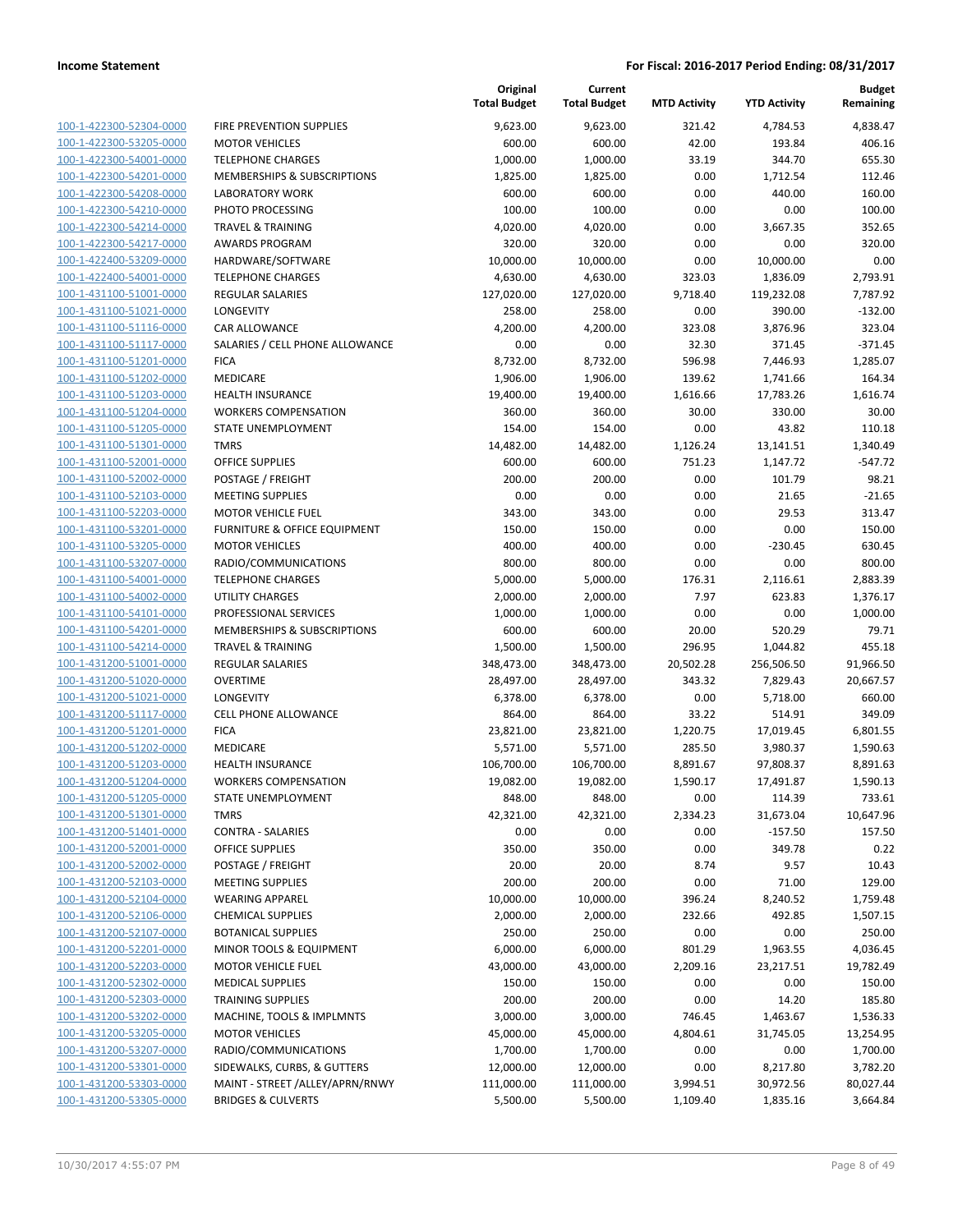| 100-1-431200-53308-0000        |
|--------------------------------|
| 100-1-431200-54001-0000        |
| 100-1-431200-54002-0000        |
| 100-1-431200-54201-0000        |
| 100-1-431200-54214-0000        |
| 100-1-431600-51001-0000        |
| 100-1-431600-51020-0000        |
| 100-1-431600-51021-0000        |
| 100-1-431600-51101-0000        |
| 100-1-431600-51201-0000        |
| 100-1-431600-51202-0000        |
| 100-1-431600-51203-0000        |
| 100-1-431600-51204-0000        |
| 100-1-431600-51205-0000        |
| 100-1-431600-51301-0000        |
|                                |
| 100-1-431600-52001-0000        |
| 100-1-431600-52104-0000        |
| 100-1-431600-52106-0000        |
| 100-1-431600-52201-0000        |
| 100-1-431600-52203-0000        |
| 100-1-431600-53202-0000        |
| 100-1-431600-53205-0000        |
| 100-1-431600-53207-0000        |
| 100-1-431600-53303-0000        |
| 100-1-431600-54001-0000        |
| 100-1-431600-54002-0000        |
| 100-1-431600-54214-0000        |
| 100-1-431700-51001-0000        |
| 100-1-431700-51020-0000        |
| 100-1-431700-51021-0000        |
| 100-1-431700-51117-0000        |
| 100-1-431700-51201-0000        |
| 100-1-431700-51202-0000        |
|                                |
| 100-1-431700-51203-0000        |
| 100-1-431700-51204-0000        |
| 100-1-431700-51205-0000        |
| 100-1-431700-51301-0000        |
| 100-1-431700-52001-0000        |
| 100-1-431700-52002-0000        |
| 100-1-431700-52104-0000        |
| 100-1-431700-52201-0000        |
| 100-1-431700-52203-0000        |
| 100-1-431700-52303-0000        |
| <u>100-1-431700-53201-0000</u> |
| 100-1-431700-53205-0000        |
| 100-1-431700-53207-0000        |
| 100-1-431700-54001-0000        |
| 100-1-431700-54002-0000        |
| 100-1-431700-54201-0000        |
|                                |
| <u>100-1-431700-54212-0000</u> |
| 100-1-431700-54214-0000        |
| 100-1-431700-54410-0000        |
| 100-1-441100-51001-0000        |
| <u>100-1-441100-51020-0000</u> |
| 100-1-441100-51021-0000        |
| 100-1-441100-51102-0000        |
| 100-1-441100-51201-0000        |
| 100-1-441100-51202-0000        |
| 100-1-441100-51203-0000        |
|                                |

|                         |                                         | Original<br><b>Total Budget</b> | Current<br><b>Total Budget</b> | <b>MTD Activity</b> | <b>YTD Activity</b> | <b>Budget</b><br>Remaining |
|-------------------------|-----------------------------------------|---------------------------------|--------------------------------|---------------------|---------------------|----------------------------|
| 100-1-431200-53308-0000 | <b>STORM SEWERS</b>                     | 4,000.00                        | 4,000.00                       | 766.08              | 1,293.06            | 2,706.94                   |
| 100-1-431200-54001-0000 | <b>TELEPHONE CHARGES</b>                | 1,975.00                        | 1,975.00                       | 174.66              | 2,000.36            | -25.36                     |
| 100-1-431200-54002-0000 | <b>UTILITY CHARGES</b>                  | 8,700.00                        | 8,700.00                       | 355.40              | 4,829.04            | 3,870.96                   |
| 100-1-431200-54201-0000 | <b>MEMBERSHIPS &amp; SUBSCRIPTIONS</b>  | 300.00                          | 300.00                         | 0.00                | 0.00                | 300.00                     |
| 100-1-431200-54214-0000 | <b>TRAVEL &amp; TRAINING</b>            | 100.00                          | 100.00                         | 0.00                | 40.00               | 60.00                      |
| 100-1-431600-51001-0000 | <b>REGULAR SALARIES</b>                 | 67,488.00                       | 67,488.00                      | 4,237.73            | 60,528.92           | 6,959.08                   |
| 100-1-431600-51020-0000 | <b>OVERTIME</b>                         | 2,440.00                        | 2,440.00                       | 0.00                | 2,786.21            | $-346.21$                  |
| 100-1-431600-51021-0000 | LONGEVITY                               | 2,040.00                        | 2,040.00                       | 0.00                | 2,028.00            | 12.00                      |
| 100-1-431600-51101-0000 | <b>CERTIFICATION PAY</b>                | 600.00                          | 600.00                         | 46.16               | 553.92              | 46.08                      |
| 100-1-431600-51201-0000 | <b>FICA</b>                             | 4,499.00                        | 4,499.00                       | 257.78              | 4,003.62            | 495.38                     |
| 100-1-431600-51202-0000 | <b>MEDICARE</b>                         | 1,052.00                        | 1,052.00                       | 60.28               | 936.32              | 115.68                     |
| 100-1-431600-51203-0000 | <b>HEALTH INSURANCE</b>                 | 19,400.00                       | 19,400.00                      | 1,616.66            | 17,783.26           | 1,616.74                   |
| 100-1-431600-51204-0000 | <b>WORKERS COMPENSATION</b>             | 4,650.00                        | 4,650.00                       | 387.50              | 4,262.50            | 387.50                     |
| 100-1-431600-51205-0000 | STATE UNEMPLOYMENT                      | 154.00                          | 154.00                         | 0.00                | 26.59               | 127.41                     |
| 100-1-431600-51301-0000 | <b>TMRS</b>                             | 7,993.00                        | 7,993.00                       | 478.94              | 7,272.21            | 720.79                     |
| 100-1-431600-52001-0000 | <b>OFFICE SUPPLIES</b>                  | 200.00                          | 200.00                         | 0.00                | 159.96              | 40.04                      |
| 100-1-431600-52104-0000 | <b>WEARING APPAREL</b>                  | 1,800.00                        | 1,800.00                       | 229.50              | 1,851.06            | $-51.06$                   |
| 100-1-431600-52106-0000 | <b>CHEMICAL SUPPLIES</b>                | 300.00                          | 300.00                         | 0.00                | 0.00                | 300.00                     |
| 100-1-431600-52201-0000 | MINOR TOOLS & EQUIPMENT                 | 2,000.00                        | 2,000.00                       | 399.99              | 1,221.37            | 778.63                     |
| 100-1-431600-52203-0000 | <b>MOTOR VEHICLE FUEL</b>               | 5,400.00                        | 5,400.00                       | 157.03              | 3,062.15            | 2,337.85                   |
| 100-1-431600-53202-0000 | MACHINE, TOOLS & IMPLMNTS               | 400.00                          | 400.00                         | 0.00                | 76.61               | 323.39                     |
| 100-1-431600-53205-0000 | <b>MOTOR VEHICLES</b>                   | 2,628.00                        | 2,628.00                       | 0.00                | 1,118.27            | 1,509.73                   |
| 100-1-431600-53207-0000 | RADIO/COMMUNICATIONS                    | 500.00                          | 500.00                         | 0.00                | 0.00                | 500.00                     |
| 100-1-431600-53303-0000 | MAINT - STREET /ALLEY/APRN/RNWY         | 22,000.00                       | 22,000.00                      | 716.15              | 11,218.30           | 10,781.70                  |
| 100-1-431600-54001-0000 | <b>TELEPHONE CHARGES</b>                | 1,350.00                        | 1,350.00                       | 66.37               | 857.56              | 492.44                     |
| 100-1-431600-54002-0000 | <b>UTILITY CHARGES</b>                  | 323,436.00                      | 323,436.00                     | 25,833.76           | 275,674.84          | 47,761.16                  |
| 100-1-431600-54214-0000 | <b>TRAVEL &amp; TRAINING</b>            | 100.00                          | 100.00                         | 0.00                | 96.80               | 3.20                       |
| 100-1-431700-51001-0000 | <b>REGULAR SALARIES</b>                 | 104,022.00                      | 104,022.00                     | 11,012.64           | 100,457.26          | 3,564.74                   |
| 100-1-431700-51020-0000 | <b>OVERTIME</b>                         | 323.00                          | 323.00                         | 0.00                | 398.67              | -75.67                     |
| 100-1-431700-51021-0000 | LONGEVITY                               | 1,386.00                        | 1,386.00                       | 0.00                | 1,374.00            | 12.00                      |
| 100-1-431700-51117-0000 | <b>CELL PHONE ALLOWANCE</b>             | 432.00                          | 432.00                         | 65.52               | 437.43              | $-5.43$                    |
| 100-1-431700-51201-0000 | <b>FICA</b>                             | 6,582.00                        | 6,582.00                       | 648.12              | 5,963.97            | 618.03                     |
| 100-1-431700-51202-0000 | MEDICARE                                | 1,539.00                        | 1,539.00                       | 151.58              | 1,394.86            | 144.14                     |
| 100-1-431700-51203-0000 | <b>HEALTH INSURANCE</b>                 | 19,400.00                       | 19,400.00                      | 1,616.66            | 17,783.26           | 1,616.74                   |
| 100-1-431700-51204-0000 | <b>WORKERS COMPENSATION</b>             | 658.00                          | 658.00                         | 54.83               | 603.13              | 54.87                      |
| 100-1-431700-51205-0000 | STATE UNEMPLOYMENT                      | 154.00                          | 154.00                         | 0.00                | $-286.16$           | 440.16                     |
| 100-1-431700-51301-0000 | <b>TMRS</b>                             | 11,694.00                       | 11,694.00                      | 1,238.54            | 13,623.40           | $-1,929.40$                |
| 100-1-431700-52001-0000 | <b>OFFICE SUPPLIES</b>                  | 800.00                          | 1,893.00                       | 0.00                | 1,892.88            | 0.12                       |
| 100-1-431700-52002-0000 | POSTAGE / FREIGHT                       | 100.00                          | 100.00                         | 0.00                | 78.16               | 21.84                      |
| 100-1-431700-52104-0000 | <b>WEARING APPAREL</b>                  | 800.00                          | 800.00                         | 0.00                | 683.59              | 116.41                     |
| 100-1-431700-52201-0000 | MINOR TOOLS & EQUIPMENT                 | 500.00                          | 500.00                         | 0.00                | 292.02              | 207.98                     |
| 100-1-431700-52203-0000 | MOTOR VEHICLE FUEL                      | 3,240.00                        | 3,240.00                       | 275.75              | 2,554.32            | 685.68                     |
| 100-1-431700-52303-0000 | <b>TRAINING SUPPLIES</b>                | 100.00                          | 274.55                         | 0.00                | 274.55              | 0.00                       |
| 100-1-431700-53201-0000 | <b>FURNITURE &amp; OFFICE EQUIPMENT</b> | 800.00                          | 0.00                           | 0.00                | 0.00                | 0.00                       |
| 100-1-431700-53205-0000 | <b>MOTOR VEHICLES</b>                   | 1,100.00                        | 1,100.00                       | 77.73               | 485.65              | 614.35                     |
| 100-1-431700-53207-0000 | RADIO/COMMUNICATIONS                    | 100.00                          | 100.00                         | 0.00                | 0.00                | 100.00                     |
| 100-1-431700-54001-0000 | <b>TELEPHONE CHARGES</b>                | 1,440.00                        | 1,440.00                       | 99.56               | 1,215.65            | 224.35                     |
| 100-1-431700-54002-0000 | <b>UTILITY CHARGES</b>                  | 1,000.00                        | 1,000.00                       | 7.97                | 623.83              | 376.17                     |
| 100-1-431700-54201-0000 | <b>MEMBERSHIPS &amp; SUBSCRIPTIONS</b>  | 600.00                          | 600.00                         | 0.00                | 224.00              | 376.00                     |
| 100-1-431700-54212-0000 | PRINTING                                | 200.00                          | 24.00                          | 0.00                | 24.00               | 0.00                       |
| 100-1-431700-54214-0000 | <b>TRAVEL &amp; TRAINING</b>            | 1,300.00                        | 1,008.45                       | 0.00                | 111.00              | 897.45                     |
| 100-1-431700-54410-0000 | PERMITS/FEES                            | 200.00                          | 200.00                         | 0.00                | 0.00                | 200.00                     |
| 100-1-441100-51001-0000 | <b>REGULAR SALARIES</b>                 | 59,575.00                       | 59,575.00                      | 4,581.92            | 54,954.67           | 4,620.33                   |
| 100-1-441100-51020-0000 | <b>OVERTIME</b>                         | 1,011.00                        | 1,011.00                       | 0.00                | 345.79              | 665.21                     |
| 100-1-441100-51021-0000 | LONGEVITY                               | 474.00                          | 474.00                         | 0.00                | 462.00              | 12.00                      |
| 100-1-441100-51102-0000 | <b>BILINGUAL PAY</b>                    | 1,200.00                        | 1,200.00                       | 92.32               | 1,107.84            | 92.16                      |
| 100-1-441100-51201-0000 | <b>FICA</b>                             | 3,860.00                        | 3,860.00                       | 269.24              | 3,301.34            | 558.66                     |
| 100-1-441100-51202-0000 | MEDICARE                                | 903.00                          | 903.00                         | 62.96               | 772.02              | 130.98                     |
| 100-1-441100-51203-0000 | <b>HEALTH INSURANCE</b>                 | 19,400.00                       | 19,400.00                      | 1,616.66            | 17,783.26           | 1,616.74                   |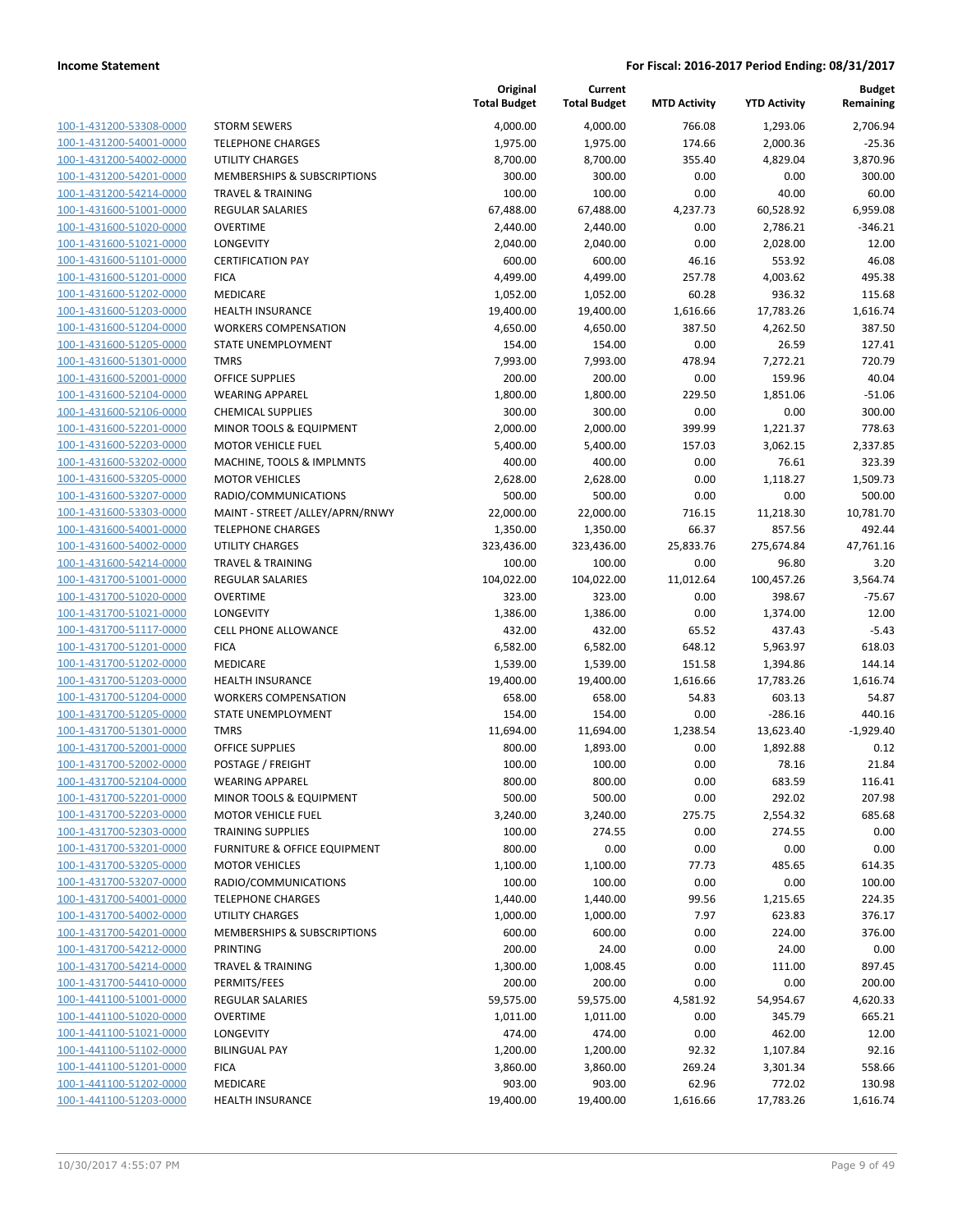100-1-441100-51204-0000 100-1-441100-51205-0000 100-1-441100-51301-0000 100-1-441100-52001-0000 100-1-441100-52002-0000 100-1-441100-52005-0000 PRINTED MATERIALS 285.00 285.00 0.00 223.68 61.32 100-1-441100-53207-0000 100-1-441100-54001-0000 100-1-441100-54002-0000 100-1-441200-51001-0000 100-1-441200-51021-0000 100-1-441200-51101-0000 100-1-441200-51117-0000 100-1-441200-51201-0000 100-1-441200-51202-0000 100-1-441200-51203-0000 100-1-441200-51204-0000 100-1-441200-51205-0000 100-1-441200-51301-0000 100-1-441200-52102-0000 100-1-441200-52104-0000 100-1-441200-54201-0000 100-1-441200-54214-0000 100-1-441300-51001-0000 100-1-441300-51021-0000 100-1-441300-51101-0000 100-1-441300-51117-0000 100-1-441300-51201-0000 100-1-441300-51202-0000 100-1-441300-51203-0000 100-1-441300-51204-0000 100-1-441300-51205-0000 100-1-441300-51301-0000 100-1-441300-52002-0000 100-1-441300-52005-0000 100-1-441300-52102-0000 100-1-441300-52104-0000 100-1-441300-52201-0000 100-1-441300-52203-0000 100-1-441300-53205-0000 100-1-441300-53207-0000 100-1-441300-54001-0000 100-1-441300-54002-0000 100-1-441300-54201-0000 100-1-441300-54212-0000 100-1-441300-54214-0000 100-1-441300-54410-0000 100-1-443200-51001-0000 100-1-443200-51020-0000 100-1-443200-51021-0000 100-1-443200-51117-0000 100-1-443200-51201-0000 100-1-443200-51202-0000 100-1-443200-51203-0000 100-1-443200-51204-0000 100-1-443200-51205-0000 100-1-443200-51301-0000 100-1-443200-52001-0000 100-1-443200-52002-0000

|                              | Original<br><b>Total Budget</b> | Current<br><b>Total Budget</b> | <b>MTD Activity</b> | <b>YTD Activity</b> | <b>Budget</b><br>Remaining |
|------------------------------|---------------------------------|--------------------------------|---------------------|---------------------|----------------------------|
| <b>WORKERS COMPENSATION</b>  | 170.00                          | 170.00                         | 14.17               | 155.87              | 14.13                      |
| STATE UNEMPLOYMENT           | 154.00                          | 154.00                         | 0.00                | 25.66               | 128.34                     |
| <b>TMRS</b>                  | 6,858.00                        | 6,858.00                       | 522.58              | 6,287.45            | 570.55                     |
| <b>OFFICE SUPPLIES</b>       | 2,680.00                        | 2,680.00                       | 16.23               | 2,739.01            | $-59.01$                   |
| POSTAGE / FREIGHT            | 500.00                          | 500.00                         | 142.77              | 693.55              | $-193.55$                  |
| PRINTED MATERIALS            | 285.00                          | 285.00                         | 0.00                | 223.68              | 61.32                      |
| RADIO/COMMUNICATIONS         | 228.00                          | 228.00                         | 0.00                | 0.00                | 228.00                     |
| <b>TELEPHONE CHARGES</b>     | 1,208.00                        | 1,208.00                       | 281.94              | 2,319.08            | $-1,111.08$                |
| <b>UTILITY CHARGES</b>       | 1,000.00                        | 1,000.00                       | 7.97                | 623.85              | 376.15                     |
| <b>REGULAR SALARIES</b>      | 41,838.00                       | 41,838.00                      | 3,218.08            | 38,585.40           | 3,252.60                   |
| LONGEVITY                    | 150.00                          | 150.00                         | 0.00                | 150.00              | 0.00                       |
| <b>CERTIFICATION PAY</b>     | 1,200.00                        | 1,200.00                       | 0.00                | 0.00                | 1,200.00                   |
| <b>CELL PHONE ALLOWANCE</b>  | 432.00                          | 432.00                         | 0.00                | 0.00                | 432.00                     |
| <b>FICA</b>                  | 2,704.00                        | 2,704.00                       | 177.06              | 2,221.91            | 482.09                     |
| MEDICARE                     | 632.00                          | 632.00                         | 41.40               | 519.56              | 112.44                     |
| <b>HEALTH INSURANCE</b>      | 9,700.00                        | 9,700.00                       | 808.33              | 8,891.63            | 808.37                     |
| <b>WORKERS COMPENSATION</b>  | 271.00                          | 271.00                         | 22.58               | 248.38              | 22.62                      |
| <b>STATE UNEMPLOYMENT</b>    | 77.00                           | 77.00                          | 0.00                | 14.85               | 62.15                      |
| <b>TMRS</b>                  | 4,805.00                        | 4,805.00                       | 359.78              | 4,283.96            | 521.04                     |
| <b>BOOKS / REF SUPPLIES</b>  | 500.00                          | 500.00                         | 0.00                | 0.00                | 500.00                     |
| <b>WEARING APPAREL</b>       | 500.04                          | 500.04                         | 0.00                | 0.00                | 500.04                     |
| MEMBERSHIPS & SUBSCRIPTIONS  | 250.00                          | 250.00                         | 15.00               | 15.00               | 235.00                     |
| <b>TRAVEL &amp; TRAINING</b> | 500.00                          | 500.00                         | 50.00               | 776.00              | $-276.00$                  |
| <b>REGULAR SALARIES</b>      | 243,157.00                      | 243,157.00                     | 18,988.96           | 228,014.68          | 15,142.32                  |
| LONGEVITY                    | 1,590.00                        | 1,590.00                       | 0.00                | 1,782.00            | $-192.00$                  |
| <b>CERTIFICATION PAY</b>     | 1,800.00                        | 1,800.00                       | 138.46              | 1,661.52            | 138.48                     |
| <b>CELL PHONE ALLOWANCE</b>  | 1,824.00                        | 1,824.00                       | 98.74               | 1,184.88            | 639.12                     |
| <b>FICA</b>                  | 15,399.00                       | 15,399.00                      | 1,168.16            | 14,225.51           | 1,173.49                   |
| <b>MEDICARE</b>              | 3,601.00                        | 3,601.00                       | 273.20              | 3,326.93            | 274.07                     |
| <b>HEALTH INSURANCE</b>      | 48,500.00                       | 48,500.00                      | 4,041.67            | 44,458.37           | 4,041.63                   |
| <b>WORKERS COMPENSATION</b>  | 1,591.00                        | 1,591.00                       | 132.58              | 1,458.38            | 132.62                     |
| STATE UNEMPLOYMENT           | 385.00                          | 385.00                         | 0.00                | 76.85               | 308.15                     |
| <b>TMRS</b>                  | 27,358.00                       | 27,358.00                      | 2,149.52            | 25,810.73           | 1,547.27                   |
| POSTAGE / FREIGHT            | 6,000.00                        | 6,000.00                       | 654.80              | 2,342.86            | 3,657.14                   |
| PRINTED MATERIALS            | 400.00                          | 400.00                         | 61.56               | 374.11              | 25.89                      |
| <b>BOOKS / REF SUPPLIES</b>  | 1,500.00                        | 1,500.00                       | 0.00                | 182.29              | 1,317.71                   |
| <b>WEARING APPAREL</b>       | 2,400.00                        | 2,400.00                       | 207.52              | 571.24              | 1,828.76                   |
| MINOR TOOLS & EQUIPMENT      | 500.00                          | 500.00                         | 0.00                | 365.72              | 134.28                     |
| <b>MOTOR VEHICLE FUEL</b>    | 4,245.00                        | 4,245.00                       | 415.10              | 3,537.98            | 707.02                     |
| <b>MOTOR VEHICLES</b>        | 2,500.00                        | 2,500.00                       | 86.66               | 594.87              | 1,905.13                   |
| RADIO/COMMUNICATIONS         | 114.00                          | 114.00                         | 0.00                | 0.00                | 114.00                     |
| <b>TELEPHONE CHARGES</b>     | 7,200.00                        | 7,200.00                       | 305.71              | 3,875.05            | 3,324.95                   |
| UTILITY CHARGES              | 1,000.00                        | 1,000.00                       | 7.97                | 623.85              | 376.15                     |
| MEMBERSHIPS & SUBSCRIPTIONS  | 750.00                          | 750.00                         | 111.00              | 161.00              | 589.00                     |
| PRINTING                     | 24.00                           | 24.00                          | 0.00                | 0.00                | 24.00                      |
| <b>TRAVEL &amp; TRAINING</b> | 4,600.00                        | 4,600.00                       | 259.26              | 2,744.82            | 1,855.18                   |
| PERMITS/FEES                 | 15,600.00                       | 15,600.00                      | 4,780.00            | 7,099.50            | 8,500.50                   |
| REGULAR SALARIES             | 138,053.00                      | 138,053.00                     | 11,493.13           | 130,652.90          | 7,400.10                   |
| <b>OVERTIME</b>              | 5,999.00                        | 5,999.00                       | 637.82              | 7,292.34            | $-1,293.34$                |
| <b>LONGEVITY</b>             | 4,980.00                        | 4,980.00                       | 0.00                | 4,956.00            | 24.00                      |
| <b>CELL PHONE ALLOWANCE</b>  | 432.00                          | 432.00                         | 33.22               | 398.64              | 33.36                      |
| <b>FICA</b>                  | 9,267.00                        | 9,267.00                       | 673.17              | 7,993.51            | 1,273.49                   |
| MEDICARE                     | 2,167.00                        | 2,167.00                       | 157.43              | 1,869.47            | 297.53                     |
| HEALTH INSURANCE             | 38,800.00                       | 38,800.00                      | 3,233.33            | 35,566.63           | 3,233.37                   |
| <b>WORKERS COMPENSATION</b>  | 4,689.00                        | 4,689.00                       | 390.75              | 4,298.25            | 390.75                     |
| STATE UNEMPLOYMENT           | 308.00                          | 308.00                         | 0.00                | 55.51               | 252.49                     |
| <b>TMRS</b>                  | 16,463.00                       | 16,463.00                      | 1,359.96            | 15,827.01           | 635.99                     |
| OFFICE SUPPLIES              | 1,100.00                        | 1,100.00                       | 472.51              | 1,209.80            | $-109.80$                  |
| POSTAGE / FREIGHT            | 20.00                           | 20.00                          | 0.56                | 24.72               | $-4.72$                    |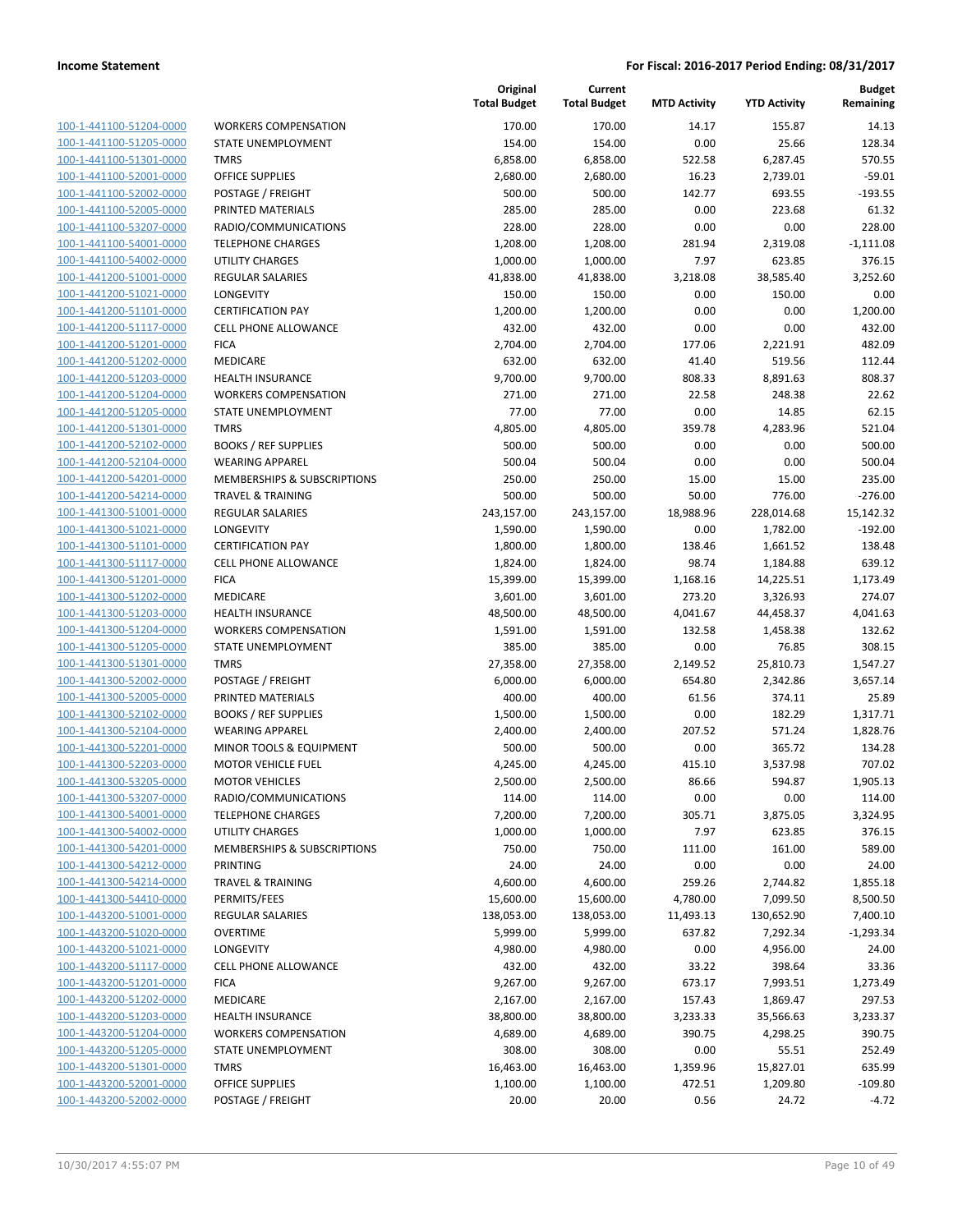**Current**

**Original**

**Budget Remaining**

| 100-1-443200-52101-0000        |
|--------------------------------|
| 100-1-443200-52104-0000        |
| 100-1-443200-52106-0000        |
| 100-1-443200-52108-0000        |
| 100-1-443200-52201-0000        |
| 100-1-443200-52203-0000        |
|                                |
| 100-1-443200-53202-0000        |
| 100-1-443200-53205-0000        |
| 100-1-443200-53207-0000        |
| 100-1-443200-54001-0000        |
| 100-1-443200-54002-0000        |
| 100-1-443200-54107-0000        |
| 100-1-443200-54108-0000        |
| 100-1-443200-54201-0000        |
|                                |
| 100-1-443200-54214-0000        |
| 100-1-451100-51001-0000        |
| 100-1-451100-51020-0000        |
| 100-1-451100-51021-0000        |
| 100-1-451100-51101-0000        |
| 100-1-451100-51116-0000        |
| 100-1-451100-51117-0000        |
| 100-1-451100-51201-0000        |
|                                |
| 100-1-451100-51202-0000        |
| 100-1-451100-51203-0000        |
| 100-1-451100-51204-0000        |
| 100-1-451100-51205-0000        |
| 100-1-451100-51301-0000        |
| 100-1-451100-51401-0000        |
| 100-1-451100-52001-0000        |
| 100-1-451100-52002-0000        |
|                                |
| 100-1-451100-52101-0000        |
| 100-1-451100-52104-0000        |
| 100-1-451100-52106-0000        |
| 100-1-451100-52107-0000        |
| 100-1-451100-52201-0000        |
| 100-1-451100-52203-0000        |
| 100-1-451100-52401-0000        |
| 100-1-451100-53202-0000        |
| 100-1-451100-53205-0000        |
|                                |
| 100-1-451100-53207-0000        |
| 100-1-451100-53402-0000        |
| 100-1-451100-53707-0000        |
| 100-1-451100-53708-0000        |
| 100-1-451100-53709-0000        |
| 100-1-451100-53710-0000        |
| <u>100-1-451100-54001-0000</u> |
| 100-1-451100-54002-0000        |
|                                |
| <u>100-1-451100-54201-0000</u> |
| 100-1-451100-54211-0000        |
| 100-1-451100-54214-0000        |
| 100-1-451100-54301-0000        |
| 100-1-451100-54409-0000        |
| 100-1-455100-51001-0000        |
| <u>100-1-455100-51020-0000</u> |
| 100-1-455100-51021-0000        |
| 100-1-455100-51116-0000        |
|                                |
| <u>100-1-455100-51117-0000</u> |
| <u>100-1-455100-51201-0000</u> |
| 100-1-455100-51202-0000        |
|                                |

|                         |                              | <b>Total Budget</b> | <b>Total Budget</b> | <b>MTD Activity</b> | <b>YTD Activity</b> | Remaining   |
|-------------------------|------------------------------|---------------------|---------------------|---------------------|---------------------|-------------|
| 100-1-443200-52101-0000 | <b>JANITORIAL SUPPLIES</b>   | 1,000.00            | 1,000.00            | 154.91              | 1,541.17            | $-541.17$   |
| 100-1-443200-52104-0000 | <b>WEARING APPAREL</b>       | 1,870.00            | 1,870.00            | 0.00                | 653.94              | 1,216.06    |
| 100-1-443200-52106-0000 | <b>CHEMICAL SUPPLIES</b>     | 11,640.00           | 11,640.00           | 883.73              | 16,849.48           | $-5,209.48$ |
| 100-1-443200-52108-0000 | <b>MENAGERIE SUPPLIES</b>    | 7,500.00            | 7,500.00            | 886.76              | 6,420.47            | 1,079.53    |
| 100-1-443200-52201-0000 | MINOR TOOLS & EQUIPMENT      | 1,000.00            | 1,000.00            | 0.00                | 987.82              | 12.18       |
| 100-1-443200-52203-0000 | <b>MOTOR VEHICLE FUEL</b>    | 8,000.00            | 8,000.00            | 340.58              | 3,777.97            | 4,222.03    |
| 100-1-443200-53202-0000 | MACHINE, TOOLS & IMPLMNTS    | 1,500.00            | 1,500.00            | 1,625.00            | 1,625.00            | $-125.00$   |
| 100-1-443200-53205-0000 | <b>MOTOR VEHICLES</b>        | 2,500.00            | 2,500.00            | 0.00                | $-187.32$           | 2,687.32    |
| 100-1-443200-53207-0000 | RADIO/COMMUNICATIONS         | 300.00              | 300.00              | 0.00                | 0.00                | 300.00      |
| 100-1-443200-54001-0000 | <b>TELEPHONE CHARGES</b>     | 2,400.00            | 2,400.00            | 177.90              | 1,857.29            | 542.71      |
| 100-1-443200-54002-0000 | UTILITY CHARGES              | 30,000.00           | 30,000.00           | 2,154.13            | 27,165.72           | 2,834.28    |
| 100-1-443200-54107-0000 | <b>MEDICAL</b>               | 3,000.00            | 3,000.00            | 8.70                | 1,156.76            | 1,843.24    |
| 100-1-443200-54108-0000 | <b>VETERINARY SERVICES</b>   | $-6,000.00$         | $-6,000.00$         | $-1,122.00$         | $-1,062.00$         | $-4,938.00$ |
| 100-1-443200-54201-0000 | MEMBERSHIPS & SUBSCRIPTIONS  | 200.00              | 200.00              | 0.00                | 0.00                | 200.00      |
| 100-1-443200-54214-0000 | <b>TRAVEL &amp; TRAINING</b> | 600.00              | 600.00              | 0.00                | 198.00              | 402.00      |
| 100-1-451100-51001-0000 | <b>REGULAR SALARIES</b>      | 518,209.00          | 518,209.00          | 38,438.19           | 438,989.21          | 79,219.79   |
| 100-1-451100-51020-0000 | <b>OVERTIME</b>              | 15,011.00           | 16,901.00           | 587.97              | 18,917.52           | $-2,016.52$ |
| 100-1-451100-51021-0000 | LONGEVITY                    | 6,210.00            | 6,210.00            | 0.00                | 5,790.00            | 420.00      |
| 100-1-451100-51101-0000 | <b>CERTIFICATION PAY</b>     | 3,600.00            | 3,600.00            | 230.78              | 2,630.90            | 969.10      |
| 100-1-451100-51116-0000 | CAR ALLOWANCE                | 2,400.00            | 2,400.00            | 184.62              | 2,215.44            | 184.56      |
| 100-1-451100-51117-0000 | CELL PHONE ALLOWANCE         | 1,632.00            | 1,632.00            | 171.70              | 1,723.36            | $-91.36$    |
| 100-1-451100-51201-0000 | <b>FICA</b>                  | 33,918.00           | 33,918.00           | 2,436.85            | 28,897.67           | 5,020.33    |
| 100-1-451100-51202-0000 | MEDICARE                     | 7,932.00            | 7,932.00            | 569.91              | 6,758.32            | 1,173.68    |
| 100-1-451100-51203-0000 | <b>HEALTH INSURANCE</b>      | 126,100.00          | 126,100.00          | 10,508.33           | 115,591.63          | 10,508.37   |
| 100-1-451100-51204-0000 | <b>WORKERS COMPENSATION</b>  | 12,898.00           | 12,898.00           | 1,074.83            | 11,823.13           | 1,074.87    |
| 100-1-451100-51205-0000 | STATE UNEMPLOYMENT           | 1,617.00            | 1,617.00            | 12.54               | 272.73              | 1,344.27    |
| 100-1-451100-51301-0000 | <b>TMRS</b>                  | 55,320.00           | 55,320.00           | 3,847.31            | 48,036.84           | 7,283.16    |
| 100-1-451100-51401-0000 | <b>CONTRA - SALARIES</b>     | 0.00                | 0.00                | 0.00                | $-65.00$            | 65.00       |
| 100-1-451100-52001-0000 | <b>OFFICE SUPPLIES</b>       | 500.00              | 500.00              | 0.00                | 496.44              | 3.56        |
| 100-1-451100-52002-0000 | POSTAGE / FREIGHT            | 150.00              | 960.00              | 0.00                | 958.66              | 1.34        |
| 100-1-451100-52101-0000 | <b>JANITORIAL SUPPLIES</b>   | 6,000.00            | 10,000.00           | 1,957.19            | 8,932.89            | 1,067.11    |
| 100-1-451100-52104-0000 | <b>WEARING APPAREL</b>       | 9,850.00            | 12,095.00           | 1,049.99            | 11,536.86           | 558.14      |
| 100-1-451100-52106-0000 | <b>CHEMICAL SUPPLIES</b>     | 10,000.00           | 5,579.50            | 2,153.04            | 4,060.55            | 1,518.95    |
| 100-1-451100-52107-0000 | <b>BOTANICAL SUPPLIES</b>    | 12,000.00           | 7,000.00            | 0.00                | 6,756.49            | 243.51      |
| 100-1-451100-52201-0000 | MINOR TOOLS & EQUIPMENT      | 11,750.00           | 11,750.00           | 634.16              | 10,686.01           | 1,063.99    |
| 100-1-451100-52203-0000 | <b>MOTOR VEHICLE FUEL</b>    | 40,000.00           | 36,000.00           | 2,857.73            | 18,297.22           | 17,702.78   |
| 100-1-451100-52401-0000 | RECREATIONAL SUPPLIES        | 2,000.00            | 2,000.00            | $-199.81$           | 1,725.25            | 274.75      |
| 100-1-451100-53202-0000 | MACHINE, TOOLS & IMPLMNTS    | 4,985.00            | 6,985.00            | 730.61              | 6,193.65            | 791.35      |
| 100-1-451100-53205-0000 | <b>MOTOR VEHICLES</b>        | 18,000.00           | 12,000.00           | 1,652.25            | 10,547.98           | 1,452.02    |
| 100-1-451100-53207-0000 | RADIO/COMMUNICATIONS         | 1,210.00            | 1,320.00            | 0.00                | 1,310.00            | 10.00       |
| 100-1-451100-53402-0000 | <b>BUILDING MAINTENANCE</b>  | 850.00              | 850.00              | 22.57               | 393.54              | 456.46      |
| 100-1-451100-53707-0000 | <b>MAINT - GROUNDS</b>       | 12,000.00           | 12,000.00           | $-302.99$           | 11,560.86           | 439.14      |
| 100-1-451100-53708-0000 | <b>ATHLETIC FIELDS</b>       | 14,500.00           | 17,010.00           | $-58.55$            | 16,760.32           | 249.68      |
| 100-1-451100-53709-0000 | <b>SWIMMING POOL</b>         | 2,000.00            | 2,000.00            | 0.00                | 255.27              | 1,744.73    |
| 100-1-451100-53710-0000 | PARK IMPROVEMENTS            | 5,500.00            | 12,355.50           | 1,485.00            | 7,919.72            | 4,435.78    |
| 100-1-451100-54001-0000 | <b>TELEPHONE CHARGES</b>     | 7,500.00            | 5,900.00            | 629.95              | 4,165.12            | 1,734.88    |
| 100-1-451100-54002-0000 | UTILITY CHARGES              | 151,966.30          | 176,966.30          | 17,593.07           | 152,280.97          | 24,685.33   |
| 100-1-451100-54201-0000 | MEMBERSHIPS & SUBSCRIPTIONS  | 1,507.29            | 1,507.29            | 0.00                | 831.46              | 675.83      |
| 100-1-451100-54211-0000 | ADVERTISING                  | 4,000.00            | 4,600.00            | 1,102.18            | 3,923.90            | 676.10      |
| 100-1-451100-54214-0000 | TRAVEL & TRAINING            | 2,500.00            | 2,500.00            | 0.00                | 917.81              | 1,582.19    |
| 100-1-451100-54301-0000 | SPECIAL EVENTS               | 31,000.00           | 31,000.00           | 0.00                | 30,861.47           | 138.53      |
| 100-1-451100-54409-0000 | <b>CEMETERY MAINTENANCE</b>  | 72,000.00           | 72,000.00           | 6,100.00            | 61,100.00           | 10,900.00   |
| 100-1-455100-51001-0000 | <b>REGULAR SALARIES</b>      | 306,594.00          | 306,594.00          | 23,687.56           | 281,821.24          | 24,772.76   |
| 100-1-455100-51020-0000 | <b>OVERTIME</b>              | 0.00                | 0.00                | 0.00                | 120.68              | $-120.68$   |
| 100-1-455100-51021-0000 | LONGEVITY                    | 3,204.00            | 3,204.00            | 0.00                | 1,968.00            | 1,236.00    |
| 100-1-455100-51116-0000 | CAR ALLOWANCE                | 3,600.00            | 3,600.00            | 0.00                | 1,107.68            | 2,492.32    |
| 100-1-455100-51117-0000 | <b>CELL PHONE ALLOWANCE</b>  | 432.00              | 432.00              | 32.30               | 375.13              | 56.87       |
| 100-1-455100-51201-0000 | <b>FICA</b>                  | 19,457.00           | 19,457.00           | 1,414.54            | 17,224.94           | 2,232.06    |
| 100-1-455100-51202-0000 | MEDICARE                     | 4,551.00            | 4,551.00            | 330.82              | 4,028.40            | 522.60      |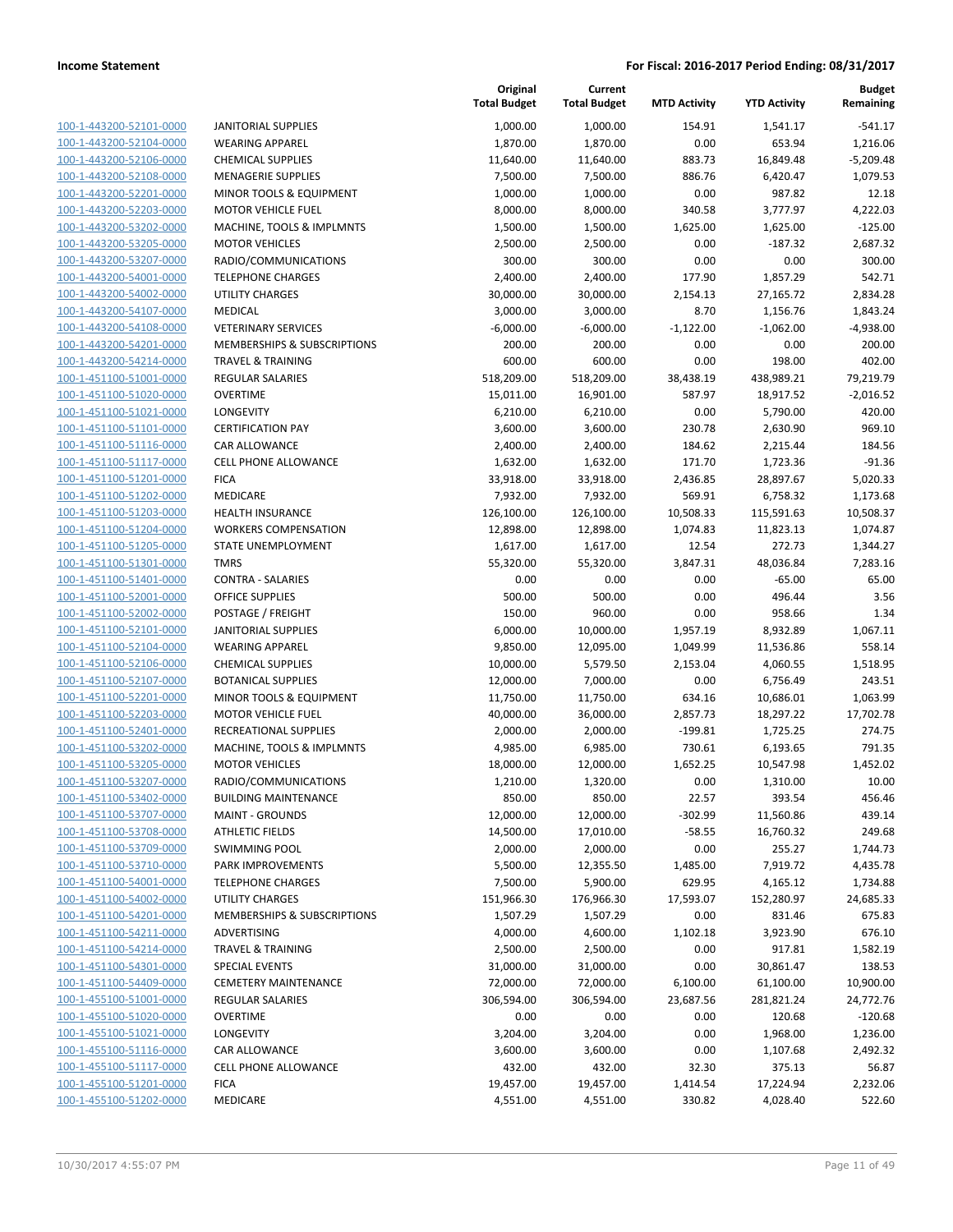| 100-1-455100-51203-0000                            |
|----------------------------------------------------|
| 100-1-455100-51204-0000                            |
| 100-1-455100-51205-0000                            |
| 100-1-455100-51301-0000                            |
| 100-1-455100-51401-0000                            |
| 100-1-455100-52001-0000                            |
| 100-1-455100-52002-0000                            |
| 100-1-455100-52004-0000                            |
| 100-1-455100-52005-0000                            |
| 100-1-455100-52402-0000                            |
| 100-1-455100-53201-0000<br>100-1-455100-54001-0000 |
|                                                    |
| 100-1-455100-54002-0000                            |
| 100-1-455100-54201-0000                            |
| 100-1-455100-54202-0000                            |
| 100-1-455100-54214-0000                            |
| 100-1-455100-55203-0000                            |
| 100-1-455100-55211-0000                            |
| 100-1-456100-51001-0000<br>100-1-456100-51021-0000 |
|                                                    |
| 100-1-456100-51116-0000                            |
| 100-1-456100-51117-0000                            |
| 100-1-456100-51201-0000                            |
| 100-1-456100-51202-0000                            |
| 100-1-456100-51203-0000                            |
| 100-1-456100-51204-0000                            |
| 100-1-456100-51205-0000                            |
| 100-1-456100-51301-0000                            |
| 100-1-456100-52001-0000                            |
| 100-1-456100-52002-0000                            |
| 100-1-456100-52005-0000                            |
| 100-1-456100-52103-0000                            |
| 100-1-456100-53402-0000                            |
| 100-1-456100-54001-0000                            |
| 100-1-456100-54201-0000                            |
| 100-1-456100-54205-0000                            |
| 100-1-456100-54214-0000                            |
| 100-1-456100-54301-0000                            |
| 100-1-480000-52003-0000                            |
| 100-1-480000-52006-0000                            |
| 100-1-480000-54002-0000                            |
| <u>100-1-480000-54105-0000</u>                     |
| 100-1-480000-54201-0000                            |
| <u>100-1-480000-54904-0000</u>                     |
| <u>100-1-480000-54905-0000</u>                     |
| <u>100-1-480000-54906-0000</u>                     |
| 100-1-480000-56309-0000                            |
| 100-1-480000-57005-0000                            |
| <u>100-1-480000-57006-0000</u>                     |
| <u>100-1-480000-57007-0000</u>                     |
| 100-1-480000-57008-0000                            |
| 100-1-480000-57015-0000                            |
| 100-1-491000-58040-0000                            |
| <u>100-1-491000-58204-0000</u>                     |
| 100-1-495000-58702-0000                            |
| <u>100-1-495000-58703-0000</u>                     |
| 100-1-495000-58704-0000                            |
| 100-1-495000-58705-0000                            |
| <u>100-1-495000-58706-0000</u>                     |

|                         |                                          | Original<br><b>Total Budget</b> | Current<br><b>Total Budget</b> | <b>MTD Activity</b> | <b>YTD Activity</b> | <b>Budget</b><br>Remaining |
|-------------------------|------------------------------------------|---------------------------------|--------------------------------|---------------------|---------------------|----------------------------|
| 100-1-455100-51203-0000 | <b>HEALTH INSURANCE</b>                  | 38,800.00                       | 38,800.00                      | 3,233.33            | 35,566.63           | 3,233.37                   |
| 100-1-455100-51204-0000 | <b>WORKERS COMPENSATION</b>              | 892.00                          | 892.00                         | 74.33               | 817.63              | 74.37                      |
| 100-1-455100-51205-0000 | STATE UNEMPLOYMENT                       | 846.00                          | 846.00                         | 1.61                | 162.97              | 683.03                     |
| 100-1-455100-51301-0000 | <b>TMRS</b>                              | 26,950.00                       | 26,950.00                      | 2,169.26            | 24,112.38           | 2,837.62                   |
| 100-1-455100-51401-0000 | <b>CONTRA - SALARIES</b>                 | 0.00                            | 0.00                           | $-284.80$           | $-2,701.18$         | 2,701.18                   |
| 100-1-455100-52001-0000 | <b>OFFICE SUPPLIES</b>                   | 2,710.00                        | 2,710.00                       | $-10.08$            | 2,643.59            | 66.41                      |
| 100-1-455100-52002-0000 | POSTAGE / FREIGHT                        | 425.00                          | 425.00                         | 1.82                | 73.33               | 351.67                     |
| 100-1-455100-52004-0000 | <b>COMPUTER SUPPLIES</b>                 | 600.00                          | 600.00                         | 0.00                | 0.00                | 600.00                     |
| 100-1-455100-52005-0000 | PRINTED MATERIALS                        | 0.00                            | 0.00                           | 0.00                | 96.00               | $-96.00$                   |
| 100-1-455100-52402-0000 | <b>BASIC PROGRAM EXPENSE</b>             | 2,075.00                        | 2,075.00                       | 21.04               | 1,744.27            | 330.73                     |
| 100-1-455100-53201-0000 | FURNITURE & OFFICE EQUIPMENT             | 600.00                          | 600.00                         | 0.00                | 467.34              | 132.66                     |
| 100-1-455100-54001-0000 | <b>TELEPHONE CHARGES</b>                 | 5,211.00                        | 5,211.00                       | 521.92              | 4,666.99            | 544.01                     |
| 100-1-455100-54002-0000 | <b>UTILITY CHARGES</b>                   | 45,387.00                       | 45,387.00                      | 4,325.39            | 40,582.21           | 4,804.79                   |
| 100-1-455100-54201-0000 | MEMBERSHIPS & SUBSCRIPTIONS              | 14,345.00                       | 14,345.00                      | 0.00                | 14,236.72           | 108.28                     |
| 100-1-455100-54202-0000 | <b>LIBRARY PERIODICALS</b>               | 2,507.78                        | 2,507.78                       | 0.00                | 2,507.78            | 0.00                       |
| 100-1-455100-54214-0000 | <b>TRAVEL &amp; TRAINING</b>             | 2,000.00                        | 2,000.00                       | 0.00                | 2,202.92            | $-202.92$                  |
| 100-1-455100-55203-0000 | <b>FURNITURE/OFFICE EQUIP</b>            | 500.00                          | 500.00                         | 0.00                | 372.98              | 127.02                     |
| 100-1-455100-55211-0000 | <b>BOOKS</b>                             | 45,354.75                       | 45,354.75                      | 5,175.78            | 38,026.07           | 7,328.68                   |
| 100-1-456100-51001-0000 | <b>REGULAR SALARIES</b>                  | 54,037.00                       | 54,037.00                      | 4,156.32            | 49,835.06           | 4,201.94                   |
| 100-1-456100-51021-0000 | LONGEVITY                                | 1,224.00                        | 1,224.00                       | 0.00                | 1,218.00            | 6.00                       |
| 100-1-456100-51116-0000 | <b>CAR ALLOWANCE</b>                     | 3,600.00                        | 3,600.00                       | 276.92              | 3,323.04            | 276.96                     |
| 100-1-456100-51117-0000 | CELL PHONE ALLOWANCE                     | 432.00                          | 432.00                         | 33.22               | 398.64              | 33.36                      |
| 100-1-456100-51201-0000 | <b>FICA</b>                              | 3,676.00                        | 3,676.00                       | 243.52              | 3,021.33            | 654.67                     |
| 100-1-456100-51202-0000 | MEDICARE                                 | 860.00                          | 860.00                         | 56.96               | 706.68              | 153.32                     |
| 100-1-456100-51203-0000 | <b>HEALTH INSURANCE</b>                  | 9,700.00                        | 9,700.00                       | 808.33              | 8,891.63            | 808.37                     |
| 100-1-456100-51204-0000 | <b>WORKERS COMPENSATION</b>              | 162.00                          | 162.00                         | 13.50               | 148.50              | 13.50                      |
| 100-1-456100-51205-0000 | STATE UNEMPLOYMENT                       | 77.00                           | 77.00                          | 0.00                | 16.51               | 60.49                      |
| 100-1-456100-51301-0000 | <b>TMRS</b>                              | 6,531.00                        | 6,531.00                       | 499.36              | 6,052.48            | 478.52                     |
| 100-1-456100-52001-0000 | <b>OFFICE SUPPLIES</b>                   | 100.00                          | 100.00                         | 0.00                | 59.61               | 40.39                      |
| 100-1-456100-52002-0000 | POSTAGE / FREIGHT                        | 150.00                          | 150.00                         | 31.72               | 199.09              | $-49.09$                   |
| 100-1-456100-52005-0000 | PRINTED MATERIALS                        | 750.00                          | 750.00                         | 645.00              | 711.77              | 38.23                      |
| 100-1-456100-52103-0000 | <b>MEETING SUPPLIES</b>                  | 50.00                           | 50.00                          | 0.00                | 0.00                | 50.00                      |
| 100-1-456100-53402-0000 | MAINTENANCE OF BUILDINGS                 | 0.00                            | 0.00                           | 0.00                | 10.48               | $-10.48$                   |
| 100-1-456100-54001-0000 | <b>TELEPHONE CHARGES</b>                 | 300.00                          | 300.00                         | 37.93               | 394.37              | $-94.37$                   |
| 100-1-456100-54201-0000 | MEMBERSHIPS & SUBSCRIPTIONS              | 1,180.00                        | 1,180.00                       | 0.00                | 850.00              | 330.00                     |
| 100-1-456100-54205-0000 | <b>BUSINESS MEALS</b>                    | 50.00                           | 50.00                          | 0.00                | 0.00                | 50.00                      |
| 100-1-456100-54214-0000 | <b>TRAVEL &amp; TRAINING</b>             | 900.00                          | 900.00                         | 55.00               | 221.28              | 678.72                     |
| 100-1-456100-54301-0000 | <b>SPECIAL EVENTS</b>                    | 7,000.00                        | 7,000.00                       | 0.00                | 5,299.60            | 1,700.40                   |
| 100-1-480000-52003-0000 | <b>COPIER CHARGES</b>                    | 65,000.00                       | 65,000.00                      | 5,277.16            | 62,695.56           | 2,304.44                   |
| 100-1-480000-52006-0000 | <b>COPIER PAPER</b>                      | 5,000.00                        | 5,000.00                       | 409.05              | 4,657.22            | 342.78                     |
| 100-1-480000-54002-0000 | UTILITY CHARGES                          | 552.00                          | 552.00                         | 45.21               | 498.16              | 53.84                      |
| 100-1-480000-54105-0000 | <b>MARKETING</b>                         | 7,950.00                        | 7,950.00                       | 5,600.00            | 5,850.00            | 2,100.00                   |
| 100-1-480000-54201-0000 | MEMBERSHIPS & SUBSCRIPTIONS              | 8,601.00                        | 8,601.00                       | 0.00                | 7,097.32            | 1,503.68                   |
| 100-1-480000-54904-0000 | POSTAGE METER RENTAL                     | 0.00                            | 0.00                           | $-332.00$           | $-744.00$           | 744.00                     |
| 100-1-480000-54905-0000 | MAIL MACHINE LEASE INT                   | 247.00                          | 247.00                         | 0.00                | 547.08              | $-300.08$                  |
| 100-1-480000-54906-0000 | MAIL MACHINE LEASE PRINC                 | 2,261.00                        | 2,261.00                       | 0.00                | 1,960.92            | 300.08                     |
| 100-1-480000-56309-0000 | PAYOUT ARRANGEMENT LOCAL SALES TAX       | 363,095.60                      | 363,095.60                     | 32,599.96           | 226,728.70          | 136,366.90                 |
| 100-1-480000-57005-0000 | <b>ACCRUED VAC &amp; SICK PAY</b>        | 160,000.00                      | 160,000.00                     | 2,558.16            | 121,134.91          | 38,865.09                  |
| 100-1-480000-57006-0000 | SALARY ADJUSTMENTS                       | 23,000.00                       | 23,000.00                      | 0.00                | 0.00                | 23,000.00                  |
| 100-1-480000-57007-0000 | <b>COMMUNITY SERVICES</b>                | 43,600.00                       | 18,600.00                      | 0.00                | 9,300.00            | 9,300.00                   |
| 100-1-480000-57008-0000 | <b>BANK CHARGES</b>                      | 20,000.00                       | 20,000.00                      | 960.99              | 11,651.23           | 8,348.77                   |
| 100-1-480000-57015-0000 | <b>CONTINGENCY EXPENSE</b>               | 150,000.00                      | 150,000.00                     | 0.00                | 0.00                | 150,000.00                 |
| 100-1-491000-58040-0000 | <b>XFR - GENERAL CIP</b>                 | 2,055,000.00                    | 2,055,000.00                   | 171,250.00          | 1,883,750.00        | 171,250.00                 |
| 100-1-491000-58204-0000 | XFR - VEHICLE/EQUIP RPLCMNT              | 313,593.00                      | 313,593.00                     | 26,132.75           | 287,460.75          | 26,132.25                  |
| 100-1-495000-58702-0000 | CA - GEN GOV TO CENTRAL SERVICE FUND     | 4,171.00                        | 4,171.00                       | 347.58              | 3,823.38            | 347.62                     |
| 100-1-495000-58703-0000 | CA - PUBLIC WORKS TO CENTRAL SERVICE FU  | 82,772.00                       | 82,772.00                      | 6,897.67            | 75,874.37           | 6,897.63                   |
| 100-1-495000-58704-0000 | CA - PUBLIC SAFETY TO CENTRAL SERVICE FU | 207,390.00                      | 207,390.00                     | 17,282.50           | 190,107.50          | 17,282.50                  |
| 100-1-495000-58705-0000 | CA - COM DEV TO CENTRAL SERVICE FUND     | 38,244.00                       | 38,244.00                      | 3,187.00            | 35,057.00           | 3,187.00                   |
| 100-1-495000-58706-0000 | CA - PARKS & REC TO CENTRAL SERVICE FUND | 174,594.00                      | 174,594.00                     | 14,549.50           | 160,044.50          | 14,549.50                  |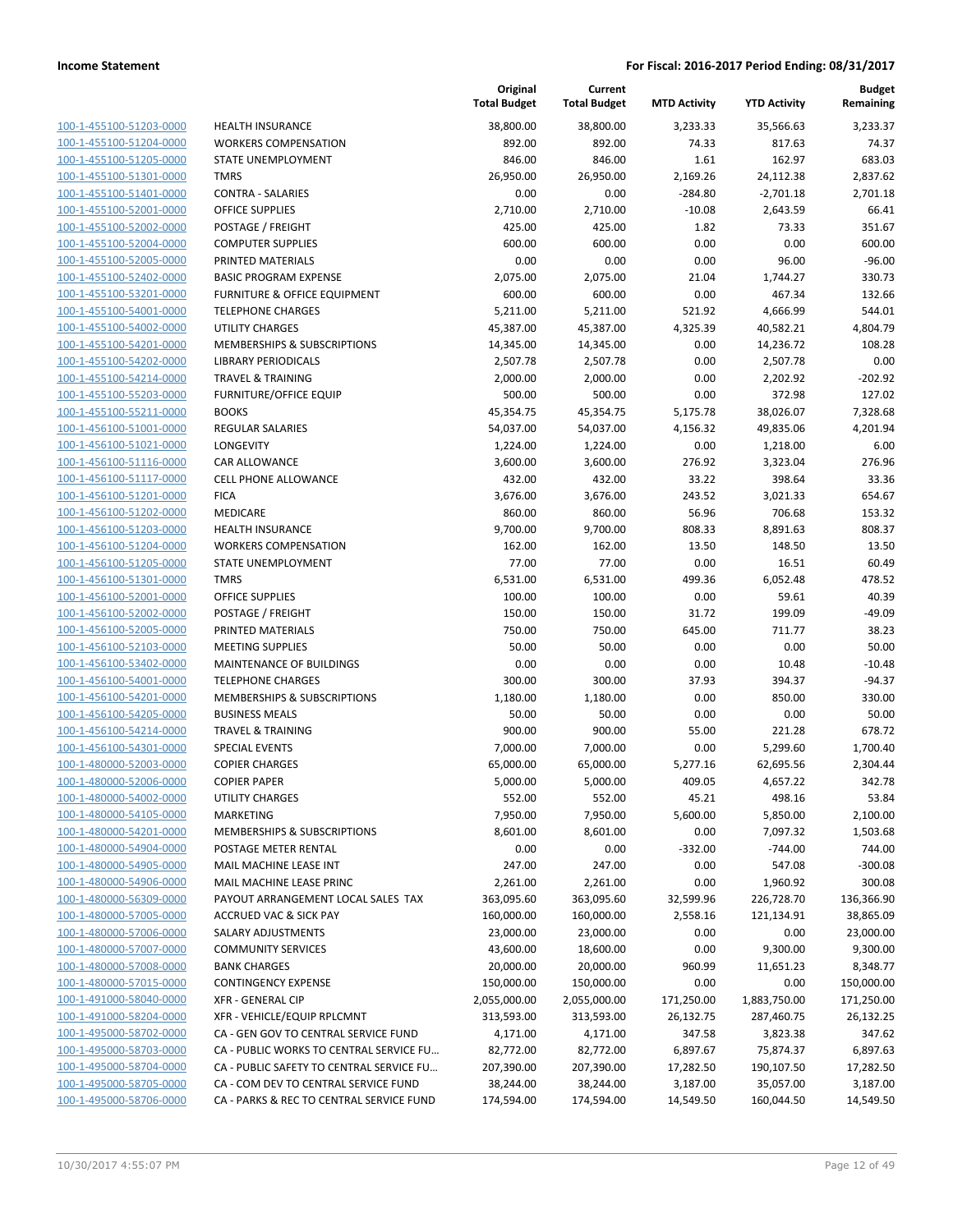|                                                          |                                                                       | Original<br><b>Total Budget</b> | Current<br><b>Total Budget</b> | <b>MTD Activity</b> | <b>YTD Activity</b> | <b>Budget</b><br>Remaining |
|----------------------------------------------------------|-----------------------------------------------------------------------|---------------------------------|--------------------------------|---------------------|---------------------|----------------------------|
| 100-1-495000-58712-0000                                  | CA - GEN GOV TO INSURANCE FUND                                        | 2,593.00                        | 2.593.00                       | 216.08              | 2,376.88            | 216.12                     |
| 100-1-495000-58713-0000                                  | CA - PUBLIC WORKS TO INSURANCE FUND                                   | 24,239.00                       | 24,239.00                      | 2,019.92            | 22,219.12           | 2,019.88                   |
| 100-1-495000-58714-0000                                  | CA - PUBLIC SAFETY TO INSURANCE FUND                                  | 115,537.00                      | 115,537.00                     | 9,628.08            | 105,908.88          | 9,628.12                   |
| 100-1-495000-58715-0000                                  | CA - COM DEV TO INSURANCE FUND                                        | 10,387.00                       | 10,387.00                      | 865.58              | 9,521.38            | 865.62                     |
| 100-1-495000-58716-0000                                  | CA - PARKS & REC TO INSURANCE FUND                                    | 33,236.00                       | 33,236.00                      | 2,769.67            | 30,466.37           | 2,769.63                   |
| 100-1-495000-58722-0000                                  | CA - GEN GOVERNMENT TO MIS FUND                                       | 51,261.00                       | 51,261.00                      | 4,271.75            | 46,989.25           | 4,271.75                   |
| 100-1-495000-58723-0000                                  | CA - PUBLIC WORKS TO MIS FUND                                         | 21,038.00                       | 21,038.00                      | 1,753.17            | 19,284.87           | 1,753.13                   |
| 100-1-495000-58724-0000                                  | CA - PUBLIC SAFETY TO MIS FUND                                        | 232,871.00                      | 232,871.00                     | 19,405.92           | 213,465.12          | 19,405.88                  |
| 100-1-495000-58725-0000                                  | CA - COM DEV TO MIS FUND                                              | 73,574.00                       | 73,574.00                      | 6,131.17            | 67,442.87           | 6,131.13                   |
| 100-1-495000-58726-0000                                  | CA - PARKS & REC TO MIS FUND                                          | 103,144.00                      | 103,144.00                     | 8,595.33            | 94,548.63           | 8,595.37                   |
|                                                          | <b>Expense Total:</b>                                                 | 23,436,084.83                   | 23,436,084.83                  | 1,720,653.61        | 20,248,329.79       | 3,187,755.04               |
|                                                          | Fund: 100 - GENERAL FUND Surplus (Deficit):                           | $-1,090,704.58$                 | -976,704.58                    | $-605,332.81$       | -1,124,467.00       | 147,762.42                 |
| Fund: 101 - MUNICIPAL COURT BUILDING SECURITY FEES       |                                                                       |                                 |                                |                     |                     |                            |
| Revenue                                                  |                                                                       |                                 |                                |                     |                     |                            |
| 101-1-318001-44101-0000                                  | MUNICIPAL COURT COST/FEES                                             | 0.00                            | 0.00                           | 551.85              | 8,395.48            | $-8,395.48$                |
| 101-1-319001-45401-0000                                  | <b>INTEREST REVENUES</b>                                              | 0.00                            | 0.00                           | 21.31               | 103.50              | $-103.50$                  |
|                                                          | <b>Revenue Total:</b>                                                 | 0.00                            | 0.00                           | 573.16              | 8,498.98            | $-8,498.98$                |
| <b>Expense</b><br>101-1-480000-57008-0000                | <b>BANK CHARGES</b>                                                   | 0.00                            | 0.00                           | 1.23                | 26.08               | $-26.08$                   |
|                                                          | <b>Expense Total:</b>                                                 | 0.00                            | 0.00                           | 1.23                | 26.08               | $-26.08$                   |
|                                                          | Fund: 101 - MUNICIPAL COURT BUILDING SECURITY FEES Surplus (Deficit): | 0.00                            | 0.00                           | 571.93              | 8,472.90            | $-8,472.90$                |
| Fund: 102 - MUNICIPAL COURT TECH FUND                    |                                                                       |                                 |                                |                     |                     |                            |
| Revenue                                                  |                                                                       |                                 |                                |                     |                     |                            |
| 102-1-318001-44101-0000                                  | MUNICIPAL COURT COST/FEES                                             | 0.00                            | 0.00                           | 735.71              | 11,194.99           | $-11,194.99$               |
| 102-1-319001-45401-0000                                  | <b>INTEREST REVENUES</b>                                              | 0.00                            | 0.00                           | 9.43                | 44.65               | $-44.65$                   |
|                                                          | <b>Revenue Total:</b>                                                 | 0.00                            | 0.00                           | 745.14              | 11,239.64           | $-11,239.64$               |
| <b>Expense</b>                                           |                                                                       |                                 |                                |                     |                     |                            |
|                                                          |                                                                       |                                 |                                |                     | 8.92                |                            |
| 102-1-480000-57008-0000                                  | <b>BANK CHARGES</b>                                                   | 0.00                            | 0.00                           | 0.53                |                     | $-8.92$                    |
|                                                          | <b>Expense Total:</b>                                                 | 0.00                            | 0.00                           | 0.53                | 8.92                | $-8.92$                    |
|                                                          | Fund: 102 - MUNICIPAL COURT TECH FUND Surplus (Deficit):              | 0.00                            | 0.00                           | 744.61              | 11,230.72           | $-11,230.72$               |
| Fund: 103 - MUNICIPAL COURT CHILD SAFETY FUND            |                                                                       |                                 |                                |                     |                     |                            |
| Revenue                                                  |                                                                       |                                 |                                |                     |                     |                            |
| 103-1-318001-44101-0000                                  | MUNICIPAL COURT COST/FEES                                             | 4,200.00                        | 4,200.00                       | 38.85               | 1,580.04            | 2,619.96                   |
| 103-1-318001-44110-0000                                  | OPTIONAL COUNTY FEE - CHILD SAFETY                                    | 25,500.00                       | 25,500.00                      | 0.00                | 19,637.87           | 5,862.13                   |
| 103-1-319001-45401-0000                                  | <b>INTEREST REVENUES</b>                                              | 60.00                           | 60.00                          | 5.07                | 26.73               | 33.27                      |
|                                                          | <b>Revenue Total:</b>                                                 | 29,760.00                       | 29,760.00                      | 43.92               | 21,244.64           | 8,515.36                   |
| <b>Expense</b>                                           |                                                                       |                                 |                                |                     |                     |                            |
| 103-1-480000-57007-0000                                  | <b>COMMUNITY SERVICES</b>                                             | 27,000.00                       | 27,000.00                      | 0.00                | 19,637.87           | 7,362.13                   |
| 103-1-480000-57008-0000                                  | <b>BANK CHARGES</b>                                                   | 20.00                           | 20.00                          | 0.32                | 6.83                | 13.17                      |
|                                                          | <b>Expense Total:</b>                                                 | 27,020.00                       | 27,020.00                      | 0.32                | 19,644.70           | 7,375.30                   |
|                                                          | Fund: 103 - MUNICIPAL COURT CHILD SAFETY FUND Surplus (Deficit):      | 2,740.00                        | 2,740.00                       | 43.60               | 1.599.94            | 1,140.06                   |
| Fund: 110 - EXCHANGE BUILDING FUND                       |                                                                       |                                 |                                |                     |                     |                            |
| Revenue                                                  |                                                                       |                                 |                                |                     |                     |                            |
| 110-1-319001-45401-0000                                  | <b>INTEREST REVENUES</b><br><b>Revenue Total:</b>                     | 0.00<br>0.00                    | 0.00<br>0.00                   | 0.00<br>0.00        | 12.61<br>12.61      | $-12.61$<br>$-12.61$       |
| <b>Expense</b>                                           |                                                                       |                                 |                                |                     |                     |                            |
| 110-1-463100-53402-0000                                  | <b>BUILDING MAINTENANCE</b>                                           | 0.00                            | 0.00                           | $-324.76$           | $-324.76$           | 324.76                     |
|                                                          | <b>Expense Total:</b>                                                 | 0.00                            | 0.00                           | $-324.76$           | $-324.76$           | 324.76                     |
|                                                          | Fund: 110 - EXCHANGE BUILDING FUND Surplus (Deficit):                 | 0.00                            | 0.00                           | 324.76              | 337.37              | -337.37                    |
|                                                          |                                                                       |                                 |                                |                     |                     |                            |
| <b>Fund: 111 - RECREATION ACTIVITIES FUND</b><br>Revenue |                                                                       |                                 |                                |                     |                     |                            |
| 111-1-319010-45306-0000                                  | PARK CONCESSIONS                                                      | 60,000.00                       | 60,000.00                      | 23.03               | 28,966.07           | 31,033.93                  |
| 111-1-319011-44507-0000                                  | <b>ADULT RECREATION FEES</b>                                          | 42,000.00                       | 42,000.00                      | 3,810.00            | 18,327.44           | 23,672.56                  |
| 111-1-319011-44508-0000                                  | YOUTH RECREATION FEES                                                 | 96,855.00                       | 96,855.00                      | 10,296.66           | 74,314.60           | 22,540.40                  |
| 111-1-319012-44509-0000                                  | SPECIAL EVENT FUNDING                                                 | 46,410.00                       | 46,410.00                      | 418.58              | 53,735.58           | $-7,325.58$                |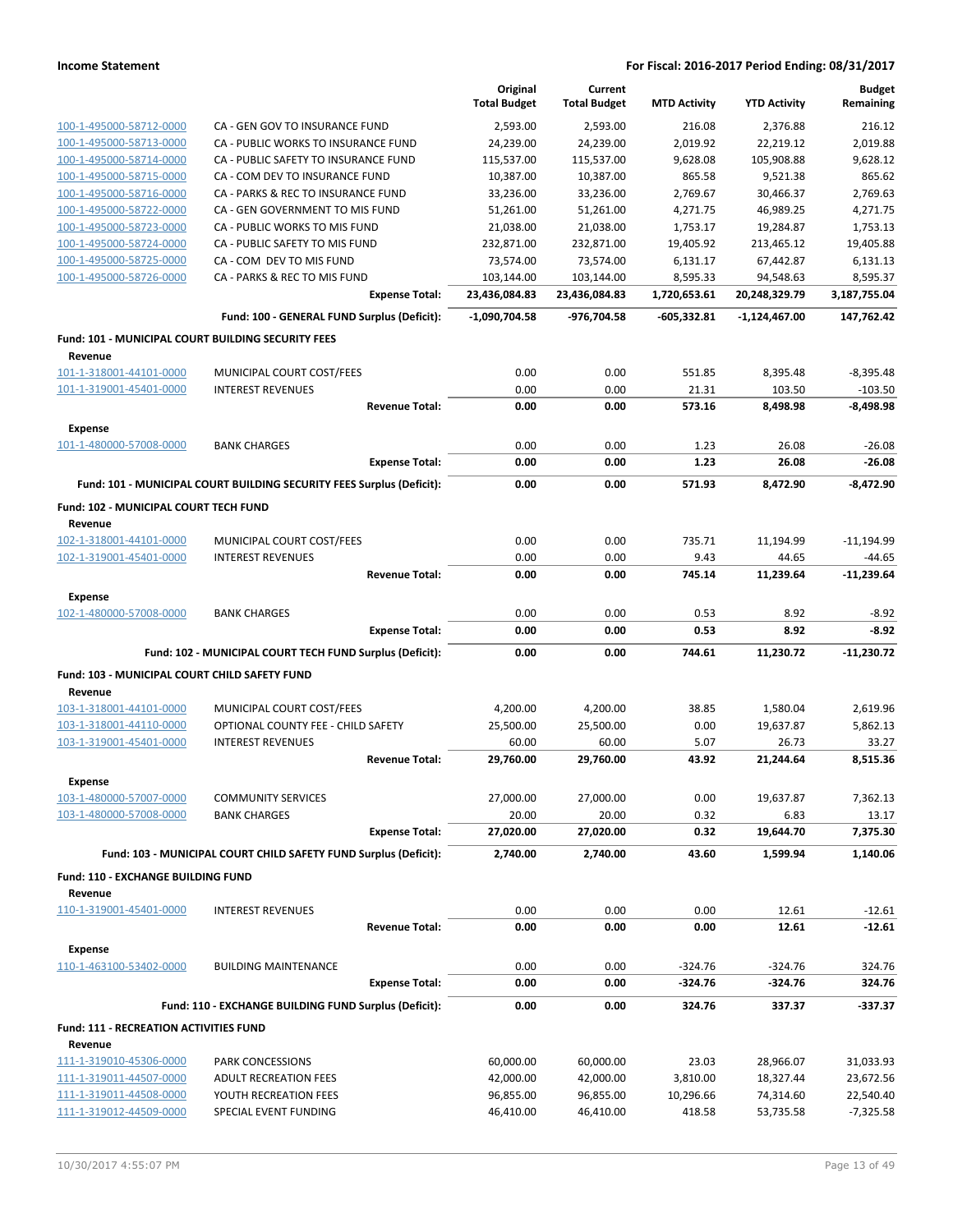|                                                         |                                                           | Original              | Current               |                      |                       | <b>Budget</b>           |
|---------------------------------------------------------|-----------------------------------------------------------|-----------------------|-----------------------|----------------------|-----------------------|-------------------------|
|                                                         |                                                           | <b>Total Budget</b>   | <b>Total Budget</b>   | <b>MTD Activity</b>  | <b>YTD Activity</b>   | Remaining               |
| 111-1-319012-45504-0000                                 | PARKS & RECREATION / FIELD RENTALS                        | 16,000.00             | 16,000.00             | 1,740.00             | 12,358.86             | 3,641.14                |
|                                                         | <b>Revenue Total:</b>                                     | 261,265.00            | 261,265.00            | 16,288.27            | 187,702.55            | 73,562.45               |
| <b>Expense</b>                                          |                                                           |                       |                       |                      |                       |                         |
| 111-1-451200-52001-0000                                 | <b>OFFICE SUPPLIES</b>                                    | 500.00                | 500.00                | 1.12                 | 376.96                | 123.04                  |
| 111-1-451200-52101-0000                                 | <b>JANITORIAL SUPPLIES</b>                                | 1,500.00              | 1,500.00              | 0.00                 | 1,214.71              | 285.29                  |
| 111-1-451200-52401-0000                                 | RECREATIONAL SUPPLIES                                     | 75,790.00             | 75,790.00             | 381.10               | 51,294.88             | 24,495.12               |
| 111-1-451200-52403-0000                                 | <b>RESALE ITEMS</b>                                       | 38,000.00             | 37,000.00             | 0.00                 | 19,519.96             | 17,480.04               |
| 111-1-451200-54301-0000<br>111-1-451200-54302-0000      | <b>SPECIAL EVENTS</b>                                     | 46,410.00<br>6,000.00 | 46,410.00<br>6,000.00 | 763.41<br>0.00       | 55,367.06<br>2,499.00 | $-8,957.06$<br>3,501.00 |
| 111-1-451200-54303-0000                                 | <b>TEAM REGISTRATION</b><br>OFFICALS/INSTRUCTORS          | 59,440.00             | 59,440.00             | 852.00               | 26,152.90             | 33,287.10               |
| 111-1-451200-54304-0000                                 | <b>CONCESSION STD WRKR CONTR</b>                          | 15,000.00             | 15,000.00             | 148.00               | 9,331.77              | 5,668.23                |
| 111-1-480000-52003-0000                                 | <b>COPIER CHARGES</b>                                     | 2,050.00              | 2,450.00              | 69.38                | 2,096.58              | 353.42                  |
| 111-1-480000-57008-0000                                 | <b>BANK CHARGES</b>                                       | 1,500.00              | 2,100.00              | 163.73               | 1,743.64              | 356.36                  |
| 111-1-495000-58501-0000                                 | CA - GENERAL FUND                                         | 6,157.00              | 6,157.00              | 513.08               | 5,643.88              | 513.12                  |
| 111-1-495000-58701-0000                                 | CA - CENTRAL SERVICE FUND                                 | 386.00                | 386.00                | 32.17                | 353.87                | 32.13                   |
| 111-1-495000-58710-0000                                 | CA - INSURANCE FUND                                       | 270.00                | 270.00                | 22.50                | 247.50                | 22.50                   |
| 111-1-495000-58720-0000                                 | CA - MIS FUN                                              | 1,264.00              | 1,264.00              | 105.33               | 1,158.63              | 105.37                  |
|                                                         | <b>Expense Total:</b>                                     | 254,267.00            | 254,267.00            | 3,051.82             | 177,001.34            | 77,265.66               |
|                                                         | Fund: 111 - RECREATION ACTIVITIES FUND Surplus (Deficit): | 6,998.00              | 6,998.00              | 13,236.45            | 10,701.21             | $-3,703.21$             |
| <b>Fund: 112 - GUN RANGE FUND</b>                       |                                                           |                       |                       |                      |                       |                         |
| Revenue                                                 |                                                           |                       |                       |                      |                       |                         |
| 112-1-319001-45401-0000                                 | <b>INTEREST REVENUES</b>                                  | 120.00                | 120.00                | 12.94                | 62.26                 | 57.74                   |
| 112-1-319001-45601-0000                                 | MISCELLANEOUS REVENUES                                    | 5,004.00              | 5,004.00              | 140.00               | 3,780.00              | 1,224.00                |
|                                                         | <b>Revenue Total:</b>                                     | 5,124.00              | 5,124.00              | 152.94               | 3,842.26              | 1,281.74                |
| <b>Expense</b>                                          |                                                           |                       |                       |                      |                       |                         |
| 112-1-421700-54501-0000                                 | <b>SPECIAL SERVICES</b>                                   | 1,000.00              | 1,000.00              | 0.00                 | 620.00                | 380.00                  |
| 112-1-480000-57008-0000                                 | <b>BANK CHARGES</b>                                       | 40.00                 | 40.00                 | 0.74                 | 16.33                 | 23.67                   |
|                                                         | <b>Expense Total:</b>                                     | 1,040.00              | 1,040.00              | 0.74                 | 636.33                | 403.67                  |
|                                                         | Fund: 112 - GUN RANGE FUND Surplus (Deficit):             | 4,084.00              | 4,084.00              | 152.20               | 3,205.93              | 878.07                  |
|                                                         |                                                           |                       |                       |                      |                       |                         |
| Fund: 113 - HOTEL / MOTEL OCCUPANCY TAX FUND<br>Revenue |                                                           |                       |                       |                      |                       |                         |
| 113-1-313005-41402-0000                                 | HOTEL/MOTEL OCCUPANCY TAX                                 | 540,000.00            | 540,000.00            | 37,888.74            | 551,282.55            | $-11,282.55$            |
| 113-1-319001-45401-0000                                 | <b>INTEREST REVENUES</b>                                  | 1,200.00              | 1,200.00              | 254.34               | 1,166.24              | 33.76                   |
|                                                         | <b>Revenue Total:</b>                                     | 541,200.00            | 541,200.00            | 38,143.08            | 552,448.79            | $-11,248.79$            |
| <b>Expense</b>                                          |                                                           |                       |                       |                      |                       |                         |
| 113-1-458100-51001-0000                                 | <b>REGULAR</b>                                            | 35,303.00             | 35,303.00             | 2,061.36             | 31,548.16             | 3,754.84                |
| 113-1-458100-51020-0000                                 | <b>OVERTIME</b>                                           | 715.00                | 715.00                | 0.00                 | 243.18                | 471.82                  |
| 113-1-458100-51021-0000                                 | LONGEVITY                                                 | 120.00                | 120.00                | 0.00                 | 48.00                 | 72.00                   |
| 113-1-458100-51116-0000                                 | <b>CAR ALLOWANCE</b>                                      | 1,200.00              | 1,200.00              | 92.30                | 1,107.66              | 92.34                   |
| 113-1-458100-51117-0000                                 | <b>CELL PHONE ALLOWANCE</b>                               | 348.00                | 348.00                | 16.14                | 193.68                | 154.32                  |
| 113-1-458100-51201-0000                                 | <b>FICA</b>                                               | 2,337.00              | 2,337.00              | 128.80               | 1,986.01              | 350.99                  |
| 113-1-458100-51202-0000                                 | MEDICARE                                                  | 546.00                | 546.00                | 30.12                | 464.45                | 81.55                   |
| 113-1-458100-51203-0000                                 | <b>HEALTH INSURANCE</b>                                   | 9,700.00              | 9,700.00              | 808.33               | 8,891.63              | 808.37                  |
| 113-1-458100-51204-0000                                 | <b>WORKERS COMPENSATION</b>                               | 658.00                | 658.00                | 54.83                | 603.13                | 54.87                   |
| 113-1-458100-51205-0000                                 | <b>UNEMPLOYMENT</b>                                       | 77.00                 | 77.00                 | 0.00                 | 13.50                 | 63.50                   |
| 113-1-458100-51301-0000                                 | <b>TMRS</b>                                               | 4,151.00              | 4,151.00              | 232.25               | 3,542.55              | 608.45                  |
| 113-1-458100-52001-0000                                 | OFFICE SUPPLIES                                           | 500.00                | 500.00                | 0.00                 | 14.25                 | 485.75                  |
| 113-1-458100-52002-0000                                 | POSTAGE / FREIGHT                                         | 1,200.00              | 1,200.00              | 94.34                | 116.14                | 1,083.86                |
| 113-1-458100-54101-0000                                 | PROFESSIONAL SERVICES                                     | 18,000.00             | 18,000.00             | 0.00                 | 4,750.00              | 13,250.00               |
| 113-1-458100-54105-0000                                 | <b>MARKETING</b>                                          | 23,200.00             | 23,200.00             | 0.00                 | 3,844.22              | 19,355.78               |
| 113-1-458100-54106-0000                                 | ATTORNEY FEES                                             | 500.00                | 500.00                | 0.00                 | 0.00                  | 500.00                  |
| 113-1-458100-54201-0000                                 | MEMBERSHIPS & SUBSCRIPTIONS                               | 1,400.00              | 1,400.00              | 0.00                 | 225.00                | 1,175.00                |
| 113-1-458100-54211-0000<br>113-1-458100-54212-0000      | ADVERTISING<br><b>PRINTING</b>                            | 50,000.00<br>7,200.00 | 50,000.00<br>7,200.00 | 2,093.79<br>2,943.87 | 48,671.77<br>2,943.87 | 1,328.23<br>4,256.13    |
| 113-1-458100-54214-0000                                 | TRAVEL/TRAINING EXPENSE                                   | 3,000.00              | 3,000.00              | 60.00                | 872.79                | 2,127.21                |
| 113-1-458100-54301-0000                                 | <b>SPECIAL EVENTS</b>                                     | 13,500.00             | 13,500.00             | 0.00                 | 13,500.00             | 0.00                    |
| 113-1-458100-54523-0000                                 | PROPOSED EVENTS                                           | 75,000.00             | 75,000.00             | 0.00                 | 68,000.00             | 7,000.00                |
|                                                         |                                                           |                       |                       |                      |                       |                         |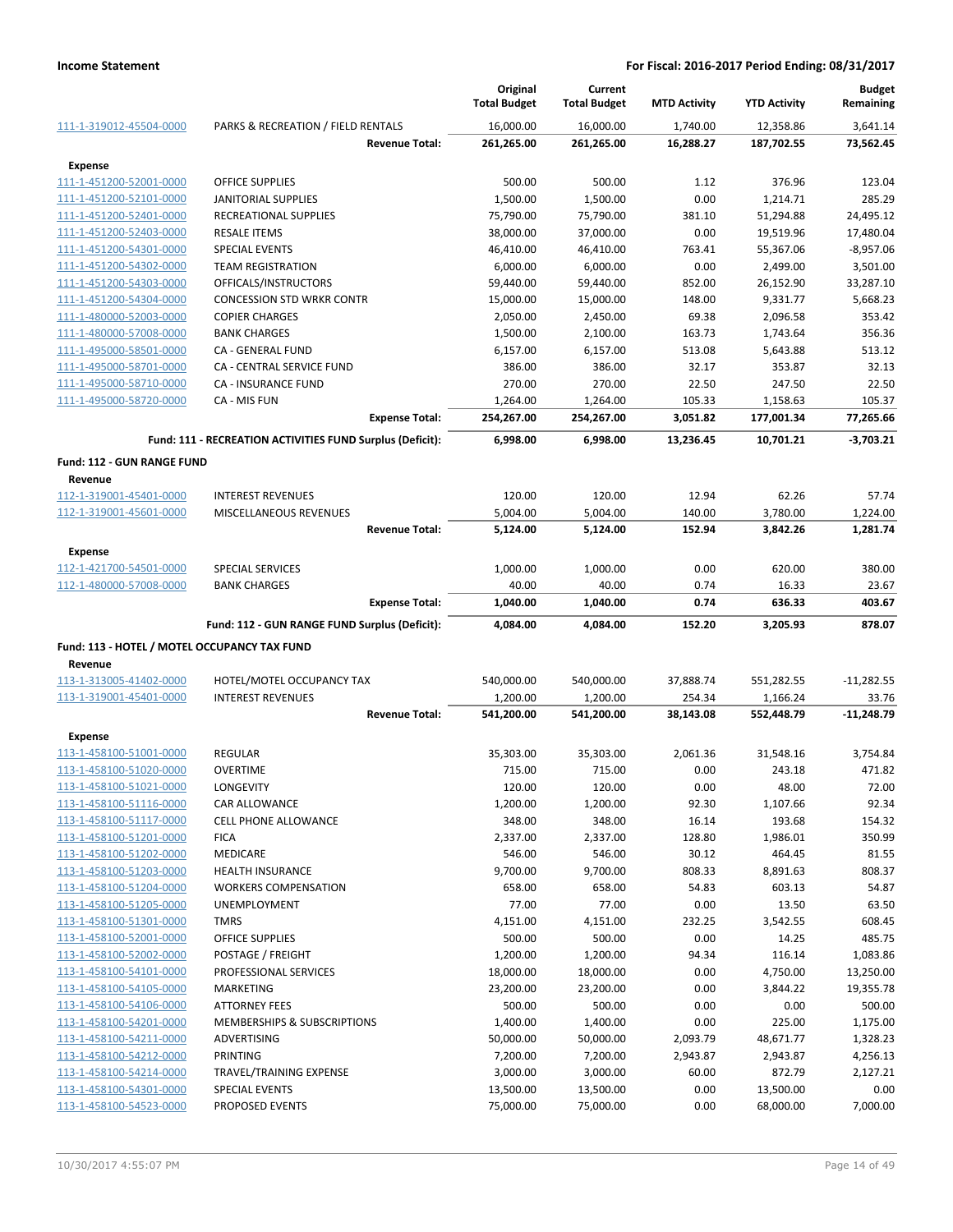|                                          |                                                                 | Original<br><b>Total Budget</b> | Current<br><b>Total Budget</b> | <b>MTD Activity</b> | <b>YTD Activity</b> | <b>Budget</b><br>Remaining |
|------------------------------------------|-----------------------------------------------------------------|---------------------------------|--------------------------------|---------------------|---------------------|----------------------------|
| 113-1-458100-54525-0000                  | <b>SPORTS TOURNAMENTS</b>                                       | 25,000.00                       | 25,000.00                      | 0.00                | 11,758.15           | 13,241.85                  |
| 113-1-480000-57008-0000                  | <b>BANK CHARGES</b>                                             | 550.00                          | 550.00                         | 13.91               | 282.42              | 267.58                     |
| 113-1-491000-58001-0000                  | <b>XFR - GENERAL FUND</b>                                       | 90,000.00                       | 90,000.00                      | 7,500.00            | 82,500.00           | 7,500.00                   |
| 113-1-491000-58014-0000                  | <b>XFR - VENUE MGMT FUND</b>                                    | 26,000.00                       | 26,000.00                      | 2,166.67            | 23,833.37           | 2,166.63                   |
| 113-1-491000-58035-0000                  | XFR - DEBT SERVICE FUND                                         | 35,000.00                       | 35,000.00                      | 2,916.67            | 32,083.37           | 2,916.63                   |
| 113-1-491000-58101-0000                  | TRANSFER TO UTILITY FUND                                        | 45,000.00                       | 45,000.00                      | 3,750.00            | 41,250.00           | 3,750.00                   |
|                                          | <b>Expense Total:</b>                                           | 470,205.00                      | 470,205.00                     | 24,963.38           | 383,287.30          | 86,917.70                  |
|                                          | Fund: 113 - HOTEL / MOTEL OCCUPANCY TAX FUND Surplus (Deficit): | 70,995.00                       | 70,995.00                      | 13,179.70           | 169,161.49          | -98,166.49                 |
| <b>Fund: 114 - VENUE MANAGEMENT FUND</b> |                                                                 |                                 |                                |                     |                     |                            |
| Revenue                                  |                                                                 |                                 |                                |                     |                     |                            |
| 114-1-319001-45604-0000                  | OTHER REVENUE / OVER/SHORT                                      | 0.00                            | 0.00                           | 0.00                | 380.00              | $-380.00$                  |
| 114-1-319010-45306-0000                  | <b>CONCESSIONS</b>                                              | 1,800.00                        | 1,800.00                       | 0.00                | 0.00                | 1,800.00                   |
| 114-1-319030-45506-0000                  | <b>AUDITORIUM RENTALS</b>                                       | 24,000.00                       | 24,000.00                      | 1,020.00            | 20,404.54           | 3,595.46                   |
| 114-1-319031-45505-0000                  | <b>CIVIC CENTER RENTALS</b>                                     | 40,643.00                       | 40,643.00                      | 8,996.00            | 44,441.00           | $-3,798.00$                |
| 114-1-319032-44509-0000                  | SPECIAL EVENTS/SPONSORS                                         | 60,000.00                       | 60,000.00                      | 0.00                | 17,201.50           | 42,798.50                  |
| 114-1-319033-45307-0000                  | <b>TICKET SALES</b>                                             | 100,000.00                      | 100,000.00                     | 603.00              | 39,070.00           | 60,930.00                  |
| 114-1-323001-46008-0000                  | <b>XFR - TOURISM FUND</b>                                       | 26,000.00                       | 26,000.00                      | 2,166.67            | 23,833.37           | 2,166.63                   |
|                                          | <b>Revenue Total:</b>                                           | 252,443.00                      | 252,443.00                     | 12,785.67           | 145,330.41          | 107,112.59                 |
| <b>Expense</b>                           |                                                                 |                                 |                                |                     |                     |                            |
| 114-1-457100-51001-0000                  | <b>REGULAR SALARIES</b>                                         | 22,669.00                       | 22,669.00                      | 1,865.12            | 23,601.74           | $-932.74$                  |
| 114-1-457100-51020-0000                  | <b>OVERTIME</b>                                                 | 0.00                            | 0.00                           | 0.00                | 1,130.80            | $-1,130.80$                |
| 114-1-457100-51021-0000                  | LONGEVITY                                                       | 51.00                           | 51.00                          | 0.00                | 48.00               | 3.00                       |
| 114-1-457100-51101-0000                  | <b>CERTIFICATION PAY</b>                                        | 0.00                            | 0.00                           | 0.00                | 46.16               | $-46.16$                   |
| 114-1-457100-51116-0000                  | CAR ALLOWANCE                                                   | 1,200.00                        | 1,200.00                       | 92.32               | 1,107.78            | 92.22                      |
| 114-1-457100-51117-0000                  | <b>CELL PHONE ALLOWANCE</b>                                     | 348.00                          | 348.00                         | 16.16               | 210.07              | 137.93                     |
| 114-1-457100-51201-0000                  | <b>FICA</b>                                                     | 1,505.00                        | 1,505.00                       | 127.66              | 1,677.54            | $-172.54$                  |
| 114-1-457100-51202-0000                  | MEDICARE                                                        | 352.00                          | 352.00                         | 29.86               | 392.30              | $-40.30$                   |
| 114-1-457100-51203-0000                  | <b>HEALTH INSURANCE</b>                                         | 4,850.00                        | 4,850.00                       | 404.17              | 4,445.87            | 404.13                     |
| 114-1-457100-51204-0000                  | <b>WORKERS COMPENSATION</b>                                     | 621.00                          | 621.00                         | 51.75               | 569.25              | 51.75                      |
| 114-1-457100-51205-0000                  | STATE UNEMPLOYMENT                                              | 39.00                           | 39.00                          | 0.00                | 9.14                | 29.86                      |
| 114-1-457100-51301-0000                  | <b>TMRS</b>                                                     | 2,673.00                        | 2,673.00                       | 230.98              | 2,995.35            | $-322.35$                  |
| 114-1-457100-52001-0000                  | <b>OFFICE SUPPLIES</b>                                          | 500.00                          | 500.00                         | 0.00                | 126.44              | 373.56                     |
| 114-1-457100-52002-0000                  | POSTAGE / FREIGHT                                               | 150.00                          | 150.00                         | 238.20              | 512.72              | $-362.72$                  |
| 114-1-457100-52201-0000                  | MINOR TOOLS & EQUIPMENT                                         | 2,500.00                        | 2,500.00                       | 17.98               | 777.43              | 1,722.57                   |
| 114-1-457100-52403-0000                  | <b>RESALE ITEMS</b>                                             | 1,500.00                        | 1,500.00                       | 0.00                | 22.70               | 1,477.30                   |
| 114-1-457100-53702-0000                  | <b>AUDTIORIUM MAINTENANCE</b>                                   | 7,000.00                        | 10,676.00                      | 215.97              | 7,975.40            | 2,700.60                   |
| 114-1-457100-53704-0000                  | <b>CIVIC CENTER</b>                                             | 7,760.00                        | 7,760.00                       | 1,200.74            | 16,156.93           | $-8,396.93$                |
| 114-1-457100-54001-0000                  | <b>TELEPHONE CHARGES</b>                                        | 100.00                          | 100.00                         | 0.00                | 0.00                | 100.00                     |
| 114-1-457100-54005-0000                  | CIVIC CENTER UTILITY CHARGES                                    | 24,500.00                       | 24,500.00                      | 2,404.08            | 21,456.75           | 3,043.25                   |
| 114-1-457100-54105-0000                  | MARKETING                                                       | 10,000.00                       | 6,324.00                       | 0.00                | 3,578.94            | 2,745.06                   |
| 114-1-457100-54106-0000                  | <b>ATTORNEY FEES</b>                                            | 1,000.00                        | 1,000.00                       | 0.00                | 0.00                | 1,000.00                   |
| 114-1-457100-54201-0000                  | MEMBERSHIPS & SUBSCRIPTIONS                                     | 2,000.00                        | 2,000.00                       | 0.00                | 2,076.50            | $-76.50$                   |
| 114-1-457100-54205-0000                  | <b>BUSINESS MEALS</b>                                           | 250.00                          | 250.00                         | 0.00                | 57.70               | 192.30                     |
| 114-1-457100-54211-0000                  | ADVERTISING                                                     | 19,000.00                       | 19,000.00                      | 1,027.95            | 10,966.53           | 8,033.47                   |
| 114-1-457100-54214-0000                  | <b>TRAVEL &amp; TRAINING</b>                                    | 1,000.00                        | 1,000.00                       | 0.00                | 0.00                | 1,000.00                   |
| 114-1-457100-54301-0000                  | <b>SPECIAL EVENTS</b>                                           | 100,000.00                      | 100,000.00                     | 7,677.47            | 82,994.55           | 17,005.45                  |
| 114-1-480000-52003-0000                  | <b>COPIER CHARGES</b>                                           | 2,150.00                        | 2,150.00                       | 69.38               | 2,800.69            | $-650.69$                  |
| 114-1-480000-57008-0000                  | <b>BANK CHARGES</b>                                             | 800.00                          | 800.00                         | 157.05              | 1,778.55            | $-978.55$                  |
| 114-1-495000-58501-0000                  | CA - GENERAL FUND                                               | 6,459.00                        | 6,459.00                       | 538.25              | 5,920.75            | 538.25                     |
| 114-1-495000-58701-0000                  | CA - CENTRAL SERVICE FUND                                       | 23,621.00                       | 23,621.00                      | 1,968.42            | 21,652.62           | 1,968.38                   |
| 114-1-495000-58710-0000                  | CA - INSURANCE FUND                                             | 397.00                          | 397.00                         | 33.08               | 363.88              | 33.12                      |
| 114-1-495000-58720-0000                  | CA - MIS FUN                                                    | 1,582.00                        | 1,582.00                       | 131.83              | 1,450.13            | 131.87                     |
|                                          | <b>Expense Total:</b>                                           | 246,577.00                      | 246,577.00                     | 18,498.42           | 216,903.21          | 29,673.79                  |
|                                          | Fund: 114 - VENUE MANAGEMENT FUND Surplus (Deficit):            | 5,866.00                        | 5,866.00                       | $-5,712.75$         | $-71,572.80$        | 77,438.80                  |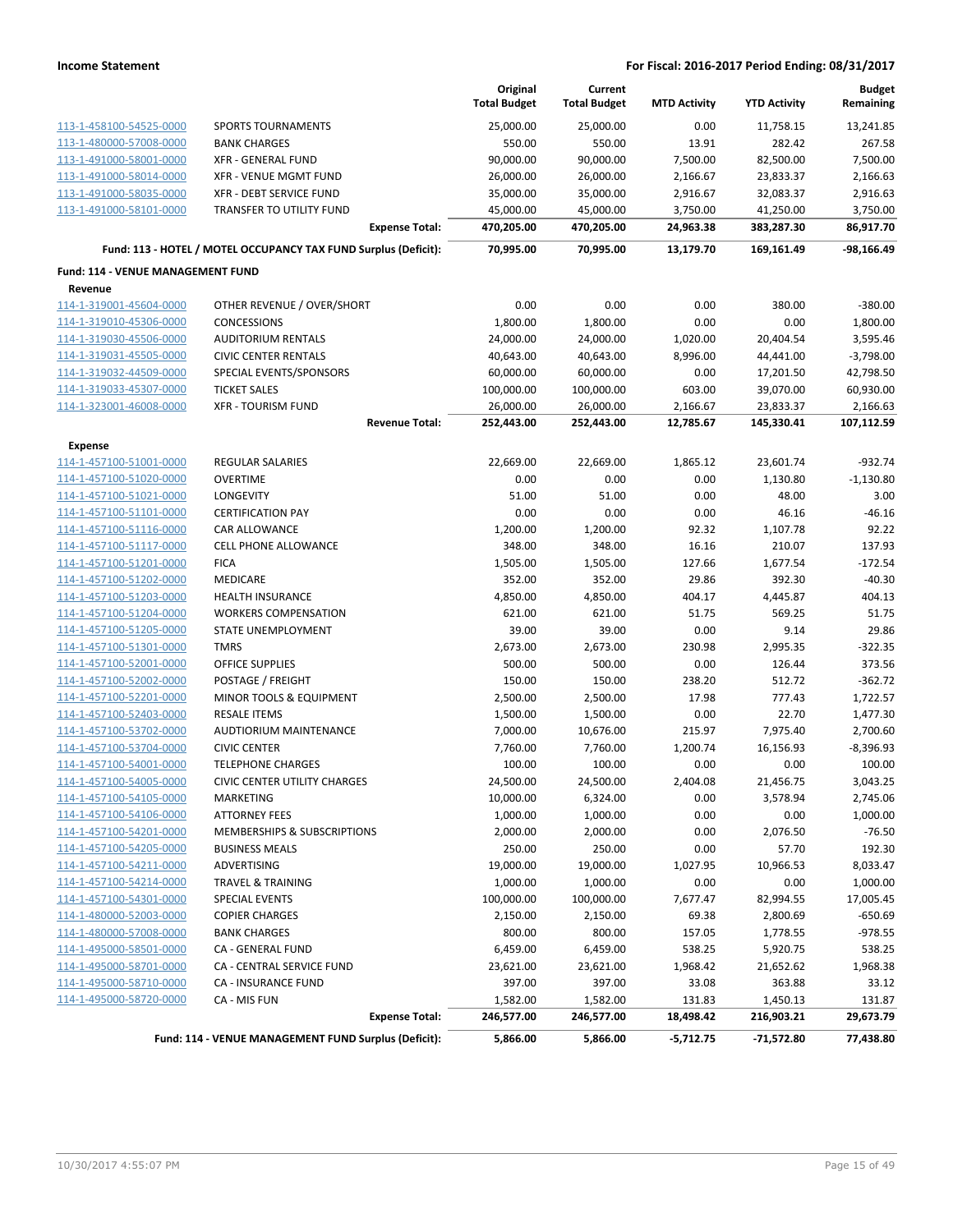| <b>Income Statement</b>                            |                                                                           |                       | For Fiscal: 2016-2017 Period Ending: 08/31/2017 |                                |                     |                      |                            |  |
|----------------------------------------------------|---------------------------------------------------------------------------|-----------------------|-------------------------------------------------|--------------------------------|---------------------|----------------------|----------------------------|--|
|                                                    |                                                                           |                       | Original<br><b>Total Budget</b>                 | Current<br><b>Total Budget</b> | <b>MTD Activity</b> | <b>YTD Activity</b>  | <b>Budget</b><br>Remaining |  |
| Fund: 116 - ROADWAY IMPACT FEE 1<br>Revenue        |                                                                           |                       |                                                 |                                |                     |                      |                            |  |
| 116-1-319001-45401-0000                            | <b>INTEREST REVENUES</b>                                                  |                       | 0.00                                            | 0.00                           | 5.80                | 28.52                | $-28.52$                   |  |
|                                                    |                                                                           | <b>Revenue Total:</b> | 0.00                                            | 0.00                           | 5.80                | 28.52                | -28.52                     |  |
| <b>Expense</b>                                     |                                                                           |                       |                                                 |                                |                     |                      |                            |  |
| 116-1-480000-57008-0000                            | <b>BANK CHARGES</b>                                                       |                       | 0.00                                            | 0.00                           | 0.34                | 7.56                 | $-7.56$                    |  |
|                                                    |                                                                           | <b>Expense Total:</b> | 0.00                                            | 0.00                           | 0.34                | 7.56                 | $-7.56$                    |  |
|                                                    | Fund: 116 - ROADWAY IMPACT FEE 1 Surplus (Deficit):                       |                       | 0.00                                            | 0.00                           | 5.46                | 20.96                | $-20.96$                   |  |
| Fund: 117 - ROADWAY IMPACT FEE 2<br>Revenue        |                                                                           |                       |                                                 |                                |                     |                      |                            |  |
| 117-1-319001-45401-0000                            | <b>INTEREST REVENUES</b>                                                  |                       | 0.00                                            | 0.00                           | 0.03                | 0.14                 | $-0.14$                    |  |
|                                                    |                                                                           | <b>Revenue Total:</b> | 0.00                                            | 0.00                           | 0.03                | 0.14                 | $-0.14$                    |  |
|                                                    | Fund: 117 - ROADWAY IMPACT FEE 2 Total:                                   |                       | 0.00                                            | 0.00                           | 0.03                | 0.14                 | $-0.14$                    |  |
| Fund: 118 - ROADWAY IMPACT FEE 3<br>Revenue        |                                                                           |                       |                                                 |                                |                     |                      |                            |  |
| 118-1-319001-45401-0000                            | <b>INTEREST REVENUES</b>                                                  |                       | 0.00                                            | 0.00                           | 0.05                | 0.25                 | $-0.25$                    |  |
|                                                    |                                                                           | <b>Revenue Total:</b> | 0.00                                            | 0.00                           | 0.05                | 0.25                 | $-0.25$                    |  |
| <b>Expense</b>                                     |                                                                           |                       |                                                 |                                |                     |                      |                            |  |
| 118-1-480000-57008-0000                            | <b>BANK CHARGES</b>                                                       |                       | 0.00                                            | 0.00                           | 0.00                | 0.03                 | $-0.03$                    |  |
|                                                    |                                                                           | <b>Expense Total:</b> | 0.00                                            | 0.00                           | 0.00                | 0.03                 | $-0.03$                    |  |
|                                                    | Fund: 118 - ROADWAY IMPACT FEE 3 Surplus (Deficit):                       |                       | 0.00                                            | 0.00                           | 0.05                | 0.22                 | $-0.22$                    |  |
|                                                    | <b>Fund: 123 - PTRAIN - POLICE REIMBURSEMENT GRANTS &amp; CONT EDUCAT</b> |                       |                                                 |                                |                     |                      |                            |  |
| Revenue                                            |                                                                           |                       |                                                 |                                |                     |                      |                            |  |
| 123-1-310001-43104-0000                            | <b>GRANTS / LEOSE</b>                                                     |                       | 0.00                                            | 0.00                           | 0.00                | 4,674.10             | $-4,674.10$                |  |
| 123-1-319001-45401-0000                            | <b>INTEREST REVENUES</b>                                                  |                       | 0.00                                            | 0.00                           | 4.32                | 21.88                | $-21.88$                   |  |
|                                                    |                                                                           | <b>Revenue Total:</b> | 0.00                                            | 0.00                           | 4.32                | 4,695.98             | -4,695.98                  |  |
| <b>Expense</b>                                     |                                                                           |                       |                                                 |                                |                     |                      |                            |  |
| 123-1-421100-54214-0000<br>123-1-421210-54214-0000 | <b>TRAVEL &amp; TRAINING</b><br><b>TRAVEL &amp; TRAINING</b>              |                       | 0.00<br>0.00                                    | 0.00<br>0.00                   | 0.00<br>0.00        | 30.00<br>329.00      | $-30.00$<br>$-329.00$      |  |
| 123-1-421230-54214-0000                            | TRAVEL & TRAINING                                                         |                       | 0.00                                            | 0.00                           | 0.00                | 745.00               | $-745.00$                  |  |
| 123-1-421240-54214-0000                            | <b>TRAVEL &amp; TRAINING</b>                                              |                       | 0.00                                            | 0.00                           | 0.00                | 592.70               | $-592.70$                  |  |
| 123-1-480000-57008-0000                            | <b>BANK CHARGES</b>                                                       |                       | 0.00                                            | 0.00                           | 0.25                | 4.74                 | $-4.74$                    |  |
|                                                    |                                                                           | <b>Expense Total:</b> | 0.00                                            | 0.00                           | 0.25                | 1,701.44             | $-1,701.44$                |  |
|                                                    | Fund: 123 - PTRAIN - POLICE REIMBURSEMENT GRANTS & CONT EDUCAT Sur        |                       | 0.00                                            | 0.00                           | 4.07                | 2,994.54             | $-2,994.54$                |  |
| Fund: 126 - TIFMAS MOBILIZATION<br><b>Expense</b>  |                                                                           |                       |                                                 |                                |                     |                      |                            |  |
| 126-1-422200-52001-0000                            | <b>OFFICE SUPPLIES</b>                                                    |                       | 0.00                                            | 0.00                           | 0.00                | 99.99                | $-99.99$                   |  |
|                                                    |                                                                           | <b>Expense Total:</b> | 0.00                                            | 0.00                           | 0.00                | 99.99                | -99.99                     |  |
|                                                    | Fund: 126 - TIFMAS MOBILIZATION Total:                                    |                       | 0.00                                            | 0.00                           | 0.00                | 99.99                | -99.99                     |  |
| Fund: 140 - DEBT SERVICE FUND                      |                                                                           |                       |                                                 |                                |                     |                      |                            |  |
| Revenue                                            |                                                                           |                       |                                                 |                                |                     |                      |                            |  |
| 140-1-311001-41101-0000                            | <b>REAL PROPERTY TAXES</b>                                                |                       | 4,398,433.00                                    | 4,398,433.00                   | 10,348.34           | 4,408,446.17         | $-10,013.17$               |  |
| 140-1-311002-41102-0000                            | <b>DELINQUENT TAXES</b>                                                   |                       | 40,000.00                                       | 40,000.00                      | 3,283.49            | 41,584.58            | $-1,584.58$                |  |
| 140-1-319001-45401-0000<br>140-1-319001-45601-0000 | <b>INTEREST REVENUES</b><br>MISCELLANEOUS REVENUES                        |                       | 6,829.00<br>3,000.00                            | 6,829.00<br>3,000.00           | 348.88<br>0.00      | 2,820.00<br>3,619.57 | 4,009.00<br>$-619.57$      |  |
| 140-1-323001-46008-0000                            | <b>XFR - TOURISM FUND</b>                                                 |                       | 35,000.00                                       | 35,000.00                      | 2,916.67            | 32,083.37            | 2,916.63                   |  |
| 140-1-323001-46100-0000                            | <b>XFR - UTILITY FUND</b>                                                 |                       | 1,580,613.00                                    | 1,580,613.00                   | 131,717.75          | 1,448,895.25         | 131,717.75                 |  |
| 140-1-323001-46107-0000                            | <b>XFR - AIRPORT FUND</b>                                                 |                       | 52,000.00                                       | 52,000.00                      | 4,333.33            | 47,666.63            | 4,333.37                   |  |
|                                                    |                                                                           | <b>Revenue Total:</b> | 6,115,875.00                                    | 6,115,875.00                   | 152,948.46          | 5,985,115.57         | 130,759.43                 |  |
| <b>Expense</b>                                     |                                                                           |                       |                                                 |                                |                     |                      |                            |  |
| 140-1-471100-56105-0000                            | 2010 CO - PRINCIPAL                                                       |                       | 150,000.00                                      | 150,000.00                     | 0.00                | 150,000.00           | 0.00                       |  |
| 140-1-471100-56106-0000                            | 2013 CO PRINCIPAL                                                         |                       | 230,000.00                                      | 230,000.00                     | 0.00                | 230,000.00           | 0.00                       |  |
| 140-1-471100-56304-0000                            | 2006 GO REFUNDING PRINC                                                   |                       | 1,595,000.00                                    | 1,595,000.00                   | 0.00                | 1,595,000.00         | 0.00                       |  |
| 140-1-471100-56306-0000                            | 2010 GO REFUND PRINCIPAL                                                  |                       | 595,000.00                                      | 595,000.00                     | 0.00                | 595,000.00           | 0.00<br>0.00               |  |
| 140-1-471100-56308-0000                            | 2011 GO REFUND PRINCIPAL                                                  |                       | 1,045,000.00                                    | 1,045,000.00                   | 0.00                | 1,045,000.00         |                            |  |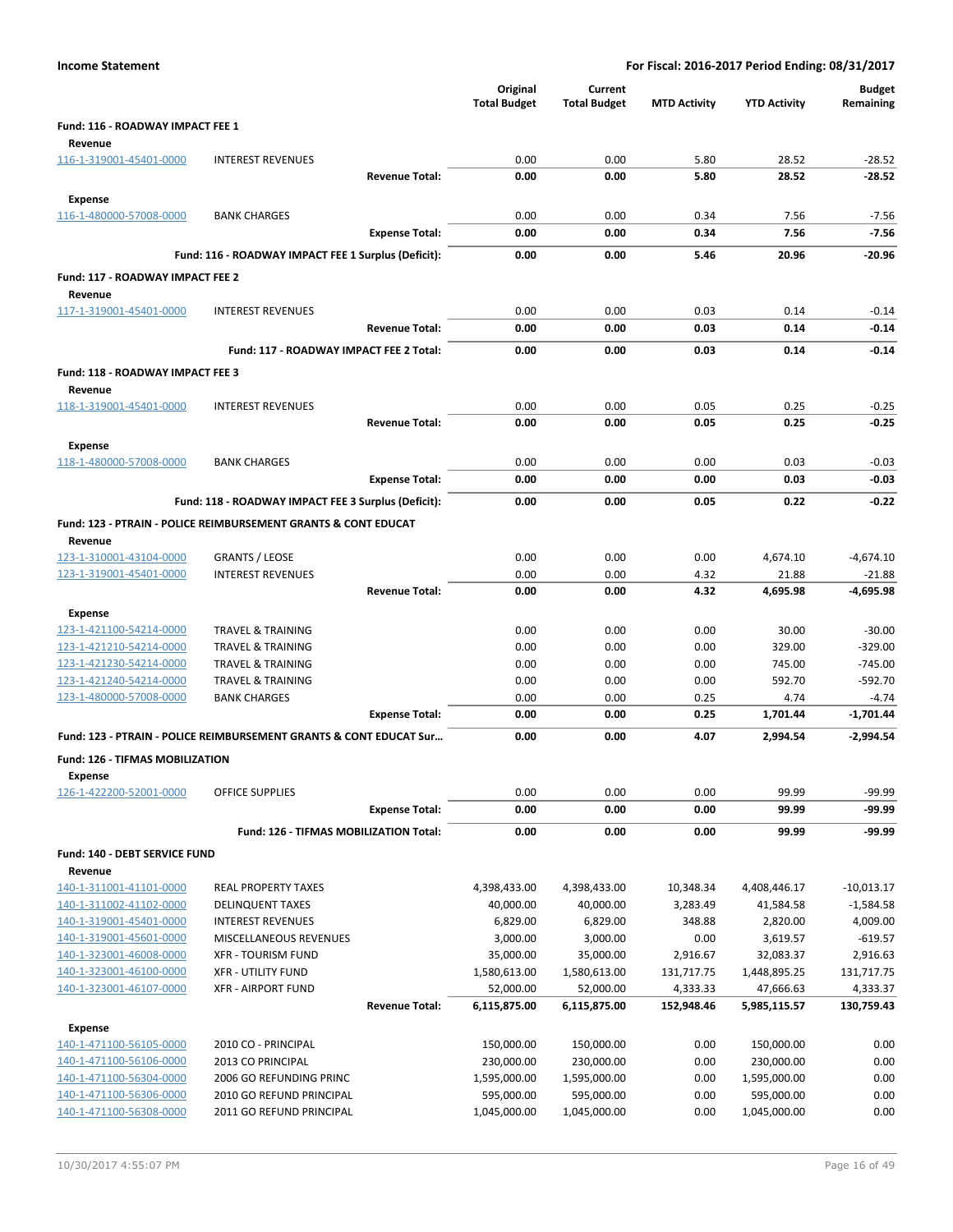|                                                 |                                                                 | Original<br><b>Total Budget</b> | Current<br><b>Total Budget</b> | <b>MTD Activity</b> | <b>YTD Activity</b> | <b>Budget</b><br>Remaining |
|-------------------------------------------------|-----------------------------------------------------------------|---------------------------------|--------------------------------|---------------------|---------------------|----------------------------|
| 140-1-471100-56310-0000                         | 2014 GO REFUND PRINCIPAL                                        | 176,000.00                      | 176,000.00                     | 0.00                | 176,000.00          | 0.00                       |
| 140-1-471100-56311-0000                         | 2014 GENERAL OBLIGATIONS PRINCIPAL                              | 290,000.00                      | 290,000.00                     | 0.00                | 290,000.00          | 0.00                       |
| 140-1-471100-56312-0000                         | 2015 GENERAL OBLIGATIONS PRINCIPAL                              | 438,000.00                      | 438,000.00                     | 0.00                | 438,000.00          | 0.00                       |
| 140-1-471200-56205-0000                         | 2010 CO - INTEREST                                              | 191,788.00                      | 191,788.00                     | 94,768.75           | 191,787.50          | 0.50                       |
| 140-1-471200-56206-0000                         | 2013 CO INTEREST                                                | 30,349.00                       | 30,349.00                      | 14,151.00           | 30,349.00           | 0.00                       |
| 140-1-471200-56404-0000                         | 2006 GO REFUNDING INT                                           | 522,375.00                      | 522,375.00                     | 0.00                | 281,125.00          | 241,250.00                 |
| 140-1-471200-56406-0000                         | 2010 GO REFUND INTEREST                                         | 348,848.00                      | 348,848.00                     | 168,473.75          | 348,847.50          | 0.50                       |
| 140-1-471200-56408-0000                         | 2011 GO REFUND INTEREST                                         | 139,758.00                      | 139,758.00                     | 65,960.00           | 139,757.50          | 0.50                       |
| 140-1-471200-56409-0000                         | 2014 GENERAL OBLIGATIONS - INTEREST                             | 117,392.00                      | 117,392.00                     | 56,841.37           | 117,371.62          | 20.38                      |
| 140-1-471200-56410-0000                         | 2015 GO - INTEREST                                              | 164,256.00                      | 164,256.00                     | 79,543.80           | 164,256.00          | 0.00                       |
| 140-1-471200-56411-0000                         | 2014 GO REFUND INTEREST                                         | 32,280.00                       | 32,280.00                      | 15,260.00           | 32,280.00           | 0.00                       |
| 140-1-471200-56413-0000                         | 2017 GO REFUND INTEREST                                         | 0.00                            | 0.00                           | 221,636.81          | 221,636.81          | $-221,636.81$              |
| 140-1-475100-56002-0000                         | <b>AGENT FEE</b>                                                | 1,200.00                        | 1,200.00                       | 150.00              | 1,650.00            | $-450.00$                  |
| 140-1-475100-56003-0000                         | <b>ISSUANCE COSTS</b>                                           | 0.00                            | 0.00                           | 0.00                | 22,915.00           | $-22,915.00$               |
| 140-1-475100-56005-0000                         | ARBITRAGE                                                       | 12,500.00                       | 12,500.00                      | 0.00                | 11,750.00           | 750.00                     |
| 140-1-480000-57008-0000                         | <b>BANK CHARGES</b>                                             | 1,900.00                        | 1,900.00                       | 27.04               | 724.85              | 1,175.15                   |
|                                                 | <b>Expense Total:</b>                                           | 6,081,646.00                    | 6,081,646.00                   | 716,812.52          | 6,083,450.78        | $-1,804.78$                |
|                                                 | Fund: 140 - DEBT SERVICE FUND Surplus (Deficit):                | 34,229.00                       | 34,229.00                      | -563,864.06         | -98,335.21          | 132,564.21                 |
| Fund: 160 - GENERAL CAPITAL IMPROVEMENT FUND    |                                                                 |                                 |                                |                     |                     |                            |
| Revenue                                         |                                                                 |                                 |                                |                     |                     |                            |
| 160-1-310002-45321-0000                         | SALE OF EXCHANGE BLDG                                           | 0.00                            | 0.00                           | 0.00                | $-2,499,837.00$     | 2,499,837.00               |
| 160-1-310002-45608-0000                         | PROJ REIMBURSEMENTS                                             | 0.00                            | 0.00                           | 248,499.85          | 252,499.85          | $-252,499.85$              |
| 160-1-310002-45611-0000                         | <b>DONATIONS FOR PROJECTS</b>                                   | 0.00                            | 0.00                           | 150.00              | 29,292.00           | $-29,292.00$               |
| 160-1-314004-41808-0000                         | FRANCHISE FEES/CABLE-SICFA                                      | 22,400.00                       | 22,400.00                      | 6,118.72            | 18,481.60           | 3,918.40                   |
| 160-1-319001-45401-0000                         | <b>INTEREST REVENUES</b>                                        | 13,000.00                       | 13,000.00                      | 1,892.27            | 15,023.04           | $-2,023.04$                |
| 160-1-323001-46001-0000                         | <b>XFR - GENERAL FUND</b>                                       | 2,055,000.00                    | 2,055,000.00                   | 171,250.00          | 1,883,750.00        | 171,250.00                 |
|                                                 | <b>Revenue Total:</b>                                           | 2,090,400.00                    | 2,090,400.00                   | 427,910.84          | $-300,790.51$       | 2,391,190.51               |
| <b>Expense</b>                                  |                                                                 |                                 |                                |                     |                     |                            |
| 160-1-421210-55201-0000                         | <b>EQUIPMENT PURCHASES</b>                                      | 0.00                            | 0.00                           | 3,103.00            | 3,496.00            | $-3,496.00$                |
| 160-1-422200-55201-0000                         | <b>EQUIPMENT PURCHASES</b>                                      | 0.00                            | 100,000.00                     | 0.00                | 93,579.00           | 6,421.00                   |
| 160-1-431200-53304-0000                         | STREET IMPROV PROGRAM                                           | 1,600,000.00                    | 1,957,382.69                   | 497,932.04          | 1,585,534.15        | 371,848.54                 |
| 160-1-451100-55012-0000                         | <b>CWIP / CONSTRUCTION</b>                                      | 140,000.00                      | 140,000.00                     | 0.00                | 0.00                | 140,000.00                 |
| 160-1-455100-55003-0000                         | <b>BUILDING IMPROVEMENTS</b>                                    | 0.00                            | 0.00                           | 0.00                | 10,620.00           | $-10,620.00$               |
| 160-1-456100-55204-0000                         | OLD TOWN GREENVILLE                                             | 15,000.00                       | 15,000.00                      | 0.00                | 0.00                | 15,000.00                  |
| 160-1-457100-54301-0000                         | <b>SPECIAL EVENTS</b>                                           | 0.00                            | 0.00                           | 72.00               | 3,367.34            | $-3,367.34$                |
| 160-1-457100-55203-0000                         | <b>FURNITURE/OFFICE EQUIP</b>                                   | 0.00                            | 0.00                           | 25,000.00           | 81,000.00           | $-81,000.00$               |
| 160-1-480000-55002-0000                         | <b>IMPROVEMENTS</b>                                             | 0.00                            | 0.00                           | 0.00                | 61,117.74           | $-61, 117.74$              |
| 160-1-480000-55007-0000                         | CWIP / ENG/ARCHITECTS/MGMT                                      | 0.00                            | 146,750.00                     | 0.00                | 23,375.00           | 123,375.00                 |
| 160-1-480000-55011-0000                         | <b>CWIP / CONSTRUCTION TESTING</b>                              | 0.00                            | 0.00                           | 3,650.00            | 12,129.50           | $-12,129.50$               |
| 160-1-480000-55012-0000                         | <b>CWIP / CONSTRUCTION</b>                                      | 0.00                            | 849,991.32                     | 970.82              | 2,151,754.05        | $-1,301,762.73$            |
| 160-1-480000-55201-0000                         | <b>EQUIPMENT PURCHASES</b>                                      | 0.00                            | 0.00                           | 0.00                | 55,922.49           | $-55,922.49$               |
| 160-1-480000-55203-0000                         | <b>FURNITURE/OFFICE EQUIP</b>                                   | 0.00                            | 0.00                           | 2,801.44            | 34,900.64           | $-34,900.64$               |
| 160-1-480000-57008-0000                         | <b>BANK CHARGES</b>                                             | 6,300.00                        | 6,300.00                       | 0.00                | 861.09              | 5,438.91                   |
| 160-1-491000-58001-0000                         | <b>XFR - GENERAL FUND</b>                                       | 0.00                            | 114,000.00                     | 0.00                | 114,000.00          | 0.00                       |
|                                                 | <b>Expense Total:</b>                                           | 1,761,300.00                    | 3,329,424.01                   | 533,529.30          | 4,231,657.00        | -902,232.99                |
|                                                 | Fund: 160 - GENERAL CAPITAL IMPROVEMENT FUND Surplus (Deficit): | 329,100.00                      | -1,239,024.01                  | $-105,618.46$       | -4,532,447.51       | 3,293,423.50               |
| Fund: 161 - STREET CONSTRUCTION FUND<br>Revenue |                                                                 |                                 |                                |                     |                     |                            |
| 161-1-319001-45401-0000                         | <b>INTEREST REVENUES</b>                                        | 0.00                            | 0.00                           | 373.32              | 1,836.34            | $-1,836.34$                |
|                                                 | <b>Revenue Total:</b>                                           | 0.00                            | 0.00                           | 373.32              | 1,836.34            | $-1,836.34$                |
| <b>Expense</b>                                  |                                                                 |                                 |                                |                     |                     |                            |
| 161-1-480000-57008-0000                         | <b>BANK CHARGES</b>                                             | 0.00                            | 0.00                           | 21.89               | 336.34              | $-336.34$                  |
|                                                 | <b>Expense Total:</b>                                           | 0.00                            | 0.00                           | 21.89               | 336.34              | $-336.34$                  |
|                                                 | Fund: 161 - STREET CONSTRUCTION FUND Surplus (Deficit):         | 0.00                            | 0.00                           | 351.43              | 1,500.00            | $-1,500.00$                |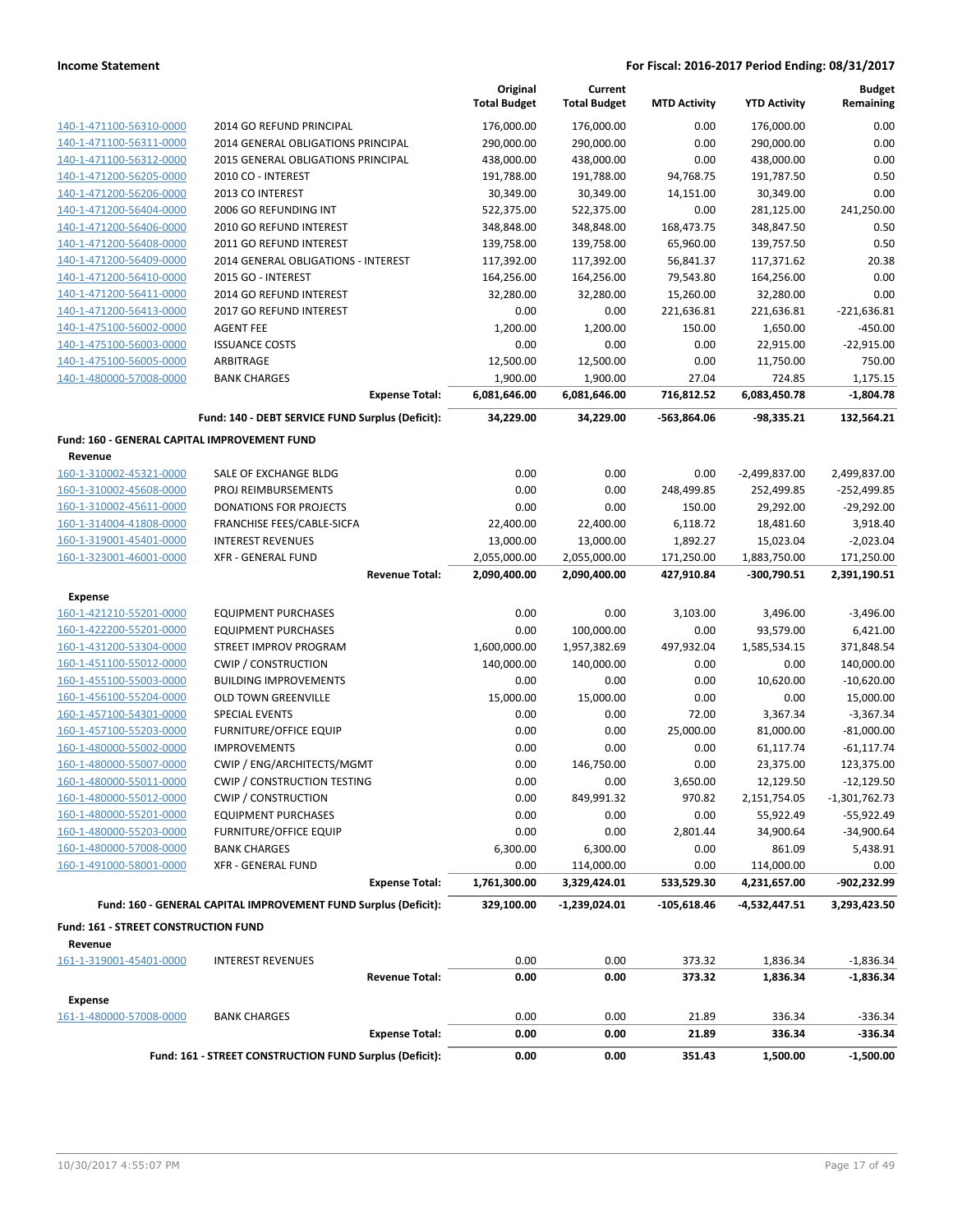| <b>Income Statement</b>                            | For Fiscal: 2016-2017 Period Ending: 08/31/2017                      |                                 |                                |                     |                       |                             |
|----------------------------------------------------|----------------------------------------------------------------------|---------------------------------|--------------------------------|---------------------|-----------------------|-----------------------------|
|                                                    |                                                                      | Original<br><b>Total Budget</b> | Current<br><b>Total Budget</b> | <b>MTD Activity</b> | <b>YTD Activity</b>   | <b>Budget</b><br>Remaining  |
| Fund: 164 - 2013 CO CAPITAL FUND                   |                                                                      |                                 |                                |                     |                       |                             |
| Revenue                                            |                                                                      |                                 |                                |                     |                       |                             |
| 164-1-319001-45401-0000                            | <b>INTEREST REVENUES</b>                                             | 0.00                            | 0.00                           | 15.65               | 159.76                | $-159.76$                   |
|                                                    | <b>Revenue Total:</b>                                                | 0.00                            | 0.00                           | 15.65               | 159.76                | $-159.76$                   |
| <b>Expense</b>                                     |                                                                      |                                 |                                |                     |                       |                             |
| 164-1-480000-57008-0000                            | <b>BANK CHARGES</b>                                                  | 0.00                            | 0.00                           | 0.82                | 5.63                  | $-5.63$                     |
|                                                    | <b>Expense Total:</b>                                                | 0.00                            | 0.00                           | 0.82                | 5.63                  | $-5.63$                     |
|                                                    | Fund: 164 - 2013 CO CAPITAL FUND Surplus (Deficit):                  | 0.00                            | 0.00                           | 14.83               | 154.13                | $-154.13$                   |
| Fund: 165 - 2014 GO FUND                           |                                                                      |                                 |                                |                     |                       |                             |
| Revenue                                            |                                                                      |                                 |                                |                     |                       |                             |
| 165-1-319001-45401-0000                            | <b>INTEREST REVENUES</b>                                             | 0.00                            | 0.00                           | 2,324.15            | 36,678.69             | $-36,678.69$                |
|                                                    | <b>Revenue Total:</b>                                                | 0.00                            | 0.00                           | 2,324.15            | 36,678.69             | -36,678.69                  |
| <b>Expense</b>                                     |                                                                      |                                 |                                |                     |                       |                             |
| 165-1-431200-55007-0000                            | ENG/ARCHITECTS/MGMT                                                  | 0.00                            | 20,000.00                      | 7,788.00            | 67,169.50             | $-47,169.50$                |
| 165-1-431200-55011-0000                            | <b>CONSTRUCTION TESTING</b>                                          | 0.00                            | 0.00                           | 0.00                | 13,650.00             | $-13,650.00$                |
| 165-1-431200-55012-0000<br>165-1-480000-57008-0000 | <b>CONSTRUCTION</b><br><b>BANK CHARGES</b>                           | 0.00<br>0.00                    | 0.00<br>0.00                   | 407,007.00<br>0.00  | 3,040,924.78<br>47.11 | $-3,040,924.78$<br>$-47.11$ |
|                                                    | <b>Expense Total:</b>                                                | 0.00                            | 20,000.00                      | 414,795.00          | 3,121,791.39          | -3,101,791.39               |
|                                                    | Fund: 165 - 2014 GO FUND Surplus (Deficit):                          | 0.00                            |                                |                     |                       | 3,065,112.70                |
|                                                    |                                                                      |                                 | $-20,000.00$                   | -412,470.85         | $-3,085,112.70$       |                             |
| Revenue                                            | Fund: 170 - LAW ENFORCEMENT GRANT - CAPITAL PURCHASES                |                                 |                                |                     |                       |                             |
| 170-1-310001-43100-0000                            | <b>GRANT REVENUE</b>                                                 | 0.00                            | 30,000.00                      | 0.00                | 30,000.00             | 0.00                        |
|                                                    | <b>Revenue Total:</b>                                                | 0.00                            | 30,000.00                      | 0.00                | 30,000.00             | 0.00                        |
| <b>Expense</b>                                     |                                                                      |                                 |                                |                     |                       |                             |
| 170-1-421600-55201-0000                            | <b>EQUIPMENT PURCHASES</b>                                           | 0.00                            | 30,000.00                      | 0.00                | 30,000.00             | 0.00                        |
|                                                    | <b>Expense Total:</b>                                                | 0.00                            | 30,000.00                      | 0.00                | 30,000.00             | 0.00                        |
|                                                    | Fund: 170 - LAW ENFORCEMENT GRANT - CAPITAL PURCHASES Surplus (Defic | 0.00                            | 0.00                           | 0.00                | 0.00                  | 0.00                        |
| Fund: 171 - MAIN STREET SPECIAL REVENUE            |                                                                      |                                 |                                |                     |                       |                             |
| Revenue                                            |                                                                      |                                 |                                |                     |                       |                             |
| 171-1-310001-43104-0000                            | <b>GRANT REVENUE - OTHER</b>                                         | 0.00                            | 25,000.00                      | 0.00                | 25,000.00             | 0.00                        |
|                                                    | <b>Revenue Total:</b>                                                | 0.00                            | 25,000.00                      | 0.00                | 25,000.00             | 0.00                        |
| Expense                                            |                                                                      |                                 |                                |                     |                       |                             |
| 171-1-456100-54501-0000                            | <b>SPECIAL SERVICES</b>                                              | 0.00                            | 25,000.00                      | 0.00                | 13,875.00             | 11,125.00                   |
|                                                    | <b>Expense Total:</b>                                                | 0.00                            | 25,000.00                      | 0.00                | 13,875.00             | 11,125.00                   |
|                                                    | Fund: 171 - MAIN STREET SPECIAL REVENUE Surplus (Deficit):           | 0.00                            | 0.00                           | 0.00                | 11,125.00             | -11,125.00                  |
| <b>Fund: 172 - MINOR GRANTS FUND</b><br>Revenue    |                                                                      |                                 |                                |                     |                       |                             |
| 172-1-310001-43105-0000                            | MISCELLANEOUS / GRANTS                                               | 0.00                            | 25,000.00                      | 0.00                | 24,889.67             | 110.33                      |
| 172-1-310001-43108-0000                            | <b>GRANTS / LIBRARY GRANT</b>                                        | 0.00                            | 0.00                           | 0.00                | 11,330.25             | $-11,330.25$                |
| 172-1-310002-45611-0000                            | <b>DONATIONS</b>                                                     | 0.00                            | 0.00                           | 0.00                | 15,000.00             | $-15,000.00$                |
|                                                    | <b>Revenue Total:</b>                                                | 0.00                            | 25,000.00                      | 0.00                | 51,219.92             | $-26,219.92$                |
| <b>Expense</b>                                     |                                                                      |                                 |                                |                     |                       |                             |
| 172-1-421240-55207-0000                            | RADIO COMMUNICATION EQUIP                                            | 0.00                            | 25,000.00                      | 0.00                | 24,889.67             | 110.33                      |
| 172-1-455100-51011-0000                            | PART TIME TEMPORARY<br><b>BASIC PROGRAM EXPENSE</b>                  | 0.00<br>0.00                    | 0.00<br>0.00                   | 284.80              | 2,701.18              | $-2,701.18$                 |
| 172-1-455100-52402-0000<br>172-1-455100-54201-0000 | MEMBERSHIPS & SUBSCRIPTIONS                                          | 0.00                            | 0.00                           | 4,959.15<br>0.00    | 22,541.96<br>572.25   | -22,541.96<br>$-572.25$     |
| 172-1-455100-55211-0000                            | DEPARTMENTAL CAPITAL / BOOKS                                         | 0.00                            | 0.00                           | 0.00                | 2,000.77              | $-2,000.77$                 |
|                                                    | <b>Expense Total:</b>                                                | 0.00                            | 25,000.00                      | 5,243.95            | 52,705.83             | -27,705.83                  |
|                                                    | Fund: 172 - MINOR GRANTS FUND Surplus (Deficit):                     | 0.00                            | 0.00                           | $-5,243.95$         | $-1,485.91$           | 1,485.91                    |
| Fund: 174 - FEMA GRANT<br>Revenue                  |                                                                      |                                 |                                |                     |                       |                             |
| 174-1-310001-43107-0000                            | <b>GRANTS / FEMA GRANT REVENUE</b>                                   | 0.00                            | 0.00                           | 0.00                | 182,810.00            | $-182,810.00$               |
|                                                    | <b>Revenue Total:</b>                                                | 0.00                            | 0.00                           | 0.00                | 182,810.00            | $-182,810.00$               |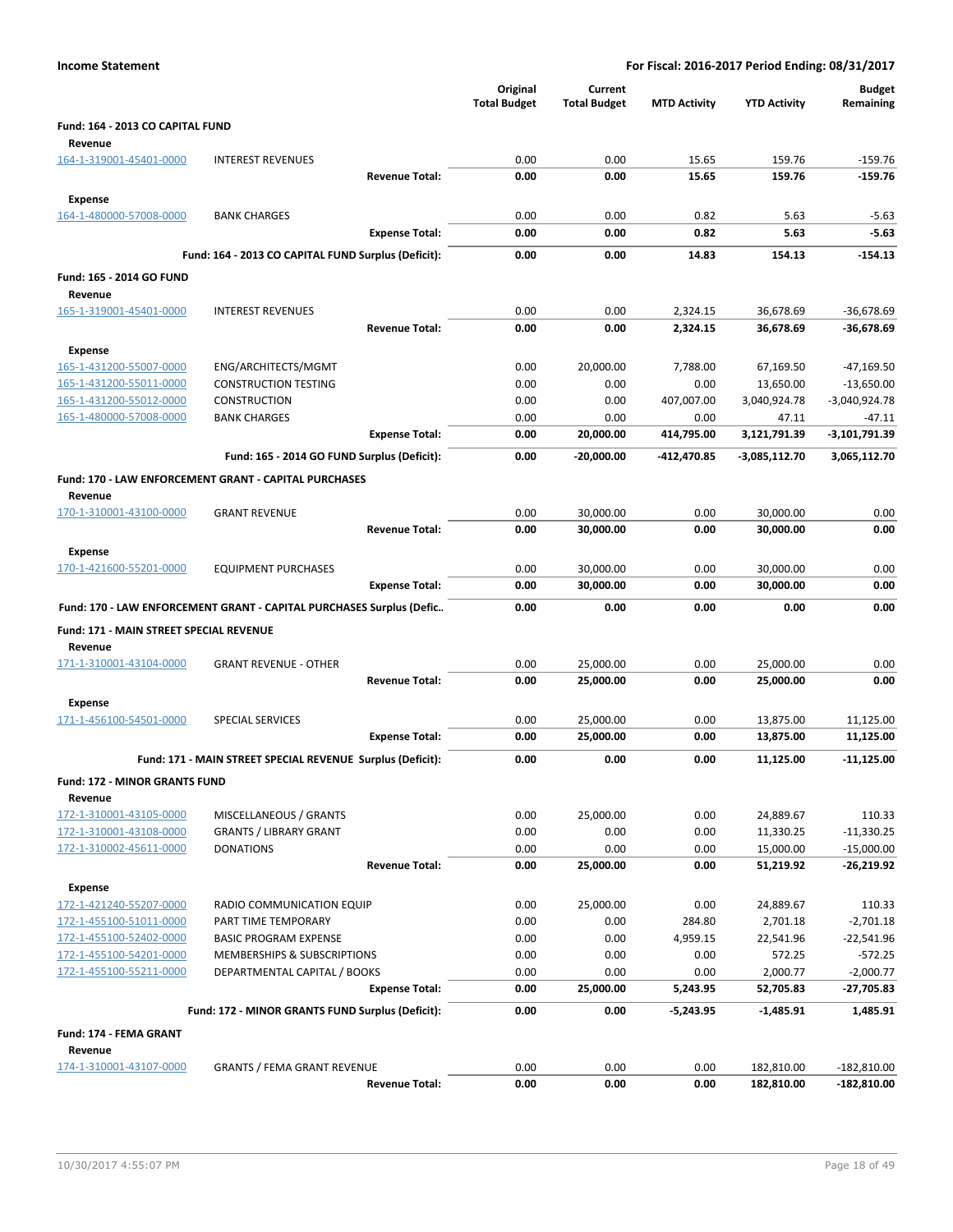|                                                       |                                                                 | Original<br><b>Total Budget</b> | Current<br><b>Total Budget</b> | <b>MTD Activity</b> | <b>YTD Activity</b>          | <b>Budget</b><br>Remaining |
|-------------------------------------------------------|-----------------------------------------------------------------|---------------------------------|--------------------------------|---------------------|------------------------------|----------------------------|
| <b>Expense</b>                                        |                                                                 |                                 |                                |                     |                              |                            |
| 174-1-422200-55201-0000                               | <b>EQUIPMENT PURCHASES</b>                                      | 0.00                            | 0.00                           | 0.00                | 182,740.00                   | $-182,740.00$              |
|                                                       | <b>Expense Total:</b>                                           | 0.00                            | 0.00                           | 0.00                | 182,740.00                   | $-182,740.00$              |
|                                                       | Fund: 174 - FEMA GRANT Surplus (Deficit):                       | 0.00                            | 0.00                           | 0.00                | 70.00                        | $-70.00$                   |
| Fund: 175 - JUSTICE ASSISTANCE GRANT - JAG<br>Revenue |                                                                 |                                 |                                |                     |                              |                            |
| 175-1-310001-43102-0000                               | <b>GRANTS / GRANT REVENUE</b>                                   | 0.00                            | 0.00                           | 0.00                | 6,165.00                     | $-6,165.00$                |
|                                                       | <b>Revenue Total:</b>                                           | 0.00                            | 0.00                           | 0.00                | 6,165.00                     | $-6,165.00$                |
| <b>Expense</b>                                        |                                                                 |                                 |                                |                     |                              |                            |
| 175-1-421230-55201-0000                               | <b>EQUIPMENT PURCHASES</b>                                      | 0.00                            | 0.00                           | 0.00                | 6,165.00                     | $-6,165.00$                |
|                                                       | <b>Expense Total:</b>                                           | 0.00                            | 0.00                           | 0.00                | 6,165.00                     | $-6,165.00$                |
|                                                       | Fund: 175 - JUSTICE ASSISTANCE GRANT - JAG Surplus (Deficit):   | 0.00                            | 0.00                           | 0.00                | 0.00                         | 0.00                       |
|                                                       |                                                                 |                                 |                                |                     |                              |                            |
| Fund: 190 - FIXED ASSETS                              |                                                                 |                                 |                                |                     |                              |                            |
| <b>Expense</b>                                        | <b>DEPRECIATION EXPENSE</b>                                     |                                 |                                |                     |                              |                            |
| 190-1-460000-57001-0000                               | <b>Expense Total:</b>                                           | 0.00<br>0.00                    | 0.00<br>0.00                   | 0.00<br>0.00        | $-134,526.72$<br>-134,526.72 | 134,526.72<br>134,526.72   |
|                                                       |                                                                 |                                 |                                |                     |                              |                            |
|                                                       | Fund: 190 - FIXED ASSETS Total:                                 | 0.00                            | 0.00                           | 0.00                | -134,526.72                  | 134,526.72                 |
| Fund: 200 - WATER / WASTEWATER FUND                   |                                                                 |                                 |                                |                     |                              |                            |
| Revenue                                               |                                                                 |                                 |                                |                     |                              |                            |
| 200-2-318003-44302-0000                               | WATER REVENUES / SERVICE CHARGES                                | 62,000.00                       | 62,000.00                      | 5,828.78            | 62,005.89                    | $-5.89$                    |
| 200-2-318003-44303-0000                               | <b>METER TESTING CHARGES</b>                                    | 0.00                            | 0.00                           | 0.00                | 2.03                         | $-2.03$                    |
| 200-2-318003-44304-0000                               | NEW SERVICES - WATER                                            | 20,000.00                       | 20,000.00                      | 1,350.00            | 21,450.00                    | $-1,450.00$                |
| 200-2-318003-44305-0000                               | LATE CHARGES - WATER                                            | 50,000.00                       | 50,000.00                      | 3,599.06            | 38,224.97                    | 11,775.03                  |
| 200-2-318003-44306-0000                               | WATER REVENUES / WATER REREAD                                   | 0.00                            | 0.00                           | 0.00                | 10.00                        | $-10.00$                   |
| 200-2-318003-44312-0000                               | <b>METER TAMPERING</b>                                          | 3,000.00                        | 3,000.00                       | 750.00              | 6,375.00                     | $-3,375.00$                |
| 200-2-318003-45103-0000                               | <b>GEUS RAW WATER CONSUMPTN</b>                                 | 131,216.00                      | 131,216.00                     | 0.00                | 85,115.77                    | 46,100.23                  |
| 200-2-318003-45120-0000                               | OTHER RAW WATER SALES                                           | 25,000.00                       | 25,000.00                      | 0.00                | 25,000.00                    | 0.00                       |
| 200-2-318004-42302-0000                               | <b>GREASE HAULER PERMIT FEES</b><br><b>WASTE HAULER PERMITS</b> | 0.00                            | 0.00                           | 50.00<br>400.00     | 50.00                        | $-50.00$<br>300.00         |
| 200-2-318004-42303-0000<br>200-2-318004-44307-0000    | <b>NEW SERVICES - SEWER</b>                                     | 2,600.00<br>3,800.00            | 2,600.00<br>3,800.00           | 0.00                | 2,300.00<br>10,000.00        | $-6,200.00$                |
| 200-2-318004-44309-0000                               | SEWER REVENUES / SERVICE CHARGES                                | 58,404.00                       | 58,404.00                      | 5,274.09            | 49,065.41                    | 9,338.59                   |
| 200-2-318004-44310-0000                               | LATE CHARGES - SEWER                                            | 52,692.00                       | 52,692.00                      | 3,288.04            | 36,190.52                    | 16,501.48                  |
| 200-2-318004-45106-0000                               | L-3 COMM COD DISCHARGE                                          | 126,360.00                      | 126,360.00                     | 10,530.00           | 115,830.00                   | 10,530.00                  |
| 200-2-318004-45201-0000                               | SEWER REV/ SEWER HAULER FEES                                    | 437,906.00                      | 437,906.00                     | 33,575.00           | 362,672.00                   | 75,234.00                  |
| 200-2-319003-45101-0000                               | WATER REVENUES / METERED SALES                                  | 6,081,744.00                    | 6,081,744.00                   | 562,146.55          | 5,622,899.60                 | 458,844.40                 |
| 200-2-319004-45104-0000                               | SEWER COLLECTION FEES                                           | 5,500,000.00                    | 5,500,000.00                   | 456,330.57          | 4,920,956.22                 | 579,043.78                 |
| 200-2-319004-45105-0000                               | SEWER REVENUES / EPA REVENUE                                    | 0.00                            | 0.00                           | 4.77                | 346.14                       | $-346.14$                  |
| 200-2-320003-45305-0000                               | <b>AUCTION PROCEEDS</b>                                         | 0.00                            | 0.00                           | 0.00                | 7,346.87                     | $-7,346.87$                |
| 200-2-320003-45401-0000                               | <b>INTEREST REVENUES</b>                                        | 25,000.00                       | 25,000.00                      | 1,742.67            | 8,391.03                     | 16,608.97                  |
| 200-2-320003-45601-0000                               | MISCELLANEOUS REVENUES                                          | 3,500.00                        | 3,500.00                       | 452.48              | 712.46                       | 2,787.54                   |
| 200-2-323001-58013-0000                               | <b>XFR - TOURISM FUND</b>                                       | 45,000.00                       | 45,000.00                      | 3,750.00            | 41,250.00                    | 3,750.00                   |
|                                                       | <b>Revenue Total:</b>                                           | 12,628,222.00                   | 12,628,222.00                  | 1,089,072.01        | 11,416,193.91                | 1,212,028.09               |
| <b>Expense</b>                                        |                                                                 |                                 |                                |                     |                              |                            |
| 200-2-436100-51001-0000                               | <b>REGULAR SALARIES</b>                                         | 70,416.00                       | 70,416.00                      | 2,314.08            | 56,737.50                    | 13,678.50                  |
| 200-2-436100-51020-0000                               | <b>OVERTIME</b>                                                 | 285.00                          | 285.00                         | 0.00                | 0.00                         | 285.00                     |
| 200-2-436100-51021-0000                               | LONGEVITY                                                       | 816.00                          | 816.00                         | 0.00                | 606.00                       | 210.00                     |
| 200-2-436100-51101-0000                               | <b>CERTIFICATION PAY</b>                                        | 600.00                          | 600.00                         | 0.00                | 0.00                         | 600.00                     |
| 200-2-436100-51117-0000                               | <b>CELL PHONE ALLOWANCE</b>                                     | 432.00                          | 432.00                         | 0.00                | 315.59                       | 116.41                     |
| 200-2-436100-51201-0000                               | <b>FICA</b>                                                     | 4,498.00                        | 4,498.00                       | 141.16              | 3,530.40                     | 967.60                     |
| 200-2-436100-51202-0000                               | MEDICARE                                                        | 1,052.00                        | 1,052.00                       | 33.02               | 825.72                       | 226.28                     |
| 200-2-436100-51203-0000                               | <b>HEALTH INSURANCE</b>                                         | 19,400.00                       | 19,400.00                      | 1,616.66            | 17,783.26                    | 1,616.74                   |
| 200-2-436100-51204-0000                               | <b>WORKERS COMPENSATION</b>                                     | 344.00                          | 344.00                         | 28.67               | 315.37                       | 28.63                      |
| 200-2-436100-51205-0000                               | STATE UNEMPLOYMENT                                              | 154.00                          | 154.00                         | 0.00                | 345.66                       | $-191.66$                  |
| 200-2-436100-51301-0000                               | <b>TMRS</b>                                                     | 7,991.00                        | 7,991.00                       | 258.72              | 4,115.41                     | 3,875.59                   |
| 200-2-436100-52001-0000                               | <b>OFFICE SUPPLIES</b>                                          | 500.00                          | 500.00                         | 0.00                | 295.17                       | 204.83                     |
| 200-2-436100-52002-0000<br>200-2-436100-52305-0000    | POSTAGE / FREIGHT<br>PUBLIC EDUCATION                           | 7,500.00                        | 7,500.00                       | 2,400.00<br>0.00    | 7,112.49                     | 387.51<br>781.00           |
|                                                       |                                                                 | 3,400.00                        | 3,400.00                       |                     | 2,619.00                     |                            |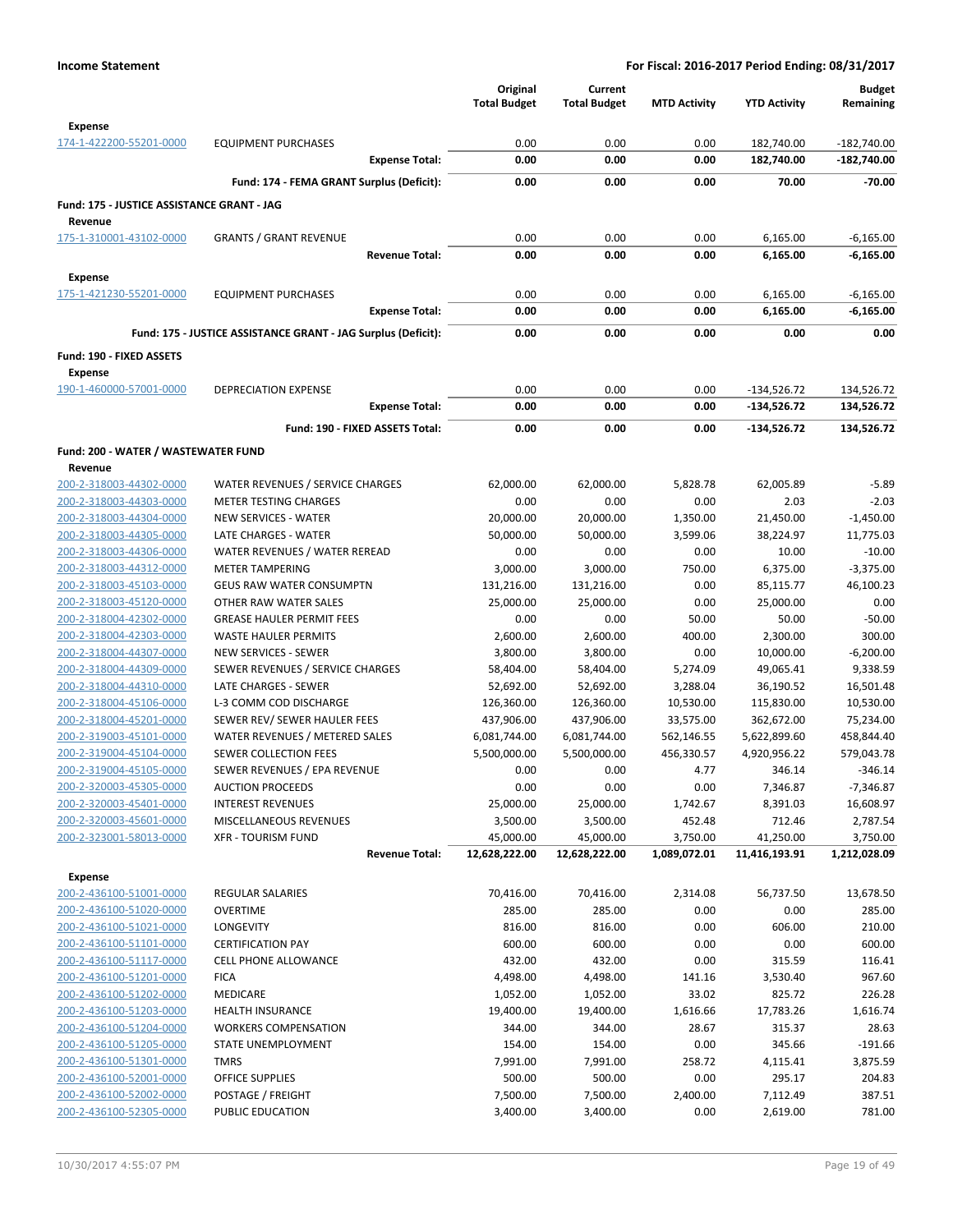| 200-2-436100-53402-0000        |
|--------------------------------|
| 200-2-436100-54001-0000        |
| 200-2-436100-54002-0000        |
| 200-2-436100-54101-0000        |
| 200-2-436100-54106-0000        |
| 200-2-436100-54201-0000        |
| 200-2-436100-54214-0000        |
| 200-2-436200-51001-0000        |
|                                |
| 200-2-436200-51020-0000        |
| 200-2-436200-51021-0000        |
| 200-2-436200-51101-0000        |
| 200-2-436200-51117-0000        |
| <u>200-2-436200-51201-0000</u> |
| 200-2-436200-51202-0000        |
| 200-2-436200-51203-0000        |
| 200-2-436200-51204-0000        |
| 200-2-436200-51205-0000        |
| 200-2-436200-51301-0000        |
| 200-2-436200-52001-0000        |
| 200-2-436200-52002-0000        |
|                                |
| 200-2-436200-52101-0000        |
| 200-2-436200-52104-0000        |
| 200-2-436200-52105-0000        |
| 200-2-436200-52106-0000        |
| 200-2-436200-52201-0000        |
| 200-2-436200-52202-0000        |
| 200-2-436200-52203-0000        |
| <u>200-2-436200-52301-0000</u> |
| 200-2-436200-53201-0000        |
| 200-2-436200-53202-0000        |
| 200-2-436200-53203-0000        |
| 200-2-436200-53205-0000        |
| 200-2-436200-53207-0000        |
|                                |
| 200-2-436200-53310-0000        |
| 200-2-436200-53312-0000        |
| 200-2-436200-53402-0000        |
| 200-2-436200-53403-0000        |
| 200-2-436200-53404-0000        |
| 200-2-436200-53605-0000        |
| 200-2-436200-53606-0000        |
| 200-2-436200-54001-0000        |
| <u>200-2-436200-54002-0000</u> |
| <u>200-2-436200-54201-0000</u> |
| <u>200-2-436200-54208-0000</u> |
| 200-2-436200-54212-0000        |
| 200-2-436200-54214-0000        |
|                                |
| 200-2-436200-54219-0000        |
| 200-2-436200-54410-0000        |
| <u>200-2-436300-51001-0000</u> |
| 200-2-436300-51020-0000        |
| 200-2-436300-51021-0000        |
| 200-2-436300-51101-0000        |
| 200-2-436300-51117-0000        |
| <u>200-2-436300-51201-0000</u> |
| <u>200-2-436300-51202-0000</u> |
| 200-2-436300-51203-0000        |
| 200-2-436300-51204-0000        |
| <u>200-2-436300-51205-0000</u> |
| <u>200-2-436300-51301-0000</u> |
|                                |

|                         |                                    | Original<br><b>Total Budget</b> | Current<br><b>Total Budget</b> | <b>MTD Activity</b> | <b>YTD Activity</b> | Budget<br>Remaining |
|-------------------------|------------------------------------|---------------------------------|--------------------------------|---------------------|---------------------|---------------------|
| 200-2-436100-53402-0000 | <b>BUILDING MAINTENANCE</b>        | 500.00                          | 500.00                         | 122.59              | 1,492.52            | $-992.52$           |
| 200-2-436100-54001-0000 | <b>TELEPHONE CHARGES</b>           | 4,000.08                        | 4,000.08                       | 83.07               | 870.57              | 3,129.51            |
| 200-2-436100-54002-0000 | <b>UTILITY CHARGES</b>             | 26,821.00                       | 26,821.00                      | 1,801.37            | 20,252.53           | 6,568.47            |
| 200-2-436100-54101-0000 | PROFESSIONAL SERVICES              | 2,000.00                        | 2,000.00                       | 0.00                | 0.00                | 2,000.00            |
| 200-2-436100-54106-0000 | <b>ATTORNEY FEES</b>               | 3,400.00                        | 3,400.00                       | 0.00                | 0.00                | 3,400.00            |
| 200-2-436100-54201-0000 | MEMBERSHIPS & SUBSCRIPTIONS        | 350.00                          | 350.00                         | 0.00                | 0.00                | 350.00              |
| 200-2-436100-54214-0000 | <b>TRAVEL &amp; TRAINING</b>       | 500.00                          | 500.00                         | 0.00                | 0.00                | 500.00              |
| 200-2-436200-51001-0000 | <b>REGULAR SALARIES</b>            | 308,221.00                      | 308,221.00                     | 23,430.72           | 278,798.23          | 29,422.77           |
| 200-2-436200-51020-0000 | <b>OVERTIME</b>                    | 13,500.00                       | 13,500.00                      | 2,001.89            | 18,075.00           | $-4,575.00$         |
| 200-2-436200-51021-0000 | LONGEVITY                          | 3,678.00                        | 3,678.00                       | 0.00                | 4,038.00            | $-360.00$           |
| 200-2-436200-51101-0000 | <b>CERTIFICATION PAY</b>           | 3,000.00                        | 3,000.00                       | 230.78              | 2,838.60            | 161.40              |
| 200-2-436200-51117-0000 | <b>CELL PHONE ALLOWANCE</b>        | 432.00                          | 432.00                         | 33.22               | 398.64              | 33.36               |
| 200-2-436200-51201-0000 | <b>FICA</b>                        | 20,847.00                       | 20,847.00                      | 1,501.83            | 18,847.92           | 1,999.08            |
| 200-2-436200-51202-0000 | MEDICARE                           | 4,876.00                        | 4,876.00                       | 351.23              | 4,407.97            | 468.03              |
| 200-2-436200-51203-0000 | <b>HEALTH INSURANCE</b>            | 77,600.00                       | 77,600.00                      | 6,466.67            | 71,133.37           | 6,466.63            |
| 200-2-436200-51204-0000 | <b>WORKERS COMPENSATION</b>        | 11,081.00                       | 11,081.00                      | 923.42              | 10,157.62           | 923.38              |
| 200-2-436200-51205-0000 | <b>STATE UNEMPLOYMENT</b>          | 681.00                          | 681.00                         | 3.02                | 124.91              | 556.09              |
| 200-2-436200-51301-0000 | <b>TMRS</b>                        | 36,206.00                       | 36,206.00                      | 2,780.23            | 34,945.46           | 1,260.54            |
| 200-2-436200-52001-0000 | OFFICE SUPPLIES                    | 450.00                          | 450.00                         | 0.00                | 516.79              | $-66.79$            |
| 200-2-436200-52002-0000 | POSTAGE / FREIGHT                  | 2,300.00                        | 2,300.00                       | 15.04               | 2,280.48            | 19.52               |
| 200-2-436200-52101-0000 | <b>JANITORIAL SUPPLIES</b>         | 2,000.00                        | 2,000.00                       | 1,413.00            | 3,712.57            | $-1,712.57$         |
| 200-2-436200-52104-0000 | <b>WEARING APPAREL</b>             | 4,847.00                        | 4,847.00                       | 372.10              | 4,710.07            | 136.93              |
| 200-2-436200-52105-0000 | <b>LABORATORY</b>                  | 14,433.00                       | 14,433.00                      | 3,655.59            | 14,528.28           | $-95.28$            |
| 200-2-436200-52106-0000 | <b>CHEMICAL SUPPLIES</b>           | 296,400.00                      | 296,400.00                     | 35,775.88           | 228,099.61          | 68,300.39           |
| 200-2-436200-52201-0000 | MINOR TOOLS & EQUIPMENT            | 1,470.00                        | 1,470.00                       | 0.00                | 2,015.69            | $-545.69$           |
| 200-2-436200-52202-0000 | <b>MECHANICAL SUPPLIES</b>         | 1,486.00                        | 1,486.00                       | 0.00                | 2,341.32            | $-855.32$           |
| 200-2-436200-52203-0000 | <b>MOTOR VEHICLE FUEL</b>          | 7,500.00                        | 7,500.00                       | 519.84              | 3,934.64            | 3,565.36            |
| 200-2-436200-52301-0000 | <b>SAFETY SUPPLIES</b>             | 1,500.00                        | 1,500.00                       | 151.97              | 523.48              | 976.52              |
| 200-2-436200-53201-0000 | FURNITURE & OFFICE EQUIPMENT       | 250.00                          | 250.00                         | 100.26              | 233.25              | 16.75               |
| 200-2-436200-53202-0000 | MACHINE, TOOLS & IMPLMNTS          | 2,130.00                        | 2,130.00                       | 0.00                | 972.82              | 1,157.18            |
| 200-2-436200-53203-0000 | <b>INSTRUMENTS &amp; APPARATUS</b> | 3,725.00                        | 3,725.00                       | 0.00                | 3,172.97            | 552.03              |
| 200-2-436200-53205-0000 | <b>MOTOR VEHICLES</b>              | 3,200.00                        | 3,200.00                       | 147.10              | 838.70              | 2,361.30            |
| 200-2-436200-53207-0000 | RADIO/COMMUNICATIONS               | 900.00                          | 900.00                         | 0.00                | 0.00                | 900.00              |
| 200-2-436200-53310-0000 | RESVRS/STRG TANKS/ST PIPE          | 20,070.00                       | 20,070.00                      | 803.65              | 2,548.96            | 17,521.04           |
| 200-2-436200-53312-0000 | WATER LINE EASEMENTS               | 50,000.00                       | 50,000.00                      | 0.00                | 0.00                | 50,000.00           |
| 200-2-436200-53402-0000 | <b>BUILDING MAINTENANCE</b>        | 1,400.00                        | 1,400.00                       | 57.27               | 911.13              | 488.87              |
| 200-2-436200-53403-0000 | HEATING & COOLING SYSTEMS          | 3,500.00                        | 3,500.00                       | 0.00                | 0.00                | 3,500.00            |
| 200-2-436200-53404-0000 | STRUCTURES / EXTERIOR STRUCTURES   | 430.00                          | 430.00                         | 0.00                | 341.21              | 88.79               |
| 200-2-436200-53605-0000 | STRUCTURES / FILTRATION PLANT      | 35,950.00                       | 35,950.00                      | 2,030.94            | 39,143.67           | $-3,193.67$         |
| 200-2-436200-53606-0000 | <b>MAINT - GROUNDS</b>             | 300.00                          | 300.00                         | 0.00                | 0.00                | 300.00              |
| 200-2-436200-54001-0000 | <b>TELEPHONE CHARGES</b>           | 13,800.00                       | 13,800.00                      | 1,176.63            | 12,962.01           | 837.99              |
| 200-2-436200-54002-0000 | <b>UTILITY CHARGES</b>             | 360,000.00                      | 360,000.00                     | 32,928.40           | 279,997.80          | 80,002.20           |
| 200-2-436200-54201-0000 | MEMBERSHIPS & SUBSCRIPTIONS        | 1,720.00                        | 1,720.00                       | 93.38               | 495.38              | 1,224.62            |
| 200-2-436200-54208-0000 | <b>LABORATORY WORK</b>             | 20,232.00                       | 20,232.00                      | 286.85              | 13,672.87           | 6,559.13            |
| 200-2-436200-54212-0000 | <b>PRINTING</b>                    | 800.00                          | 800.00                         | 0.00                | 764.00              | 36.00               |
| 200-2-436200-54214-0000 | <b>TRAVEL &amp; TRAINING</b>       | 5,288.00                        | 5,288.00                       | 400.00              | 4,300.00            | 988.00              |
| 200-2-436200-54219-0000 | <b>SABINE RIVER AUTHORITY</b>      | 1,011,606.00                    | 1,011,606.00                   | 85,350.13           | 840,908.65          | 170,697.35          |
| 200-2-436200-54410-0000 | PERMITS/FEES                       | 22,000.00                       | 22,000.00                      | 0.00                | 23,289.70           | $-1,289.70$         |
| 200-2-436300-51001-0000 | <b>REGULAR SALARIES</b>            | 418,692.00                      | 418,692.00                     | 29,629.74           | 334,577.45          | 84,114.55           |
| 200-2-436300-51020-0000 | <b>OVERTIME</b>                    | 50,045.00                       | 50,045.00                      | 2,226.43            | 36,455.38           | 13,589.62           |
| 200-2-436300-51021-0000 | LONGEVITY                          | 7,806.00                        | 7,806.00                       | 0.00                | 5,097.00            | 2,709.00            |
| 200-2-436300-51101-0000 | <b>CERTIFICATION PAY</b>           | 900.00                          | 900.00                         | 46.16               | 692.40              | 207.60              |
| 200-2-436300-51117-0000 | <b>CELL PHONE ALLOWANCE</b>        | 216.00                          | 216.00                         | 16.62               | 199.42              | 16.58               |
| 200-2-436300-51201-0000 | <b>FICA</b>                        | 29,615.00                       | 29,615.00                      | 1,900.20            | 22,876.07           | 6,738.93            |
| 200-2-436300-51202-0000 | MEDICARE                           | 6,926.00                        | 6,926.00                       | 444.40              | 5,350.04            | 1,575.96            |
| 200-2-436300-51203-0000 | <b>HEALTH INSURANCE</b>            | 121,250.00                      | 121,250.00                     | 10,104.17           | 111,145.87          | 10,104.13           |
| 200-2-436300-51204-0000 | <b>WORKERS COMPENSATION</b>        | 15,548.00                       | 15,548.00                      | 1,295.67            | 14,252.37           | 1,295.63            |
| 200-2-436300-51205-0000 | STATE UNEMPLOYMENT                 | 991.00                          | 991.00                         | 2.45                | 196.80              | 794.20              |
| 200-2-436300-51301-0000 | <b>TMRS</b>                        | 51,914.00                       | 51,914.00                      | 3,514.74            | 41,805.52           | 10,108.48           |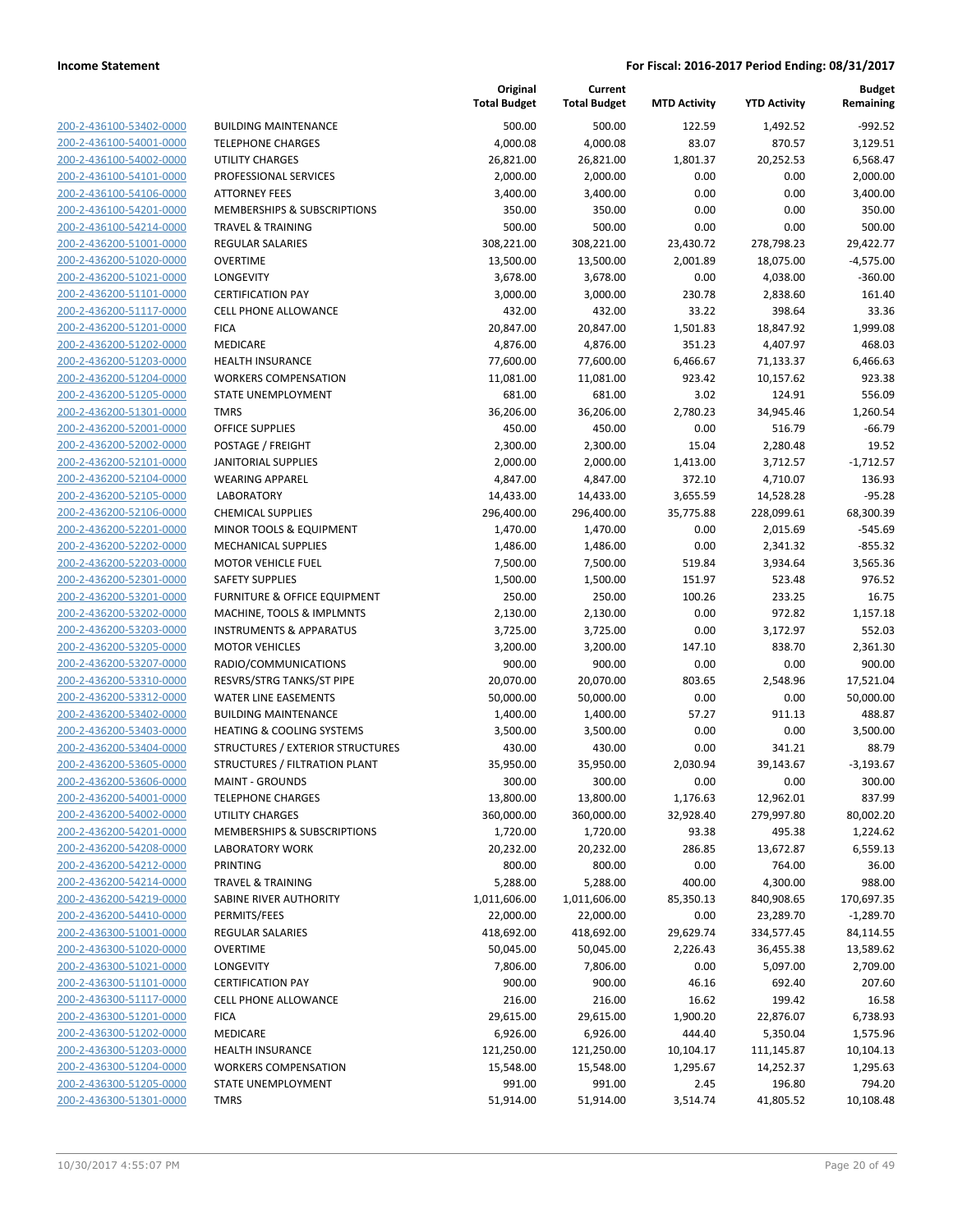| 200-2-436300-51401-0000        |
|--------------------------------|
| 200-2-436300-52001-0000        |
| 200-2-436300-52002-0000        |
| 200-2-436300-52005-0000        |
| 200-2-436300-52101-0000        |
| 200-2-436300-52103-0000        |
| 200-2-436300-52104-0000        |
| 200-2-436300-52106-0000        |
| 200-2-436300-52201-0000        |
| 200-2-436300-52203-0000        |
|                                |
| 200-2-436300-52303-0000        |
| 200-2-436300-53201-0000        |
| 200-2-436300-53202-0000        |
| 200-2-436300-53205-0000        |
| 200-2-436300-53207-0000        |
| 200-2-436300-53210-0000        |
| 200-2-436300-53211-0000        |
| 200-2-436300-53306-0000        |
| 200-2-436300-54001-0000        |
| 200-2-436300-54214-0000        |
| 200-2-436300-55201-0000        |
| 200-2-437200-51001-0000        |
| 200-2-437200-51020-0000        |
| 200-2-437200-51021-0000        |
| 200-2-437200-51101-0000        |
| 200-2-437200-51117-0000        |
| 200-2-437200-51201-0000        |
| 200-2-437200-51202-0000        |
| 200-2-437200-51203-0000        |
|                                |
| 200-2-437200-51204-0000        |
| 200-2-437200-51205-0000        |
| 200-2-437200-51301-0000        |
| 200-2-437200-51401-0000        |
| 200-2-437200-52001-0000        |
| 200-2-437200-52103-0000        |
| 200-2-437200-52104-0000        |
| 200-2-437200-52106-0000        |
| 200-2-437200-52107-0000        |
| 200-2-437200-52201-0000        |
| 200-2-437200-52203-0000        |
| 200-2-437200-52303-0000        |
| 200-2-437200-53202-0000        |
| 200-2-437200-53205-0000        |
| 200-2-437200-53207-0000        |
| 200-2-437200-53309-0000        |
| 200-2-437200-53311-0000        |
| <u>200-2-437200-54001-0000</u> |
|                                |
| <u>200-2-437200-54002-0000</u> |
| 200-2-437200-54214-0000        |
| 200-2-437300-51001-0000        |
| 200-2-437300-51020-0000        |
| 200-2-437300-51021-0000        |
| 200-2-437300-51101-0000        |
| 200-2-437300-51117-0000        |
| 200-2-437300-51201-0000        |
| 200-2-437300-51202-0000        |
| <u>200-2-437300-51203-0000</u> |
| 200-2-437300-51204-0000        |
| 200-2-437300-51205-0000        |
|                                |

|                                                    |                                         | Original<br><b>Total Budget</b> | Current<br><b>Total Budget</b> | <b>MTD Activity</b> | <b>YTD Activity</b>   | <b>Budget</b><br>Remaining |
|----------------------------------------------------|-----------------------------------------|---------------------------------|--------------------------------|---------------------|-----------------------|----------------------------|
| 200-2-436300-51401-0000                            | <b>CONTRA - SALARIES</b>                | 0.00                            | 0.00                           | 0.00                | $-696.96$             | 696.96                     |
| 200-2-436300-52001-0000                            | <b>OFFICE SUPPLIES</b>                  | 300.00                          | 300.00                         | 0.00                | 134.70                | 165.30                     |
| 200-2-436300-52002-0000                            | POSTAGE / FREIGHT                       | 50.00                           | 50.00                          | 0.00                | 0.00                  | 50.00                      |
| 200-2-436300-52005-0000                            | PRINTED MATERIALS                       | 100.00                          | 100.00                         | 0.00                | 0.00                  | 100.00                     |
| 200-2-436300-52101-0000                            | <b>JANITORIAL SUPPLIES</b>              | 100.00                          | 100.00                         | 0.00                | 0.00                  | 100.00                     |
| 200-2-436300-52103-0000                            | <b>MEETING SUPPLIES</b>                 | 100.00                          | 100.00                         | 0.00                | 71.00                 | 29.00                      |
| 200-2-436300-52104-0000                            | <b>WEARING APPAREL</b>                  | 11,000.00                       | 11,000.00                      | 1,479.76            | 12,748.81             | $-1,748.81$                |
| 200-2-436300-52106-0000                            | <b>CHEMICAL SUPPLIES</b>                | 500.00                          | 500.00                         | 0.00                | 0.00                  | 500.00                     |
| 200-2-436300-52201-0000                            | <b>MINOR TOOLS &amp; EQUIPMENT</b>      | 8,500.00                        | 8,500.00                       | 1,468.67            | 4,401.93              | 4,098.07                   |
| 200-2-436300-52203-0000                            | <b>MOTOR VEHICLE FUEL</b>               | 36,711.00                       | 36,711.00                      | 2,244.98            | 19,800.68             | 16,910.32                  |
| 200-2-436300-52303-0000                            | <b>TRAINING SUPPLIES</b>                | 200.00                          | 200.00                         | 0.00                | 0.00                  | 200.00                     |
| 200-2-436300-53201-0000                            | <b>FURNITURE &amp; OFFICE EQUIPMENT</b> | 100.00                          | 100.00                         | 0.00                | 0.00                  | 100.00                     |
| 200-2-436300-53202-0000                            | MACHINE, TOOLS & IMPLMNTS               | 5,000.00                        | 5,000.00                       | 4.69                | 104.36                | 4,895.64                   |
| 200-2-436300-53205-0000                            | <b>MOTOR VEHICLES</b>                   | 50,000.00                       | 50,000.00                      | 587.44              | 18,683.28             | 31,316.72                  |
| 200-2-436300-53207-0000                            | RADIO/COMMUNICATIONS                    | 1,500.00                        | 1,500.00                       | 0.00                | 274.59                | 1,225.41                   |
| 200-2-436300-53210-0000                            | <b>FIRE HYDRANTS</b>                    | 8,000.00                        | 8,000.00                       | 0.00                | 1,124.50              | 6,875.50                   |
| 200-2-436300-53211-0000                            | <b>METERS &amp; SETTINGS</b>            | 70,000.00                       | 70,000.00                      | 3,898.52            | 54,842.80             | 15,157.20                  |
| 200-2-436300-53306-0000                            | <b>WATER MAINS</b>                      | 165,000.00                      | 165,000.00                     | 38,061.10           | 133,007.83            | 31,992.17                  |
| 200-2-436300-54001-0000                            | <b>TELEPHONE CHARGES</b>                | 1,750.00                        | 1,750.00                       | 108.29              | 1,283.60              | 466.40                     |
| 200-2-436300-54214-0000                            | <b>TRAVEL &amp; TRAINING</b>            | 4,000.00                        | 4,000.00                       | 111.00              | 519.00                | 3,481.00                   |
| 200-2-436300-55201-0000                            | <b>EQUIPMENT PURCHASES</b>              | 4,000.00                        | 4,000.00                       | 0.00                | 0.00                  | 4,000.00                   |
| 200-2-437200-51001-0000                            | <b>REGULAR SALARIES</b>                 | 347,110.00                      | 347,110.00                     | 28,353.29           | 334,900.20            | 12,209.80                  |
| 200-2-437200-51020-0000                            | <b>OVERTIME</b>                         | 52,145.00                       | 52,145.00                      | 3,205.65            | 48,262.19             | 3,882.81                   |
| 200-2-437200-51021-0000                            | LONGEVITY                               | 10,248.00                       | 10,248.00                      | 0.00                | 10,527.00             | $-279.00$                  |
| 200-2-437200-51101-0000                            | <b>CERTIFICATION PAY</b>                | 1,500.00                        | 1,500.00                       | 92.30               | 1,107.60              | 392.40                     |
| 200-2-437200-51117-0000                            | <b>CELL PHONE ALLOWANCE</b>             | 216.00                          | 216.00                         | 16.60               | 166.00                | 50.00                      |
| 200-2-437200-51201-0000                            | <b>FICA</b>                             | 25,496.00                       | 25,496.00                      | 1,915.03            | 23,956.18             | 1,539.82                   |
| 200-2-437200-51202-0000<br>200-2-437200-51203-0000 | MEDICARE<br><b>HEALTH INSURANCE</b>     | 5,963.00<br>97,000.00           | 5,963.00<br>97,000.00          | 447.87<br>8,083.33  | 5,602.65<br>88,916.63 | 360.35<br>8,083.37         |
| 200-2-437200-51204-0000                            | <b>WORKERS COMPENSATION</b>             | 9,424.00                        | 9,424.00                       | 785.33              | 8,638.63              | 785.37                     |
| 200-2-437200-51205-0000                            | STATE UNEMPLOYMENT                      | 798.00                          | 798.00                         | 0.48                | 156.02                | 641.98                     |
| 200-2-437200-51301-0000                            | <b>TMRS</b>                             | 44,595.00                       | 44,595.00                      | 3,486.69            | 43,218.68             | 1,376.32                   |
| 200-2-437200-51401-0000                            | <b>CONTRA - SALARIES</b>                | 0.00                            | 0.00                           | 0.00                | $-9,657.01$           | 9,657.01                   |
| 200-2-437200-52001-0000                            | <b>OFFICE SUPPLIES</b>                  | 300.00                          | 300.00                         | 0.00                | 220.03                | 79.97                      |
| 200-2-437200-52103-0000                            | <b>MEETING SUPPLIES</b>                 | 150.00                          | 150.00                         | 75.15               | 75.15                 | 74.85                      |
| 200-2-437200-52104-0000                            | <b>WEARING APPAREL</b>                  | 11,600.00                       | 11,600.00                      | 1,332.28            | 12,156.19             | $-556.19$                  |
| 200-2-437200-52106-0000                            | <b>CHEMICAL SUPPLIES</b>                | 2,400.00                        | 2,400.00                       | 1,961.68            | 2,041.22              | 358.78                     |
| 200-2-437200-52107-0000                            | <b>BOTANICAL SUPPLIES</b>               | 400.00                          | 400.00                         | 0.00                | 0.00                  | 400.00                     |
| 200-2-437200-52201-0000                            | MINOR TOOLS & EQUIPMENT                 | 6,500.00                        | 6,500.00                       | 244.64              | 2,903.74              | 3,596.26                   |
| 200-2-437200-52203-0000                            | <b>MOTOR VEHICLE FUEL</b>               | 24,030.00                       | 24,030.00                      | 1,716.02            | 15,794.02             | 8,235.98                   |
| 200-2-437200-52303-0000                            | <b>TRAINING SUPPLIES</b>                | 150.00                          | 150.00                         | 0.00                | 69.22                 | 80.78                      |
| 200-2-437200-53202-0000                            | MACHINE, TOOLS & IMPLMNTS               | 5,000.00                        | 5,000.00                       | 118.82              | 516.64                | 4,483.36                   |
| 200-2-437200-53205-0000                            | <b>MOTOR VEHICLES</b>                   | 21,000.00                       | 21,000.00                      | 837.71              | 20,179.65             | 820.35                     |
| 200-2-437200-53207-0000                            | RADIO/COMMUNICATIONS                    | 700.00                          | 700.00                         | 0.00                | 110.00                | 590.00                     |
| 200-2-437200-53309-0000                            | SANITARY SEWER & TCEQ SSO               | 69,000.00                       | 69,000.00                      | 10,386.80           | 52,877.46             | 16,122.54                  |
| 200-2-437200-53311-0000                            | <b>LIFT STATIONS</b>                    | 15,000.00                       | 15,000.00                      | 321.96              | 6,778.16              | 8,221.84                   |
| 200-2-437200-54001-0000                            | <b>TELEPHONE CHARGES</b>                | 9,000.00                        | 9,000.00                       | 414.25              | 856.27                | 8,143.73                   |
| 200-2-437200-54002-0000                            | UTILITY CHARGES                         | 27,000.00                       | 27,000.00                      | 2,238.38            | 23,671.64             | 3,328.36                   |
| 200-2-437200-54214-0000                            | <b>TRAVEL &amp; TRAINING</b>            | 3,000.00                        | 3,000.00                       | 950.00              | 3,115.00              | $-115.00$                  |
| 200-2-437300-51001-0000                            | REGULAR SALARIES                        | 482,269.00                      | 482,269.00                     | 37,781.76           | 450,307.33            | 31,961.67                  |
| 200-2-437300-51020-0000                            | <b>OVERTIME</b>                         | 33,684.00                       | 33,684.00                      | 1,659.07            | 27,861.64             | 5,822.36                   |
| 200-2-437300-51021-0000                            | LONGEVITY                               | 11,004.00                       | 11,004.00                      | 0.00                | 10,944.00             | 60.00                      |
| 200-2-437300-51101-0000                            | <b>CERTIFICATION PAY</b>                | 7,200.00                        | 7,200.00                       | 461.54              | 5,538.48              | 1,661.52                   |
| 200-2-437300-51117-0000                            | CELL PHONE ALLOWANCE                    | 432.00                          | 432.00                         | 33.22               | 398.64                | 33.36                      |
| 200-2-437300-51201-0000                            | <b>FICA</b>                             | 33,145.00                       | 33,145.00                      | 2,327.65            | 29,122.25             | 4,022.75                   |
| 200-2-437300-51202-0000                            | MEDICARE                                | 7,752.00                        | 7,752.00                       | 544.37              | 6,810.85              | 941.15                     |
| 200-2-437300-51203-0000                            | <b>HEALTH INSURANCE</b>                 | 116,400.00                      | 116,400.00                     | 9,700.00            | 106,700.00            | 9,700.00                   |
| 200-2-437300-51204-0000                            | <b>WORKERS COMPENSATION</b>             | 11,571.00                       | 11,571.00                      | 964.25              | 10,606.75             | 964.25                     |
| 200-2-437300-51205-0000                            | STATE UNEMPLOYMENT                      | 925.00                          | 925.00                         | 0.00                | 181.52                | 743.48                     |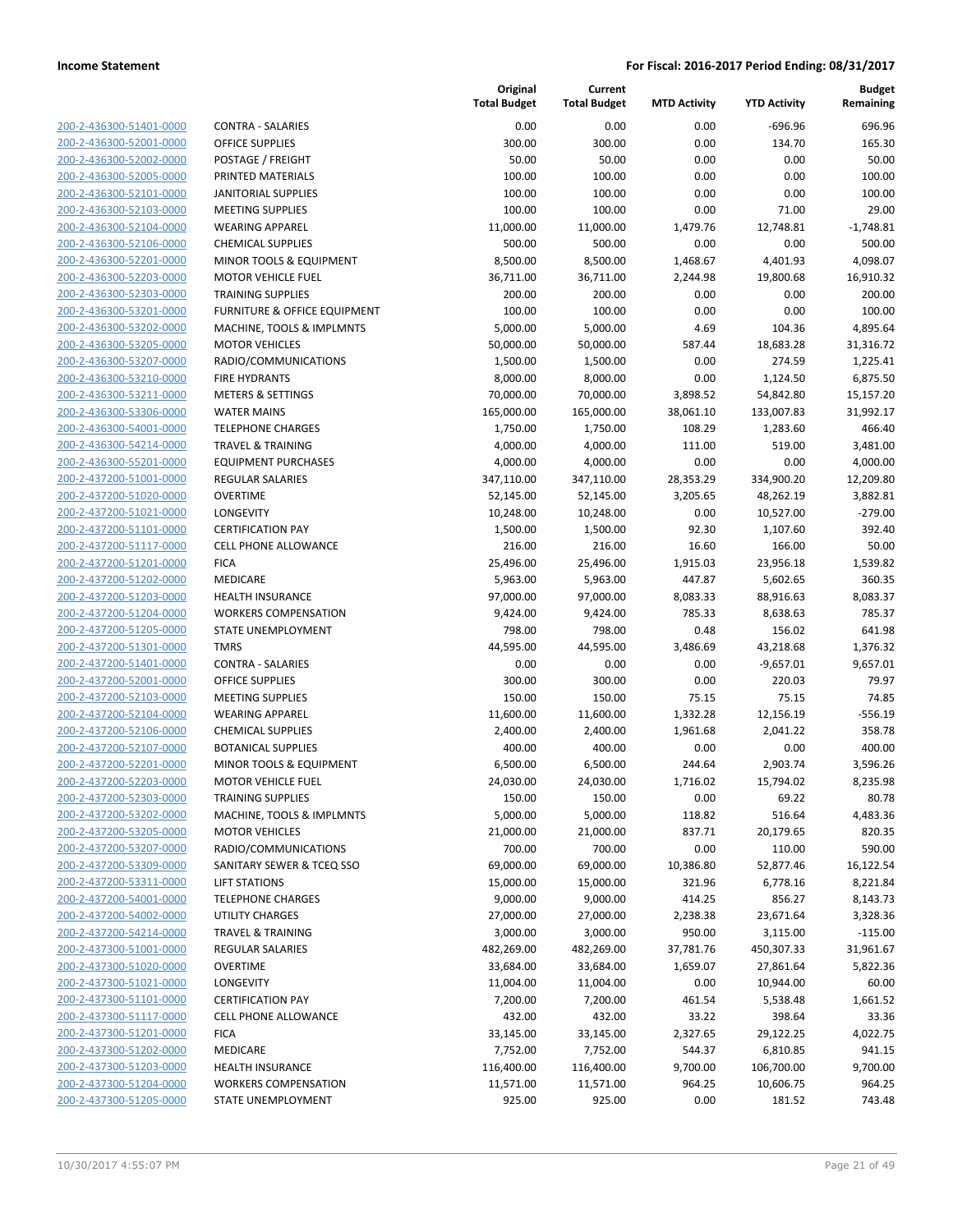| 200-2-437300-51301-0000 |
|-------------------------|
| 200-2-437300-52001-0000 |
| 200-2-437300-52002-0000 |
| 200-2-437300-52005-0000 |
| 200-2-437300-52101-0000 |
| 200-2-437300-52102-0000 |
| 200-2-437300-52103-0000 |
| 200-2-437300-52104-0000 |
| 200-2-437300-52105-0000 |
| 200-2-437300-52106-0000 |
| 200-2-437300-52107-0000 |
| 200-2-437300-52201-0000 |
| 200-2-437300-52202-0000 |
| 200-2-437300-52203-0000 |
| 200-2-437300-52301-0000 |
| 200-2-437300-53202-0000 |
| 200-2-437300-53203-0000 |
| 200-2-437300-53205-0000 |
| 200-2-437300-53402-0000 |
| 200-2-437300-54001-0000 |
| 200-2-437300-54002-0000 |
| 200-2-437300-54103-0000 |
| 200-2-437300-54201-0000 |
| 200-2-437300-54208-0000 |
| 200-2-437300-54214-0000 |
| 200-2-437300-54403-0000 |
| 200-2-437300-54410-0000 |
| 200-2-471100-56507-0000 |
| 200-2-471100-56508-0000 |
| 200-2-471200-56607-0000 |
| 200-2-475100-56002-0000 |
| 200-2-475100-56005-0000 |
| 200-2-480000-52003-0000 |
| 200-2-480000-52006-0000 |
| 200-2-480000-54002-0000 |
| 200-2-480000-54226-0000 |
| 200-2-480000-57002-0000 |
| 200-2-480000-57005-0000 |
| 200-2-480000-57008-0000 |
| 200-2-491000-58001-0000 |
| 200-2-491000-58037-0000 |
| 200-2-491000-58120-0000 |
| 200-2-495000-58580-0000 |
| 200-2-495000-58581-0000 |
| 200-2-495000-58701-0000 |
| 200-2-495000-58710-0000 |
| 200-2-495000-58720-0000 |
| 200-2-495000-58900-0000 |
|                         |

|                               |                                                        | Original<br><b>Total Budget</b> | Current<br><b>Total Budget</b> | <b>MTD Activity</b> | <b>YTD Activity</b> | <b>Budget</b><br>Remaining |
|-------------------------------|--------------------------------------------------------|---------------------------------|--------------------------------|---------------------|---------------------|----------------------------|
| 200-2-437300-51301-0000       | <b>TMRS</b>                                            | 58,885.00                       | 58,885.00                      | 4,464.82            | 54,709.33           | 4,175.67                   |
| 200-2-437300-52001-0000       | <b>OFFICE SUPPLIES</b>                                 | 600.00                          | 600.00                         | 0.00                | 298.62              | 301.38                     |
| 200-2-437300-52002-0000       | POSTAGE / FREIGHT                                      | 600.00                          | 600.00                         | 126.77              | 431.98              | 168.02                     |
| 200-2-437300-52005-0000       | PRINTED MATERIALS                                      | 1,300.00                        | 1,300.00                       | 1,204.50            | 1,204.50            | 95.50                      |
| 200-2-437300-52101-0000       | <b>JANITORIAL SUPPLIES</b>                             | 1,650.00                        | 1,650.00                       | 0.00                | 1,023.76            | 626.24                     |
| 200-2-437300-52102-0000       | REFERENCE SUPPLIES                                     | 500.00                          | 500.00                         | 0.00                | 518.75              | $-18.75$                   |
| 200-2-437300-52103-0000       | <b>MEETING SUPPLIES</b>                                | 500.00                          | 500.00                         | 0.00                | 136.33              | 363.67                     |
| 200-2-437300-52104-0000       | <b>WEARING APPAREL</b>                                 | 10,240.00                       | 10,240.00                      | 844.36              | 9,280.35            | 959.65                     |
| 200-2-437300-52105-0000       | <b>LABORATORY</b>                                      | 15,000.00                       | 15,000.00                      | 3,957.48            | 14,773.31           | 226.69                     |
| 200-2-437300-52106-0000       | <b>CHEMICAL SUPPLIES</b>                               | 52,000.00                       | 52,000.00                      | 5,616.00            | 39,642.00           | 12.358.00                  |
| 200-2-437300-52107-0000       | <b>BOTANICAL SUPPLIES</b>                              | 900.00                          | 900.00                         | 166.54              | 318.94              | 581.06                     |
| 200-2-437300-52201-0000       | MINOR TOOLS & EQUIPMENT                                | 6,300.00                        | 6,300.00                       | 184.63              | 2,199.83            | 4,100.17                   |
| 200-2-437300-52202-0000       | <b>MECHANICAL SUPPLIES</b>                             | 18,400.00                       | 18,400.00                      | 4,000.00            | 19,986.76           | $-1,586.76$                |
| 200-2-437300-52203-0000       | <b>MOTOR VEHICLE FUEL</b>                              | 7,500.00                        | 7,500.00                       | 3,060.72            | 5,703.46            | 1,796.54                   |
| 200-2-437300-52301-0000       | <b>SAFETY SUPPLIES</b>                                 | 2,300.00                        | 2,300.00                       | 214.10              | 1,775.87            | 524.13                     |
| 200-2-437300-53202-0000       | MACHINE, TOOLS & IMPLMNTS                              | 60,000.00                       | 60,000.00                      | 4,740.63            | 42,381.57           | 17,618.43                  |
| 200-2-437300-53203-0000       | <b>INSTRUMENTS &amp; APPARATUS</b>                     | 6,000.00                        | 6,000.00                       | 2,535.05            | 5,722.66            | 277.34                     |
| 200-2-437300-53205-0000       | <b>MOTOR VEHICLES</b>                                  | 4,000.00                        | 4,000.00                       | 36.00               | 4,149.64            | $-149.64$                  |
| 200-2-437300-53402-0000       | <b>BUILDING MAINTENANCE</b>                            | 6,000.00                        | 6,000.00                       | 895.43              | 5,323.48            | 676.52                     |
| 200-2-437300-54001-0000       | <b>TELEPHONE CHARGES</b>                               | 6,300.00                        | 6,300.00                       | 457.74              | 5,170.36            | 1,129.64                   |
| 200-2-437300-54002-0000       | UTILITY CHARGES                                        | 420,000.00                      | 420,000.00                     | 25,625.45           | 312,264.57          | 107,735.43                 |
| 200-2-437300-54103-0000       | CONSULTING                                             | 140,000.00                      | 140,000.00                     | 0.00                | 0.00                | 140,000.00                 |
| 200-2-437300-54201-0000       | MEMBERSHIPS & SUBSCRIPTIONS                            | 11,500.00                       | 11,500.00                      | 2,725.00            | 9,849.03            | 1,650.97                   |
| 200-2-437300-54208-0000       | <b>LABORATORY WORK</b>                                 | 14,000.00                       | 14,000.00                      | 550.00              | 8,971.55            | 5,028.45                   |
| 200-2-437300-54214-0000       | <b>TRAVEL &amp; TRAINING</b>                           | 6,000.00                        | 6,000.00                       | 0.00                | 617.00              | 5,383.00                   |
| 200-2-437300-54403-0000       | DISPOSAL CHARGES                                       | 95,000.00                       | 95,000.00                      | 6,213.51            | 88,497.72           | 6,502.28                   |
| 200-2-437300-54410-0000       | PERMITS/FEES                                           | 74,000.00                       | 74,000.00                      | 0.00                | 37,603.32           | 36,396.68                  |
| 200-2-471100-56507-0000       | 08 REV BONDS - PRINCIPAL                               | 910,000.00                      | 910,000.00                     | 0.00                | 910,000.00          | 0.00                       |
| 200-2-471100-56508-0000       | 09 TWDP REV BOND - PRINC                               | 15,000.00                       | 15,000.00                      | 0.00                | 15,000.00           | 0.00                       |
| 200-2-471200-56607-0000       | 08 REV BONDS - INTEREST                                | 343,480.00                      | 343,480.00                     | 167,303.75          | 343,480.00          | 0.00                       |
| 200-2-475100-56002-0000       | MISCELLANEOUS DEBT EXP / AGENT FEE                     | 750.00                          | 750.00                         | 0.00                | 250.00              | 500.00                     |
| 200-2-475100-56005-0000       | ARBITRAGE                                              | 1,750.00                        | 1,750.00                       | 0.00                | 1,750.00            | 0.00                       |
| 200-2-480000-52003-0000       | <b>COPIER CHARGES</b>                                  | 10,600.00                       | 10,600.00                      | 333.55              | 7,008.68            | 3,591.32                   |
| 200-2-480000-52006-0000       | <b>COPIER PAPER</b>                                    | 500.00                          | 500.00                         | 0.00                | 187.98              | 312.02                     |
| 200-2-480000-54002-0000       | <b>UTILITY CHARGES</b>                                 | 6,500.00                        | 6,500.00                       | 335.44              | 2,757.95            | 3,742.05                   |
| 200-2-480000-54226-0000       | <b>INSURANCE EXPENSE</b>                               | 41,390.00                       | 41,390.00                      | 0.00                | 30,000.00           | 11,390.00                  |
| 200-2-480000-57002-0000       | <b>BAD DEBT EXPENSE</b>                                | 16,450.00                       | 16,450.00                      | 0.00                | 0.00                | 16,450.00                  |
| 200-2-480000-57005-0000       | <b>ACCRUED VAC &amp; SICK PAY</b>                      | 25,000.00                       | 25,000.00                      | 0.00                | 22,456.97           | 2,543.03                   |
| 200-2-480000-57008-0000       | <b>BANK CHARGES</b>                                    | 27,000.00                       | 27,000.00                      | 2,042.10            | 22,219.77           | 4,780.23                   |
| 200-2-491000-58001-0000       | XFR - GENERAL FUND                                     | 1,250,423.00                    | 1,250,423.00                   | 106,614.54          | 1,143,725.43        | 106,697.57                 |
| 200-2-491000-58037-0000       | <b>XFR - DEBT SERVICE FUND</b>                         | 1,580,613.00                    | 1,580,613.00                   | 131,717.75          | 1,448,895.25        | 131,717.75                 |
| 200-2-491000-58120-0000       | XFR - UTILITY CIP FUND                                 | 2,961,447.00                    | 2,961,447.00                   | 246,787.25          | 2,714,659.75        | 246,787.25                 |
| 200-2-495000-58580-0000       | CA - GENERAL FUND - GENERAL GOVERNMENT                 | 369,256.00                      | 369,256.00                     | 30,771.33           | 338,484.63          | 30,771.37                  |
| 200-2-495000-58581-0000       | CA - GENERAL FUND - PUBLIC WORKS                       | 172,134.00                      | 172,134.00                     | 14,344.50           | 157,789.50          | 14,344.50                  |
| 200-2-495000-58701-0000       | CA - CENTRAL SERVICE FUND                              | 180,374.00                      | 180,374.00                     | 15,031.17           | 165,342.87          | 15,031.13                  |
| 200-2-495000-58710-0000       | <b>CA - INSURANCE FUND</b>                             | 82,937.00                       | 82,937.00                      | 6,911.42            | 76,025.62           | 6,911.38                   |
| 200-2-495000-58720-0000       | CA - MIS FUN                                           | 111,955.00                      | 111,955.00                     | 9,329.58            | 102,625.38          | 9,329.62                   |
| 200-2-495000-58900-0000       | <b>CA - ELECTRIC FUND</b>                              | 603,626.00                      | 603,626.00                     | 50,302.17           | 553,323.87          | 50,302.13                  |
|                               | <b>Expense Total:</b>                                  | 14,820,349.08                   | 14,820,349.08                  | 1,278,844.81        | 12,941,316.36       | 1,879,032.72               |
|                               | Fund: 200 - WATER / WASTEWATER FUND Surplus (Deficit): | $-2,192,127.08$                 | $-2,192,127.08$                | -189,772.80         | $-1,525,122.45$     | $-667,004.63$              |
| Fund: 210 - WATER IMPACT FEES |                                                        |                                 |                                |                     |                     |                            |
| Revenue                       |                                                        |                                 |                                |                     |                     |                            |
| 210-2-319001-45401-0000       | <b>INTEREST REVENUES</b>                               | 0.00                            | 0.00                           | 0.02                | 0.09                | $-0.09$                    |
|                               | <b>Revenue Total:</b>                                  | 0.00                            | 0.00                           | 0.02                | 0.09                | $-0.09$                    |

**Fund: 210 - WATER IMPACT FEES Total: 0.00 0.00 0.02 0.09 -0.09**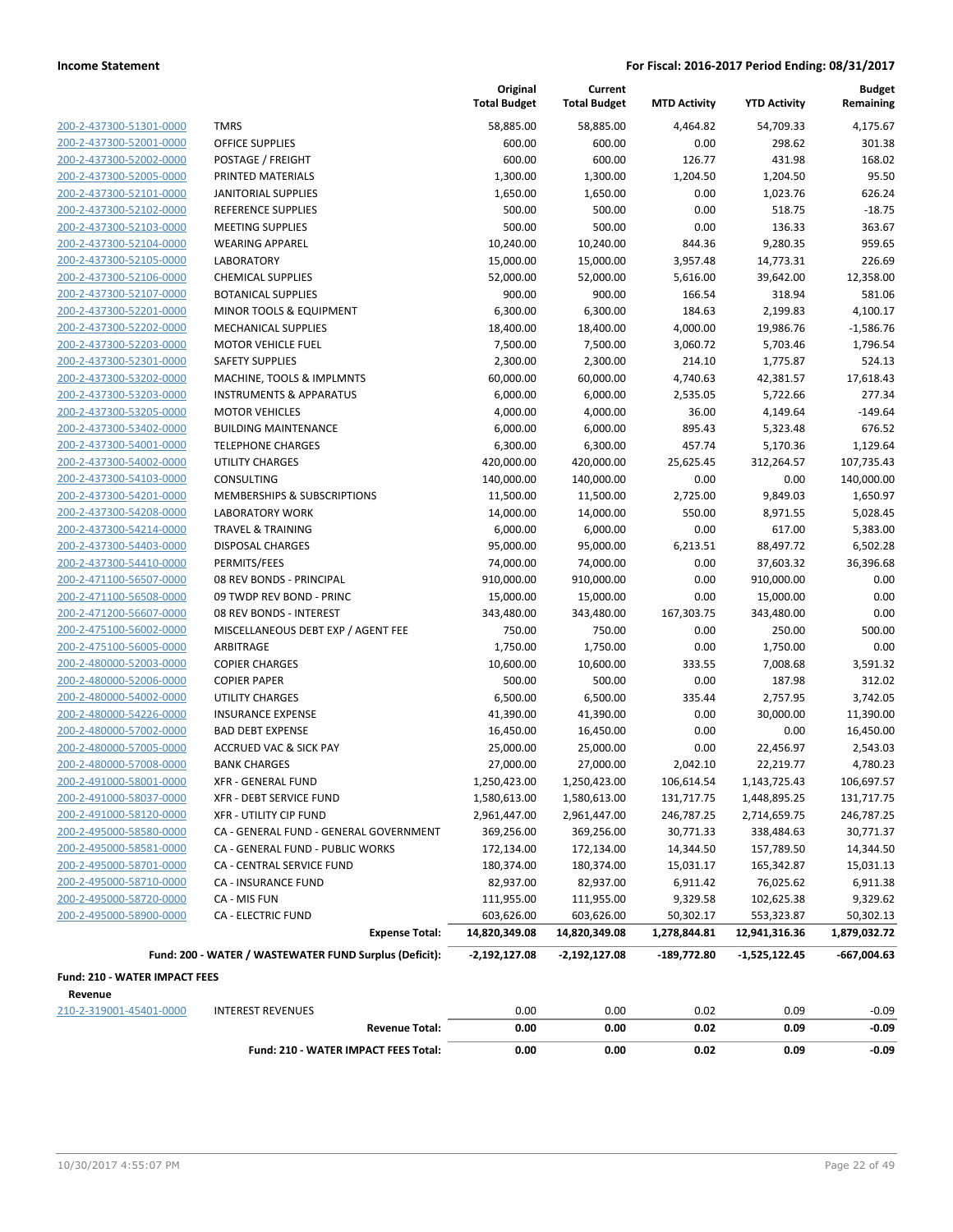| <b>Income Statement</b>                            |                                                       | For Fiscal: 2016-2017 Period Ending: 08/31/2017 |                                |                     |                        |                             |
|----------------------------------------------------|-------------------------------------------------------|-------------------------------------------------|--------------------------------|---------------------|------------------------|-----------------------------|
|                                                    |                                                       | Original<br><b>Total Budget</b>                 | Current<br><b>Total Budget</b> | <b>MTD Activity</b> | <b>YTD Activity</b>    | <b>Budget</b><br>Remaining  |
| <b>Fund: 211 - WASTEWATER IMPACT FEES</b>          |                                                       |                                                 |                                |                     |                        |                             |
| Revenue                                            |                                                       |                                                 |                                |                     |                        |                             |
| 211-2-319001-45401-0000                            | <b>INTEREST REVENUES</b>                              | 0.00                                            | 0.00                           | 0.82                | 4.26                   | $-4.26$                     |
|                                                    | <b>Revenue Total:</b>                                 | 0.00                                            | 0.00                           | 0.82                | 4.26                   | $-4.26$                     |
| <b>Expense</b>                                     |                                                       |                                                 |                                |                     |                        |                             |
| 211-2-480000-57008-0000                            | <b>BANK CHARGES</b>                                   | 0.00                                            | 0.00                           | 0.05                | 136.70                 | $-136.70$                   |
|                                                    | <b>Expense Total:</b>                                 | 0.00                                            | 0.00                           | 0.05                | 136.70                 | -136.70                     |
|                                                    | Fund: 211 - WASTEWATER IMPACT FEES Surplus (Deficit): | 0.00                                            | 0.00                           | 0.77                | $-132.44$              | 132.44                      |
| Fund: 216 - UTILIITY CIP FUND                      |                                                       |                                                 |                                |                     |                        |                             |
| Revenue                                            |                                                       |                                                 |                                |                     |                        |                             |
| 216-2-319001-45401-0000                            | <b>INTEREST REVENUES</b>                              | 6,000.00                                        | 6,000.00                       | 2,537.80            | 12,019.68              | $-6,019.68$                 |
| 216-2-323001-46100-0000                            | <b>XFR - UTILITY FUND</b>                             | 2,961,447.00                                    | 2,961,447.00                   | 246,787.25          | 2,714,659.75           | 246,787.25                  |
|                                                    | <b>Revenue Total:</b>                                 | 2,967,447.00                                    | 2,967,447.00                   | 249,325.05          | 2,726,679.43           | 240,767.57                  |
| <b>Expense</b>                                     |                                                       |                                                 |                                |                     |                        |                             |
| 216-2-436200-55002-0000                            | <b>IMPROVEMENTS</b>                                   | 31,000.00                                       | 31,000.00                      | 992.99              | 90,634.43              | $-59,634.43$                |
| 216-2-436300-55201-0000                            | <b>EQUIPMENT PURCHASES</b>                            | 90,000.00                                       | 90,000.00                      | 0.00                | 85,363.19              | 4,636.81                    |
| 216-2-437200-55002-0000                            | <b>IMPROVEMENTS</b>                                   | 0.00                                            | 0.00                           | 21,342.68           | 28,181.75              | $-28,181.75$                |
| 216-2-437300-55002-0000                            | <b>IMPROVEMENTS</b>                                   | 100,000.00                                      | 100,000.00                     | 1,000.00            | 1,000.00               | 99,000.00                   |
| 216-2-437300-55006-0000                            | <b>AQUISITION</b>                                     | 0.00                                            | 0.00                           | 11,241.81           | 181,555.21             | $-181,555.21$               |
| 216-2-437300-55110-0000                            | <b>LIFT STATIONS</b>                                  | 0.00                                            | 0.00                           | 0.00                | 29,556.67              | $-29,556.67$                |
| 216-2-437300-55205-0000                            | COMPUTER EQUIPMENT / SOFTWARE                         | 0.00                                            | 0.00                           | 0.00                | 8,903.54               | $-8,903.54$                 |
| 216-2-480000-57008-0000                            | <b>BANK CHARGES</b>                                   | 4,000.00<br>225,000.00                          | 4,000.00<br>225,000.00         | 143.24<br>34,720.72 | 2,573.12<br>427,767.91 | 1,426.88                    |
|                                                    | <b>Expense Total:</b>                                 |                                                 |                                |                     |                        | -202,767.91                 |
|                                                    | Fund: 216 - UTILIITY CIP FUND Surplus (Deficit):      | 2,742,447.00                                    | 2,742,447.00                   | 214,604.33          | 2,298,911.52           | 443,535.48                  |
| <b>Fund: 217 - WASTEWATER RECLAMATION FUND</b>     |                                                       |                                                 |                                |                     |                        |                             |
| Revenue                                            |                                                       |                                                 |                                |                     |                        |                             |
| 217-2-319001-45401-0000                            | <b>INTEREST REVENUES</b><br><b>Revenue Total:</b>     | 0.00<br>0.00                                    | 0.00<br>0.00                   | 626.17<br>626.17    | 4,660.22<br>4,660.22   | $-4,660.22$<br>-4,660.22    |
|                                                    |                                                       |                                                 |                                |                     |                        |                             |
|                                                    | Fund: 217 - WASTEWATER RECLAMATION FUND Total:        | 0.00                                            | 0.00                           | 626.17              | 4,660.22               | $-4,660.22$                 |
| Fund: 300 - AIRPORT FUND                           |                                                       |                                                 |                                |                     |                        |                             |
| Revenue                                            |                                                       |                                                 |                                |                     |                        |                             |
| 300-2-319001-43212-0000                            | INSURANCE REIMBURSEMENTS                              | 0.00                                            | 0.00                           | 0.00                | 5,496.00               | $-5,496.00$                 |
| 300-2-319001-44315-0000                            | <b>AIRPORT FUEL FEES</b>                              | 1,000.00                                        | 1,000.00                       | 0.00                | 1,142.80               | $-142.80$                   |
| 300-2-319001-44316-0000<br>300-2-319001-45401-0000 | PARKING & TIE DOWN/MISC.<br><b>INTEREST REVENUES</b>  | 0.00<br>1,200.00                                | 0.00<br>1,200.00               | 0.00<br>7,817.58    | 1,971.60<br>46,729.09  | $-1,971.60$<br>$-45,529.09$ |
| 300-2-319001-45601-0000                            | MISCELLANEOUS REVENUES                                | 0.00                                            | 0.00                           | $-25,000.00$        | 0.00                   | 0.00                        |
| 300-2-321001-45507-0000                            | L-3 COMM LEASE                                        | 572,500.00                                      | 572,500.00                     | 53,268.08           | 535,382.87             | 37,117.13                   |
| 300-2-321001-45508-0000                            | AIR EVAC HANGAR FEES                                  | 8,776.00                                        | 8,776.00                       | 901.25              | 8,327.24               | 448.76                      |
| 300-2-321001-45509-0000                            | BLUE SKY T-HANGAR LEASE                               | 4,769.00                                        | 4,769.00                       | 0.00                | 4,768.50               | 0.50                        |
| 300-2-321001-45510-0000                            | ARKOMA - HORIZONS AHEAD LEASE                         | 46,800.00                                       | 46,800.00                      | 7,800.00            | 46,800.00              | 0.00                        |
| 300-2-321001-45513-0000                            | MAJORS FLYING CLUB LAND LEASE                         | 1,396.00                                        | 1,396.00                       | 116.33              | 1,279.63               | 116.37                      |
| 300-2-321001-45515-0000                            | TEXSAN AVIATION LAND LEASE                            | 972.00                                          | 972.00                         | 0.00                | 972.00                 | 0.00                        |
| 300-2-321001-45516-0000                            | MFC PARTNERS LAND LEASE                               | 1,260.00                                        | 1,260.00                       | 0.00                | 0.00                   | 1,260.00                    |
| 300-2-321001-45517-0000                            | <b>INNOVATION FIRST MAINT HANGAR</b>                  | 16,671.00                                       | 16,671.00                      | 0.00                | 16,825.00              | $-154.00$                   |
|                                                    | <b>Revenue Total:</b>                                 | 655,344.00                                      | 655,344.00                     | 44,903.24           | 669,694.73             | -14,350.73                  |
| <b>Expense</b>                                     |                                                       |                                                 |                                |                     |                        |                             |
| 300-2-438100-51001-0000                            | <b>REGULAR SALARIES</b>                               | 46,675.00                                       | 46,675.00                      | 3,590.40            | 42,990.40              | 3,684.60                    |
| 300-2-438100-51021-0000                            | LONGEVITY                                             | 78.00                                           | 78.00                          | 0.00                | 72.00                  | 6.00                        |
| 300-2-438100-51117-0000                            | <b>CELL PHONE ALLOWANCE</b>                           | 432.00                                          | 432.00                         | 33.24               | 398.88                 | 33.12                       |
| 300-2-438100-51201-0000                            | <b>FICA</b>                                           | 2,925.00                                        | 2,925.00                       | 224.66              | 2,698.20               | 226.80                      |
| 300-2-438100-51202-0000<br>300-2-438100-51203-0000 | MEDICARE<br>HEALTH INSURANCE                          | 684.00<br>9,700.00                              | 684.00<br>9,700.00             | 52.54<br>808.33     | 631.02<br>8,891.63     | 52.98<br>808.37             |
| 300-2-438100-51204-0000                            | <b>WORKERS COMPENSATION</b>                           | 955.00                                          | 955.00                         | 79.58               | 875.38                 | 79.62                       |
| 300-2-438100-51205-0000                            | STATE UNEMPLOYMENT                                    | 154.00                                          | 154.00                         | 0.00                | 16.51                  | 137.49                      |
| 300-2-438100-51301-0000                            | <b>TMRS</b>                                           | 5,197.00                                        | 5,197.00                       | 405.12              | 4,812.95               | 384.05                      |
| 300-2-438100-52001-0000                            | OFFICE SUPPLIES                                       | 150.00                                          | 150.00                         | 0.00                | 137.25                 | 12.75                       |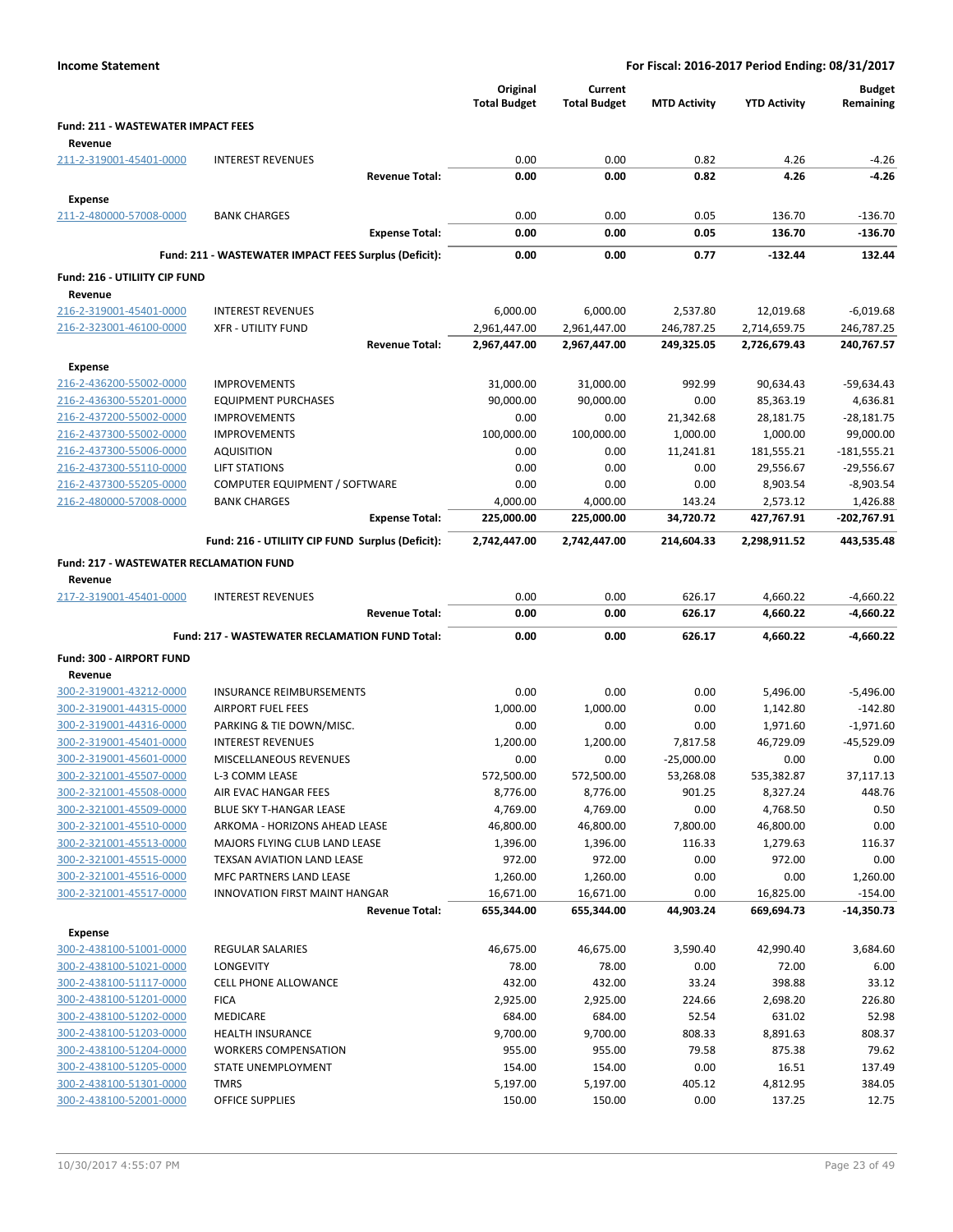|                                             |                                                     | Original<br><b>Total Budget</b> | Current<br><b>Total Budget</b> | <b>MTD Activity</b> | <b>YTD Activity</b> | <b>Budget</b><br>Remaining |
|---------------------------------------------|-----------------------------------------------------|---------------------------------|--------------------------------|---------------------|---------------------|----------------------------|
| 300-2-438100-52002-0000                     | POSTAGE / FREIGHT                                   | 50.00                           | 50.00                          | 15.93               | 38.02               | 11.98                      |
| 300-2-438100-52201-0000                     | MINOR TOOLS & EQUIPMENT                             | 100.00                          | 100.00                         | 0.00                | 0.00                | 100.00                     |
| 300-2-438100-53202-0000                     | MACHINE, TOOLS & IMPLMNTS                           | 100.00                          | 100.00                         | 0.00                | 0.00                | 100.00                     |
| 300-2-438100-53205-0000                     | <b>MOTOR VEHICLES</b>                               | 1,500.00                        | 1,500.00                       | 0.00                | 267.15              | 1,232.85                   |
| 300-2-438100-53303-0000                     | MAINT - STREET / ALLEY/APRN/RNWY                    | 1,500.00                        | 1,500.00                       | 0.00                | 0.00                | 1,500.00                   |
| 300-2-438100-53402-0000                     | <b>BUILDING MAINTENANCE</b>                         | 10,000.00                       | 10,000.00                      | 445.09              | 5,980.22            | 4,019.78                   |
| 300-2-438100-54001-0000                     | <b>TELEPHONE CHARGES</b>                            | 1,400.00                        | 1,400.00                       | 134.08              | 1,010.47            | 389.53                     |
| 300-2-438100-54002-0000                     | <b>UTILITY CHARGES</b>                              | 13,000.00                       | 13,000.00                      | 948.14              | 11,741.98           | 1,258.02                   |
| 300-2-438100-54105-0000                     | <b>MARKETING</b>                                    | 200.00                          | 200.00                         | 0.00                | 0.00                | 200.00                     |
| 300-2-438100-54106-0000                     | <b>ATTORNEY FEES</b>                                | 5,000.00                        | 5,000.00                       | 0.00                | 0.00                | 5,000.00                   |
| 300-2-438100-54110-0000                     | <b>AUDIT</b>                                        | 10,000.00                       | 10,000.00                      | 0.00                | 0.00                | 10,000.00                  |
| 300-2-438100-54201-0000                     | MEMBERSHIPS & SUBSCRIPTIONS                         | 200.00                          | 200.00                         | 0.00                | 0.00                | 200.00                     |
| 300-2-438100-54214-0000                     | <b>TRAVEL &amp; TRAINING</b>                        | 1,500.00                        | 1,500.00                       | 0.00                | 760.69              | 739.31                     |
| 300-2-438100-54408-0000                     | OTHER / INSURANCE EXPENSE                           | 15,000.00                       | 15,000.00                      | 0.00                | 12,465.00           | 2,535.00                   |
| 300-2-438100-54410-0000                     | PERMITS/FEES                                        | 1,500.00                        | 1,500.00                       | 0.00                | 0.00                | 1,500.00                   |
| 300-2-480000-57008-0000                     | <b>BANK CHARGES</b>                                 | 1,200.00                        | 1,200.00                       | 456.63              | 6,790.87            | $-5,590.87$                |
| 300-2-491000-58035-0000                     | <b>XFR - DEBT SERVICE FUND</b>                      | 52,000.00                       | 52,000.00                      | 4,333.33            | 47,666.63           | 4,333.37                   |
|                                             | <b>Expense Total:</b>                               | 181,200.00                      | 181,200.00                     | 11,527.07           | 148,245.25          | 32,954.75                  |
|                                             | Fund: 300 - AIRPORT FUND Surplus (Deficit):         | 474,144.00                      | 474,144.00                     | 33,376.17           | 521,449.48          | -47,305.48                 |
| Fund: 320 - AIRPORT TXDOT GRANT<br>Revenue  |                                                     |                                 |                                |                     |                     |                            |
| 320-2-310001-43109-0000                     | <b>GRANT MATCH / L-3 MATCHING FUNDS</b>             | 0.00                            | 0.00                           | 0.00                | 200,000.00          | $-200,000.00$              |
|                                             | <b>Revenue Total:</b>                               | 0.00                            | 0.00                           | 0.00                | 200,000.00          | $-200,000.00$              |
|                                             | Fund: 320 - AIRPORT TXDOT GRANT Total:              | 0.00                            | 0.00                           | 0.00                | 200,000.00          | $-200,000.00$              |
| Fund: 360 - AIRPORT CAPITAL FUND<br>Revenue |                                                     |                                 |                                |                     |                     |                            |
| 360-2-310002-45611-0000                     | DONATIONS FOR AP PROJECTS                           | 300,000.00                      | 300,000.00                     | 0.00                | 300,000.00          | 0.00                       |
| 360-2-319001-43212-0000                     | INSURANCE REIMBURSEMENTS                            | 0.00                            | 0.00                           | 0.00                | 444,155.30          | $-444, 155.30$             |
| 360-2-319001-44315-0000                     | <b>AIRPORT - FUEL FEES</b>                          | 0.00                            | 0.00                           | 0.00                | 101,042.73          | $-101,042.73$              |
| 360-2-319001-45401-0000                     | <b>INTEREST REVENUES</b>                            | 1,500.00                        | 1,500.00                       | 872.29              | 6,168.04            | $-4,668.04$                |
|                                             | <b>Revenue Total:</b>                               | 301,500.00                      | 301,500.00                     | 872.29              | 851,366.07          | -549,866.07                |
| Expense                                     |                                                     |                                 |                                |                     |                     |                            |
| 360-2-438100-55007-0000                     | ENG/ARCHITECTS/MGMT                                 | 0.00                            | 0.00                           | 2,659.28            | 55,160.52           | $-55,160.52$               |
| 360-2-438100-55012-0000                     | <b>CWIP / CONSTRUCTION</b>                          | 500,000.00                      | 500,000.00                     | 135,210.00          | 135,210.00          | 364,790.00                 |
| 360-2-480000-57008-0000                     | <b>BANK CHARGES</b>                                 | 1,200.00                        | 1,200.00                       | 52.93               | 1,144.21            | 55.79                      |
|                                             | <b>Expense Total:</b>                               | 501,200.00                      | 501,200.00                     | 137,922.21          | 191,514.73          | 309,685.27                 |
|                                             | Fund: 360 - AIRPORT CAPITAL FUND Surplus (Deficit): | -199,700.00                     | -199,700.00                    | -137,049.92         | 659,851.34          | $-859,551.34$              |
| Fund: 362 - AIRPORT FBO FUEL                |                                                     |                                 |                                |                     |                     |                            |
| Revenue<br>362-2-319001-44315-0000          | <b>AIRPORT - FUEL FEES</b>                          | 0.00                            | 0.00                           | 38,566.88           | 452,531.97          | -452,531.97                |
| 362-2-319001-44316-0000                     | AIRPORT - PARKING, TIE DOWNS, & RAMP FE             | 0.00                            | 0.00                           | 165.00              | 2,260.00            | $-2,260.00$                |
| 362-2-319001-44320-0000                     | AIRPORT - OIL                                       | 0.00                            | 0.00                           | 115.90              | 2,555.10            | $-2,555.10$                |
| 362-2-319001-44321-0000                     | <b>AIRPORT - CHARTS</b>                             | 0.00                            | 0.00                           | 18.70               | 170.45              | $-170.45$                  |
| 362-2-319001-44322-0000                     | AIRPORT - PILOT SUPPLIES                            | 0.00                            | 0.00                           | 29.94               | 728.12              | $-728.12$                  |
| 362-2-319001-45401-0000                     | <b>INTEREST REVENUES</b>                            | 0.00                            | 0.00                           | 25.41               | 151.25              | $-151.25$                  |
|                                             | <b>Revenue Total:</b>                               | 0.00                            | 0.00                           | 38,921.83           | 458,396.89          | -458,396.89                |
| <b>Expense</b>                              |                                                     |                                 |                                |                     |                     |                            |
| 362-2-438100-52221-0000                     | <b>AIRPORT - FUEL FEES</b>                          | 0.00                            | 0.00                           | 0.00                | 257,525.99          | $-257,525.99$              |
| 362-2-438100-52222-0000                     | AIRPORT - OIL                                       | 0.00                            | 0.00                           | 0.00                | 2,538.55            | $-2,538.55$                |
| 362-2-438100-52422-0000                     | AIRPORT - PILOT SUPPLIES                            | 0.00                            | 0.00                           | 0.00                | 1,027.95            | $-1,027.95$                |
| 362-2-438100-57003-0000                     | <b>CREDIT CARD FEES</b>                             | 0.00                            | 0.00                           | 1,336.81            | 14,710.07           | $-14,710.07$               |
| 362-2-480000-57008-0000                     | <b>BANK CHARGES</b>                                 | 0.00                            | 0.00                           | 1.83                | 41.05               | $-41.05$                   |
| 362-2-491000-58125-0000                     | <b>XFR - AIRPORT FUND</b>                           | 0.00                            | 0.00                           | 0.00                | 1,833.68            | $-1,833.68$                |
| 362-2-491000-58127-0000                     | <b>AIRPORT CIP FUND</b>                             | 0.00                            | 0.00                           | 0.00                | 101,042.73          | $-101,042.73$              |
|                                             | <b>Expense Total:</b>                               | 0.00                            | 0.00                           | 1,338.64            | 378,720.02          | -378,720.02                |
|                                             | Fund: 362 - AIRPORT FBO FUEL Surplus (Deficit):     | 0.00                            | 0.00                           | 37,583.19           | 79,676.87           | -79,676.87                 |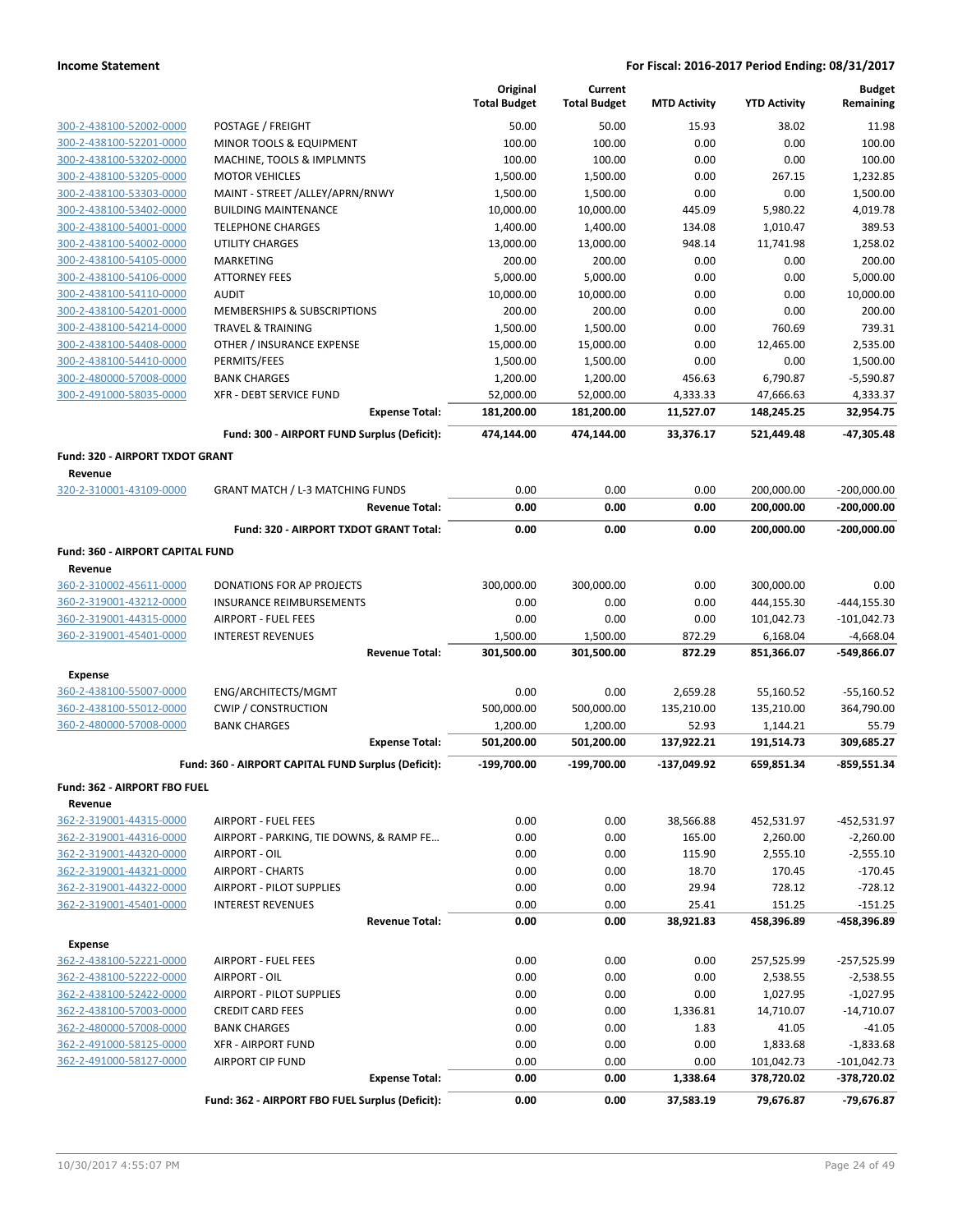|                                                    |                                                                 | Original            | Current              |                     |                     | <b>Budget</b>    |
|----------------------------------------------------|-----------------------------------------------------------------|---------------------|----------------------|---------------------|---------------------|------------------|
|                                                    |                                                                 | <b>Total Budget</b> | <b>Total Budget</b>  | <b>MTD Activity</b> | <b>YTD Activity</b> | Remaining        |
| Fund: 400 - GOLF FUND                              |                                                                 |                     |                      |                     |                     |                  |
| Revenue                                            |                                                                 |                     |                      |                     |                     |                  |
| 400-2-319001-45604-0000                            | OTHER REVENUE / OVER/SHORT                                      | 50.00               | 50.00                | 0.00                | $-14.41$            | 64.41            |
| 400-2-319005-44510-0000                            | <b>GREENS FEES</b>                                              | 120,000.00          | 120,000.00           | 8,620.00            | 89,986.23           | 30,013.77        |
| 400-2-319006-45308-0000                            | PRO SHOP CONCESSIONS                                            | 8,691.00            | 8,691.00             | 818.17              | 7,621.34            | 1,069.66         |
| 400-2-319007-45309-0000                            | <b>MERCHANDISE SALES</b>                                        | 8,787.00            | 8,787.00             | 450.26              | 5,945.44            | 2,841.56         |
| 400-2-319008-45511-0000                            | <b>CART RENTALS</b>                                             | 69,000.00           | 69,000.00            | 5,484.52            | 54,032.96           | 14,967.04        |
| 400-2-319009-45512-0000                            | <b>GOLF LEASES / MEMBERSHIPS</b>                                | 66,000.00           | 66,000.00            | 2,108.17            | 65,068.74           | 931.26           |
|                                                    | <b>Revenue Total:</b>                                           | 272,528.00          | 272,528.00           | 17,481.12           | 222,640.30          | 49,887.70        |
| Expense                                            |                                                                 |                     |                      |                     |                     |                  |
| 400-2-451250-51001-0000                            | <b>REGULAR SALARIES</b>                                         | 103,704.00          | 103,704.00           | 8,171.06            | 91,868.48           | 11,835.52        |
| 400-2-451250-51020-0000                            | <b>OVERTIME</b>                                                 | 5,033.00            | 5,033.00             | 272.11              | 5,330.19            | $-297.19$        |
| 400-2-451250-51021-0000                            | <b>LONGEVITY</b>                                                | 5,352.00            | 5,352.00             | 0.00                | 5,877.00            | $-525.00$        |
| 400-2-451250-51101-0000                            | <b>CERTIFICATION PAY</b>                                        | 600.00              | 600.00               | 46.16               | 553.92              | 46.08            |
| 400-2-451250-51117-0000                            | <b>CELL PHONE ALLOWANCE</b>                                     | 696.00              | 696.00               | 53.54               | 642.48              | 53.52            |
| 400-2-451250-51201-0000                            | <b>FICA</b>                                                     | 7,154.00            | 7,154.00             | 519.16              | 6,349.64            | 804.36           |
| 400-2-451250-51202-0000                            | MEDICARE                                                        | 1,673.00            | 1,673.00             | 121.41              | 1,484.99            | 188.01           |
| 400-2-451250-51203-0000                            | <b>HEALTH INSURANCE</b>                                         | 9,700.00            | 9,700.00             | 808.33              | 8,891.63            | 808.37           |
| 400-2-451250-51204-0000                            | <b>WORKERS COMPENSATION</b>                                     | 3,311.00            | 3,311.00             | 275.92              | 3,035.12            | 275.88           |
| 400-2-451250-51205-0000                            | STATE UNEMPLOYMENT                                              | 449.00              | 449.00               | 3.89                | 66.76               | 382.24           |
| 400-2-451250-51301-0000                            | <b>TMRS</b>                                                     | 9,825.00            | 9,825.00             | 706.51              | 8,913.78            | 911.22           |
| 400-2-451250-52001-0000                            | <b>OFFICE SUPPLIES</b>                                          | 1,400.00            | 80.58                | 0.00                | 48.44               | 32.14            |
| 400-2-451250-52101-0000                            | <b>JANITORIAL SUPPLIES</b>                                      | 400.00              | 600.00               | 0.00                | 475.19              | 124.81           |
| 400-2-451250-52104-0000                            | <b>WEARING APPAREL</b>                                          | 500.00              | 200.00               | 0.00                | 183.35              | 16.65            |
| 400-2-451250-52107-0000                            | <b>BOTANICAL SUPPLIES</b>                                       | 8,600.00            | 6,100.00             | 188.03              | 5,422.10            | 677.90<br>536.88 |
| 400-2-451250-52201-0000<br>400-2-451250-52203-0000 | <b>MINOR TOOLS &amp; EQUIPMENT</b><br><b>MOTOR VEHICLE FUEL</b> | 800.00<br>1,100.00  | 1,100.00<br>2,500.00 | 314.89<br>224.32    | 563.12<br>1,566.10  | 933.90           |
| 400-2-451250-52401-0000                            | RECREATIONAL SUPPLIES                                           | 1,200.00            | 700.00               | 655.00              | 655.00              | 45.00            |
| 400-2-451250-52403-0000                            | <b>RESALE ITEMS</b>                                             | 15,000.00           | 10,300.00            | 3,776.88            | 10,266.84           | 33.16            |
| 400-2-451250-52404-0000                            | RESALE ITEMS - PRO SHOP                                         | 3,500.00            | 6,000.00             | 0.00                | 5,873.97            | 126.03           |
| 400-2-451250-53201-0000                            | <b>FURNITURE &amp; OFFICE EQUIPMENT</b>                         | 0.00                | 3,819.42             | 0.00                | 0.00                | 3,819.42         |
| 400-2-451250-53202-0000                            | MACHINE, TOOLS & IMPLMNTS                                       | 6,000.00            | 6,000.00             | 0.00                | 2,214.42            | 3,785.58         |
| 400-2-451250-53205-0000                            | <b>MOTOR VEHICLES</b>                                           | 400.00              | 400.00               | 0.00                | 11.50               | 388.50           |
| 400-2-451250-53307-0000                            | <b>IRRIGATION</b>                                               | 1,500.00            | 800.00               | 0.00                | 551.10              | 248.90           |
| 400-2-451250-53402-0000                            | <b>BUILDING MAINTENANCE</b>                                     | 2,000.00            | 2,000.00             | 0.00                | 553.17              | 1,446.83         |
| 400-2-451250-54001-0000                            | <b>TELEPHONE CHARGES</b>                                        | 1,250.00            | 1,250.00             | 66.37               | 690.15              | 559.85           |
| 400-2-451250-54002-0000                            | <b>UTILITY CHARGES</b>                                          | 9,300.00            | 10,900.00            | 708.24              | 9,163.87            | 1,736.13         |
| 400-2-451250-54105-0000                            | <b>MARKETING</b>                                                | 1,000.00            | 750.00               | 0.00                | 750.00              | 0.00             |
| 400-2-451250-54201-0000                            | MEMBERSHIPS & SUBSCRIPTIONS                                     | 765.00              | 505.00               | 0.00                | 505.00              | 0.00             |
| 400-2-451250-54214-0000                            | <b>TRAVEL &amp; TRAINING</b>                                    | 2,100.00            | 800.00               | 423.40              | 713.30              | 86.70            |
| 400-2-451250-54226-0000                            | <b>INSURANCE EXPENSE</b>                                        | 300.00              | 300.00               | 0.00                | 300.00              | 0.00             |
| 400-2-451250-54909-0000                            | <b>GOLF CART LEASE EXPENSE</b>                                  | 31,000.00           | 31,000.00            | 2,203.59            | 24,239.49           | 6,760.51         |
| 400-2-480000-57008-0000                            | <b>BANK CHARGES</b>                                             | 3,000.00            | 5,010.00             | 560.85              | 4,114.80            | 895.20           |
|                                                    | <b>Expense Total:</b>                                           | 238,612.00          | 238,612.00           | 20,099.66           | 201,874.90          | 36,737.10        |
|                                                    | Fund: 400 - GOLF FUND Surplus (Deficit):                        | 33,916.00           | 33,916.00            | $-2,618.54$         | 20,765.40           | 13,150.60        |
| <b>Fund: 500 - SANITATION FUND</b>                 |                                                                 |                     |                      |                     |                     |                  |
| Revenue                                            |                                                                 |                     |                      |                     |                     |                  |
| 500-2-318001-44314-0000                            | LATE CHARGES                                                    | 84,050.00           | 84,050.00            | 8,246.07            | 80,988.97           | 3,061.03         |
| 500-2-319001-45401-0000                            | <b>INTEREST REVENUES</b>                                        | 5,000.00            | 5,000.00             | 901.56              | 4,296.55            | 703.45           |
| 500-2-319001-45601-0000                            | MISCELLANEOUS REVENUES                                          | 0.00                | 0.00                 | 0.00                | 139.20              | $-139.20$        |
| 500-2-319020-44313-0000                            | <b>FUEL SURCHARGE</b>                                           | 147,160.00          | 147,160.00           | 11,949.68           | 134,790.31          | 12,369.69        |
| 500-2-319020-45107-0000                            | <b>COLLECTION CHARGES</b>                                       | 2,149,958.00        | 2,149,958.00         | 181,905.77          | 2,021,076.91        | 128,881.09       |
| 500-2-319021-45108-0000                            | DISPOSAL CHARGES                                                | 1,167,200.00        | 1,167,200.00         | 106,400.89          | 1,202,961.45        | $-35,761.45$     |
| 500-2-319022-45612-0000                            | REG HH HAZ WASTE COL CTR                                        | 15,636.00           | 15,636.00            | 0.00                | 12,250.00           | 3,386.00         |
| 500-2-324001-46612-0000                            | CA - SANITATION FD COL & FUEL                                   | 139,700.00          | 139,700.00           | 12,373.76           | 124,703.16          | 14,996.84        |
| 500-2-324001-46614-0000                            | CA - SANITATION FD-DISPOSAL                                     | 74,500.00           | 74,500.00            | 6,791.55            | 69,736.00           | 4,764.00         |
|                                                    | <b>Revenue Total:</b>                                           | 3,783,204.00        | 3,783,204.00         | 328,569.28          | 3,650,942.55        | 132,261.45       |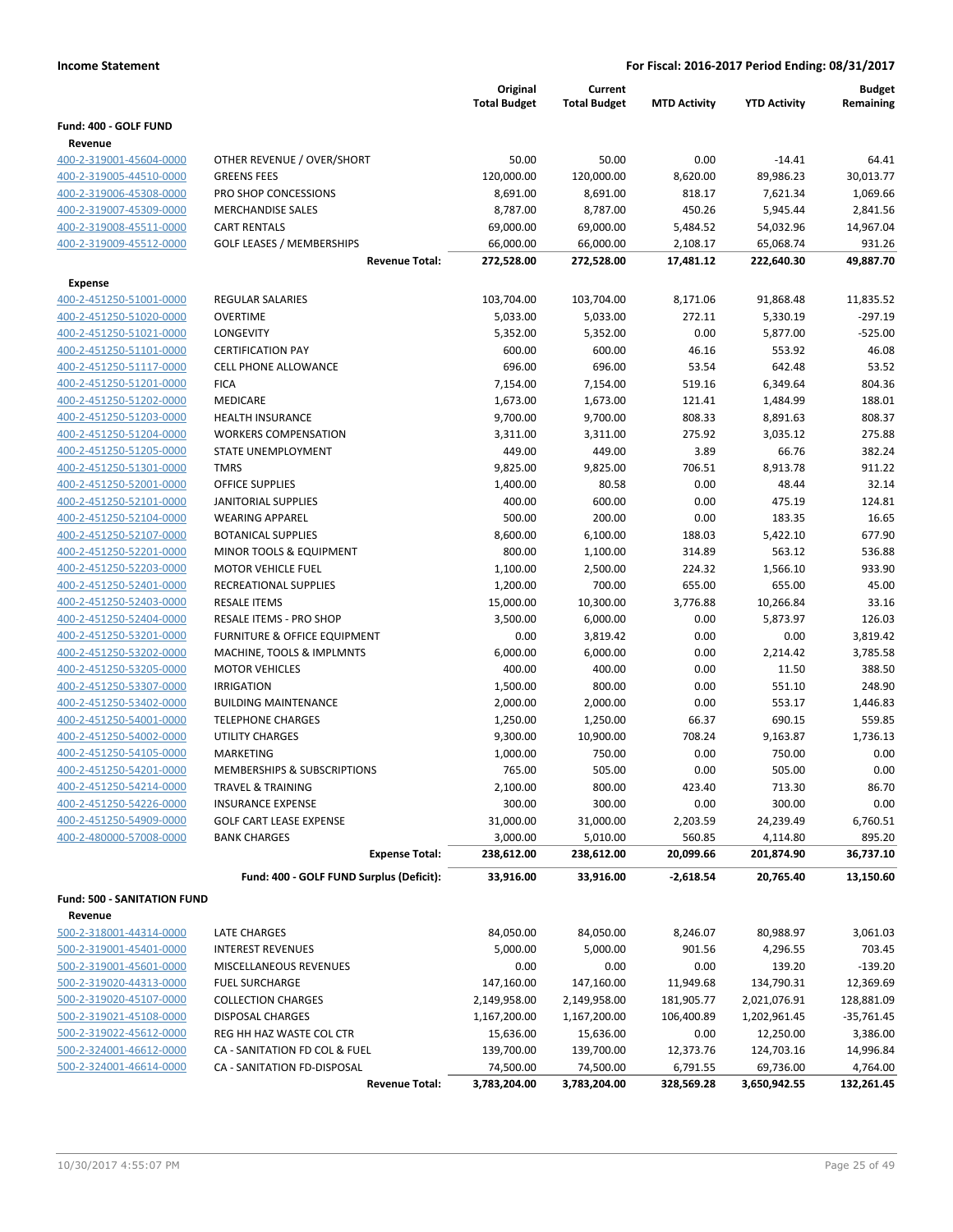|                                           |                                                | Original            | Current             |                     |                     | <b>Budget</b> |
|-------------------------------------------|------------------------------------------------|---------------------|---------------------|---------------------|---------------------|---------------|
|                                           |                                                | <b>Total Budget</b> | <b>Total Budget</b> | <b>MTD Activity</b> | <b>YTD Activity</b> | Remaining     |
| Expense                                   |                                                |                     |                     |                     |                     |               |
| 500-2-432300-54412-0000                   | <b>COLLECTION CHARGES</b>                      | 1,946,422.33        | 1,946,422.33        | 176,927.65          | 1,617,029.13        | 329,393.20    |
| 500-2-432400-54403-0000                   | DISPOSAL CHARGES                               | 980,448.00          | 980,448.00          | 77,260.83           | 795,775.82          | 184,672.18    |
| 500-2-432500-51401-0000                   | <b>CONTRA - SALARIES</b>                       | 8,000.00            | 8,000.00            | 0.00                | 0.00                | 8,000.00      |
| 500-2-432500-54002-0000                   | <b>UTILITY CHARGES</b>                         | 2,208.00            | 2,208.00            | 165.78              | 1,850.32            | 357.68        |
| 500-2-432500-54403-0000                   | DISPOSAL CHARGES                               | 16,000.00           | 16,000.00           | 12,862.78           | 19,161.88           | $-3,161.88$   |
| 500-2-442200-51001-0000                   | <b>REGULAR SALARIES</b>                        | 107,548.00          | 107,548.00          | 6,591.57            | 65,730.31           | 41,817.69     |
| 500-2-442200-51020-0000                   | <b>OVERTIME</b>                                | 2,106.00            | 2,106.00            | 0.00                | 453.39              | 1,652.61      |
| 500-2-442200-51021-0000                   | LONGEVITY                                      | 1,266.00            | 1,266.00            | 0.00                | 822.00              | 444.00        |
| 500-2-442200-51101-0000                   | <b>CERTIFICATION PAY</b>                       | 600.00              | 600.00              | 46.16               | 507.76              | 92.24         |
| 500-2-442200-51201-0000                   | <b>FICA</b>                                    | 6,914.00            | 6,914.00            | 486.21              | 4,146.80            | 2,767.20      |
| 500-2-442200-51202-0000                   | MEDICARE                                       | 1,617.00            | 1,617.00            | 113.71              | 969.81              | 647.19        |
| 500-2-442200-51203-0000                   | <b>HEALTH INSURANCE</b>                        | 9,700.00            | 9,700.00            | 808.33              | 8,891.63            | 808.37        |
| 500-2-442200-51204-0000                   | <b>WORKERS COMPENSATION</b>                    | 2,855.00            | 2,855.00            | 237.92              | 2,617.12            | 237.88        |
| 500-2-442200-51205-0000                   | STATE UNEMPLOYMENT                             | 617.00              | 617.00              | 4.57                | 56.38               | 560.62        |
| 500-2-442200-51301-0000                   | <b>TMRS</b>                                    | 12,284.00           | 12,284.00           | 881.62              | 7,544.77            | 4,739.23      |
| 500-2-442200-52203-0000                   | <b>MOTOR VEHICLE FUEL</b>                      | 7,700.00            | 5,090.39            | 260.17              | 1,470.47            | 3,619.92      |
| 500-2-442200-53202-0000                   | MACHINE, TOOLS & IMPLMNTS                      | 5,400.00            | 5,400.00            | 0.00                | 3,569.15            | 1,830.85      |
| 500-2-442200-53205-0000                   | <b>MOTOR VEHICLES</b>                          | 2,500.00            | 2,500.00            | 0.00                | 384.66              | 2,115.34      |
| 500-2-442200-55201-0000                   | <b>EQUIPMENT PURCHASES</b>                     | 400.00              | 400.00              | 0.00                | 0.00                | 400.00        |
| 500-2-480000-54901-0000                   | <b>RENTALS / LEASES</b>                        | 30,000.00           | 32,609.61           | 0.00                | 32,249.19           | 360.42        |
| 500-2-480000-57005-0000                   | <b>ACCRUED VAC &amp; SICK PAY</b>              | 0.00                | 0.00                | 1,247.93            | 1,689.21            | $-1,689.21$   |
| 500-2-480000-57007-0000                   | <b>COMMUNITY SERVICES</b>                      | 30,650.00           | 30,650.00           | 4,025.00            | 23,735.60           | 6,914.40      |
| 500-2-480000-57008-0000                   | <b>BANK CHARGES</b>                            | 7,500.00            | 7,500.00            | 681.98              | 8,119.81            | $-619.81$     |
| 500-2-491000-58001-0000                   | <b>XFR - GENERAL FUND</b>                      | 208,605.00          | 208,605.00          | 19,568.41           | 199,362.09          | 9,242.91      |
| 500-2-495000-58501-0000                   | CA - GENERAL FUND                              | 25,439.00           | 25,439.00           | 2,119.92            | 23,319.12           | 2,119.88      |
| 500-2-495000-58701-0000                   | CA - CENTRAL SERVICE FUND                      | 4,459.00            | 4,459.00            | 371.33              | 4,084.63            | 374.37        |
| 500-2-495000-58710-0000                   | CA - INSURANCE FUND                            | 2,788.00            | 2,788.00            | 232.33              | 2,555.63            | 232.37        |
| 500-2-495000-58720-0000                   | CA - MIS FUN                                   | 6,233.00            | 6,233.00            | 519.42              | 5,713.62            | 519.38        |
| 500-2-495000-58900-0000                   | <b>CA - ELECTRIC FUND</b>                      | 84,347.00           | 84,347.00           | 7,028.92            | 77,318.12           | 7,028.88      |
|                                           | <b>Expense Total:</b>                          | 3,514,606.33        | 3,514,606.33        | 312,442.54          | 2,909,128.42        | 605,477.91    |
|                                           | Fund: 500 - SANITATION FUND Surplus (Deficit): | 268,597.67          | 268,597.67          | 16,126.74           | 741,814.13          | -473,216.46   |
| Fund: 601 - CENTRAL SERVICE FUND          |                                                |                     |                     |                     |                     |               |
| Revenue                                   |                                                |                     |                     |                     |                     |               |
| 601-2-324001-46501-0000                   | CA - GENERAL FUND                              | 507,171.00          | 507,171.00          | 42,264.25           | 464,906.75          | 42,264.25     |
| 601-2-324001-46506-0000                   | <b>CA - RECREATION FUND</b>                    | 386.00              | 386.00              | 32.17               | 353.87              | 32.13         |
| 601-2-324001-46509-0000                   | CA - VENUE MGMT FUND                           | 23,621.00           | 23,621.00           | 1,968.42            | 21,652.62           | 1,968.38      |
| 601-2-324001-46611-0000                   | <b>CA - UTILITY FUND</b>                       | 180,374.00          | 180,374.00          | 15,031.17           | 165,342.87          | 15,031.13     |
| 601-2-324001-46614-0000                   | CA - SANITATION FUND COLLECTION                | 4,456.00            | 4,456.00            | 371.33              | 4,084.63            | 371.37        |
| 601-2-324009-46901-0000                   | CA - ELECTRIC UTILITY                          | 80,716.00           | 80,716.00           | 6,726.33            | 73,989.63           | 6,726.37      |
| 601-2-324009-46906-0000                   | CA - CABLE UTILITY                             | 16,482.00           | 16,482.00           | 1,373.50            | 15,108.50           | 1,373.50      |
|                                           | <b>Revenue Total:</b>                          | 813,206.00          | 813,206.00          | 67,767.17           | 745,438.87          | 67,767.13     |
|                                           |                                                |                     |                     |                     |                     |               |
| <b>Expense</b><br>601-2-461100-51001-0000 | <b>REGULAR SALARIES</b>                        | 228,922.00          | 228,922.00          | 18,499.66           | 215,464.94          | 13,457.06     |
| 601-2-461100-51020-0000                   | <b>OVERTIME</b>                                | 27,919.00           | 27,919.00           | 312.90              | 6,656.02            | 21,262.98     |
| 601-2-461100-51021-0000                   | LONGEVITY                                      | 5,334.00            | 5,334.00            | 0.00                | 5,010.00            | 324.00        |
| 601-2-461100-51101-0000                   | <b>CERTIFICATION PAY</b>                       | 1,200.00            | 1,200.00            | 92.32               |                     | 92.16         |
| 601-2-461100-51117-0000                   |                                                |                     |                     |                     | 1,107.84            |               |
|                                           | CELL PHONE ALLOWANCE                           | 432.00              | 432.00              | 33.22               | 398.64              | 33.36         |
| 601-2-461100-51201-0000                   | <b>FICA</b>                                    | 15,674.00           | 15,674.00           | 1,132.55            | 13,723.39           | 1,950.61      |
| 601-2-461100-51202-0000                   | MEDICARE                                       | 3,666.00            | 3,666.00            | 264.87              | 3,209.53            | 456.47        |
| 601-2-461100-51203-0000                   | HEALTH INSURANCE                               | 58,200.00           | 58,200.00           | 4,850.00            | 53,350.00           | 4,850.00      |
| 601-2-461100-51204-0000                   | <b>WORKERS COMPENSATION</b>                    | 7,727.00            | 7,727.00            | 643.92              | 7,083.12            | 643.88        |
| 601-2-461100-51205-0000                   | STATE UNEMPLOYMENT                             | 771.00              | 771.00              | 2.84                | 124.12              | 646.88        |
| 601-2-461100-51301-0000                   | <b>TMRS</b>                                    | 26,508.00           | 26,508.00           | 1,768.01            | 21,871.97           | 4,636.03      |
| 601-2-461100-51401-0000                   | <b>CONTRA - SALARIES</b>                       | 0.00                | 0.00                | $-2,482.31$         | $-16,870.49$        | 16,870.49     |
| 601-2-461100-52001-0000                   | OFFICE SUPPLIES                                | 150.00              | 150.00              | 0.00                | 263.03              | $-113.03$     |
| 601-2-461100-52002-0000                   | POSTAGE / FREIGHT                              | 20.00               | 20.00               | 0.00                | 5.05                | 14.95         |
| 601-2-461100-52101-0000                   | <b>JANITORIAL SUPPLIES</b>                     | 17,000.00           | 17,000.00           | 1,387.04            | 12,522.25           | 4,477.75      |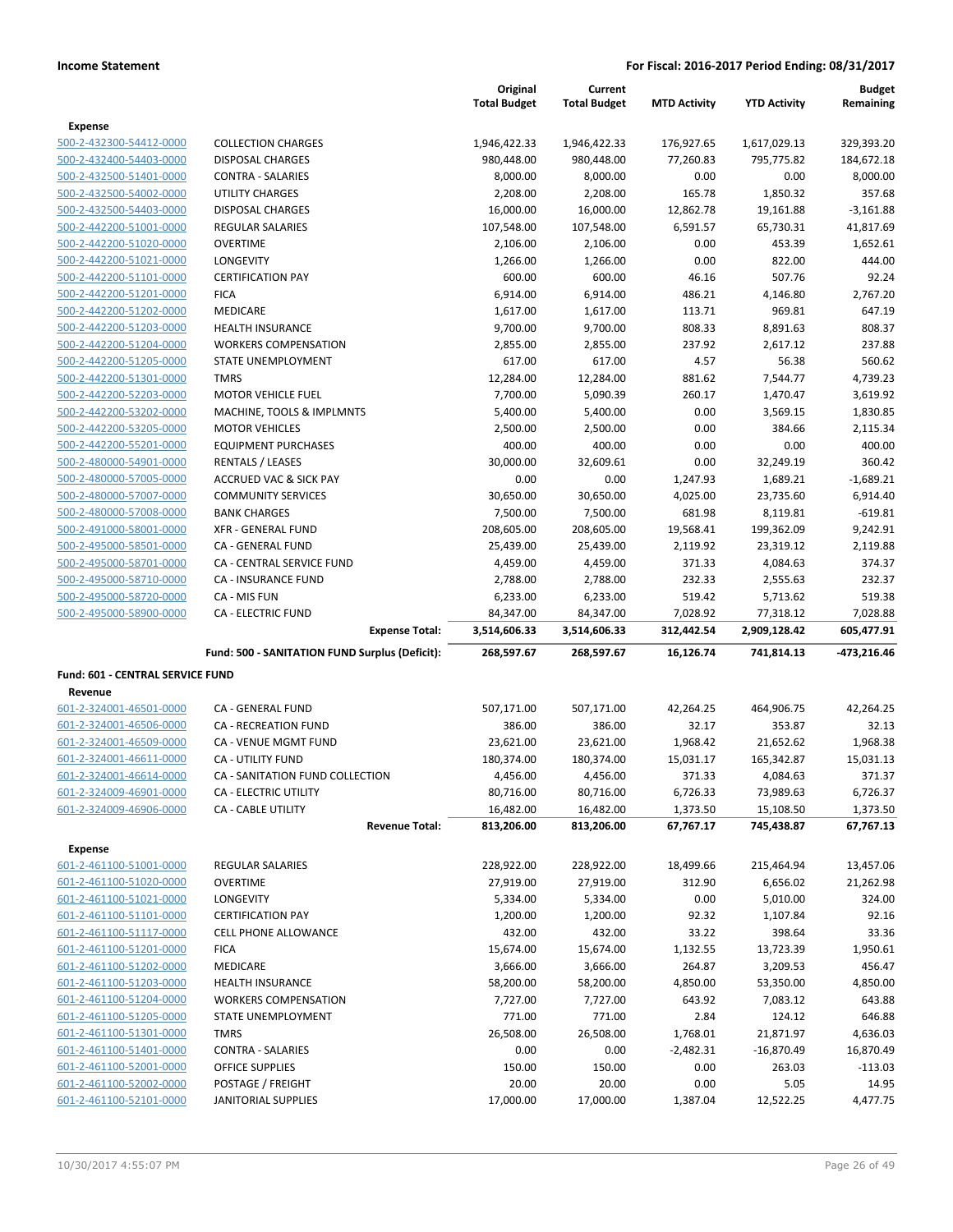| 601-2-461100-52104-0000        | WE         |
|--------------------------------|------------|
| 601-2-461100-52201-0000        | MII        |
| 601-2-461100-52203-0000        | MC         |
| 601-2-461100-53201-0000        | FUI        |
| 601-2-461100-53205-0000        | MC         |
| 601-2-461100-53302-0000        | WA         |
| 601-2-461100-53406-0000        | CIT        |
| 601-2-461100-53407-0000        | AN         |
| 601-2-461100-53408-0000        | FLE        |
| 601-2-461100-53501-0000        | PO         |
| 601-2-461100-53503-0000        | FIR        |
| 601-2-461100-53504-0000        | FIR        |
| 601-2-461100-53505-0000        | <b>FIR</b> |
| 601-2-461100-53506-0000        | <b>FIR</b> |
| 601-2-461100-53507-0000        | <b>FIR</b> |
| 601-2-461100-53601-0000        | AN         |
| 601-2-461100-53602-0000        | SEF        |
| 601-2-461100-53603-0000        | W۵         |
| <u>601-2-461100-53604-0000</u> | W۵         |
| 601-2-461100-53701-0000        | LІB        |
| 601-2-461100-53703-0000        | REE        |
| 601-2-461100-53705-0000        | GO         |
| 601-2-461100-53706-0000        | SPC        |
| 601-2-461100-54001-0000        | TEL        |
| 601-2-461100-54002-0000        | UTI        |
| 601-2-461100-54112-0000        | AL/        |
| 601-2-461100-54214-0000        | TR/        |
| 601-2-461200-51001-0000        | RE         |
| <u>601-2-461200-51020-0000</u> | ov         |
| 601-2-461200-51021-0000        | LOI        |
| 601-2-461200-51101-0000        | <b>CEF</b> |
| 601-2-461200-51117-0000        | CEL        |
| 601-2-461200-51201-0000        | FIC        |
| 601-2-461200-51202-0000        | ME         |
| 601-2-461200-51203-0000        | HE,        |
| 601-2-461200-51204-0000        | wc         |
| 601-2-461200-51205-0000        | ST/        |
| 601-2-461200-51301-0000        | TM         |
| 601-2-461200-51401-0000        | CO         |
| 601-2-461200-52001-0000        | OFI        |
| 601-2-461200-52002-0000        | PO:        |
| 601-2-461200-52104-0000        | WE         |
| 601-2-461200-52106-0000        | CHI        |
| <u>601-2-461200-52201-0000</u> | MII        |
| 601-2-461200-52202-0000        | ME         |
| 601-2-461200-52203-0000        | MC         |
| 601-2-461200-53202-0000        | MΑ         |
| 601-2-461200-53205-0000        | MC         |
| <u>601-2-461200-53402-0000</u> | BUI        |
| 601-2-461200-54001-0000        | TEL        |
| 601-2-461200-54002-0000        | UTI        |
| 601-2-461200-54201-0000        | ME         |
| 601-2-461200-54214-0000        | TR/        |
| <u>601-2-480000-52006-0000</u> | CO         |
| 601-2-480000-57004-0000        | IN۱        |
| 601-2-480000-57005-0000        | AC         |
|                                |            |

|                         |                                                                              | Original<br><b>Total Budget</b> | Current<br><b>Total Budget</b> | <b>MTD Activity</b>      | <b>YTD Activity</b>        | <b>Budget</b><br>Remaining |
|-------------------------|------------------------------------------------------------------------------|---------------------------------|--------------------------------|--------------------------|----------------------------|----------------------------|
| 601-2-461100-52104-0000 | <b>WEARING APPAREL</b>                                                       | 3,282.00                        | 3,282.00                       | 316.91                   | 3,598.74                   | $-316.74$                  |
| 601-2-461100-52201-0000 | MINOR TOOLS & EQUIPMENT                                                      | 1,908.00                        | 1,908.00                       | 14.99                    | 3,451.37                   | $-1,543.37$                |
| 601-2-461100-52203-0000 | <b>MOTOR VEHICLE FUEL</b>                                                    | 4,434.00                        | 4,434.00                       | 173.92                   | 2,639.74                   | 1,794.26                   |
| 601-2-461100-53201-0000 | FURNITURE & OFFICE EQUIPMENT                                                 | 500.00                          | 500.00                         | 0.00                     | 0.00                       | 500.00                     |
| 601-2-461100-53205-0000 | <b>MOTOR VEHICLES</b>                                                        | 2,024.40                        | 2,024.40                       | 607.93                   | 921.58                     | 1,102.82                   |
| 601-2-461100-53302-0000 | <b>WALKS &amp; PARKING LOTS</b>                                              | 2,500.00                        | 2,500.00                       | 0.00                     | 2,986.16                   | $-486.16$                  |
| 601-2-461100-53406-0000 | <b>CITY HALL</b>                                                             | 30,000.00                       | 30,000.00                      | 3,231.15                 | 27,048.39                  | 2,951.61                   |
| 601-2-461100-53407-0000 | <b>ANIMAL SHELTER</b>                                                        | 2,500.00                        | 2,500.00                       | 5,556.67                 | 18,163.11                  | $-15,663.11$               |
| 601-2-461100-53408-0000 | <b>FLEET MAINTENANCE</b>                                                     | 3,500.00                        | 3,500.00                       | 593.52                   | 2,038.33                   | 1,461.67                   |
| 601-2-461100-53501-0000 | POLICE & COURTS BLDG                                                         | 20,000.00                       | 20,000.00                      | 4,879.76                 | 25,338.77                  | $-5,338.77$                |
| 601-2-461100-53503-0000 | FIRE ADMINISTRATION                                                          | 1,000.00                        | 1,000.00                       | 34.95                    | 883.15                     | 116.85                     |
| 601-2-461100-53504-0000 | FIRE STATION 1                                                               | 2,418.00                        | 2,418.00                       | 34.95                    | 577.89                     | 1,840.11                   |
| 601-2-461100-53505-0000 | <b>FIRE STATION 2</b>                                                        | 2,418.00                        | 2,418.00                       | 231.15                   | 3,378.52                   | $-960.52$                  |
| 601-2-461100-53506-0000 | <b>FIRE STATION 3</b>                                                        | 3,000.00                        | 3,000.00                       | 319.20                   | 2,017.54                   | 982.46                     |
| 601-2-461100-53507-0000 | <b>FIRE STATION 4</b>                                                        | 2,000.00                        | 2,000.00                       | 60.67                    | 2,426.20                   | $-426.20$                  |
| 601-2-461100-53601-0000 | ANNEX                                                                        | 2,972.00                        | 2,972.00                       | 254.45                   | 2,894.86                   | 77.14                      |
| 601-2-461100-53602-0000 | SERVICE CENTER                                                               | 5,000.00                        | 5,000.00                       | 66.95                    | 6,385.85                   | $-1,385.85$                |
| 601-2-461100-53603-0000 | WATER TREATMENT BLDG                                                         | 750.00                          | 750.00                         | 0.00                     | 838.48                     | $-88.48$                   |
| 601-2-461100-53604-0000 | WASTEWATER TRTMNT BLDG                                                       | 500.00                          | 500.00                         | 0.00                     | 384.00                     | 116.00                     |
| 601-2-461100-53701-0000 | <b>LIBRARY</b>                                                               | 10,000.00                       | 10,000.00                      | 1,036.30                 | 14,000.27                  | $-4,000.27$                |
| 601-2-461100-53703-0000 | REECY DAVIS REC CENTER                                                       | 12,444.00                       | 12,444.00                      | 2,260.30                 | 12,843.16                  | $-399.16$                  |
| 601-2-461100-53705-0000 | <b>GOLF COURSE</b>                                                           | 898.00                          | 898.00                         | 0.00                     | 0.00                       | 898.00                     |
| 601-2-461100-53706-0000 | SPORTSPARK                                                                   | 1,440.00                        | 1,440.00                       | 859.00                   | 2,508.76                   | $-1,068.76$                |
| 601-2-461100-54001-0000 | <b>TELEPHONE CHARGES</b>                                                     | 3,500.00                        | 3,500.00                       | 384.74                   | 2,954.46                   | 545.54                     |
| 601-2-461100-54002-0000 | <b>UTILITY CHARGES</b>                                                       | 99,996.00                       | 99,996.00                      | 7,467.59                 | 85,804.29                  | 14,191.71                  |
| 601-2-461100-54112-0000 | <b>ALARM MONITOR SERVICE</b>                                                 | 300.00                          | 300.00                         | 0.00                     | 325.02                     | $-25.02$                   |
| 601-2-461100-54214-0000 | <b>TRAVEL &amp; TRAINING</b>                                                 | 1,500.00                        | 1,500.00                       | 0.00                     | 0.00                       | 1,500.00                   |
| 601-2-461200-51001-0000 | <b>REGULAR SALARIES</b>                                                      | 141,617.00                      | 141,617.00                     | 10,504.48                | 125,629.81                 | 15,987.19                  |
| 601-2-461200-51020-0000 | <b>OVERTIME</b>                                                              | 3,246.00                        | 3,246.00                       | 280.46                   | 4,807.49                   | $-1,561.49$                |
| 601-2-461200-51021-0000 | <b>LONGEVITY</b>                                                             | 2,262.00                        | 2,262.00                       | 0.00                     | 2,238.00                   | 24.00                      |
| 601-2-461200-51101-0000 | <b>CERTIFICATION PAY</b>                                                     | 2,400.00                        | 2,400.00                       | 184.64                   | 2,169.52                   | 230.48                     |
| 601-2-461200-51117-0000 | CELL PHONE ALLOWANCE                                                         | 960.00                          | 960.00                         | 73.84                    | 886.08                     | 73.92                      |
| 601-2-461200-51201-0000 | <b>FICA</b>                                                                  | 9,330.00                        | 9,330.00                       | 633.48                   | 7,815.20                   | 1,514.80                   |
| 601-2-461200-51202-0000 | MEDICARE                                                                     | 2,182.00                        | 2,182.00                       | 148.15                   | 1,827.73                   | 354.27                     |
| 601-2-461200-51203-0000 | <b>HEALTH INSURANCE</b>                                                      | 38,800.00                       | 38,800.00                      | 3,233.33                 | 35,566.63                  | 3,233.37                   |
| 601-2-461200-51204-0000 | <b>WORKERS COMPENSATION</b>                                                  | 5,718.00                        | 5,718.00                       | 476.50                   | 5,241.50                   | 476.50                     |
| 601-2-461200-51205-0000 | STATE UNEMPLOYMENT                                                           | 308.00                          | 308.00                         | 0.00                     | 54.81                      | 253.19                     |
| 601-2-461200-51301-0000 | <b>TMRS</b>                                                                  | 16,576.00                       | 16,576.00                      | 1,234.66                 | 14,998.84                  | 1,577.16                   |
| 601-2-461200-51401-0000 | <b>CONTRA - SALARIES</b>                                                     | 0.00                            | 0.00                           | 0.00                     | $-168.81$                  | 168.81                     |
| 601-2-461200-52001-0000 | <b>OFFICE SUPPLIES</b>                                                       | 100.00                          | 100.00                         | 0.00                     | 113.45                     | $-13.45$                   |
| 601-2-461200-52002-0000 | POSTAGE / FREIGHT                                                            | 50.00                           | 50.00                          | 0.00                     | 0.00                       | 50.00                      |
| 601-2-461200-52104-0000 | <b>WEARING APPAREL</b>                                                       | 2,900.00                        | 2,900.00                       | 229.50                   | 3,428.39                   | $-528.39$                  |
| 601-2-461200-52106-0000 | <b>CHEMICAL SUPPLIES</b>                                                     | 1,000.00                        | 1,000.00                       | 0.00                     | 0.00                       | 1,000.00                   |
| 601-2-461200-52201-0000 | MINOR TOOLS & EQUIPMENT                                                      | 1,950.00                        | 1,950.00                       | 0.00                     | 1,246.77                   | 703.23                     |
| 601-2-461200-52202-0000 | <b>MECHANICAL SUPPLIES</b>                                                   | 10,000.00                       | 10,000.00                      | 1,931.12                 | 12,030.73                  | -2,030.73                  |
| 601-2-461200-52203-0000 | MOTOR VEHICLE FUEL                                                           | 4,500.00                        | 4,500.00                       | 155.35                   | 2,458.37                   | 2,041.63                   |
| 601-2-461200-53202-0000 | MACHINE, TOOLS & IMPLMNTS                                                    | 1,650.00                        | 1,650.00                       | 0.00                     | 169.99                     | 1,480.01                   |
| 601-2-461200-53205-0000 | <b>MOTOR VEHICLES</b>                                                        | 1,500.00                        | 1,500.00                       | 10.00                    | 1,281.08                   | 218.92                     |
| 601-2-461200-53402-0000 | <b>BUILDING MAINTENANCE</b>                                                  | 500.00                          | 500.00                         | 0.00                     | 0.00                       | 500.00                     |
| 601-2-461200-54001-0000 | <b>TELEPHONE CHARGES</b>                                                     | 1,500.00                        | 1,500.00                       | 134.08                   | 1,010.46                   | 489.54                     |
| 601-2-461200-54002-0000 | UTILITY CHARGES                                                              | 9,264.00                        | 9,264.00                       | 531.57                   | 8,171.06                   | 1,092.94                   |
| 601-2-461200-54201-0000 | MEMBERSHIPS & SUBSCRIPTIONS                                                  | 1,500.00                        | 1,500.00                       | 1,500.00                 | 3,000.00                   | $-1,500.00$                |
| 601-2-461200-54214-0000 | <b>TRAVEL &amp; TRAINING</b>                                                 | 1,500.00                        | 1,500.00                       | 0.00                     | 1,571.00                   | $-71.00$                   |
| 601-2-480000-52006-0000 | <b>COPIER PAPER</b>                                                          | 0.00                            | 0.00                           | 0.00                     | 31.44                      | $-31.44$                   |
| 601-2-480000-57004-0000 | <b>INVENTORY LOSS/GAIN</b>                                                   | 0.00                            | 0.00                           | 0.00                     | 512.86                     | $-512.86$                  |
| 601-2-480000-57005-0000 | ACCRD VAC/SICK PAY EXP                                                       | 0.00                            | 0.00                           | 0.00                     | 327.96                     | $-327.96$                  |
|                         | <b>Expense Total:</b><br>Fund: 601 - CENTRAL SERVICE FUND Surplus (Deficit): | 875,620.40<br>-62,414.40        | 875,620.40<br>$-62,414.40$     | 76,151.28<br>$-8,384.11$ | 784,748.41<br>$-39,309.54$ | 90,871.99<br>$-23,104.86$  |
|                         |                                                                              |                                 |                                |                          |                            |                            |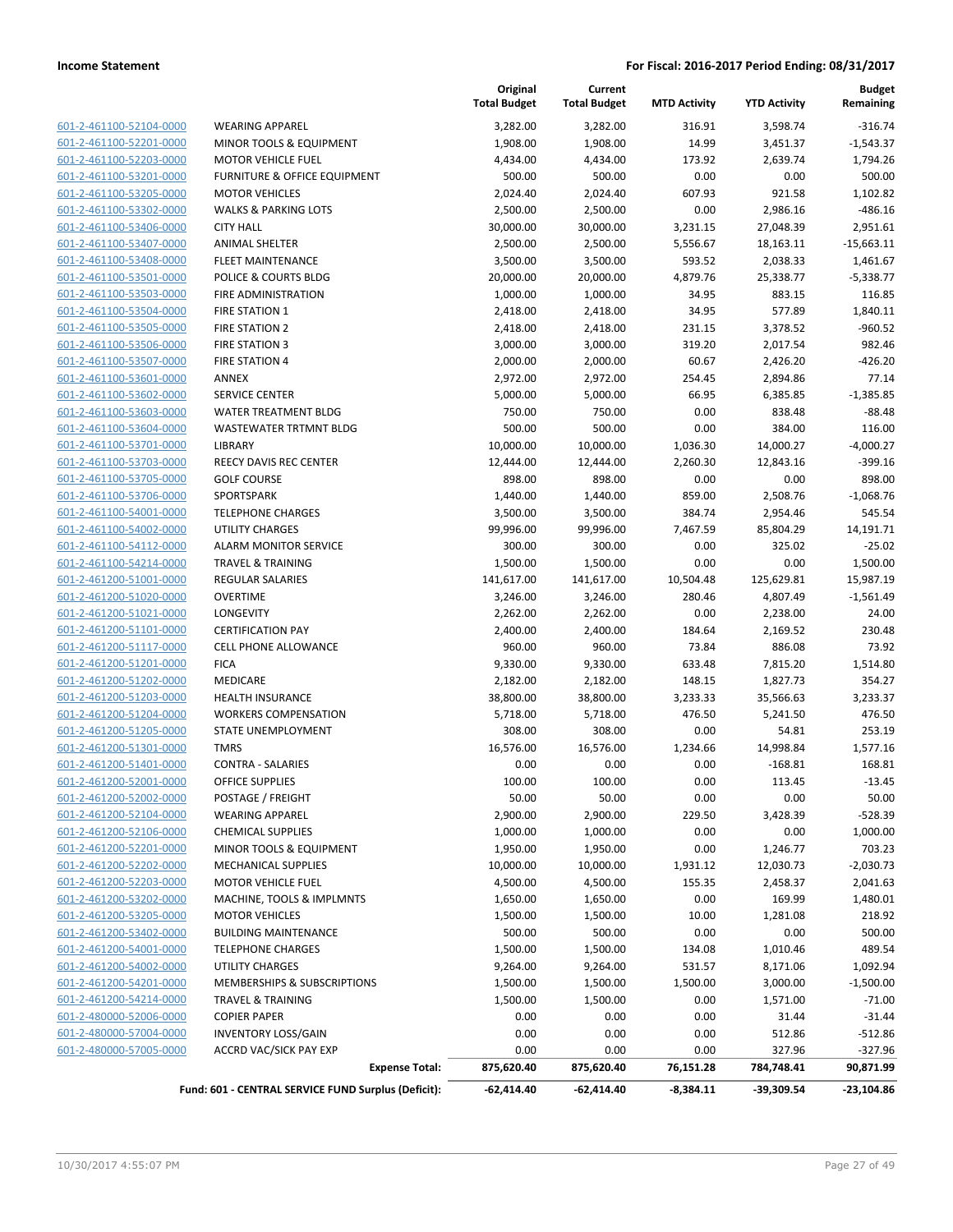|                                   |                                               | Original<br><b>Total Budget</b> | Current<br><b>Total Budget</b> | <b>MTD Activity</b> | <b>YTD Activity</b> | <b>Budget</b><br>Remaining |
|-----------------------------------|-----------------------------------------------|---------------------------------|--------------------------------|---------------------|---------------------|----------------------------|
| <b>Fund: 602 - INSURANCE FUND</b> |                                               |                                 |                                |                     |                     |                            |
| Revenue                           |                                               |                                 |                                |                     |                     |                            |
| 602-2-319001-43211-0000           | PRIOR YEAR INS REIMB                          | 0.00                            | 0.00                           | 0.00                | 7,527.70            | $-7,527.70$                |
| 602-2-319001-45401-0000           | <b>INTEREST REVENUES</b>                      | 2,000.00                        | 2,000.00                       | 0.00                | $-95.52$            | 2,095.52                   |
| 602-2-322001-43201-0000           | <b>EMPLOYEE PORTION</b>                       | 390,000.00                      | 390,000.00                     | 31,904.11           | 349,946.90          | 40,053.10                  |
| 602-2-322001-43202-0000           | <b>CITY PORTION-HEALTH</b>                    | 2,478,250.00                    | 2,478,250.00                   | 207,823.02          | 2,286,053.22        | 192,196.78                 |
| 602-2-322001-43203-0000           | <b>CITY PORTION-WORK COMP</b>                 | 296,128.00                      | 296,128.00                     | 24,700.79           | 271,708.69          | 24,419.31                  |
| 602-2-322001-43204-0000           | <b>CITY PORTION-TWC FUTA</b>                  | 596.00                          | 596.00                         | 19.26               | 211.86              | 384.14                     |
| 602-2-322001-43205-0000           | <b>GEUS EMPLOYEE PORTION</b>                  | 198,000.00                      | 198,000.00                     | 16,774.94           | 182,444.65          | 15,555.35                  |
| 602-2-322001-43206-0000           | <b>GEUS PORTION-HEALTH</b>                    | 1,193,100.00                    | 1,193,100.00                   | 100,233.33          | 1,102,566.63        | 90,533.37                  |
| 602-2-322001-43207-0000           | <b>GEUS PORTION-WORK COMP</b>                 | 56,000.00                       | 56,000.00                      | 5,823.00            | 64,053.00           | $-8,053.00$                |
| 602-2-322001-48610-0000           | OTHER REV / CITY EMPL-DEPENDENT CARE          | 6,538.00                        | 6,538.00                       | 1,967.26            | 21,639.86           | $-15,101.86$               |
| 602-2-324001-46501-0000           | CA - GENERAL FUND                             | 185,992.00                      | 185,992.00                     | 15,499.33           | 170,492.63          | 15,499.37                  |
| 602-2-324001-46506-0000           | <b>CA - RECREATION FUND</b>                   | 270.00                          | 270.00                         | 22.50               | 247.50              | 22.50                      |
| 602-2-324001-46509-0000           | CA - VENUE MGMT FUND                          | 397.00                          | 397.00                         | 33.08               | 363.88              | 33.12                      |
| 602-2-324001-46611-0000           | <b>CA - UTILITY FUND</b>                      | 82,937.00                       | 82,937.00                      | 6,911.42            | 76,025.62           | 6,911.38                   |
| 602-2-324001-46614-0000           | CA - SANITATION FUND COLLECTION               | 2,788.00                        | 2,788.00                       | 232.33              | 2,555.63            | 232.37                     |
| 602-2-324009-46612-0000           | <b>CA - ELECTRIC UTILITY</b>                  | 23,595.00                       | 23,595.00                      | 1,966.25            | 21,628.75           | 1,966.25                   |
| 602-2-324009-46613-0000           | <b>CA - CABLE UTILITY</b>                     | 4,628.00                        | 4,628.00                       | 385.67              | 4,242.37            | 385.63                     |
|                                   | <b>Revenue Total:</b>                         | 4,921,219.00                    | 4,921,219.00                   | 414,296.29          | 4,561,613.37        | 359,605.63                 |
| <b>Expense</b>                    |                                               |                                 |                                |                     |                     |                            |
| 602-2-462100-54101-0000           | PROFESSIONAL SERVICES                         | 15,000.00                       | 15,000.00                      | 3,570.50            | 24,081.10           | $-9,081.10$                |
| 602-2-462100-54801-0000           | <b>WELLNESS PROGRAM</b>                       | 10,000.00                       | 10,000.00                      | 0.00                | $-678.02$           | 10,678.02                  |
| 602-2-462100-54802-0000           | <b>MEDICAL CLAIMS</b>                         | 500.00                          | 500.00                         | 0.00                | 0.00                | 500.00                     |
| 602-2-462100-54808-0000           | <b>ADMINISTRATIVE FEES</b>                    | 6,420.00                        | 6,420.00                       | 0.00                | 0.00                | 6,420.00                   |
| 602-2-462100-54809-0000           | HEALTH AND DENTAL / PREMIUMS                  | 4,627,750.00                    | 4,627,750.00                   | 402,280.68          | 4,887,527.33        | $-259,777.33$              |
| 602-2-462100-54810-0000           | RETIREE INSURANCE PREMIUM                     | 100,000.00                      | 100,000.00                     | 10,111.76           | 64,433.03           | 35,566.97                  |
| 602-2-462100-54812-0000           | LONG TERM DISABILITY                          | 53,500.00                       | 53,500.00                      | 3,942.87            | 43,521.45           | 9,978.55                   |
| 602-2-462100-54813-0000           | LIFE / AD & D INSURANCE                       | 30,000.00                       | 30,000.00                      | 1,515.72            | 17,853.02           | 12,146.98                  |
| 602-2-462100-54820-0000           | AIR EVAC PREMIUMS                             | 18,000.00                       | 18,000.00                      | 14.00               | 18,554.00           | $-554.00$                  |
| 602-2-462100-54821-0000           | <b>WORKERS' COMPENSATION</b>                  | 383,124.00                      | 383,124.00                     | 0.00                | 375,461.52          | 7,662.48                   |
| 602-2-462100-54822-0000           | STATE UNEMPLOYMENT INS.                       | 0.00                            | 0.00                           | $-0.05$             | $-0.56$             | 0.56                       |
| 602-2-462100-54823-0000           | HEALTH CARE-125 FLEX PLAN                     | 12,000.00                       | 12,000.00                      | 1,954.26            | 5,157.28            | 6,842.72                   |
| 602-2-480000-54101-0000           | PROFESSIONAL SERVICES                         | 85,000.00                       | 85,000.00                      | 8,701.21            | 74,156.34           | 10,843.66                  |
| 602-2-480000-54226-0000           | PROP INSURANCE EXP                            | 240,000.00                      | 240,000.00                     | 1,457.95            | 236,416.62          | 3,583.38                   |
| 602-2-480000-57008-0000           | <b>BANK CHARGES</b>                           | 1,500.00                        | 1,500.00                       | 0.00                | 54.32               | 1,445.68                   |
|                                   | <b>Expense Total:</b>                         | 5,582,794.00                    | 5,582,794.00                   | 433,548.90          | 5,746,537.43        | $-163,743.43$              |
|                                   | Fund: 602 - INSURANCE FUND Surplus (Deficit): | $-661,575.00$                   | $-661,575.00$                  | $-19,252.61$        | -1,184,924.06       | 523,349.06                 |
| Fund: 604 - MIS FUND              |                                               |                                 |                                |                     |                     |                            |
| Revenue                           |                                               |                                 |                                |                     |                     |                            |
| 604-2-324001-46501-0000           | CA - GENERAL FUND                             | 481,888.00                      | 481,888.00                     | 40,157.34           | 441,730.74          | 40,157.26                  |
| 604-2-324001-46506-0000           | CA - RECREATION FUND                          | 1,264.00                        | 1,264.00                       | 105.33              | 1,158.63            | 105.37                     |
| 604-2-324001-46509-0000           | CA - VENUE MGMT FUND                          | 1,582.00                        | 1,582.00                       | 131.83              | 1,450.13            | 131.87                     |
| 604-2-324001-46611-0000           | <b>CA - UTILITY FUND</b>                      | 111,955.00                      | 111,955.00                     | 9,329.58            | 102,625.38          | 9,329.62                   |
| 604-2-324001-46614-0000           | CA - SANITATION FUND COLLECTION               | 6,233.00                        | 6,233.00                       | 519.42              | 5,713.62            | 519.38                     |
| 604-2-324009-46901-0000           | <b>CA - ELECTRIC UTILITY</b>                  | 172,869.00                      | 172,869.00                     | 14,405.75           | 158,463.25          | 14,405.75                  |
| 604-2-324009-46906-0000           | CA - CABLE UTILITY                            | 32,360.00                       | 32,360.00                      | 2,696.67            | 29,663.37           | 2,696.63                   |
|                                   | <b>Revenue Total:</b>                         | 808,151.00                      | 808,151.00                     | 67,345.92           | 740,805.12          | 67,345.88                  |
| <b>Expense</b>                    |                                               |                                 |                                |                     |                     |                            |
| 604-2-441400-52002-0000           | POSTAGE / FREIGHT                             | 0.00                            | 0.00                           | 0.00                | 78.10               | $-78.10$                   |
| 604-2-441400-54001-0000           | <b>TELEPHONE CHARGES</b>                      | 0.00                            | 0.00                           | 33.19               | 345.09              | $-345.09$                  |
| 604-2-441400-54002-0000           | UTILITY CHARGES                               | 0.00                            | 0.00                           | 7.96                | 623.82              | $-623.82$                  |
| 604-2-441400-54101-0000           | PROFESSIONAL SERVICES                         | 20,000.00                       | 20,000.00                      | 0.00                | 0.00                | 20,000.00                  |
| 604-2-465100-51001-0000           | <b>REGULAR SALARIES</b>                       | 223,639.00                      | 223,639.00                     | 15,828.77           | 190,910.34          | 32,728.66                  |
| 604-2-465100-51020-0000           | <b>OVERTIME</b>                               | 7,833.00                        | 7,833.00                       | 347.27              | 4,544.63            | 3,288.37                   |
| 604-2-465100-51021-0000           | LONGEVITY                                     | 2,976.00                        | 2,976.00                       | 0.00                | 3,282.00            | $-306.00$                  |
| 604-2-465100-51116-0000           | CAR ALLOWANCE                                 | 3,600.00                        | 3,600.00                       | 276.92              | 3,323.04            | 276.96                     |
| 604-2-465100-51117-0000           | CELL PHONE ALLOWANCE                          | 2,880.00                        | 2,880.00                       | 221.52              | 2,658.24            | 221.76                     |
|                                   |                                               |                                 |                                |                     |                     |                            |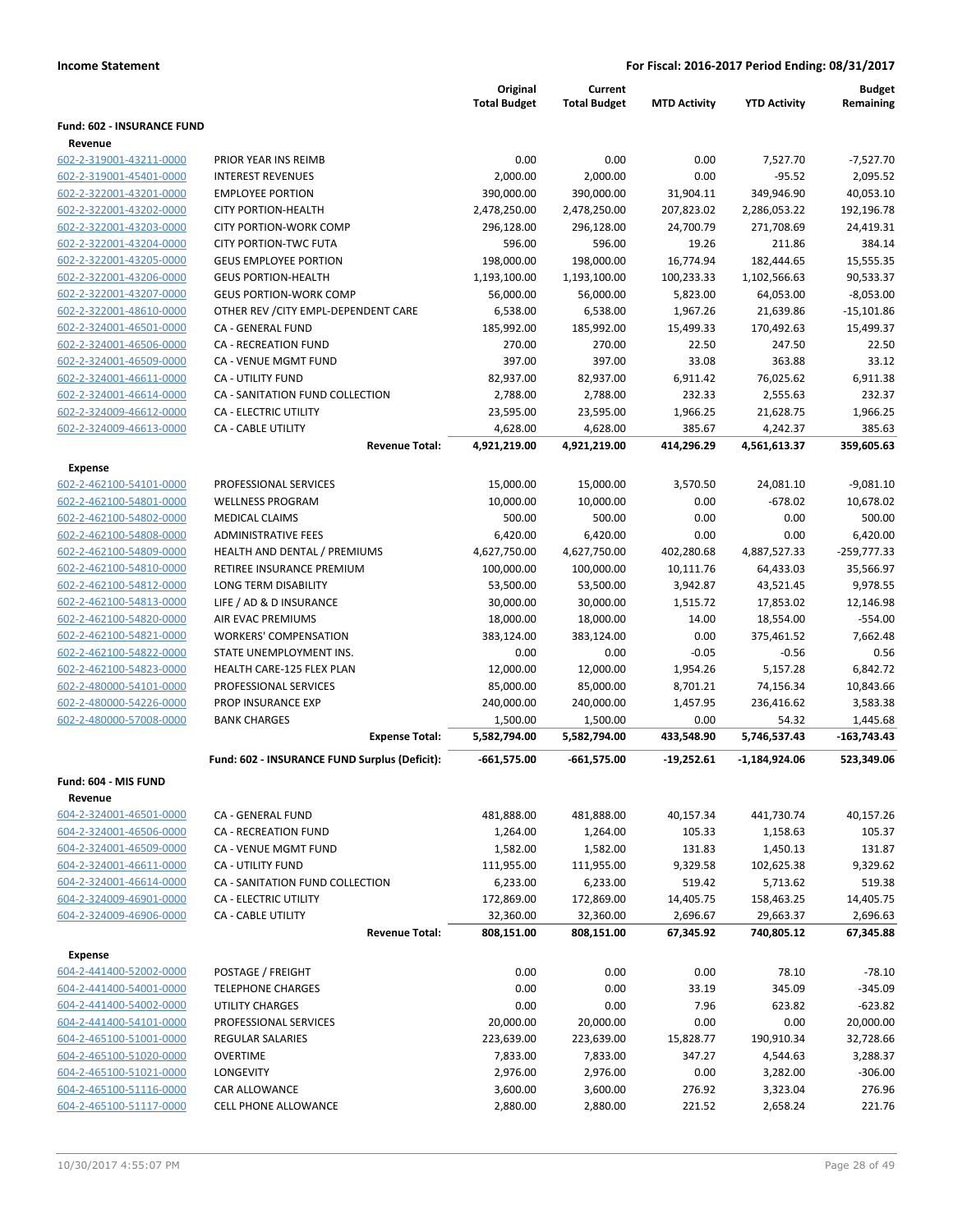|                                      |                                                         | Original<br><b>Total Budget</b> | Current<br><b>Total Budget</b> | <b>MTD Activity</b> | <b>YTD Activity</b> | <b>Budget</b><br>Remaining |
|--------------------------------------|---------------------------------------------------------|---------------------------------|--------------------------------|---------------------|---------------------|----------------------------|
| 604-2-465100-51201-0000              | <b>FICA</b>                                             | 14,938.00                       | 14,938.00                      | 1,000.68            | 12,323.20           | 2,614.80                   |
| 604-2-465100-51202-0000              | MEDICARE                                                | 3,493.00                        | 3,493.00                       | 234.03              | 2,882.03            | 610.97                     |
| 604-2-465100-51203-0000              | <b>HEALTH INSURANCE</b>                                 | 29,100.00                       | 29,100.00                      | 2,425.00            | 26,675.00           | 2,425.00                   |
| 604-2-465100-51204-0000              | <b>WORKERS COMPENSATION</b>                             | 659.00                          | 659.00                         | 54.92               | 604.12              | 54.88                      |
| 604-2-465100-51205-0000              | <b>STATE UNEMPLOYMENT</b>                               | 231.00                          | 231.00                         | 0.00                | 49.53               | 181.47                     |
| 604-2-465100-51301-0000              | <b>TMRS</b>                                             | 26,538.00                       | 26,538.00                      | 1,864.21            | 22,627.40           | 3,910.60                   |
| 604-2-465100-52001-0000              | <b>OFFICE SUPPLIES</b>                                  | 300.00                          | 300.00                         | 0.00                | 0.00                | 300.00                     |
| 604-2-465100-52002-0000              | POSTAGE / FREIGHT                                       | 25.00                           | 25.00                          | 0.00                | 26.18               | $-1.18$                    |
| 604-2-465100-52004-0000              | <b>COMPUTER SUPPLIES</b>                                | 2,000.00                        | 2,000.00                       | 268.80              | 545.63              | 1.454.37                   |
| 604-2-465100-52201-0000              | MINOR TOOLS & EQUIPMENT                                 | 500.00                          | 500.00                         | 0.00                | 0.00                | 500.00                     |
| 604-2-465100-52203-0000              | <b>MOTOR VEHICLE FUEL</b>                               | 600.00                          | 600.00                         | 45.11               | 453.72              | 146.28                     |
| 604-2-465100-52303-0000              | <b>TRAINING SUPPLIES</b>                                | 1,100.00                        | 1,100.00                       | 0.00                | 0.00                | 1,100.00                   |
| 604-2-465100-53205-0000              | <b>MOTOR VEHICLES</b>                                   | 800.00                          | 800.00                         | 0.00                | 246.97              | 553.03                     |
| 604-2-465100-53209-0000              | HARDWARE/SOFTWARE                                       | 262,180.00                      | 262,180.00                     | 8,960.44            | 205,744.79          | 56,435.21                  |
| 604-2-465100-54001-0000              | <b>TELEPHONE CHARGES</b>                                | 8,500.00                        | 9,100.00                       | 957.34              | 8,640.45            | 459.55                     |
| 604-2-465100-54101-0000              | PROFESSIONAL SERVICES                                   | 13,000.00                       | 0.00                           | 0.00                | 0.00                | 0.00                       |
| 604-2-465100-54103-0000              | <b>CONSULTING</b>                                       | 4,000.00                        | 0.00                           | 0.00                | 0.00                | 0.00                       |
| 604-2-465100-54201-0000              | <b>MEMBERSHIPS &amp; SUBSCRIPTIONS</b>                  | 500.00                          | 500.00                         | 0.00                | 0.00                | 500.00                     |
| 604-2-465100-54214-0000              | <b>TRAVEL &amp; TRAINING</b>                            | 5,000.00                        | 4,400.00                       | 0.00                | 2,356.14            | 2,043.86                   |
| 604-2-465100-54901-0000              | <b>RENTALS / LEASES</b>                                 | 25,000.00                       | 25,000.00                      | 1,792.83            | 19,721.13           | 5,278.87                   |
| 604-2-465100-54908-0000              | LEASE PURCHASE PAYMENTS                                 | 16,280.00                       | 16,280.00                      | 0.00                | 0.00                | 16,280.00                  |
| 604-2-465100-55205-0000              | COMPUTER EQUIPMENT / SOFTWARE                           | 175,000.00                      | 192,000.00                     | 783.91              | 189,786.63          | 2,213.37                   |
|                                      | <b>Expense Total:</b>                                   | 850,672.00                      | 850,672.00                     | 35,102.90           | 698,448.18          | 152,223.82                 |
|                                      | Fund: 604 - MIS FUND Surplus (Deficit):                 | -42,521.00                      | -42,521.00                     | 32,243.02           | 42.356.94           | $-84,877.94$               |
| Fund: 660 - VEHICLE REPLACEMENT FUND |                                                         |                                 |                                |                     |                     |                            |
| Revenue                              |                                                         |                                 |                                |                     |                     |                            |
| 660-2-319001-43212-0000              | <b>INSURANCE REIMBURSEMENTS</b>                         | 0.00                            | 0.00                           | 0.00                | $-0.14$             | 0.14                       |
| 660-2-319001-45401-0000              | <b>INTEREST REVENUES</b>                                | 800.00                          | 800.00                         | 113.03              | 5,962.72            | $-5,162.72$                |
| 660-2-322001-47205-0000              | EQUIPMENT LEASES / GENERAL FUND                         | 65,037.00                       | 65,037.00                      | 5,419.72            | 65,036.64           | 0.36                       |
| 660-2-322001-49270-0000              | OTHER REVENUES / OTHER GAINS/LOSSES                     | 0.00                            | 0.00                           | 0.00                | 50,166.52           | $-50,166.52$               |
| 660-2-323001-46001-0000              | <b>XFR - GENERAL FUND</b>                               | 313,593.00                      | 313,593.00                     | 26,132.75           | 287,460.75          | 26,132.25                  |
|                                      | <b>Revenue Total:</b>                                   | 379,430.00                      | 379,430.00                     | 31,665.50           | 408,626.49          | -29,196.49                 |
| <b>Expense</b>                       |                                                         |                                 |                                |                     |                     |                            |
| 660-2-421230-55202-0000              | <b>VEHICLES</b>                                         | 163,593.00                      | 163,593.00                     | 0.00                | 192,747.52          | $-29,154.52$               |
| 660-2-422200-54908-0000              | <b>LEASE PURCHASE PAYMENTS</b>                          | 65,037.00                       | 65,037.00                      | 5,419.72            | 65,036.64           | 0.36                       |
| 660-2-480000-57008-0000              | <b>BANK CHARGES</b>                                     | 1,200.00                        | 1,200.00                       | 3.06                | 10.24               | 1,189.76                   |
|                                      | <b>Expense Total:</b>                                   | 229,830.00                      | 229,830.00                     | 5,422.78            | 257,794.40          | $-27,964.40$               |
|                                      | Fund: 660 - VEHICLE REPLACEMENT FUND Surplus (Deficit): | 149,600.00                      | 149,600.00                     | 26,242.72           | 150,832.09          | $-1,232.09$                |
| Fund: 800 - SPENCE FUND              |                                                         |                                 |                                |                     |                     |                            |
| Revenue                              |                                                         |                                 |                                |                     |                     |                            |
| 800-3-319001-45401-0000              | <b>INTEREST REVENUES</b>                                | 4,800.00                        | 4,800.00                       | 484.68              | 7,067.12            | $-2,267.12$                |
|                                      | <b>Revenue Total:</b>                                   | 4,800.00                        | 4,800.00                       | 484.68              | 7,067.12            | -2,267.12                  |
| <b>Expense</b>                       |                                                         |                                 |                                |                     |                     |                            |
| 800-3-495000-58501-0000              | <b>CA - GENERAL FUND</b>                                | 600.00                          | 600.00                         | 50.00               | 550.00              | 50.00                      |
|                                      | <b>Expense Total:</b>                                   | 600.00                          | 600.00                         | 50.00               | 550.00              | 50.00                      |
|                                      | Fund: 800 - SPENCE FUND Surplus (Deficit):              | 4,200.00                        | 4,200.00                       | 434.68              | 6,517.12            | $-2,317.12$                |
| Fund: 801 - JONES LIBRARY TRUST      |                                                         |                                 |                                |                     |                     |                            |
| Revenue                              |                                                         |                                 |                                |                     |                     |                            |
| 801-3-319001-45401-0000              | <b>INTEREST REVENUES</b>                                | 0.00                            | 0.00                           | 6.81                | 33.50               | $-33.50$                   |
|                                      | <b>Revenue Total:</b>                                   | 0.00                            | 0.00                           | 6.81                | 33.50               | $-33.50$                   |
|                                      |                                                         |                                 |                                |                     |                     |                            |
| <b>Expense</b>                       |                                                         |                                 |                                |                     |                     |                            |
| 801-3-480000-57008-0000              | <b>BANK CHARGES</b>                                     | 0.00                            | 0.00                           | 0.40                | 9.68<br>9.68        | $-9.68$                    |
|                                      | <b>Expense Total:</b>                                   | 0.00                            | 0.00                           | 0.40                |                     | $-9.68$                    |
|                                      | Fund: 801 - JONES LIBRARY TRUST Surplus (Deficit):      | 0.00                            | 0.00                           | 6.41                | 23.82               | $-23.82$                   |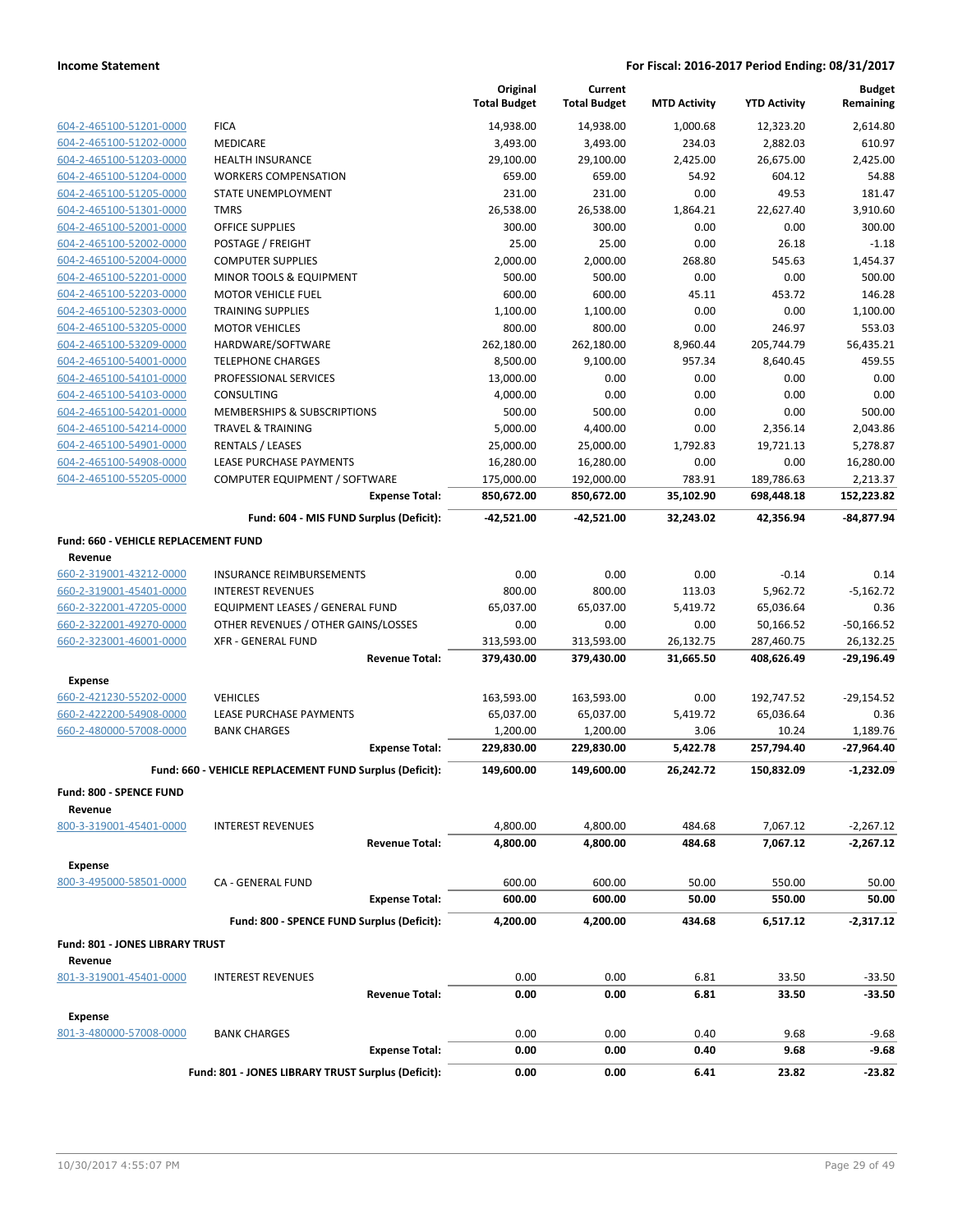| <b>Income Statement</b>                            |                                                                            |                                 | For Fiscal: 2016-2017 Period Ending: 08/31/2017 |                           |                             |                            |
|----------------------------------------------------|----------------------------------------------------------------------------|---------------------------------|-------------------------------------------------|---------------------------|-----------------------------|----------------------------|
|                                                    |                                                                            | Original<br><b>Total Budget</b> | Current<br><b>Total Budget</b>                  | <b>MTD Activity</b>       | <b>YTD Activity</b>         | <b>Budget</b><br>Remaining |
| Fund: 809 - GREENVILLE IDC (L-3)<br>Revenue        |                                                                            |                                 |                                                 |                           |                             |                            |
| 809-3-319001-45609-0000                            | INTERGOVERNMENTAL / IDC GREENVILLE                                         | 0.00                            | 0.00                                            | 582,696.24                | 4,533,247.43                | $-4,533,247.43$            |
|                                                    | <b>Revenue Total:</b>                                                      | 0.00                            | 0.00                                            | 582,696.24                | 4,533,247.43                | -4,533,247.43              |
| Expense                                            |                                                                            |                                 |                                                 |                           |                             |                            |
| 809-3-438100-55320-0000                            | <b>CONSTRUCTION PROJECTS</b>                                               | 0.00                            | 0.00                                            | 582,696.24                | 4,533,247.43                | -4,533,247.43              |
|                                                    | <b>Expense Total:</b>                                                      | 0.00                            | 0.00                                            | 582,696.24                | 4,533,247.43                | -4,533,247.43              |
|                                                    | Fund: 809 - GREENVILLE IDC (L-3) Surplus (Deficit):                        | 0.00                            | 0.00                                            | 0.00                      | 0.00                        | 0.00                       |
| Fund: 810 - SEIZURE FUNDS - STATE RULES            |                                                                            |                                 |                                                 |                           |                             |                            |
| Revenue<br>810-3-319001-45401-0000                 | <b>INTEREST REVENUES</b>                                                   | 806.00                          | 806.00                                          | 115.87                    | 574.16                      | 231.84                     |
| 810-3-322001-46802-0000                            | <b>HB65 SEIZURES-CONTRIBUTNS</b>                                           | 0.00                            | 0.00                                            | 0.00                      | 9,363.78                    | $-9,363.78$                |
|                                                    | <b>Revenue Total:</b>                                                      | 806.00                          | 806.00                                          | 115.87                    | 9,937.94                    | $-9,131.94$                |
| <b>Expense</b>                                     |                                                                            |                                 |                                                 |                           |                             |                            |
| 810-3-421230-53205-0000                            | <b>MOTOR VEHICLES</b>                                                      | 0.00                            | 0.00                                            | 0.00                      | 94.19                       | $-94.19$                   |
| 810-3-421230-55201-0000                            | <b>EQUIPMENT PURCHASES</b>                                                 | 0.00                            | 0.00                                            | 0.00                      | 58,678.21                   | $-58,678.21$               |
| 810-3-421600-55201-0000                            | <b>EQUIPMENT PURCHASES</b>                                                 | 0.00                            | 0.00                                            | 0.00                      | 16,976.50                   | $-16,976.50$               |
| 810-3-480000-57008-0000                            | <b>BANK CHARGES</b><br><b>Expense Total:</b>                               | 600.00<br>600.00                | 600.00<br>600.00                                | 6.78<br>6.78              | 184.57<br>75,933.47         | 415.43<br>-75,333.47       |
|                                                    | Fund: 810 - SEIZURE FUNDS - STATE RULES Surplus (Deficit):                 | 206.00                          | 206.00                                          | 109.09                    | -65,995.53                  | 66,201.53                  |
|                                                    |                                                                            |                                 |                                                 |                           |                             |                            |
| Fund: 811 - SEIZURE FUNDS - FED RULES<br>Revenue   |                                                                            |                                 |                                                 |                           |                             |                            |
| 811-3-319001-45401-0000                            | <b>INTEREST REVENUES</b>                                                   | 709.00                          | 709.00                                          | 66.92                     | 321.15                      | 387.85                     |
| 811-3-322001-46803-0000                            | FED SEIZURES-CONTRIBUTION                                                  | 0.00                            | 0.00                                            | 5,990.94                  | 15,465.46                   | $-15,465.46$               |
|                                                    | <b>Revenue Total:</b>                                                      | 709.00                          | 709.00                                          | 6,057.86                  | 15,786.61                   | $-15,077.61$               |
| <b>Expense</b>                                     |                                                                            |                                 |                                                 |                           |                             |                            |
| 811-3-421100-54214-0000                            | TRAVEL/TRAINING EXPENSE                                                    | 0.00                            | 0.00                                            | 0.00                      | 2,523.85                    | $-2,523.85$                |
| 811-3-421230-54214-0000                            | <b>TRAVEL &amp; TRAINING</b>                                               | 0.00                            | 0.00                                            | 0.00                      | 700.00                      | $-700.00$                  |
| 811-3-480000-57008-0000                            | <b>BANK CHARGES</b><br><b>Expense Total:</b>                               | 300.00<br>300.00                | 300.00<br>300.00                                | 3.78<br>3.78              | 87.88<br>3,311.73           | 212.12<br>$-3,011.73$      |
|                                                    |                                                                            | 409.00                          |                                                 | 6,054.08                  |                             | $-12.065.88$               |
|                                                    | Fund: 811 - SEIZURE FUNDS - FED RULES Surplus (Deficit):                   |                                 | 409.00                                          |                           | 12,474.88                   |                            |
| Revenue                                            | Fund: 820 - TIRZ FUND (Tax Increment Reinvestment Zone)                    |                                 |                                                 |                           |                             |                            |
| 820-3-311001-41101-0000                            | <b>REAL PROPERTY TAXES - CITY</b>                                          | 335,373.00                      | 335,373.00                                      | 225.87                    | 295,579.85                  | 39,793.15                  |
| 820-3-311001-41111-0000                            | REAL PROPERTY TAXES - COUNTY                                               | 255,473.00                      | 255,473.00                                      | 370.69                    | 122,731.84                  | 132,741.16                 |
| 820-3-311002-41102-0000                            | <b>DELINQUENT TAXES</b>                                                    | 1,500.00                        | 1,500.00                                        | 0.77                      | 333.66                      | 1,166.34                   |
| 820-3-319001-45401-0000                            | <b>INTEREST REVENUES</b>                                                   | 3,302.00                        | 3,302.00                                        | 543.36                    | 2,582.13                    | 719.87                     |
|                                                    | <b>Revenue Total:</b>                                                      | 595,648.00                      | 595,648.00                                      | 1,140.69                  | 421,227.48                  | 174,420.52                 |
| <b>Expense</b>                                     | PROFESSIONAL SERVICES                                                      |                                 |                                                 |                           |                             |                            |
| 820-3-416100-54101-0000<br>820-3-416100-55002-0000 | <b>IMPROVEMENTS</b>                                                        | 6,000.00<br>0.00                | 6,000.00<br>0.00                                | 0.00<br>0.00              | 1,750.00<br>258,816.58      | 4,250.00<br>-258,816.58    |
| 820-3-480000-57008-0000                            | <b>BANK CHARGES</b>                                                        | 1,100.00                        | 1,100.00                                        | 31.84                     | 656.87                      | 443.13                     |
|                                                    | <b>Expense Total:</b>                                                      | 7,100.00                        | 7,100.00                                        | 31.84                     | 261,223.45                  | -254,123.45                |
|                                                    | Fund: 820 - TIRZ FUND (Tax Increment Reinvestment Zone) Surplus (Deficit): | 588,548.00                      | 588,548.00                                      | 1,108.85                  | 160,004.03                  | 428,543.97                 |
| Fund: 899 - POOLED CASH<br>Revenue                 |                                                                            |                                 |                                                 |                           |                             |                            |
| 899-8-319001-45401-0000                            | <b>INTEREST REVENUES</b>                                                   | 0.00                            | 0.00                                            | $-0.02$                   | $-0.02$                     | 0.02                       |
|                                                    | <b>Revenue Total:</b>                                                      | 0.00                            | 0.00                                            | $-0.02$                   | $-0.02$                     | 0.02                       |
|                                                    | Fund: 899 - POOLED CASH Total:                                             | 0.00                            | 0.00                                            | $-0.02$                   | $-0.02$                     | 0.02                       |
| Fund: 910 - ELECTRIC OPERATING FUND                |                                                                            |                                 |                                                 |                           |                             |                            |
| Revenue                                            |                                                                            |                                 |                                                 |                           |                             |                            |
| 910-9-000000-49001-4400                            | METERED SALES - RESIDENTIAL                                                | 11,938,640.00                   | 11,938,640.00                                   | 1,225,660.56              | 10,088,965.37               | 1,849,674.63               |
| 910-9-000000-49010-4421                            | METERED SALES - GS-NO DEMAND                                               | 798,475.00                      | 798,475.00                                      | 84,108.15                 | 720,497.31                  | 77,977.69                  |
| 910-9-000000-49020-4422<br>910-9-000000-49030-4424 | METERED SALES - GS-DEMAND<br>METERED SALES - GS-PRIMARY                    | 18,112,510.00<br>469,494.00     | 18,112,510.00<br>469,494.00                     | 1,628,915.66<br>37,036.47 | 15,980,595.99<br>340,473.41 | 2,131,914.01<br>129,020.59 |
|                                                    |                                                                            |                                 |                                                 |                           |                             |                            |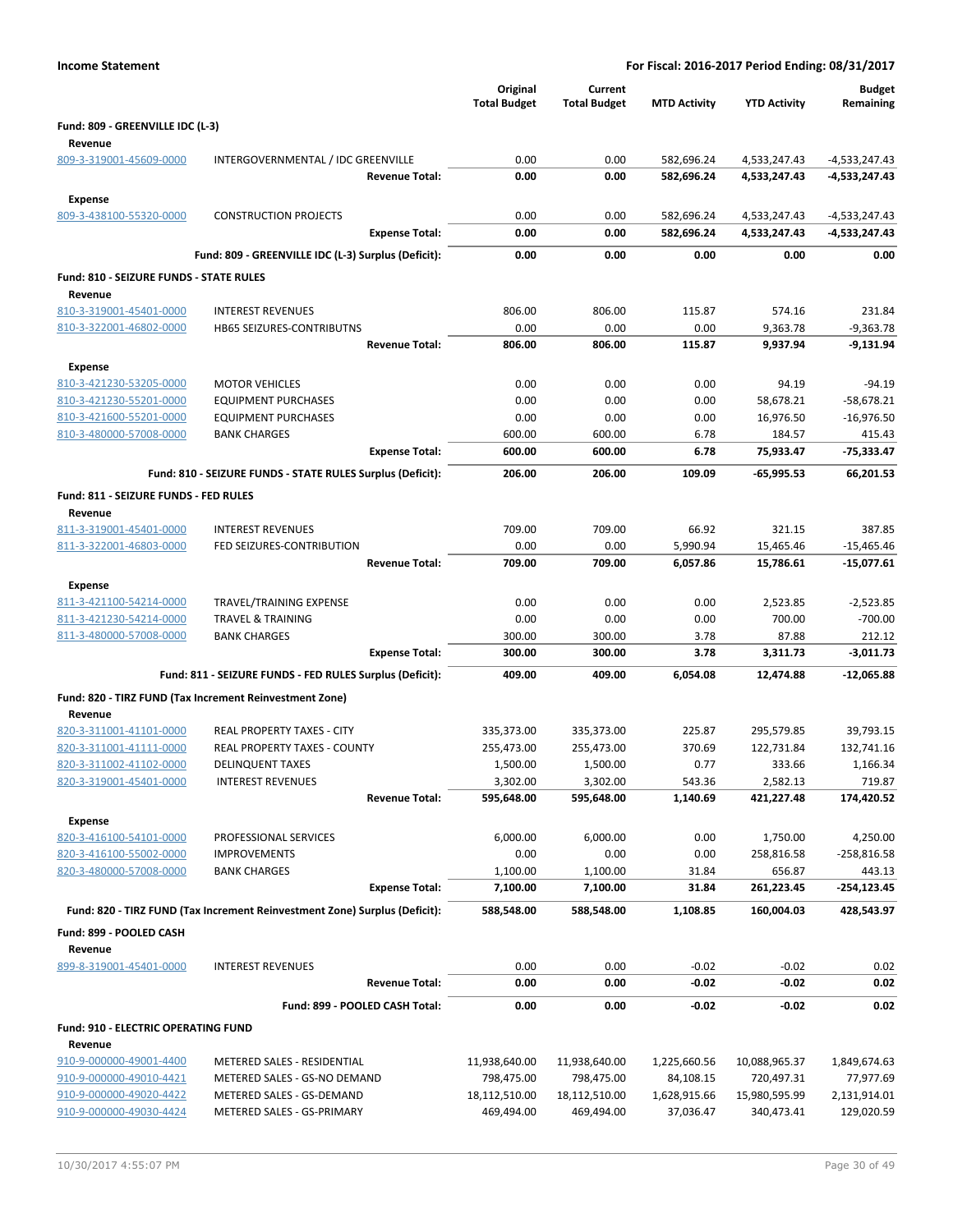|                                                    |                                              | Original<br><b>Total Budget</b> | Current<br><b>Total Budget</b> | <b>MTD Activity</b> | <b>YTD Activity</b>   | <b>Budget</b><br>Remaining |
|----------------------------------------------------|----------------------------------------------|---------------------------------|--------------------------------|---------------------|-----------------------|----------------------------|
| 910-9-000000-49040-4440                            | <b>METERED SALES - STREET LIGHTS</b>         | 227,998.00                      | 227,998.00                     | 19,357.34           | 208,504.33            | 19,493.67                  |
| 910-9-000000-49050-4400                            | <b>FUEL ADJUSTMENT</b>                       | 15,624,616.00                   | 15,624,616.00                  | 1,358,997.75        | 11,195,137.97         | 4,429,478.03               |
| 910-9-000000-49057-4490                            | POWER COST RECOVERY                          | 0.00                            | 0.00                           | 0.00                | 78.57                 | $-78.57$                   |
| 910-9-000000-49058-4400                            | <b>REGULATORY CHARGE</b>                     | 414,863.00                      | 414,863.00                     | 43,163.98           | 391,417.02            | 23,445.98                  |
| 910-9-000000-49140-4490                            | <b>VAPOR LIGHT REVENUES</b>                  | 170,000.00                      | 170,000.00                     | 13,070.10           | 142,823.15            | 27,176.85                  |
| 910-9-000000-49201-4510                            | <b>LATE CHARGES</b>                          | 280,000.00                      | 280,000.00                     | 19,564.68           | 179,205.45            | 100,794.55                 |
| 910-9-000000-49209-4511                            | SERVICE CHARGES - CLEARING                   | 0.00                            | 0.00                           | 10.00               | 0.00                  | 0.00                       |
| 910-9-000000-49210-4511                            | <b>ELECTRIC SERVICE CHARGES</b>              | 75,000.00                       | 75,000.00                      | 8,495.43            | 74,269.31             | 730.69                     |
| 910-9-000000-49211-4511                            | VAPOR LIGHT SERVICE CHARGES                  | 500.00                          | 500.00                         | 0.00                | 150.00                | 350.00                     |
| 910-9-000000-49212-4511                            | <b>SAW POLES SERVICE CHARGES</b>             | 700.00                          | 700.00                         | 220.00              | 1,480.00              | $-780.00$                  |
| 910-9-000000-49213-4511                            | <b>AMPY SERVICE CHARGES</b>                  | 45,850.00                       | 45,850.00                      | 402.70              | 31,913.05             | 13,936.95                  |
| 910-9-000000-49220-4512                            | <b>RE-READ CHARGES</b>                       | 10.00                           | 10.00                          | 0.00                | 10.00                 | 0.00                       |
| 910-9-000000-49230-4512                            | <b>METER TESTING CHARGES</b>                 | 10.00                           | 10.00                          | 0.00                | 0.00                  | 10.00                      |
| 910-9-000000-49301-4490                            | METERED SALES - 5% XFER to GENERAL FUND      | 2,332,420.00                    | 2,332,420.00                   | 220,442.72          | 1,952,550.53          | 379,869.47                 |
| 910-9-000000-49307-4490                            | METERED SALES - 1% XFER to GBOD              | 466,484.00                      | 466,484.00                     | 44,090.12           | 390,534.38            | 75,949.62                  |
| 910-9-000000-49410-4564                            | <b>CUSTOMER AID TO CONSTRUCTION</b>          | 510,000.00                      | 510,000.00                     | 0.00                | $-47,520.85$          | 557,520.85                 |
| 910-9-000000-49420-4564                            | UNDERGROUND SERVICE                          | 10,000.00                       | 10,000.00                      | 1,236.00            | 13,355.25             | $-3,355.25$                |
| 910-9-000000-49430-4564<br>910-9-000000-49440-4564 | <b>RELOCATION OF SERVICE</b>                 | 100.00                          | 100.00                         | 0.00                | 0.00                  | 100.00                     |
| 910-9-000000-49450-4564                            | <b>OVERTIME SERVICES</b><br><b>ACCIDENTS</b> | 100.00<br>1,000.00              | 100.00<br>1,000.00             | 0.00<br>1,242.45    | 0.00<br>$-4,886.89$   | 100.00<br>5,886.89         |
| 910-9-000000-49460-4564                            | <b>METER DAMAGE</b>                          | 100.00                          | 100.00                         | 35.00               | 105.00                | $-5.00$                    |
| 910-9-000000-49470-4564                            | OTHER REIMBURSEMENTS                         | 100.00                          | 100.00                         | 0.00                | 10,049.41             | $-9,949.41$                |
| 910-9-000000-49480-4564                            | <b>METER BASES</b>                           |                                 |                                |                     |                       | 3,143.41                   |
| 910-9-000000-49490-4564                            | <b>MATERIAL SALES</b>                        | 7,000.00<br>20,000.00           | 7,000.00<br>20,000.00          | 251.93<br>0.00      | 3,856.59<br>23,557.52 | $-3,557.52$                |
| 910-9-000000-49520-4470                            | <b>ENERGY SALES</b>                          | 5,085,000.00                    | 5,085,000.00                   | 0.00                | 1,948,249.61          | 3,136,750.39               |
| 910-9-000000-49521-4470                            | <b>RUC REVENUES</b>                          | 3,500.00                        | 3,500.00                       | 0.00                | 867.27                | 2,632.73                   |
| 910-9-000000-49530-4572                            | TCR AUCTION PROCEEDS                         | 360,000.00                      | 360,000.00                     | 88,503.34           | 437,175.98            | $-77,175.98$               |
| 910-9-000000-49540-4572                            | <b>BLACK START REVENUES</b>                  | 510,000.00                      | 510,000.00                     | 0.00                | 172,823.45            | 337,176.55                 |
| 910-9-000000-49560-4571                            | <b>TCOS REVENUES</b>                         | 550,000.00                      | 550,000.00                     | 49,665.98           | 409,126.34            | 140,873.66                 |
| 910-9-000000-49601-4540                            | POLE USE REVENUES                            | 27,035.00                       | 27,035.00                      | 0.00                | 68,053.57             | $-41,018.57$               |
| 910-9-000000-49602-4118                            | EPA ALLOWANCE SALES                          | 1.00                            | 1.00                           | 0.00                | 0.58                  | 0.42                       |
| 910-9-000000-49700-4990                            | REDEMPTION OF LONG TERM DEBT                 | 475,000.00                      | 475,000.00                     | 0.00                | 0.00                  | 475,000.00                 |
| 910-9-000000-49701-4567                            | XFER FROM COG - GEN FUND                     | 687,973.00                      | 687,973.00                     | 57,331.09           | 630,641.99            | 57,331.01                  |
| 910-9-000000-49754-4994                            | XFER FROM 950 - BILLING                      | 76,544.00                       | 76,544.00                      | 6,378.68            | 70,165.31             | 6,378.69                   |
| 910-9-000000-49755-4995                            | XFER FROM 950 - CASHIERS                     | 56,882.00                       | 56,882.00                      | 4,740.18            | 52,141.82             | 4,740.18                   |
| 910-9-000000-49759-4545                            | XFER FROM 950 FOR POLE USE                   | 18,800.00                       | 18,800.00                      | 0.00                | 18,800.00             | 0.00                       |
| 910-9-000000-49801-4190                            | <b>INTEREST INCOME</b>                       | 58,500.00                       | 58,500.00                      | 6,493.70            | 29,629.65             | 28,870.35                  |
| 910-9-000000-49809-4190                            | INTEREST ON ERCOT COLLATERAL                 | 0.00                            | 0.00                           | 0.00                | 175.75                | $-175.75$                  |
|                                                    | <b>Revenue Total:</b>                        | 59,415,205.00                   | 59,415,205.00                  | 4,919,414.01        | 45,534,973.19         | 13,880,231.81              |
| <b>Expense</b>                                     |                                              |                                 |                                |                     |                       |                            |
| 910-9-901000-51001-5000                            | <b>REGULAR SALARIES</b>                      | 488,954.00                      | 488,954.00                     | 37,789.66           | 453,696.28            | 35,257.72                  |
| 910-9-901000-51011-5000                            | PART TIME TEMPORARY                          | 18,153.00                       | 18,153.00                      | 0.00                | 0.00                  | 18,153.00                  |
| 910-9-901000-51020-5000                            | <b>OVERTIME</b>                              | 70,000.00                       | 70,000.00                      | 3,457.82            | 62,297.16             | 7,702.84                   |
| 910-9-901000-51115-5000                            | <b>CLOTHING ALLOWANCE</b>                    | 2,000.00                        | 2,000.00                       | 0.00                | 1,905.16              | 94.84                      |
| 910-9-901000-51116-5000                            | <b>CAR ALLOWANCE</b>                         | 1,950.00                        | 1,950.00                       | 300.00              | 2,100.00              | $-150.00$                  |
| 910-9-901000-51117-5000                            | <b>CELL PHONE ALLOWANCE</b>                  | 623.00                          | 623.00                         | 47.92               | 567.69                | 55.31                      |
| 910-9-901000-51201-5000                            | <b>FICA</b>                                  | 35,902.00                       | 35,902.00                      | 2,361.44            | 29,810.02             | 6,091.98                   |
| 910-9-901000-51202-5000                            | MEDICARE                                     | 8,434.00                        | 8,434.00                       | 552.27              | 6,994.97              | 1,439.03                   |
| 910-9-901000-51203-5000                            | <b>HEALTH INSURANCE</b>                      | 70,810.00                       | 70,810.00                      | 5,900.83            | 64,909.13             | 5,900.87                   |
| 910-9-901000-51204-5000                            | <b>WORKERS COMPENSATION</b>                  | 6,934.00                        | 6,934.00                       | 577.83              | 6,356.13              | 577.87                     |
| 910-9-901000-51205-5000                            | UNEMPLOYMENT                                 | 657.00                          | 657.00                         | 0.00                | 136.75                | 520.25                     |
| 910-9-901000-51301-5000                            | <b>TMRS</b>                                  | 62,073.00                       | 62,073.00                      | 4,572.28            | 56,560.83             | 5,512.17                   |
| 910-9-901000-51401-5000                            | <b>CONTRA - SALARIES</b>                     | 0.00                            | 0.00                           | 0.00                | $-1,718.46$           | 1,718.46                   |
| 910-9-901001-59020-5010                            | <b>NATURAL GAS</b>                           | 750,000.00                      | 750,000.00                     | 156,875.79          | 329,994.72            | 420,005.28                 |
| 910-9-901001-59021-5010                            | <b>FUEL OIL</b>                              | 50,000.00                       | 50,000.00                      | 0.00                | 0.00                  | 50,000.00                  |
| 910-9-901008-59110-5080                            | <b>GEUS OPERATIONS</b>                       | 25,000.00                       | 25,000.00                      | 1,653.10            | 21,539.04             | 3,460.96                   |
| 910-9-901008-59112-5080                            | <b>SAFETY</b>                                | 10,500.00                       | 10,500.00                      | 71.42               | 3,129.58              | 7,370.42                   |
| 910-9-901008-59121-5080                            | <b>MECHANICAL SUPPLIES</b>                   | 20,500.00                       | 20,500.00                      | 1,488.17            | 11,996.24             | 8,503.76                   |
| 910-9-901008-59125-5080                            | <b>CHEMICAL &amp; LABORATORY SUPPLIES</b>    | 65,500.00                       | 65,500.00                      | 6,445.64            | 41,081.56             | 24,418.44                  |
|                                                    |                                              |                                 |                                |                     |                       |                            |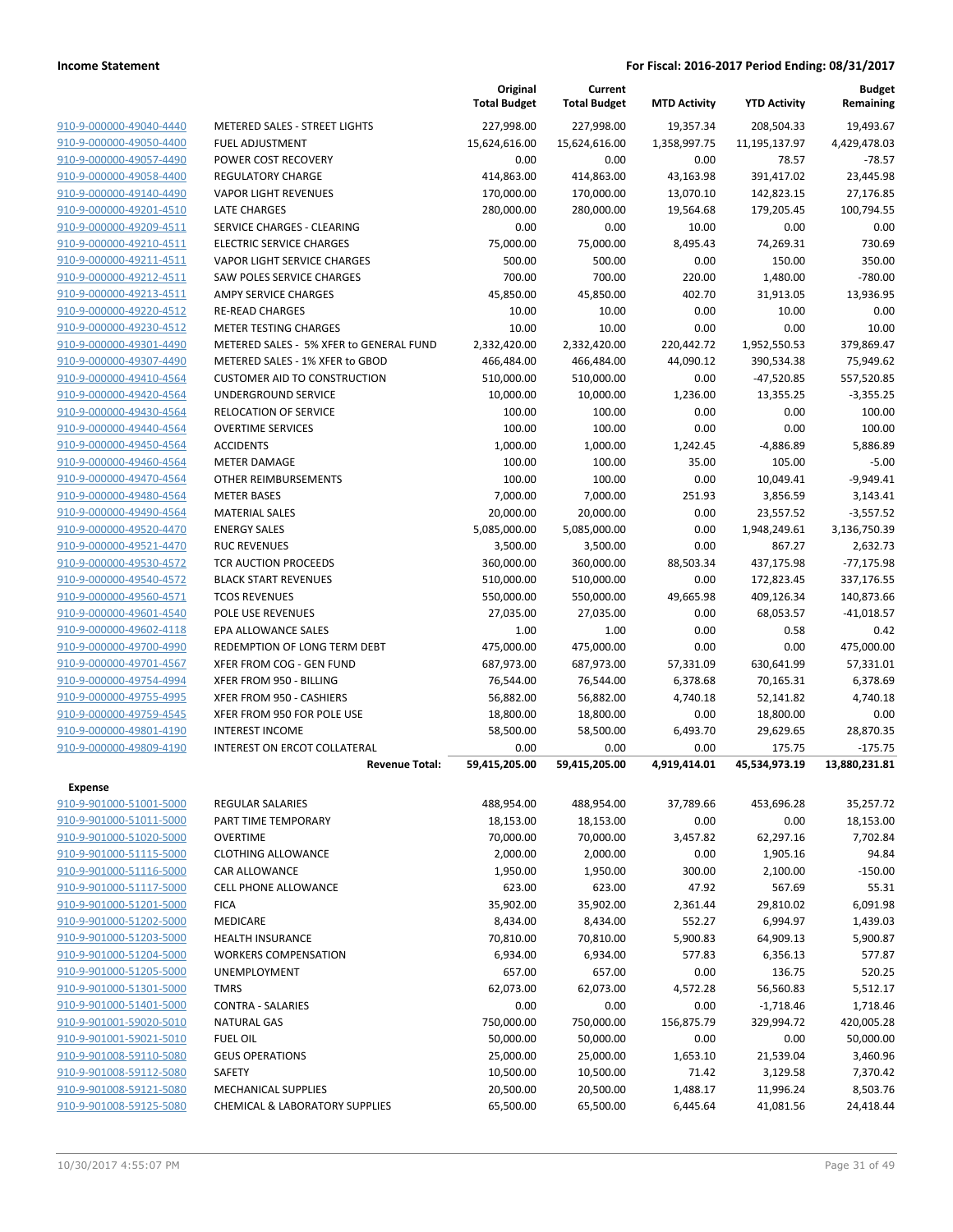|                                                    |                                                 | Original<br><b>Total Budget</b> | Current<br><b>Total Budget</b> | <b>MTD Activity</b> | <b>YTD Activity</b>    | Budget<br>Remaining    |
|----------------------------------------------------|-------------------------------------------------|---------------------------------|--------------------------------|---------------------|------------------------|------------------------|
| 910-9-901008-59141-5080                            | UTILITY BILLS                                   | 300,000.00                      | 300,000.00                     | 6,168.27            | 202,586.14             | 97,413.86              |
| 910-9-901008-59144-5080                            | MISCELLANEOUS SERVICES                          | 175,000.00                      | 175,000.00                     | 9,214.92            | 70,474.94              | 104,525.06             |
| 910-9-901008-59146-5080                            | TRAINING AND/OR TRAVEL                          | 10,000.00                       | 10,000.00                      | 500.00              | 1,000.00               | 9,000.00               |
| 910-9-901015-51001-5150                            | <b>REGULAR SALARIES</b>                         | 356,034.00                      | 356,034.00                     | 28,726.89           | 326,975.98             | 29,058.02              |
| 910-9-901015-51020-5150                            | <b>OVERTIME</b>                                 | 32,500.00                       | 32,500.00                      | 2,587.14            | 27,320.18              | 5,179.82               |
| 910-9-901015-51115-5150                            | <b>CLOTHING ALLOWANCE</b>                       | 2,400.00                        | 2,400.00                       | 0.00                | 2,176.33               | 223.67                 |
| 910-9-901015-51116-5150                            | CAR ALLOWANCE                                   | 1,950.00                        | 1,950.00                       | 300.00              | 2,100.00               | $-150.00$              |
| 910-9-901015-51201-5150                            | <b>FICA</b>                                     | 24,359.00                       | 24,359.00                      | 1,817.88            | 20,636.44              | 3,722.56               |
| 910-9-901015-51202-5150                            | MEDICARE                                        | 5,697.00                        | 5,697.00                       | 425.15              | 4,826.28               | 870.72                 |
| 910-9-901015-51203-5150                            | <b>HEALTH INSURANCE</b>                         | 67,900.00                       | 67,900.00                      | 5,658.33            | 62,241.63              | 5,658.37               |
| 910-9-901015-51204-5150                            | <b>WORKERS COMPENSATION</b>                     | 5,260.00                        | 5,260.00                       | 438.33              | 4,821.63               | 438.37                 |
| 910-9-901015-51205-5150                            | <b>UNEMPLOYMENT</b>                             | 630.00                          | 630.00                         | 0.00                | 114.11                 | 515.89                 |
| 910-9-901015-51301-5150                            | <b>TMRS</b>                                     | 43,276.00                       | 43,276.00                      | 3,534.47            | 39,676.86              | 3,599.14               |
| 910-9-901015-51401-5150                            | <b>CONTRA - SALARIES</b>                        | 0.00                            | 0.00                           | 15.00               | $-9,436.53$            | 9,436.53               |
| 910-9-901015-59201-5150                            | <b>BUILDING MAINTENANCE</b>                     | 15,000.00                       | 15,000.00                      | 285.80              | 7,945.49               | 7,054.51               |
| 910-9-901015-59205-5150                            | <b>EQUIPMENT MAINTENANCE</b>                    | 4,500.00                        | 4,500.00                       | 780.89              | 2,157.16               | 2,342.84               |
| 910-9-901015-59290-5150                            | GENERAL PLANT EQUIPMENT MAINTENANCE             | 30,000.00                       | 30,000.00                      | 1,074.74            | 6,114.32               | 23,885.68              |
| 910-9-901015-59291-5150<br>910-9-901015-59292-5150 | <b>UNIT 1 MAINTENANCE</b>                       | 90,000.00                       | 90,000.00<br>145,000.00        | 27,864.05           | 76,409.74<br>53,380.18 | 13,590.26              |
| 910-9-901015-59293-5150                            | UNIT 2 MAINTENANCE<br><b>UNIT 3 MAINTENANCE</b> | 155,000.00<br>147,000.00        | 147,000.00                     | 0.00<br>3,614.18    | 99,220.23              | 91,619.82<br>47,779.77 |
| 910-9-901090-59312-9900                            | <b>BOILER PLANT EQUIPMENT</b>                   | 0.00                            | 0.00                           | 0.00                | 21,047.43              | $-21,047.43$           |
| 910-9-901146-51001-5460                            | <b>REGULAR SALARIES</b>                         | 488,954.00                      | 488,954.00                     | 37,789.66           | 447,763.55             | 41,190.45              |
| 910-9-901146-51011-5460                            | PART TIME TEMPORARY                             | 18,153.00                       | 18,153.00                      | 0.00                | 0.00                   | 18,153.00              |
| 910-9-901146-51020-5460                            | <b>OVERTIME</b>                                 | 65,000.00                       | 65,000.00                      | 3,457.82            | 60,741.66              | 4,258.34               |
| 910-9-901146-51115-5460                            | <b>CLOTHING ALLOWANCE</b>                       | 2,000.00                        | 2,000.00                       | 0.00                | 1,905.15               | 94.85                  |
| 910-9-901146-51116-5460                            | CAR ALLOWANCE                                   | 1,950.00                        | 1,950.00                       | 0.00                | 1,500.00               | 450.00                 |
| 910-9-901146-51117-5460                            | <b>CELL PHONE ALLOWANCE</b>                     | 623.00                          | 623.00                         | 47.88               | 567.23                 | 55.77                  |
| 910-9-901146-51201-5460                            | <b>FICA</b>                                     | 35,592.00                       | 35,592.00                      | 2,560.32            | 31,472.28              | 4,119.72               |
| 910-9-901146-51202-5460                            | MEDICARE                                        | 8,362.00                        | 8,362.00                       | 598.79              | 7,396.04               | 965.96                 |
| 910-9-901146-51203-5460                            | <b>HEALTH INSURANCE</b>                         | 70,810.00                       | 70,810.00                      | 5,900.83            | 64,909.13              | 5,900.87               |
| 910-9-901146-51204-5460                            | <b>WORKERS COMPENSATION</b>                     | 6,934.00                        | 6,934.00                       | 577.83              | 6,356.13               | 577.87                 |
| 910-9-901146-51205-5460                            | UNEMPLOYMENT                                    | 657.00                          | 657.00                         | 0.00                | 115.50                 | 541.50                 |
| 910-9-901146-51301-5460                            | <b>TMRS</b>                                     | 61,522.00                       | 61,522.00                      | 4,538.74            | 55,356.47              | 6,165.53               |
| 910-9-901147-59020-5470                            | <b>NATURAL GAS</b>                              | 300,000.00                      | 300,000.00                     | 0.00                | 206,498.86             | 93,501.14              |
| 910-9-901151-59110-5501                            | <b>GEUS OPERATIONS</b>                          | 2,000.00                        | 2,000.00                       | 0.00                | 2,001.26               | $-1.26$                |
| 910-9-901151-59112-5501                            | SAFETY PROGRAM                                  | 950.00                          | 950.00                         | 0.00                | 247.21                 | 702.79                 |
| 910-9-901151-59121-5501                            | <b>MECHANICAL SUPPLIES</b>                      | 4,000.00                        | 4,000.00                       | 1,205.19            | 3,780.87               | 219.13                 |
| 910-9-901151-59125-5501<br>910-9-901151-59141-5501 | <b>CHEMICAL &amp; LABORATORY</b>                | 6,000.00<br>2,500.00            | 6,000.00                       | 0.00                | 3,881.42               | 2,118.58               |
| 910-9-901151-59144-5501                            | UTILITY BILLS<br>MISCELLANEOUS SERVICES         | 25,000.00                       | 2,500.00<br>25,000.00          | 0.00<br>0.00        | 54.00<br>3,612.53      | 2,446.00<br>21,387.47  |
| 910-9-901151-59146-5501                            | TRAINING AND/OR TRAVEL                          | 6,000.00                        | 6,000.00                       | 0.00                | 0.00                   | 6,000.00               |
| 910-9-901154-51001-5541                            | REGULAR SALARIES                                | 356,034.00                      | 356,034.00                     | 26,622.09           | 325,967.86             | 30,066.14              |
| 910-9-901154-51020-5541                            | <b>OVERTIME</b>                                 | 40,000.00                       | 40,000.00                      | 2,587.14            | 27,544.56              | 12,455.44              |
| 910-9-901154-51115-5541                            | <b>CLOTHING ALLOWANCE</b>                       | 2,500.00                        | 2,500.00                       | 0.00                | 2,176.32               | 323.68                 |
| 910-9-901154-51116-5541                            | CAR ALLOWANCE                                   | 1,950.00                        | 1,950.00                       | 0.00                | 1,500.00               | 450.00                 |
| 910-9-901154-51201-5541                            | <b>FICA</b>                                     | 24,830.00                       | 24,830.00                      | 1,810.98            | 21,968.94              | 2,861.06               |
| 910-9-901154-51202-5541                            | MEDICARE                                        | 5,807.00                        | 5,807.00                       | 423.53              | 5,137.90               | 669.10                 |
| 910-9-901154-51203-5541                            | <b>HEALTH INSURANCE</b>                         | 67,900.00                       | 67,900.00                      | 5,658.33            | 62,241.63              | 5,658.37               |
| 910-9-901154-51204-5541                            | <b>WORKERS COMPENSATION</b>                     | 5,260.00                        | 5,260.00                       | 438.33              | 4,821.63               | 438.37                 |
| 910-9-901154-51205-5541                            | <b>UNEMPLOYMENT</b>                             | 630.00                          | 630.00                         | 0.00                | 105.83                 | 524.17                 |
| 910-9-901154-51301-5541                            | <b>TMRS</b>                                     | 44,113.00                       | 44,113.00                      | 3,265.59            | 39,159.97              | 4,953.03               |
| 910-9-901154-59201-5541                            | <b>BUILDINGS MAINTENANCE</b>                    | 15,000.00                       | 15,000.00                      | 675.00              | 3,913.95               | 11,086.05              |
| 910-9-901154-59205-5541                            | <b>EQUIPMENT MAINTENANCE</b>                    | 1,500.00                        | 1,500.00                       | 0.00                | 459.34                 | 1,040.66               |
| 910-9-901154-59290-5541                            | GENERAL PLANT EQUIPMENT MAINTENANCE             | 8,000.00                        | 8,000.00                       | 1,981.50            | 10,854.36              | $-2,854.36$            |
| 910-9-901154-59291-5541                            | UNIT 1 MAINTENANCE                              | 41,700.00                       | 41,700.00                      | 21,025.40           | 44,482.15              | $-2,782.15$            |
| 910-9-901154-59292-5541                            | UNIT 2 MAINTENANCE                              | 41,700.00                       | 51,700.00                      | 31,244.94           | 66,729.92              | $-15,029.92$           |
| 910-9-901154-59293-5541                            | <b>UNIT 3 MAINTENANCE</b>                       | 41,700.00                       | 41,700.00                      | 25,434.67           | 33,341.66              | 8,358.34               |
| 910-9-901190-59345-9900                            | EP ACCESSORY ELEC EQUIPMENT                     | 60,000.00                       | 60,000.00                      | 0.00                | 18,194.50              | 41,805.50              |
| 910-9-901200-59110-5502                            | <b>GEUS OPERATIONS</b>                          | 5,000.00                        | 5,000.00                       | 0.00                | 0.00                   | 5,000.00               |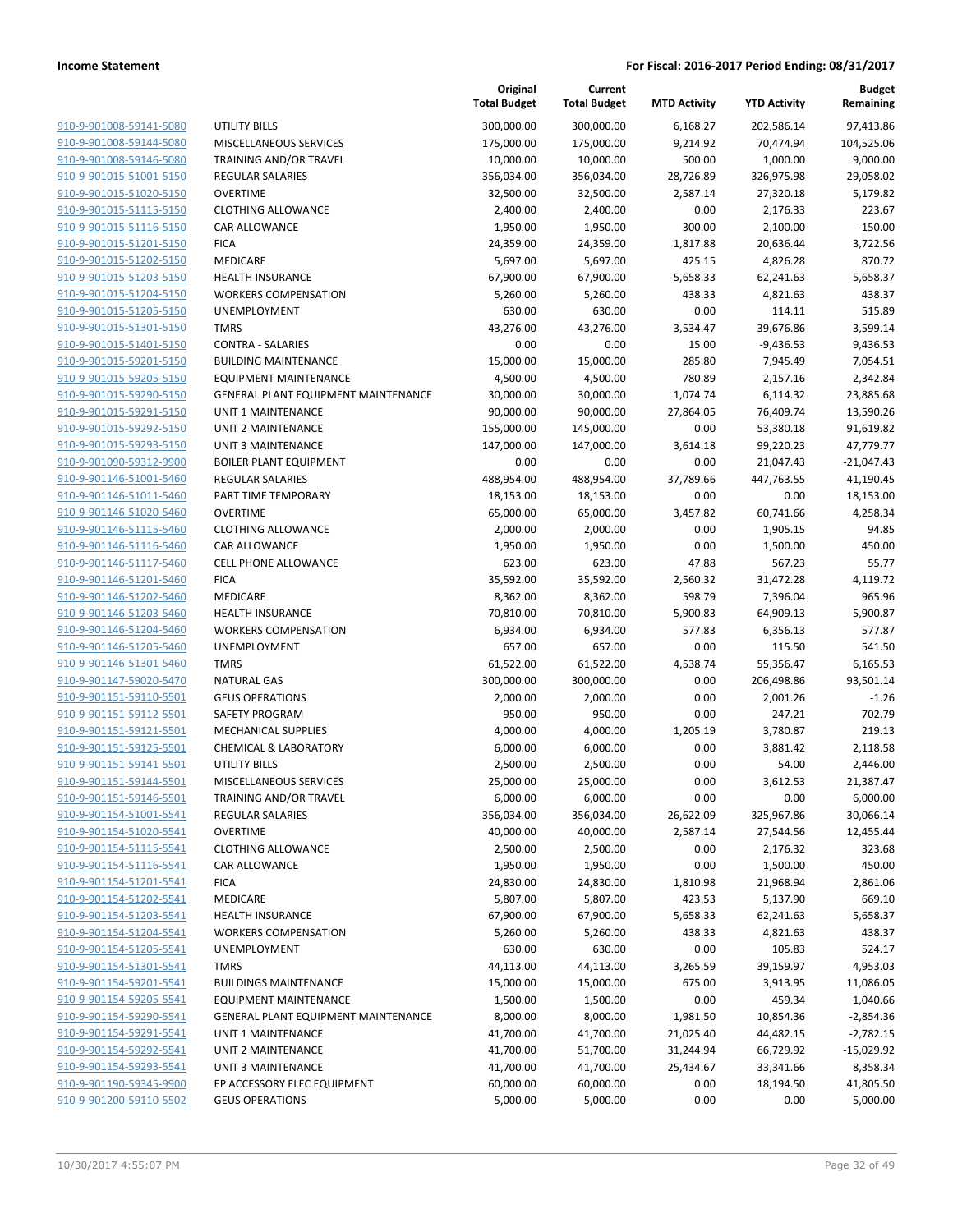|                                                    |                                                     | Original<br><b>Total Budget</b> | Current<br><b>Total Budget</b> | <b>MTD Activity</b> | <b>YTD Activity</b>   | <b>Budget</b><br>Remaining |
|----------------------------------------------------|-----------------------------------------------------|---------------------------------|--------------------------------|---------------------|-----------------------|----------------------------|
| 910-9-901500-59040-5550                            | TMPA FIXED COST                                     | 12,153,858.00                   | 12,153,858.00                  | 2,744,742.00        | 13,735,137.00         | $-1,581,279.00$            |
| 910-9-901500-59041-5550                            | AMORTIZE PREPAID SCRUBBER                           | 317,742.00                      | 317,742.00                     | 26,478.50           | 291,263.50            | 26,478.50                  |
| 910-9-901500-59043-5550                            | AMORTIZE PREPAID TMPA FIXED                         | 1,336,320.00                    | 1,232,153.00                   | 102,679.41          | 1,129,473.58          | 102,679.42                 |
| 910-9-901500-59045-5550                            | <b>GCSES ENERGY</b>                                 | 5,225,000.00                    | 5,225,000.00                   | 1,105,946.58        | 3,916,190.31          | 1,308,809.69               |
| 910-9-901500-59050-5550                            | DUKE WIND ENERGY                                    | 2,261,250.00                    | 2,261,250.00                   | 362,027.51          | 2,740,442.62          | -479,192.62                |
| 910-9-901500-59051-5550                            | <b>SOLAR ENERGY</b>                                 | 1,210,000.00                    | 1,210,000.00                   | 151,595.43          | 352,042.59            | 857,957.41                 |
| 910-9-901500-59052-5550                            | OFF-SYSTEM NET PURCHASES                            | 3,500.00                        | 2,735,765.00                   | 1,090,728.80        | 1,643,759.73          | 1,092,005.27               |
| 910-9-901500-59053-5550                            | <b>ERCOT BALANCING ENERGY</b>                       | 10,120,000.00                   | 7,387,735.00                   | 0.00                | 3,321,668.56          | 4,066,066.44               |
| 910-9-901500-59054-5550                            | <b>ANCILLARY SERVICES</b>                           | 245,000.00                      | 245,000.00                     | 0.00                | 47,339.43             | 197,660.57                 |
| 910-9-901500-59055-5550                            | <b>CONTROL CENTER COSTS</b>                         | 222,000.00                      | 222,000.00                     | 18,500.00           | 185,000.00            | 37,000.00                  |
| 910-9-901500-59057-5550                            | <b>ERCOT UPLIFT</b>                                 | 320,000.00                      | 320,000.00                     | 0.00                | 121,901.39            | 198,098.61                 |
| 910-9-901500-59059-5550                            | EILS                                                | 80,500.00                       | 80,500.00                      | 0.00                | 21,141.19             | 59,358.81                  |
| 910-9-901500-59063-5550                            | <b>ERCOT CONGESTION RIGHTS</b>                      | $-100,000.00$                   | $-100,000.00$                  | $-45,613.14$        | -583,947.40           | 483,947.40                 |
| 910-9-901500-59080-5550                            | DEMAND SIDE RESPONSE                                | 1,000.00                        | 1,000.00                       | 0.00                | 0.00                  | 1,000.00                   |
| 910-9-901500-59099-5550                            | <b>GARLAND CLEARING ACCOUNT</b>                     | 0.00                            | 0.00                           | $-271,834.50$       | $-83,838.81$          | 83,838.81                  |
| 910-9-901600-51001-5750                            | REGULAR SALARIES                                    | 154,274.00                      | 154,274.00                     | 12,136.00           | 144,100.80            | 10,173.20                  |
| 910-9-901600-51020-5750                            | <b>OVERTIME</b>                                     | 10,500.00                       | 10,500.00                      | 0.00                | 2,873.32              | 7,626.68                   |
| 910-9-901600-51116-5750                            | <b>CAR ALLOWANCE</b>                                | 3,000.00                        | 3,000.00                       | 230.76              | 2,769.12              | 230.88                     |
| 910-9-901600-51117-5750                            | <b>CELL PHONE ALLOWANCE</b>                         | 864.00                          | 864.00                         | 66.46               | 797.52                | 66.48                      |
| 910-9-901600-51201-5750                            | <b>FICA</b>                                         | 10,456.00                       | 10,456.00                      | 700.62              | 8,541.55              | 1,914.45                   |
| 910-9-901600-51202-5750                            | MEDICARE                                            | 2,445.00                        | 2,445.00                       | 163.86              | 1,997.67              | 447.33                     |
| 910-9-901600-51203-5750                            | <b>HEALTH INSURANCE</b>                             | 19,400.00                       | 19,400.00                      | 1,616.66            | 17,783.26             | 1,616.74                   |
| 910-9-901600-51204-5750                            | <b>WORKERS COMPENSATION</b>                         | 422.00                          | 422.00                         | 35.17               | 386.87                | 35.13                      |
| 910-9-901600-51205-5750                            | UNEMPLOYMENT                                        | 180.00                          | 180.00                         | 0.00                | 33.01                 | 146.99                     |
| 910-9-901600-51301-5750                            | <b>TMRS</b>                                         | 18,575.00                       | 18,575.00                      | 1,390.04            | 16,660.58             | 1,914.42                   |
| 910-9-901600-59110-5750                            | <b>GEUS OPERATIONS</b>                              | 49,500.00                       | 49,500.00                      | 652.32              | 25,686.12             | 23,813.88                  |
| 910-9-901600-59146-5750                            | TRAINING AND/OR TRAVEL                              | 3,000.00                        | 3,000.00                       | 0.00                | 3,305.30              | $-305.30$                  |
| 910-9-910120-51001-9200                            | <b>REGULAR SALARIES</b>                             | 329,210.00                      | 329,210.00                     | 27,376.08           | 325,739.25            | 3,470.75                   |
| 910-9-910120-51020-9200                            | <b>OVERTIME</b>                                     | 200.00                          | 200.00                         | 0.00                | 0.00                  | 200.00                     |
| 910-9-910120-51115-9200                            | <b>CLOTHING ALLOWANCE</b>                           | 250.00                          | 250.00                         | 0.00                | 218.75                | 31.25                      |
| 910-9-910120-51116-9200                            | CAR ALLOWANCE                                       | 8,950.00                        | 8,950.00                       | 688.46              | 8,261.52              | 688.48                     |
| 910-9-910120-51117-9200                            | <b>CELL PHONE ALLOWANCE</b>                         | 1,544.00                        | 1,544.00                       | 118.74              | 1,431.04              | 112.96                     |
| 910-9-910120-51201-9200                            | <b>FICA</b>                                         | 18,013.00                       | 18,013.00                      | 1,704.84            | 18,533.08             | $-520.08$                  |
| 910-9-910120-51202-9200                            | <b>MEDICARE</b>                                     | 4,933.00                        | 4,933.00                       | 398.72              | 4,759.91              | 173.09                     |
| 910-9-910120-51203-9200                            | <b>HEALTH INSURANCE</b>                             | 32,980.00                       | 32,980.00                      | 2,748.33            | 30,231.63             | 2,748.37                   |
| 910-9-910120-51204-9200                            | <b>WORKERS COMPENSATION</b>                         | 1,627.00                        | 1,627.00                       | 135.58              | 1,491.38              | 135.62                     |
| 910-9-910120-51205-9200                            | UNEMPLOYMENT                                        | 306.00                          | 306.00                         | 0.00                | 58.46                 | 247.54                     |
| 910-9-910120-51301-9200                            | <b>TMRS</b>                                         | 37,468.00                       | 37,468.00                      | 3,150.90            | 37,126.70             | 341.30                     |
| 910-9-910121-59110-9210                            | <b>GEUS OPERATIONS</b>                              | 12,000.00                       | 11,966.00                      | 201.56              | 2,445.47              | 9,520.53                   |
| 910-9-910121-59116-9210                            | <b>BUILDING OPERATIONS</b>                          | 6,000.00                        | 6,000.00                       | 545.40              | 3,856.33              | 2,143.67                   |
| 910-9-910121-59141-9210                            | UTILITY BILLS                                       | 81,000.00                       | 81,000.00                      | 6,131.98            | 73,620.80             | 7,379.20                   |
| 910-9-910121-59143-9210                            | PROFESSIONAL SERVICES                               | 35,000.00                       | 35,000.00                      | 645.00              | 5,226.26              | 29,773.74                  |
| 910-9-910121-59144-9210                            | MISCELLANEOUS SERVICES                              | 14,000.00                       | 14,034.00                      | 2,284.95            | 13,418.38             | 615.62                     |
| 910-9-910121-59193-9210<br>910-9-910121-59198-9210 | <b>GEUS INTERNET SERVICE</b>                        | 38,000.00                       | 38,000.00                      | 0.00                | 38,000.00<br>9,979.00 | 0.00<br>0.00               |
| 910-9-910132-59110-9302                            | <b>COLOCATION CHARGES</b><br><b>GEUS OPERATIONS</b> | 9,979.00                        | 9,979.00                       | 0.00<br>561.16      |                       |                            |
| 910-9-910132-59142-9302                            | <b>MEMBERSHIP FEES</b>                              | 11,000.00<br>56,000.00          | 11,000.00<br>56,000.00         | 5,450.08            | 6,829.42<br>54,470.48 | 4,170.58                   |
| 910-9-910132-59146-9302                            |                                                     |                                 |                                |                     |                       | 1,529.52                   |
| 910-9-910135-59200-9350                            | TRAINING AND/OR TRAVEL<br>LANDSCAPING MAINTENANCE   | 5,000.00<br>18,500.00           | 5,000.00                       | 899.15<br>1,040.00  | 2,040.28<br>10,506.19 | 2,959.72<br>7,993.81       |
| 910-9-910135-59201-9350                            | <b>BUILDING MAINTENANCE</b>                         | 35,700.00                       | 18,500.00<br>35,700.00         | 1,798.38            | 20,330.96             | 15,369.04                  |
| 910-9-910135-59205-9350                            | <b>EQUIPMENT MAINTENANCE</b>                        | 1,000.00                        | 1,000.00                       | 0.00                | 1,007.98              | $-7.98$                    |
| 910-9-910190-59390-9900                            | <b>STRUCTURES &amp; IMPROVEMENTS</b>                | 10,000.00                       | 10,000.00                      | 0.00                | 0.00                  | 10,000.00                  |
| 910-9-911120-51001-9201                            | <b>REGULAR SALARIES</b>                             | 346,058.00                      |                                | 26,260.96           | 313,834.67            | 32,223.33                  |
| 910-9-911120-51020-9201                            | <b>OVERTIME</b>                                     | 750.00                          | 346,058.00<br>750.00           | 0.00                | 487.49                | 262.51                     |
| 910-9-911120-51115-9201                            | <b>CLOTHING ALLOWANCE</b>                           | 400.00                          | 400.00                         | 0.00                | 367.95                | 32.05                      |
| 910-9-911120-51117-9201                            | <b>CELL PHONE ALLOWANCE</b>                         | 1,639.00                        | 1,639.00                       | 85.92               | 1,047.41              | 591.59                     |
| 910-9-911120-51201-9201                            | <b>FICA</b>                                         | 21,629.00                       | 21,629.00                      | 1,551.32            | 18,659.60             | 2,969.40                   |
| 910-9-911120-51202-9201                            | MEDICARE                                            | 5,058.00                        | 5,058.00                       | 362.81              | 4,363.97              | 694.03                     |
| 910-9-911120-51203-9201                            | <b>HEALTH INSURANCE</b>                             |                                 |                                | 5,092.50            |                       | 5,092.50                   |
|                                                    |                                                     | 61,110.00                       | 61,110.00                      |                     | 56,017.50             |                            |
|                                                    |                                                     |                                 |                                |                     |                       |                            |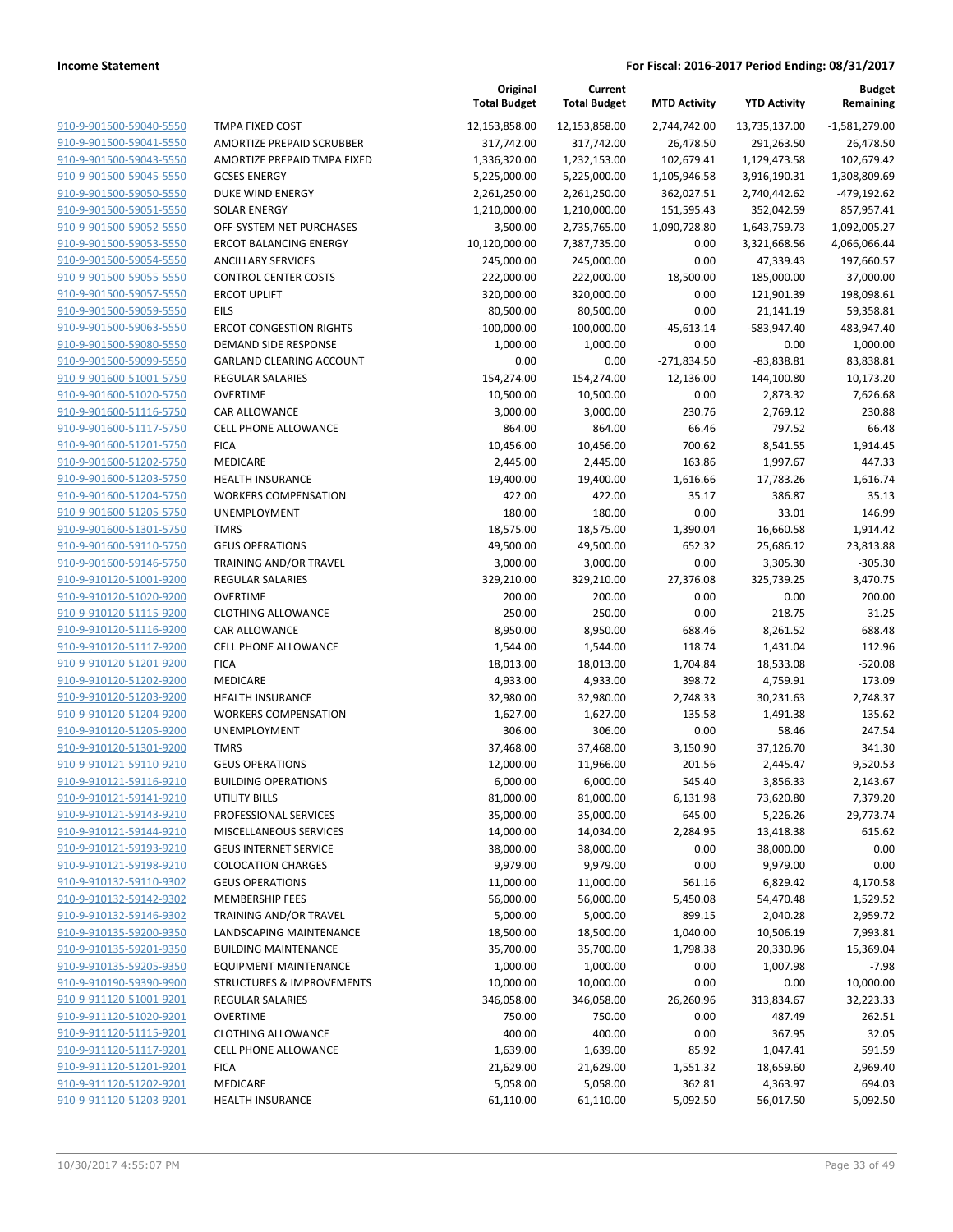|                                                    |                                      | Original<br><b>Total Budget</b> | Current<br><b>Total Budget</b> | <b>MTD Activity</b> | <b>YTD Activity</b> | Budget<br>Remaining      |
|----------------------------------------------------|--------------------------------------|---------------------------------|--------------------------------|---------------------|---------------------|--------------------------|
| 910-9-911120-51204-9201                            | <b>WORKERS COMPENSATION</b>          | 3,970.00                        | 3,970.00                       | 330.83              | 3,639.13            | 330.87                   |
| 910-9-911120-51205-9201                            | <b>UNEMPLOYMENT</b>                  | 567.00                          | 567.00                         | 0.00                | 97.08               | 469.92                   |
| 910-9-911120-51301-9201                            | <b>TMRS</b>                          | 38,425.00                       | 38,425.00                      | 2,945.57            | 34,917.27           | 3,507.73                 |
| 910-9-911121-59110-9211                            | <b>GEUS OPERATIONS</b>               | 36,800.00                       | 36,800.00                      | 1,617.46            | 31,019.18           | 5,780.82                 |
| 910-9-911121-59111-9211                            | MISCELLANEOUS OFFICE EXPENSES        | 0.00                            | 0.00                           | 574.56              | 632.25              | $-632.25$                |
| 910-9-911121-59187-9211                            | <b>EMPLOYEE RELATIONS</b>            | 20,000.00                       | 20,000.00                      | 1,371.81            | 18,178.96           | 1,821.04                 |
| 910-9-911135-59205-9351                            | <b>EQUIPMENT MAINTENANCE</b>         | 8,450.00                        | 8,450.00                       | 2,261.53            | 3,920.71            | 4,529.29                 |
| 910-9-913101-51001-9301                            | <b>REGULAR SALARIES</b>              | 194,126.00                      | 194,126.00                     | 15,272.02           | 179,331.25          | 14,794.75                |
| 910-9-913101-51115-9301                            | <b>CLOTHING ALLOWANCE</b>            | 400.00                          | 400.00                         | 0.00                | 0.00                | 400.00                   |
| 910-9-913101-51117-9301                            | <b>CELL PHONE ALLOWANCE</b>          | 1,272.00                        | 1,272.00                       | 97.84               | 1,174.08            | 97.92                    |
| 910-9-913101-51201-9301                            | <b>FICA</b>                          | 12,140.00                       | 12,140.00                      | 890.86              | 10,504.82           | 1,635.18                 |
| 910-9-913101-51202-9301                            | MEDICARE                             | 2,839.00                        | 2,839.00                       | 208.34              | 2,456.74            | 382.26                   |
| 910-9-913101-51203-9301                            | <b>HEALTH INSURANCE</b>              | 29,100.00                       | 29,100.00                      | 2,425.00            | 26,675.00           | 2,425.00                 |
| 910-9-913101-51204-9301                            | <b>WORKERS COMPENSATION</b>          | 531.00                          | 531.00                         | 44.25               | 486.75              | 44.25                    |
| 910-9-913101-51205-9301                            | <b>UNEMPLOYMENT</b>                  | 270.00                          | 270.00                         | 0.00                | 46.55               | 223.45                   |
| <u>910-9-913101-51301-9301</u>                     | <b>TMRS</b>                          | 21,567.00                       | 21,567.00                      | 1,718.34            | 19,968.31           | 1,598.69                 |
| 910-9-913101-59110-9301                            | <b>GEUS OPERATIONS</b>               | 33,200.00                       | 21,923.00                      | 1,975.06            | 15,040.05           | 6,882.95                 |
| 910-9-913101-59112-9301                            | SAFETY                               | 1,500.00                        | 1,500.00                       | 0.00                | 0.00                | 1,500.00                 |
| 910-9-913101-59131-9301                            | NON-BAD DEBT WRITE OFFS              | 4,000.00                        | 4,000.00                       | 8.77                | 2,980.96            | 1,019.04                 |
| 910-9-913101-59160-9301                            | ADVERTISING                          | 34,500.00                       | 34,500.00                      | 3,937.84            | 22,793.34           | 11,706.66                |
| 910-9-913101-59164-9301                            | <b>CONSUMER INFORMATION</b>          | 6,000.00                        | 6,000.00                       | 0.00                | 0.00                | 6,000.00                 |
| 910-9-913101-59167-9301                            | <b>ENERGY EFFICIENCY OPERATIONS</b>  | 15,000.00                       | 15,000.00                      | 1,199.00            | 4,966.26            | 10,033.74                |
| 910-9-913101-59195-9301                            | PUBLIC SERVICE BY GEUS C/I           | 15,000.00                       | 15,000.00                      | 0.00                | 15,000.00           | 0.00                     |
| 910-9-913102-51001-9020                            | <b>REGULAR SALARIES</b>              | 283,650.00                      | 283,650.00                     | 20,560.71           | 262,414.53          | 21,235.47                |
| 910-9-913102-51020-9020                            | <b>OVERTIME</b>                      | 20,500.00                       | 20,500.00                      | 2,026.89            | 18,719.83           | 1,780.17                 |
| 910-9-913102-51115-9020                            | <b>CLOTHING ALLOWANCE</b>            | 3,100.00                        | 3,100.00                       | 0.00                | 3,774.72            | $-674.72$                |
| 910-9-913102-51117-9020                            | <b>CELL PHONE ALLOWANCE</b>          | 0.00                            | 0.00                           | 99.66               | 398.64              | $-398.64$                |
| 910-9-913102-51201-9020                            | <b>FICA</b>                          | 19,049.00                       | 19,049.00                      | 1,298.03            | 17,145.78           | 1,903.22                 |
| 910-9-913102-51202-9020                            | MEDICARE                             | 4,455.00                        | 4,455.00                       | 303.57              | 4,009.90            | 445.10                   |
| 910-9-913102-51203-9020                            | <b>HEALTH INSURANCE</b>              | 77,600.00                       | 77,600.00                      | 6,466.67            | 71,133.37           | 6,466.63                 |
| 910-9-913102-51204-9020                            | <b>WORKERS COMPENSATION</b>          | 3,722.00                        | 3,722.00                       | 310.17              | 3,411.87            | 310.13                   |
| 910-9-913102-51205-9020                            | <b>UNEMPLOYMENT</b>                  | 720.00                          | 720.00                         | 0.00                | 133.44              | 586.56                   |
| 910-9-913102-51301-9020                            | <b>TMRS</b>                          | 33,844.00                       | 33,844.00                      | 2,536.45            | 32,770.64           | 1,073.36                 |
| 910-9-913102-59110-9020                            | <b>GEUS OPERATIONS</b>               | 39,150.00                       | 39,150.00                      | 2,455.47            | 31,372.41           | 7,777.59                 |
| 910-9-913102-59169-9020                            | PRE PAID METER COSTS                 | 13,850.00                       | 13,850.00                      | 2,500.00            | 12,607.22           | 1,242.78                 |
| 910-9-913130-51001-9030                            | <b>REGULAR SALARIES</b>              | 235,414.00                      | 235,414.00                     | 20,955.25           | 243,784.77          | $-8,370.77$<br>28,881.00 |
| 910-9-913130-51010-9030<br>910-9-913130-51020-9030 | PART TIME REGULAR<br><b>OVERTIME</b> | 28,881.00                       | 28,881.00                      | 0.00<br>77.11       | 0.00<br>989.78      |                          |
| 910-9-913130-51102-9030                            | <b>BILINGUAL PAY</b>                 | 3,200.00<br>3,400.00            | 3,200.00<br>3,400.00           | 276.96              | 3,323.52            | 2,210.22<br>76.48        |
| 910-9-913130-51201-9030                            | <b>FICA</b>                          | 16,796.00                       | 16,796.00                      | 1,257.78            | 14,648.42           | 2,147.58                 |
| 910-9-913130-51202-9030                            | MEDICARE                             | 3,929.00                        | 3,929.00                       | 294.16              | 3,425.85            | 503.15                   |
| 910-9-913130-51203-9030                            | HEALTH INSURANCE                     | 67,900.00                       | 67,900.00                      | 5,658.33            | 62,241.63           | 5,658.37                 |
| 910-9-913130-51204-9030                            | <b>WORKERS COMPENSATION</b>          | 644.00                          | 644.00                         | 53.67               | 590.37              | 53.63                    |
| 910-9-913130-51205-9030                            | UNEMPLOYMENT                         | 630.00                          | 630.00                         | 0.00                | 122.10              | 507.90                   |
| 910-9-913130-51301-9030                            | <b>TMRS</b>                          | 26,658.00                       | 26,658.00                      | 2,382.38            | 27,445.51           | $-787.51$                |
| 910-9-913130-59110-9030                            | <b>GEUS OPERATIONS</b>               | 39,500.00                       | 27,702.00                      | 7,732.55            | 19,529.19           | 8,172.81                 |
| 910-9-913130-59166-9030                            | LOW INCOME ASSISTANCE                | 15,000.00                       | 15,000.00                      | 2,175.00            | 10,275.00           | 4,725.00                 |
| 910-9-913131-51001-9031                            | <b>REGULAR SALARIES</b>              | 42,307.00                       | 42,307.00                      | 3,336.00            | 39,024.00           | 3,283.00                 |
| 910-9-913131-51020-9031                            | <b>OVERTIME</b>                      | 500.00                          | 500.00                         | 0.00                | 7.70                | 492.30                   |
| 910-9-913131-51102-9031                            | <b>BILINGUAL PAY</b>                 | 600.00                          | 600.00                         | 46.14               | 553.68              | 46.32                    |
| 910-9-913131-51201-9031                            | <b>FICA</b>                          | 2,691.00                        | 2,691.00                       | 209.70              | 2,454.30            | 236.70                   |
| 910-9-913131-51202-9031                            | MEDICARE                             | 629.00                          | 629.00                         | 49.04               | 573.90              | 55.10                    |
| 910-9-913131-51203-9031                            | <b>HEALTH INSURANCE</b>              | 9,700.00                        | 9,700.00                       | 808.33              | 8,891.63            | 808.37                   |
| 910-9-913131-51204-9031                            | <b>WORKERS COMPENSATION</b>          | 116.00                          | 116.00                         | 9.67                | 106.37              | 9.63                     |
| 910-9-913131-51205-9031                            | UNEMPLOYMENT                         | 90.00                           | 90.00                          | 0.00                | 15.16               | 74.84                    |
| 910-9-913131-51301-9031                            | <b>TMRS</b>                          | 4,781.00                        | 4,781.00                       | 378.12              | 4,378.91            | 402.09                   |
| 910-9-913131-59110-9031                            | <b>GEUS OPERATIONS</b>               | 11,200.00                       | 22,477.00                      | 1,089.70            | 14,861.77           | 7,615.23                 |
| 910-9-913134-51001-9034                            | REGULAR SALARIES                     | 127,691.00                      | 127,691.00                     | 8,454.74            | 105,639.14          | 22,051.86                |
| 910-9-913134-51020-9034                            | <b>OVERTIME</b>                      | 700.00                          | 700.00                         | 0.00                | 28.84               | 671.16                   |
|                                                    |                                      |                                 |                                |                     |                     |                          |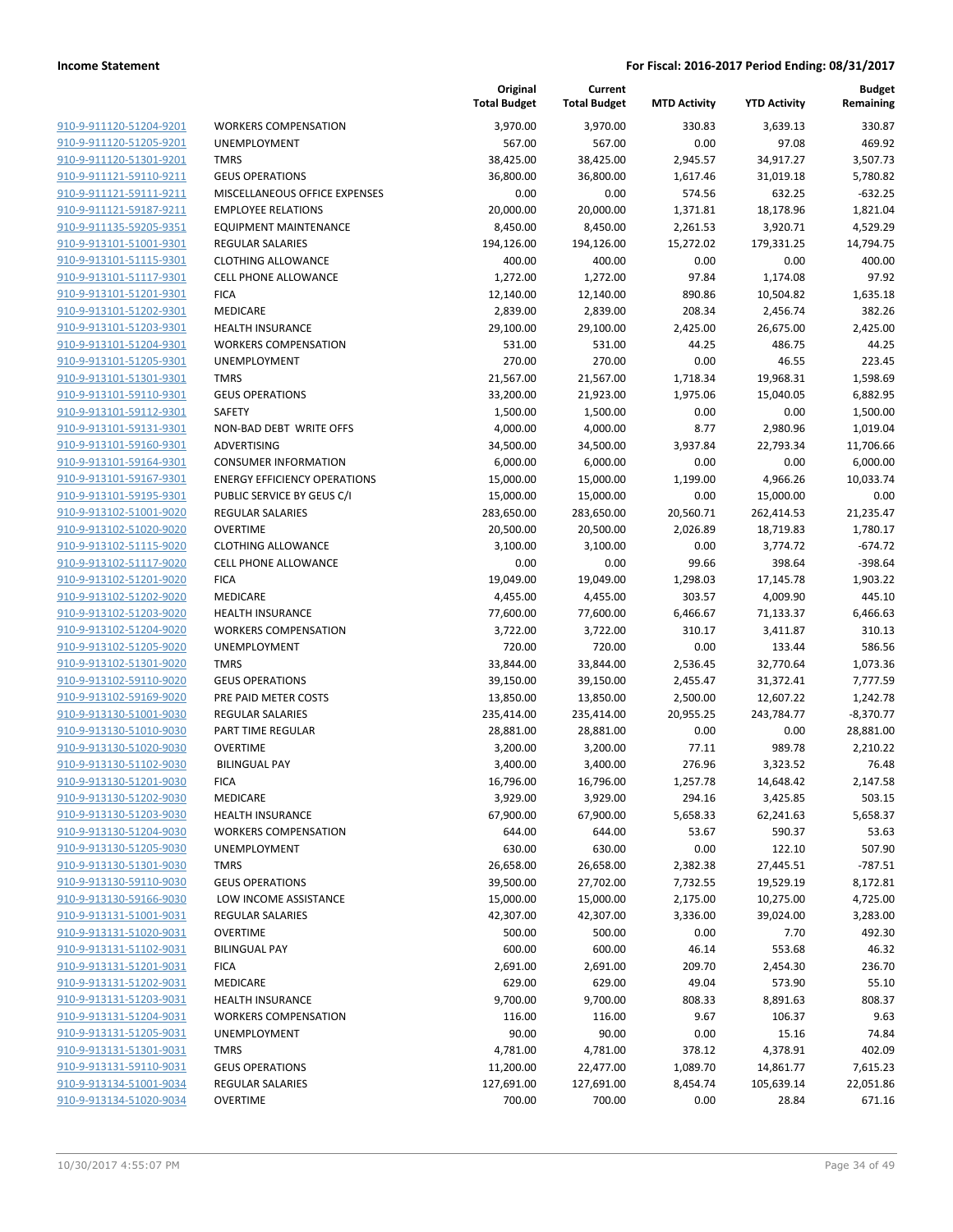|                         |                                         | Original<br><b>Total Budget</b> | Current<br><b>Total Budget</b> | <b>MTD Activity</b> | <b>YTD Activity</b> | <b>Budget</b><br>Remaining |
|-------------------------|-----------------------------------------|---------------------------------|--------------------------------|---------------------|---------------------|----------------------------|
| 910-9-913134-51201-9034 | <b>FICA</b>                             | 7,960.00                        | 7,960.00                       | 549.22              | 6,162.80            | 1,797.20                   |
| 910-9-913134-51202-9034 | MEDICARE                                | 1,862.00                        | 1,862.00                       | 128.44              | 1,441.28            | 420.72                     |
| 910-9-913134-51203-9034 | <b>HEALTH INSURANCE</b>                 | 29,100.00                       | 29,100.00                      | 2,425.00            | 26,675.00           | 2,425.00                   |
| 910-9-913134-51204-9034 | <b>WORKERS COMPENSATION</b>             | 349.00                          | 349.00                         | 29.08               | 319.88              | 29.12                      |
| 910-9-913134-51205-9034 | <b>UNEMPLOYMENT</b>                     | 270.00                          | 270.00                         | 0.00                | 49.20               | 220.80                     |
| 910-9-913134-51301-9034 | <b>TMRS</b>                             | 14,142.00                       | 14,142.00                      | 1,082.44            | 11,880.66           | 2,261.34                   |
| 910-9-913134-59110-9034 | <b>GEUS OPERATIONS</b>                  | 97,395.00                       | 97,395.00                      | 7,272.73            | 78,220.76           | 19,174.24                  |
| 910-9-913135-51001-9035 | REGULAR SALARIES                        | 144,560.00                      | 144,560.00                     | 11,204.80           | 129,513.05          | 15,046.95                  |
| 910-9-913135-51020-9035 | <b>OVERTIME</b>                         | 2,100.00                        | 2,100.00                       | 404.75              | 2,686.00            | $-586.00$                  |
| 910-9-913135-51102-9035 | <b>BILINGUAL PAY</b>                    | 500.00                          | 500.00                         | 46.16               | 553.92              | $-53.92$                   |
| 910-9-913135-51201-9035 | <b>FICA</b>                             | 9,124.00                        | 9,124.00                       | 663.12              | 7,573.41            | 1,550.59                   |
| 910-9-913135-51202-9035 | MEDICARE                                | 2,134.00                        | 2,134.00                       | 155.09              | 1,771.20            | 362.80                     |
| 910-9-913135-51203-9035 | <b>HEALTH INSURANCE</b>                 | 38,800.00                       | 38,800.00                      | 3,233.33            | 35,566.63           | 3,233.37                   |
| 910-9-913135-51204-9035 | <b>WORKERS COMPENSATION</b>             | 396.00                          | 396.00                         | 33.00               | 363.00              | 33.00                      |
| 910-9-913135-51205-9035 | <b>UNEMPLOYMENT</b>                     | 360.00                          | 360.00                         | 2.47                | 61.16               | 298.84                     |
| 910-9-913135-51301-9035 | <b>TMRS</b>                             | 16,209.00                       | 16,209.00                      | 1,303.10            | 14,721.13           | 1,487.87                   |
| 910-9-913135-59110-9035 | <b>GEUS OPERATIONS</b>                  | 30,700.00                       | 30,700.00                      | 4,691.43            | 26,283.56           | 4,416.44                   |
| 910-9-913135-59170-9035 | <b>CREDIT CARD FEES</b>                 | 72,000.00                       | 83,798.00                      | 7,834.92            | 76,625.82           | 7,172.18                   |
| 910-9-913135-59172-9035 | LOCKBOX OVER/SHORT                      | 500.00                          | 500.00                         | 0.00                | 0.00                | 500.00                     |
| 910-9-913135-59173-9035 | <b>ONLINE PAYMENT OVER/SHORT</b>        | 500.00                          | 500.00                         | 0.00                | 0.00                | 500.00                     |
| 910-9-913135-59174-9035 | <b>BANK RECS OVER/SHORT</b>             | 100.00                          | 100.00                         | 0.00                | $-841.36$           | 941.36                     |
| 910-9-913135-59175-9035 | <b>CASHIERS OVER/SHORT</b>              | 500.00                          | 500.00                         | 20.09               | $-30.29$            | 530.29                     |
| 910-9-913135-59179-9035 | <b>AMPY OVER/SHORT</b>                  | 100.00                          | 100.00                         | 0.00                | 0.00                | 100.00                     |
| 910-9-913136-51001-9036 | <b>REGULAR SALARIES</b>                 | 30,243.00                       | 30,243.00                      | 2,332.80            | 27,763.40           | 2,479.60                   |
| 910-9-913136-51020-9036 | <b>OVERTIME</b>                         | 100.00                          | 100.00                         | 0.00                | 231.30              | $-131.30$                  |
| 910-9-913136-51115-9036 | <b>CLOTHING ALLOWANCE</b>               | 250.00                          | 250.00                         | 0.00                | 214.11              | 35.89                      |
| 910-9-913136-51201-9036 | <b>FICA</b>                             | 1,897.00                        | 1,897.00                       | 122.16              | 1,496.99            | 400.01                     |
| 910-9-913136-51202-9036 | MEDICARE                                | 444.00                          | 444.00                         | 28.58               | 350.17              | 93.83                      |
| 910-9-913136-51203-9036 | <b>HEALTH INSURANCE</b>                 | 9,700.00                        | 9,700.00                       | 808.33              | 8,891.63            | 808.37                     |
| 910-9-913136-51204-9036 | <b>WORKERS COMPENSATION</b>             | 1,015.00                        | 1,015.00                       | 84.58               | 930.38              | 84.62                      |
| 910-9-913136-51205-9036 | UNEMPLOYMENT                            | 90.00                           | 90.00                          | 0.00                | 12.88               | 77.12                      |
| 910-9-913136-51301-9036 | <b>TMRS</b>                             | 3,370.00                        | 3,370.00                       | 260.80              | 3,111.43            | 258.57                     |
| 910-9-913136-59110-9036 | <b>GEUS OPERATIONS</b>                  | 22,000.00                       | 20,000.00                      | 918.73              | 8,052.55            | 11,947.45                  |
| 910-9-913136-59141-9036 | <b>UTILITY BILLS</b>                    | 53,000.00                       | 53,000.00                      | 3,588.35            | 38,639.26           | 14,360.74                  |
| 910-9-913139-59780-9240 | PROPERTY INSURANCE                      | 12,400.00                       | 8,825.00                       | 0.00                | 8,823.73            | 1.27                       |
| 910-9-913139-59781-9250 | <b>LIABILITY INSURANCE</b>              | 7,700.00                        | 3,305.00                       | 0.00                | 3,302.57            | 2.43                       |
| 910-9-913139-59902-9301 | XFER to COG - ADMIN EXPENSES            | 86,942.00                       | 90,387.00                      | 7,532.33            | 82,855.63           | 7,531.37                   |
| 910-9-913139-59926-9301 | XFER to COG - GARAGE                    | 7,949.00                        | 8,026.00                       | 668.75              | 7,356.25            | 669.75                     |
| 910-9-913139-59927-9301 | XFER to COG - INSURANCE                 | 6,461.00                        | 5,997.00                       | 499.67              | 5,496.37            | 500.63                     |
| 910-9-913139-59928-9301 | XFFR to COG - IT                        | 125,282.00                      | 136,407.00                     | 11,367.25           | 125,039.75          | 11,367.25                  |
| 910-9-913159-59200-9353 | LANDSCAPING MAINTENANCE                 | 3,000.00                        | 3,000.00                       | 215.00              | 1,940.02            | 1,059.98                   |
| 910-9-913159-59201-9353 | <b>BUILDINGS MAINTNANCE</b>             | 23,000.00                       | 25,000.00                      | 6,671.00            | 21,766.42           | 3,233.58                   |
| 910-9-913159-59205-9353 | <b>EQUIPMENT MAINTENANCE</b>            | 37,000.00                       | 37,000.00                      | 19,070.55           | 28,500.83           | 8,499.17                   |
| 910-9-913190-59391-9900 | <b>FURNITURE &amp; OFFICE EQUIPMENT</b> | 8,000.00                        | 8,000.00                       | 0.00                | 0.00                | 8,000.00                   |
| 910-9-913190-59392-9900 | <b>TRANSPORTATION EQUIPMENT</b>         | 40,000.00                       | 40,000.00                      | 0.00                | 39,838.00           | 162.00                     |
| 910-9-930000-59060-5650 | <b>TRANSMISSION COSTS</b>               | 1,250,000.00                    | 1,250,000.00                   | 108,213.62          | 1,077,550.73        | 172,449.27                 |
| 910-9-930000-59110-5600 | <b>GEUS OPERATIONS</b>                  | 91,000.00                       | 91,000.00                      | 7,336.19            | 88,672.70           | 2,327.30                   |
| 910-9-930161-51001-5610 | <b>REGULAR SALARIES</b>                 | 234,047.00                      | 234,047.00                     | 20,153.52           | 212,892.57          | 21,154.43                  |
| 910-9-930161-51020-5610 | <b>OVERTIME</b>                         | 32,000.00                       | 32,000.00                      | 2,462.19            | 26,010.95           | 5,989.05                   |
| 910-9-930161-51116-5610 | CAR ALLOWANCE                           | 3,000.00                        | 3,000.00                       | 230.76              | 2,769.12            | 230.88                     |
| 910-9-930161-51117-5610 | CELL PHONE ALLOWANCE                    | 648.00                          | 648.00                         | 49.84               | 606.38              | 41.62                      |
| 910-9-930161-51201-5610 | <b>FICA</b>                             | 16,721.00                       | 16,721.00                      | 1,381.78            | 14,550.63           | 2,170.37                   |
| 910-9-930161-51202-5610 | MEDICARE                                | 3,911.00                        | 3,911.00                       | 323.16              | 3,402.99            | 508.01                     |
| 910-9-930161-51203-5610 | <b>HEALTH INSURANCE</b>                 | 32,738.00                       | 32,738.00                      | 2,728.17            | 30,009.87           | 2,728.13                   |
| 910-9-930161-51204-5610 | <b>WORKERS COMPENSATION</b>             | 640.00                          | 640.00                         | 53.33               | 586.63              | 53.37                      |
| 910-9-930161-51205-5610 | UNEMPLOYMENT                            | 304.00                          | 304.00                         | 4.50                | 67.25               | 236.75                     |
| 910-9-930161-51301-5610 | <b>TMRS</b>                             | 29,707.00                       | 29,707.00                      | 2,559.79            | 26,902.72           | 2,804.28                   |
| 910-9-930161-59110-5610 | <b>GEUS OPERATIONS</b>                  | 17,500.00                       | 17,500.00                      | 6,731.93            | 9,905.06            | 7,594.94                   |
| 910-9-930161-59146-5610 | TRAINING AND/OR TRAVEL                  | 32,000.00                       | 32,000.00                      | 416.69              | 20,708.77           | 11,291.23                  |
|                         |                                         |                                 |                                |                     |                     |                            |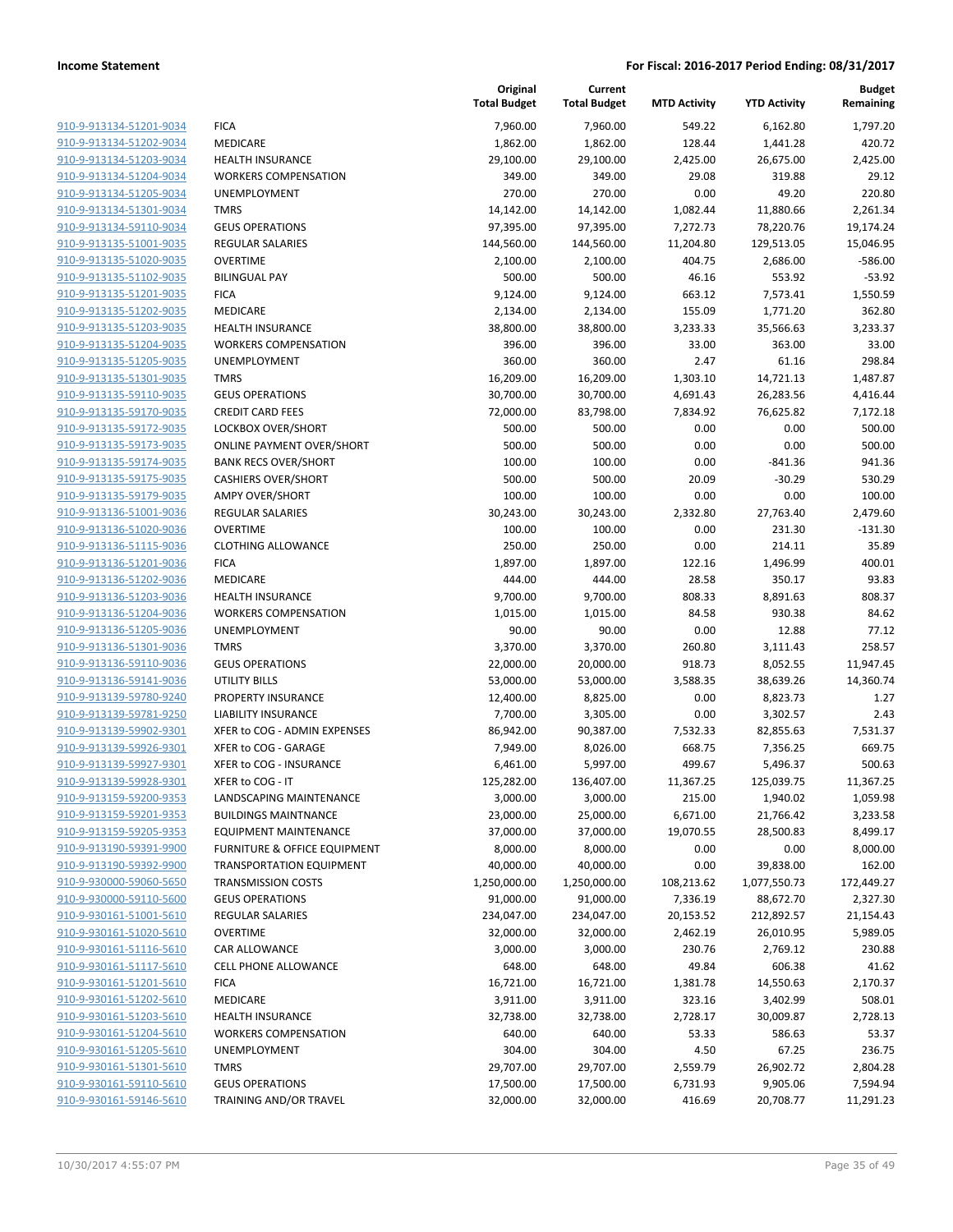|                                                    |                                            | Original<br><b>Total Budget</b> | Current<br><b>Total Budget</b> | <b>MTD Activity</b> | <b>YTD Activity</b>  | <b>Budget</b><br>Remaining |
|----------------------------------------------------|--------------------------------------------|---------------------------------|--------------------------------|---------------------|----------------------|----------------------------|
| 910-9-930181-51001-5810                            | REGULAR SALARIES                           | 142,964.00                      | 142,964.00                     | 8,993.60            | 125,606.52           | 17,357.48                  |
| 910-9-930181-51020-5810                            | <b>OVERTIME</b>                            | 32,100.00                       | 32,100.00                      | 1,865.50            | 25,548.15            | 6,551.85                   |
| 910-9-930181-51117-5810                            | <b>CELL PHONE ALLOWANCE</b>                | 216.00                          | 216.00                         | 16.60               | 190.90               | 25.10                      |
| 910-9-930181-51201-5810                            | <b>FICA</b>                                | 10,868.00                       | 10,868.00                      | 674.29              | 9,383.91             | 1,484.09                   |
| 910-9-930181-51202-5810                            | MEDICARE                                   | 2,542.00                        | 2,542.00                       | 157.70              | 2,194.63             | 347.37                     |
| 910-9-930181-51203-5810                            | <b>HEALTH INSURANCE</b>                    | 23,038.00                       | 23,038.00                      | 1,919.83            | 21,118.13            | 1,919.87                   |
| 910-9-930181-51204-5810                            | <b>WORKERS COMPENSATION</b>                | 391.00                          | 391.00                         | 32.58               | 358.38               | 32.62                      |
| 910-9-930181-51205-5810                            | UNEMPLOYMENT                               | 214.00                          | 214.00                         | 0.00                | 36.74                | 177.26                     |
| 910-9-930181-51301-5810                            | <b>TMRS</b>                                | 19,307.00                       | 19,307.00                      | 1,215.91            | 16,760.30            | 2,546.70                   |
| 910-9-930181-59110-5810                            | <b>GEUS OPERATIONS</b>                     | 12,500.00                       | 12,500.00                      | 7,065.11            | 10,618.35            | 1,881.65                   |
| 910-9-931080-51001-5800                            | <b>REGULAR SALARIES</b>                    | 485,140.00                      | 485,140.00                     | 38,898.36           | 454,033.76           | 31,106.24                  |
| 910-9-931080-51011-5800                            | PART TIME TEMPORARY                        | 35,120.00                       | 35,120.00                      | 0.00                | 0.00                 | 35,120.00                  |
| 910-9-931080-51020-5800                            | <b>OVERTIME</b>                            | 0.00                            | 0.00                           | 0.00                | 851.52               | $-851.52$                  |
| 910-9-931080-51115-5800                            | <b>CLOTHING ALLOWANCE</b>                  | 500.00                          | 500.00                         | 0.00                | 423.75               | 76.25                      |
| 910-9-931080-51116-5800                            | <b>CAR ALLOWANCE</b>                       | 7,900.00                        | 3,900.00                       | 300.00              | 3,600.00             | 300.00                     |
| 910-9-931080-51117-5800                            | <b>CELL PHONE ALLOWANCE</b>                | 3,434.00                        | 3,434.00                       | 264.16              | 3,158.76             | 275.24                     |
| 910-9-931080-51201-5800                            | <b>FICA</b>                                | 31,031.00                       | 31,031.00                      | 2,337.50            | 26,284.18            | 4,746.82                   |
| 910-9-931080-51202-5800                            | MEDICARE                                   | 7,703.00                        | 7,703.00                       | 546.67              | 6,391.20             | 1,311.80                   |
| 910-9-931080-51203-5800                            | <b>HEALTH INSURANCE</b>                    | 52,380.00                       | 52,380.00                      | 4,365.00            | 48,015.00            | 4,365.00                   |
| 910-9-931080-51204-5800                            | <b>WORKERS COMPENSATION</b>                | 1,700.00                        | 1,700.00                       | 141.67              | 1,558.37             | 141.63                     |
| 910-9-931080-51205-5800                            | UNEMPLOYMENT                               | 486.00                          | 486.00                         | 0.00                | 93.83                | 392.17                     |
| 910-9-931080-51301-5800                            | <b>TMRS</b>                                | 54,649.00                       | 54,649.00                      | 4,029.52            | 47,431.94            | 7,217.06                   |
| 910-9-931080-59110-5800                            | <b>GEUS OPERATIONS</b>                     | 26,000.00                       | 26,000.00                      | 2,028.59            | 16,055.42            | 9,944.58                   |
| 910-9-931080-59205-5800                            | <b>EQUIPMENT MAINTENANCE</b>               | 5,350.00                        | 5,350.00                       | 0.00                | 1,721.05             | 3,628.95                   |
| 910-9-931088-51001-5880                            | <b>REGULAR SALARIES</b>                    | 82,118.00                       | 82,118.00                      | 6,080.00            | 66,815.66            | 15,302.34                  |
| 910-9-931088-51201-5880                            | <b>FICA</b>                                | 5,091.00                        | 5,091.00                       | 337.88              | 3,809.62             | 1,281.38                   |
| 910-9-931088-51202-5880                            | MEDICARE                                   | 1,191.00                        | 1,191.00                       | 79.02               | 890.95               | 300.05                     |
| 910-9-931088-51203-5880                            | <b>HEALTH INSURANCE</b>                    | 19,400.00                       | 19,400.00                      | 1,616.66            | 17,783.26            | 1,616.74                   |
| 910-9-931088-51204-5880                            | <b>WORKERS COMPENSATION</b>                | 225.00                          | 225.00                         | 18.75               | 206.25               | 18.75                      |
| 910-9-931088-51205-5880                            | UNEMPLOYMENT                               | 180.00                          | 180.00                         | 0.00                | 33.45                | 146.55                     |
| 910-9-931088-51301-5880                            | <b>TMRS</b>                                | 9,045.00                        | 9,045.00                       | 679.74              | 7,495.63             | 1,549.37                   |
| 910-9-931088-59110-5880<br>910-9-931092-51001-9202 | <b>GEUS OPERATIONS</b>                     | 4,360.00                        | 4,360.00                       | 0.00                | 1,814.01             | 2,545.99                   |
| 910-9-931092-51117-9202                            | REGULAR SALARIES                           | 97,885.00                       | 97,885.00                      | 7,651.52            | 91,263.68            | 6,621.32                   |
| 910-9-931092-51201-9202                            | <b>CELL PHONE ALLOWANCE</b><br><b>FICA</b> | 1,632.00<br>6,170.00            | 1,632.00<br>6,170.00           | 125.54<br>451.60    | 1,517.55<br>5,411.02 | 114.45<br>758.98           |
| 910-9-931092-51202-9202                            | MEDICARE                                   | 1,443.00                        | 1,443.00                       | 105.62              | 1,265.48             | 177.52                     |
| 910-9-931092-51203-9202                            | <b>HEALTH INSURANCE</b>                    | 16,490.00                       | 16,490.00                      | 1,374.17            | 15,115.87            | 1,374.13                   |
| 910-9-931092-51204-9202                            | <b>WORKERS COMPENSATION</b>                | 268.00                          | 268.00                         | 22.33               | 245.63               | 22.37                      |
| 910-9-931092-51205-9202                            | UNEMPLOYMENT                               | 153.00                          | 153.00                         | 0.00                | 27.45                | 125.55                     |
| 910-9-931092-51301-9202                            | <b>TMRS</b>                                | 10,962.00                       | 10,962.00                      | 869.47              | 10,262.27            | 699.73                     |
| 910-9-931092-59110-9212                            | <b>GEUS OPERATIONS</b>                     | 15,500.00                       | 15,500.00                      | 533.88              | 6,994.28             | 8,505.72                   |
| 910-9-931092-59130-9212                            | PHONE MANAGEMENT SERVICE                   | 66,900.00                       | 66,900.00                      | 0.00                | 50,040.00            | 16,860.00                  |
| 910-9-931093-59205-9352                            | EQUIPMENT MAINTENANCE - IT                 | 10,000.00                       | 10,000.00                      | 0.00                | 2,110.18             | 7,889.82                   |
| 910-9-931099-59391-9900                            | <b>FURNITURE &amp; OFFICE EQUIPMENT</b>    | 15,000.00                       | 35,200.00                      | 0.00                | 20,451.92            | 14,748.08                  |
| 910-9-931462-51001-5620                            | REGULAR SALARIES                           | 59,851.00                       | 59,851.00                      | 4,761.60            | 56,032.00            | 3,819.00                   |
| 910-9-931462-51115-5620                            | <b>CLOTHING ALLOWANCE</b>                  | 150.00                          | 150.00                         | 0.00                | 68.75                | 81.25                      |
| 910-9-931462-51117-5620                            | <b>CELL PHONE ALLOWANCE</b>                | 480.00                          | 480.00                         | 36.92               | 461.50               | 18.50                      |
| 910-9-931462-51201-5620                            | <b>FICA</b>                                | 3,651.00                        | 3,651.00                       | 262.26              | 3,117.00             | 534.00                     |
| 910-9-931462-51202-5620                            | MEDICARE                                   | 877.00                          | 877.00                         | 61.34               | 728.97               | 148.03                     |
| 910-9-931462-51203-5620                            | <b>HEALTH INSURANCE</b>                    | 4,850.00                        | 4,850.00                       | 404.17              | 4,445.87             | 404.13                     |
| 910-9-931462-51204-5620                            | <b>WORKERS COMPENSATION</b>                | 899.00                          | 899.00                         | 74.92               | 824.12               | 74.88                      |
| 910-9-931462-51205-5620                            | <b>UNEMPLOYMENT</b>                        | 45.00                           | 45.00                          | 0.00                | 8.55                 | 36.45                      |
| 910-9-931462-51301-5620                            | <b>TMRS</b>                                | 6,662.00                        | 6,662.00                       | 536.48              | 6,255.20             | 406.80                     |
| 910-9-931462-59110-5620                            | <b>GEUS OPERATIONS</b>                     | 19,420.00                       | 19,420.00                      | 969.35              | 14,694.54            | 4,725.46                   |
| 910-9-931462-59198-5620                            | <b>COLOCATION CHARGES</b>                  | 9,979.00                        | 9,979.00                       | 0.00                | 9,979.00             | 0.00                       |
| 910-9-931462-59199-5620                            | LEASE OF DARK FIBER                        | 206,520.00                      | 206,520.00                     | 0.00                | 206,520.00           | 0.00                       |
| 910-9-931470-51001-5700                            | REGULAR SALARIES                           | 70,708.00                       | 70,708.00                      | 5,594.00            | 65,944.41            | 4,763.59                   |
| 910-9-931470-51020-5700                            | <b>OVERTIME</b>                            | 2,600.00                        | 2,600.00                       | 1,419.72            | 3,801.02             | $-1,201.02$                |
| 910-9-931470-51115-5700                            | <b>CLOTHING ALLOWANCE</b>                  | 500.00                          | 500.00                         | 0.00                | 495.53               | 4.47                       |
|                                                    |                                            |                                 |                                |                     |                      |                            |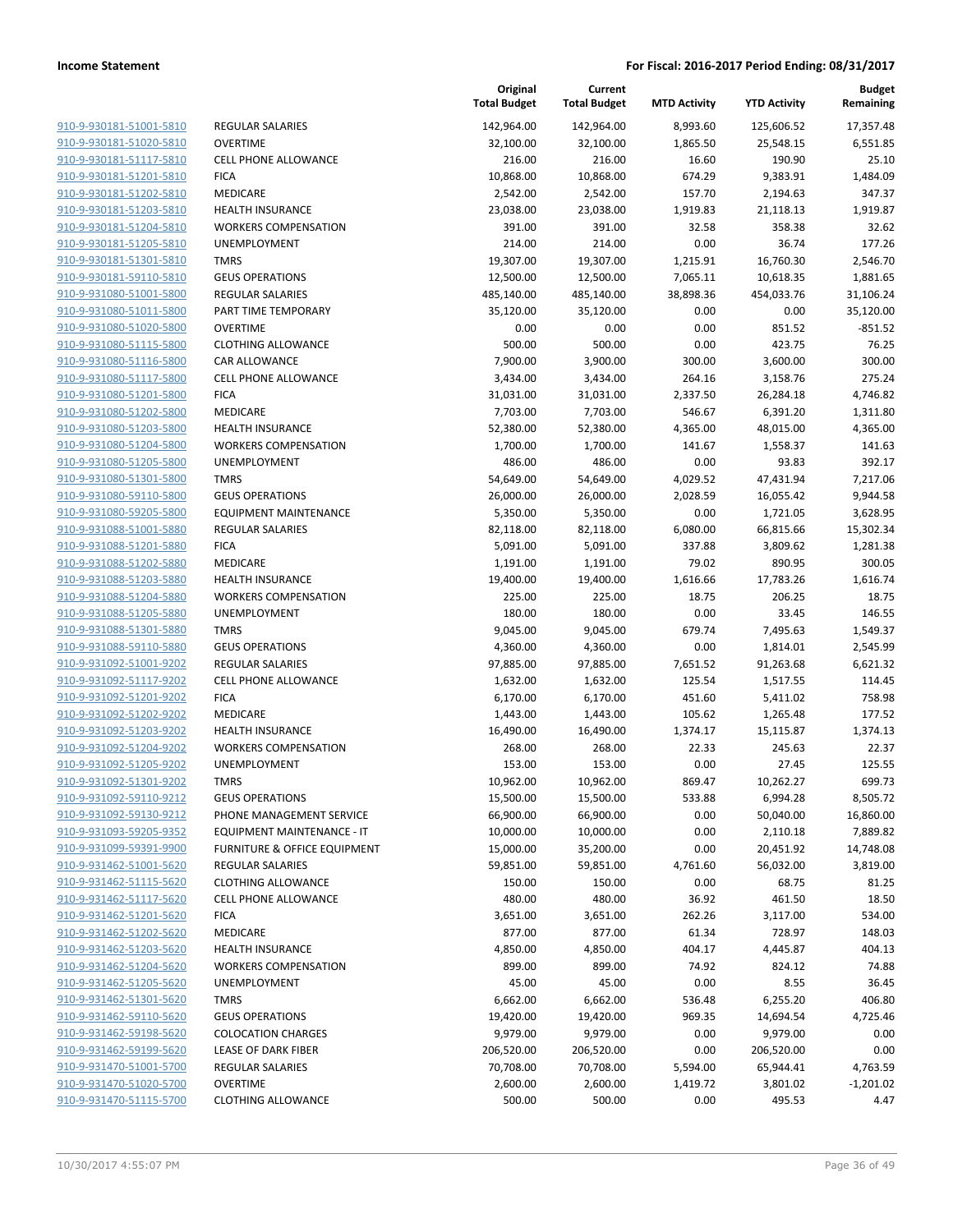| 910-9-931470-51117-5700        |
|--------------------------------|
| 910-9-931470-51201-5700        |
| 910-9-931470-51202-5700        |
| 910-9-931470-51203-5700        |
| 910-9-931470-51204-5700        |
| 910-9-931470-51205-5700        |
| 910-9-931470-51301-5700        |
| 910-9-931470-59205-5700        |
| 910-9-931470-59253-5700        |
| 910-9-931490-59353-9900        |
| <u>910-9-931491-51001-9911</u> |
| 910-9-931491-51201-9911        |
| 910-9-931491-51202-9911        |
| 910-9-931491-51301-9911        |
| 910-9-931528-51001-5820        |
| 910-9-931528-51115-5820        |
| 910-9-931528-51117-5820        |
| 910-9-931528-51201-5820        |
| 910-9-931528-51202-5820        |
| 910-9-931528-51203-5820        |
| 910-9-931528-51204-5820        |
| 910-9-931528-51205-5820        |
| 910-9-931528-51301-5820        |
| 910-9-931528-59110-5820        |
| 910-9-931529-51001-5920        |
| 910-9-931529-51020-5920        |
| 910-9-931529-51115-5920        |
| 910-9-931529-51117-5920        |
| 910-9-931529-51201-5920        |
| 910-9-931529-51202-5920        |
| 910-9-931529-51203-5920        |
| 910-9-931529-51204-5920        |
|                                |
| 910-9-931529-51205-5920        |
| 910-9-931529-51301-5920        |
| 910-9-931529-59205-5920        |
| 910-9-931529-59262-5920        |
| 910-9-931590-59362-9900        |
| 910-9-931591-51001-9912        |
| 910-9-931591-51201-9912        |
| 910-9-931591-51202-9912        |
| 910-9-931591-51301-9912        |
| <u>910-9-932467-51001-5671</u> |
| 910-9-932467-51011-5671        |
| 910-9-932467-51020-5671        |
| 910-9-932467-51115-5671        |
| 910-9-932467-51201-5671        |
| 910-9-932467-51202-5671        |
| 910-9-932467-51203-5671        |
| 910-9-932467-51204-5671        |
| 910-9-932467-51205-5671        |
| 910-9-932467-51301-5671        |
| 910-9-932467-59110-5671        |
| 910-9-932474-51001-5740        |
| 910-9-932474-51020-5740        |
| 910-9-932474-51115-5740        |
| 910-9-932474-51201-5740        |
| 910-9-932474-51202-5740        |
| 910-9-932474-51203-5740        |
| 910-9-932474-51204-5740        |
|                                |

|                                                    |                                             | Original<br><b>Total Budget</b> | Current<br><b>Total Budget</b> | <b>MTD Activity</b> | <b>YTD Activity</b>   | <b>Budget</b><br>Remaining |
|----------------------------------------------------|---------------------------------------------|---------------------------------|--------------------------------|---------------------|-----------------------|----------------------------|
| 910-9-931470-51117-5700                            | <b>CELL PHONE ALLOWANCE</b>                 | 432.00                          | 432.00                         | 33.24               | 415.48                | 16.52                      |
| 910-9-931470-51201-5700                            | <b>FICA</b>                                 | 4,603.00                        | 4,603.00                       | 391.83              | 3,870.41              | 732.59                     |
| 910-9-931470-51202-5700                            | MEDICARE                                    | 1,077.00                        | 1,077.00                       | 91.64               | 905.17                | 171.83                     |
| 910-9-931470-51203-5700                            | <b>HEALTH INSURANCE</b>                     | 9,700.00                        | 9,700.00                       | 808.33              | 8,891.63              | 808.37                     |
| 910-9-931470-51204-5700                            | <b>WORKERS COMPENSATION</b>                 | 1,060.00                        | 1,060.00                       | 88.33               | 971.63                | 88.37                      |
| 910-9-931470-51205-5700                            | UNEMPLOYMENT                                | 90.00                           | 90.00                          | 0.00                | 18.21                 | 71.79                      |
| 910-9-931470-51301-5700                            | <b>TMRS</b>                                 | 8,177.00                        | 8,177.00                       | 787.85              | 7,762.95              | 414.05                     |
| 910-9-931470-59205-5700                            | EQUIPMENT MAINTENANCE                       | 5,400.00                        | 5,400.00                       | 219.38              | 3,251.93              | 2,148.07                   |
| 910-9-931470-59253-5700                            | TRANSMISSION SUBSTATION MAINT               | 43,400.00                       | 43,400.00                      | 34.87               | 33,040.86             | 10,359.14                  |
| 910-9-931490-59353-9900                            | <b>TRANSMISSION SUBSTATIONS</b>             | 36,250.00                       | 36,250.00                      | 0.00                | 14,670.55             | 21,579.45                  |
| 910-9-931491-51001-9911                            | <b>REGULAR SALARIES</b>                     | 5,000.00                        | 5,000.00                       | 0.00                | 0.00                  | 5,000.00                   |
| 910-9-931491-51201-9911                            | <b>FICA</b>                                 | 310.00                          | 310.00                         | 0.00                | 0.00                  | 310.00                     |
| 910-9-931491-51202-9911                            | <b>MEDICARE</b>                             | 73.00                           | 73.00                          | 0.00                | 0.00                  | 73.00                      |
| 910-9-931491-51301-9911                            | <b>TMRS</b>                                 | 551.00                          | 551.00                         | 0.00                | 0.00                  | 551.00                     |
| 910-9-931528-51001-5820                            | <b>REGULAR SALARIES</b>                     | 59,851.00                       | 59,851.00                      | 4,761.60            | 56,032.00             | 3,819.00                   |
| 910-9-931528-51115-5820                            | <b>CLOTHING ALLOWANCE</b>                   | 150.00                          | 150.00                         | 0.00                | 68.75                 | 81.25                      |
| 910-9-931528-51117-5820                            | <b>CELL PHONE ALLOWANCE</b>                 | 480.00                          | 480.00                         | 36.92               | 424.58                | 55.42                      |
| 910-9-931528-51201-5820                            | <b>FICA</b>                                 | 3,651.00                        | 3,651.00                       | 297.50              | 3,505.63              | 145.37                     |
| 910-9-931528-51202-5820                            | <b>MEDICARE</b>                             | 877.00                          | 877.00                         | 69.58               | 819.95                | 57.05                      |
| 910-9-931528-51203-5820                            | <b>HEALTH INSURANCE</b>                     | 4,850.00                        | 4,850.00                       | 404.17              | 4,445.87              | 404.13                     |
| 910-9-931528-51204-5820                            | <b>WORKERS COMPENSATION</b>                 | 899.00                          | 899.00                         | 74.92               | 824.12                | 74.88                      |
| 910-9-931528-51205-5820                            | UNEMPLOYMENT                                | 45.00                           | 45.00                          | 0.00                | 7.96                  | 37.04                      |
| 910-9-931528-51301-5820                            | <b>TMRS</b>                                 | 6,662.00                        | 6,662.00                       | 536.48              | 6,255.20              | 406.80                     |
| 910-9-931528-59110-5820                            | <b>GEUS OPERATIONS</b>                      | 22,200.00                       | 22,200.00                      | 808.76              | 8,503.39              | 13,696.61                  |
| 910-9-931529-51001-5920                            | <b>REGULAR SALARIES</b>                     | 70,708.00                       | 70,708.00                      | 5,594.00            | 65,944.41             | 4,763.59                   |
| 910-9-931529-51020-5920                            | <b>OVERTIME</b>                             | 3,200.00                        | 3,200.00                       | 1,419.72            | 3,801.02              | $-601.02$                  |
| 910-9-931529-51115-5920                            | <b>CLOTHING ALLOWANCE</b>                   | 500.00                          | 500.00                         | 0.00                | 497.03                | 2.97                       |
| 910-9-931529-51117-5920                            | <b>CELL PHONE ALLOWANCE</b>                 | 432.00                          | 432.00                         | 33.20               | 381.80                | 50.20                      |
| 910-9-931529-51201-5920                            | <b>FICA</b>                                 | 4,640.00                        | 4,640.00                       | 436.90              | 4,348.89              | 291.11                     |
| 910-9-931529-51202-5920                            | MEDICARE                                    | 1,085.00                        | 1,085.00                       | 102.18              | 1,017.10              | 67.90                      |
| 910-9-931529-51203-5920                            | <b>HEALTH INSURANCE</b>                     | 9,700.00                        | 9,700.00                       | 808.33              | 8,891.63              | 808.37                     |
| 910-9-931529-51204-5920                            | <b>WORKERS COMPENSATION</b>                 | 1,060.00                        | 1,060.00                       | 88.33               | 971.63                | 88.37                      |
| 910-9-931529-51205-5920<br>910-9-931529-51301-5920 | UNEMPLOYMENT                                | 90.00                           | 90.00                          | 0.00                | 14.81                 | 75.19                      |
| 910-9-931529-59205-5920                            | <b>TMRS</b><br><b>EQUIPMENT MAINTENANCE</b> | 8,243.00<br>7,300.00            | 8,243.00                       | 787.85<br>235.35    | 7,762.85              | 480.15<br>3,973.90         |
| 910-9-931529-59262-5920                            | DISTRIBUTION SUBSTATION MAINTENANCE         | 34,000.00                       | 7,300.00<br>34,000.00          | 34.88               | 3,326.10<br>18,344.25 | 15,655.75                  |
| 910-9-931590-59362-9900                            | <b>DISTRIBUTION SUBSTATIONS</b>             | 79,750.00                       | 154,750.00                     | 0.00                | 36,051.05             | 118,698.95                 |
| 910-9-931591-51001-9912                            | <b>REGULAR SALARIES</b>                     | 10,000.00                       | 10,000.00                      | 0.00                | 0.00                  | 10,000.00                  |
| 910-9-931591-51201-9912                            | <b>FICA</b>                                 | 620.00                          | 620.00                         | 0.00                | 0.00                  | 620.00                     |
| 910-9-931591-51202-9912                            | <b>MEDICARE</b>                             | 145.00                          | 145.00                         | 0.00                | 0.00                  | 145.00                     |
| 910-9-931591-51301-9912                            | <b>TMRS</b>                                 | 1,102.00                        | 1,102.00                       | 0.00                | 0.00                  | 1,102.00                   |
| 910-9-932467-51001-5671                            | <b>REGULAR SALARIES</b>                     | 65,058.00                       | 65,058.00                      | 7,654.72            | 84,790.52             | $-19,732.52$               |
| 910-9-932467-51011-5671                            | PART TIME TEMPORARY                         | 35,050.00                       | 35,050.00                      | 0.00                | 0.00                  | 35,050.00                  |
| 910-9-932467-51020-5671                            | <b>OVERTIME</b>                             | 10,000.00                       | 10,000.00                      | 395.52              | 5,967.36              | 4,032.64                   |
| 910-9-932467-51115-5671                            | <b>CLOTHING ALLOWANCE</b>                   | 550.00                          | 550.00                         | 0.00                | 523.68                | 26.32                      |
| 910-9-932467-51201-5671                            | <b>FICA</b>                                 | 6,861.00                        | 6,861.00                       | 473.87              | 5,346.48              | 1,514.52                   |
| 910-9-932467-51202-5671                            | <b>MEDICARE</b>                             | 1,605.00                        | 1,605.00                       | 110.83              | 1,250.40              | 354.60                     |
| 910-9-932467-51203-5671                            | <b>HEALTH INSURANCE</b>                     | 9,700.00                        | 9,700.00                       | 808.33              | 8,891.63              | 808.37                     |
| 910-9-932467-51204-5671                            | <b>WORKERS COMPENSATION</b>                 | 998.00                          | 998.00                         | 83.17               | 914.87                | 83.13                      |
| 910-9-932467-51205-5671                            | <b>UNEMPLOYMENT</b>                         | 90.00                           | 90.00                          | 0.00                | 30.94                 | 59.06                      |
| 910-9-932467-51301-5671                            | <b>TMRS</b>                                 | 8,329.00                        | 8,329.00                       | 585.90              | 7,483.24              | 845.76                     |
| 910-9-932467-59110-5671                            | <b>GEUS OPERATIONS</b>                      | 26,000.00                       | 26,000.00                      | 664.09              | 11,946.66             | 14,053.34                  |
| 910-9-932474-51001-5740                            | <b>REGULAR SALARIES</b>                     | 65,058.00                       | 65,058.00                      | 5,059.36            | 45,563.36             | 19,494.64                  |
| 910-9-932474-51020-5740                            | <b>OVERTIME</b>                             | 9,700.00                        | 9,700.00                       | 741.60              | 6,825.60              | 2,874.40                   |
| 910-9-932474-51115-5740                            | <b>CLOTHING ALLOWANCE</b>                   | 550.00                          | 550.00                         | 0.00                | 503.03                | 46.97                      |
| 910-9-932474-51201-5740                            | <b>FICA</b>                                 | 4,670.00                        | 4,670.00                       | 336.12              | 2,989.25              | 1,680.75                   |
| 910-9-932474-51202-5740                            | MEDICARE                                    | 1,092.00                        | 1,092.00                       | 78.61               | 699.08                | 392.92                     |
| 910-9-932474-51203-5740                            | <b>HEALTH INSURANCE</b>                     | 9,700.00                        | 9,700.00                       | 808.33              | 8,891.63              | 808.37                     |
| 910-9-932474-51204-5740                            | <b>WORKERS COMPENSATION</b>                 | 998.00                          | 998.00                         | 83.17               | 914.87                | 83.13                      |
|                                                    |                                             |                                 |                                |                     |                       |                            |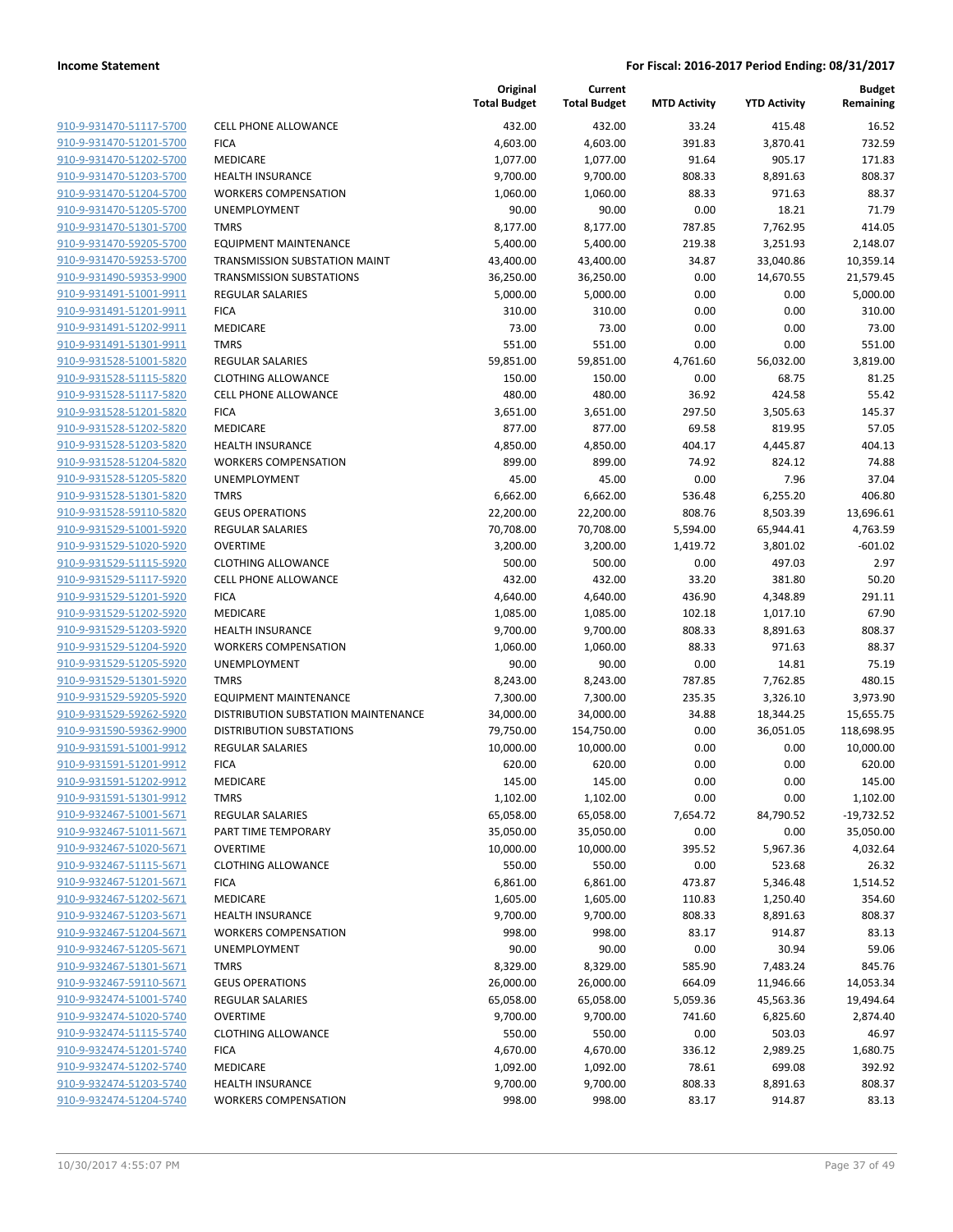| 910-9-932474-51205-5740 | <b>UNE</b>       |
|-------------------------|------------------|
| 910-9-932474-51301-5740 | TMR              |
| 910-9-932474-59205-5740 | EQU              |
| 910-9-932474-59257-5740 | <b>TRAI</b>      |
| 910-9-932490-59356-9900 | GEU              |
| 910-9-932491-51001-9913 | <b>REG</b>       |
| 910-9-932491-51020-9913 | <b>OVE</b>       |
| 910-9-932491-51201-9913 | <b>FICA</b>      |
| 910-9-932491-51202-9913 | <b>MED</b>       |
| 910-9-932491-51205-9913 | <b>UNE</b>       |
| 910-9-932491-51301-9913 | TMR              |
| 910-9-932500-51001-5801 | <b>REG</b>       |
| 910-9-932500-51115-5801 | CLO <sup>-</sup> |
| 910-9-932500-51117-5801 | CELL             |
|                         | <b>FICA</b>      |
| 910-9-932500-51201-5801 |                  |
| 910-9-932500-51202-5801 | MED              |
| 910-9-932500-51203-5801 | <b>HEA</b>       |
| 910-9-932500-51204-5801 | <b>WOI</b>       |
| 910-9-932500-51205-5801 | <b>UNE</b>       |
| 910-9-932500-51301-5801 | <b>TMR</b>       |
| 910-9-932500-59110-5801 | GEU              |
| 910-9-932500-59112-5801 | SAFE             |
| 910-9-932500-59146-5801 | TRAI             |
| 910-9-932503-51001-5830 | <b>REG</b>       |
| 910-9-932503-51020-5830 | OVE              |
| 910-9-932503-51115-5830 | CLO <sup>-</sup> |
| 910-9-932503-51117-5830 | CELL             |
| 910-9-932503-51201-5830 | <b>FICA</b>      |
| 910-9-932503-51202-5830 | MED              |
| 910-9-932503-51203-5830 | HEA              |
| 910-9-932503-51204-5830 | WOI              |
| 910-9-932503-51205-5830 | <b>UNE</b>       |
| 910-9-932503-51301-5830 | <b>TMR</b>       |
| 910-9-932503-59110-5830 | GEU              |
| 910-9-932504-51001-5840 | <b>REG</b>       |
| 910-9-932504-51020-5840 | <b>OVE</b>       |
| 910-9-932504-51115-5840 | CLO <sup>-</sup> |
| 910-9-932504-51117-5840 | <b>CELL</b>      |
| 910-9-932504-51201-5840 | <b>FICA</b>      |
| 910-9-932504-51202-5840 | MED              |
| 910-9-932504-51203-5840 | HEA              |
| 910-9-932504-51204-5840 | wor              |
| 910-9-932504-51205-5840 | UNE              |
| 910-9-932504-51301-5840 | <b>TMR</b>       |
| 910-9-932504-59110-5840 | GEU              |
| 910-9-932505-51001-5850 | <b>REG</b>       |
| 910-9-932505-51201-5850 | <b>FICA</b>      |
| 910-9-932505-51202-5850 | MED              |
| 910-9-932505-51301-5850 | <b>TMR</b>       |
| 910-9-932505-59110-5850 | GEU              |
| 910-9-932506-51001-5860 | <b>REG</b>       |
| 910-9-932506-51020-5860 | OVE              |
| 910-9-932506-51115-5860 | CLO <sup>-</sup> |
| 910-9-932506-51117-5860 | CELL             |
| 910-9-932506-51201-5860 | <b>FICA</b>      |
| 910-9-932506-51202-5860 | MED              |
| 910-9-932506-51203-5860 | HEA              |
| 910-9-932506-51204-5860 | wor              |
| 910-9-932506-51205-5860 | UNE              |
|                         |                  |

|                                                    |                                                    | Original<br><b>Total Budget</b> | Current<br><b>Total Budget</b> | <b>MTD Activity</b> | <b>YTD Activity</b> | <b>Budget</b><br>Remaining |
|----------------------------------------------------|----------------------------------------------------|---------------------------------|--------------------------------|---------------------|---------------------|----------------------------|
| 910-9-932474-51205-5740                            | <b>UNEMPLOYMENT</b>                                | 90.00                           | 90.00                          | 0.00                | 12.27               | 77.73                      |
| 910-9-932474-51301-5740                            | <b>TMRS</b>                                        | 8,296.00                        | 8,296.00                       | 648.54              | 5,798.01            | 2,497.99                   |
| 910-9-932474-59205-5740                            | <b>EQUIPMENT MAINTENANCE</b>                       | 0.00                            | 0.00                           | 0.00                | 191.60              | $-191.60$                  |
| 910-9-932474-59257-5740                            | TRANSMISSION LINE MAINTENANCE                      | 41,700.00                       | 41,700.00                      | 2,823.75            | 26,240.64           | 15,459.36                  |
| 910-9-932490-59356-9900                            | <b>GEUS TRANSMISSION LINES</b>                     | 675,000.00                      | 486,800.00                     | 0.00                | 81,838.64           | 404,961.36                 |
| 910-9-932491-51001-9913                            | <b>REGULAR SALARIES</b>                            | 5,000.00                        | 5,000.00                       | 0.00                | 10,461.25           | $-5,461.25$                |
| 910-9-932491-51020-9913                            | <b>OVERTIME</b>                                    | 0.00                            | 0.00                           | 0.00                | 1,006.73            | $-1,006.73$                |
| 910-9-932491-51201-9913                            | <b>FICA</b>                                        | 310.00                          | 310.00                         | 0.00                | 674.42              | $-364.42$                  |
| 910-9-932491-51202-9913                            | MEDICARE                                           | 73.00                           | 73.00                          | 0.00                | 157.72              | $-84.72$                   |
| 910-9-932491-51205-9913                            | UNEMPLOYMENT                                       | 0.00                            | 0.00                           | 0.00                | 7.18                | $-7.18$                    |
| 910-9-932491-51301-9913                            | <b>TMRS</b>                                        | 551.00                          | 551.00                         | 0.00                | 1,307.21            | $-756.21$                  |
| 910-9-932500-51001-5801                            | <b>REGULAR SALARIES</b>                            | 115,232.00                      | 115,232.00                     | 8,951.20            | 105,962.40          | 9,269.60                   |
| 910-9-932500-51115-5801                            | <b>CLOTHING ALLOWANCE</b>                          | 300.00                          | 300.00                         | 0.00                | 232.16              | 67.84                      |
| 910-9-932500-51117-5801                            | <b>CELL PHONE ALLOWANCE</b>                        | 636.00                          | 636.00                         | 48.92               | 587.04              | 48.96                      |
| 910-9-932500-51201-5801                            | <b>FICA</b>                                        | 7,202.00                        | 7,202.00                       | 533.62              | 6,344.67            | 857.33                     |
| 910-9-932500-51202-5801                            | MEDICARE                                           | 1,685.00                        | 1,685.00                       | 124.80              | 1,483.83            | 201.17                     |
| 910-9-932500-51203-5801                            | <b>HEALTH INSURANCE</b>                            | 9,700.00                        | 9,700.00                       | 808.33              | 8,891.63            | 808.37                     |
| 910-9-932500-51204-5801<br>910-9-932500-51205-5801 | <b>WORKERS COMPENSATION</b><br><b>UNEMPLOYMENT</b> | 1,702.00                        | 1,702.00                       | 141.83              | 1,560.13            | 141.87                     |
| 910-9-932500-51301-5801                            | <b>TMRS</b>                                        | 90.00<br>12,796.00              | 90.00<br>12,796.00             | 0.00<br>1,006.22    | 16.51<br>11,801.24  | 73.49<br>994.76            |
| 910-9-932500-59110-5801                            | <b>GEUS OPERATIONS</b>                             | 8,900.00                        | 8,900.00                       | 942.49              | 8,096.82            | 803.18                     |
| 910-9-932500-59112-5801                            | SAFETY                                             | 48,200.00                       | 48,200.00                      | 7,808.44            | 41,835.47           | 6,364.53                   |
| 910-9-932500-59146-5801                            | TRAINING AND/OR TRAVEL                             | 19,500.00                       | 19,500.00                      | 886.89              | 16,158.04           | 3,341.96                   |
| 910-9-932503-51001-5830                            | REGULAR SALARIES                                   | 194,386.00                      | 194,816.00                     | 12,467.51           | 133,405.26          | 61,410.74                  |
| 910-9-932503-51020-5830                            | <b>OVERTIME</b>                                    | 6,600.00                        | 6,600.00                       | 2,082.29            | 10,921.58           | $-4,321.58$                |
| 910-9-932503-51115-5830                            | <b>CLOTHING ALLOWANCE</b>                          | 700.00                          | 700.00                         | 0.00                | 1,127.26            | $-427.26$                  |
| 910-9-932503-51117-5830                            | <b>CELL PHONE ALLOWANCE</b>                        | 318.00                          | 318.00                         | 24.46               | 330.21              | $-12.21$                   |
| 910-9-932503-51201-5830                            | <b>FICA</b>                                        | 12,524.00                       | 12,524.00                      | 821.35              | 8,091.73            | 4,432.27                   |
| 910-9-932503-51202-5830                            | MEDICARE                                           | 2,929.00                        | 2,929.00                       | 192.10              | 1,892.44            | 1,036.56                   |
| 910-9-932503-51203-5830                            | <b>HEALTH INSURANCE</b>                            | 24,250.00                       | 24,250.00                      | 2,020.83            | 22,229.13           | 2,020.87                   |
| 910-9-932503-51204-5830                            | <b>WORKERS COMPENSATION</b>                        | 2,976.00                        | 2,976.00                       | 248.00              | 2,728.00            | 248.00                     |
| 910-9-932503-51205-5830                            | UNEMPLOYMENT                                       | 225.00                          | 225.00                         | 0.00                | 32.45               | 192.55                     |
| 910-9-932503-51301-5830                            | <b>TMRS</b>                                        | 22,251.00                       | 22,251.00                      | 1,629.41            | 15,999.95           | 6,251.05                   |
| 910-9-932503-59110-5830                            | <b>GEUS OPERATIONS</b>                             | 74,000.00                       | 74,000.00                      | 11,869.81           | 59,047.46           | 14,952.54                  |
| 910-9-932504-51001-5840                            | REGULAR SALARIES                                   | 194,386.00                      | 194,386.00                     | 12,467.51           | 133,405.26          | 60,980.74                  |
| 910-9-932504-51020-5840                            | <b>OVERTIME</b>                                    | 6,600.00                        | 6,600.00                       | 2,082.29            | 10,921.58           | $-4,321.58$                |
| 910-9-932504-51115-5840                            | <b>CLOTHING ALLOWANCE</b>                          | 700.00                          | 1,130.00                       | 0.00                | 1,127.26            | 2.74                       |
| 910-9-932504-51117-5840                            | <b>CELL PHONE ALLOWANCE</b>                        | 318.00                          | 318.00                         | 24.46               | 305.75              | 12.25                      |
| 910-9-932504-51201-5840                            | <b>FICA</b>                                        | 12,524.00                       | 12,524.00                      | 903.61              | 8,970.72            | 3,553.28                   |
| 910-9-932504-51202-5840                            | MEDICARE                                           | 2,929.00                        | 2,929.00                       | 211.32              | 2,098.01            | 830.99                     |
| 910-9-932504-51203-5840                            | <b>HEALTH INSURANCE</b>                            | 24,250.00                       | 24,250.00                      | 2,020.83            | 22,229.13           | 2,020.87                   |
| 910-9-932504-51204-5840                            | <b>WORKERS COMPENSATION</b>                        | 2,976.00                        | 2,976.00                       | 248.00              | 2,728.00            | 248.00                     |
| 910-9-932504-51205-5840                            | UNEMPLOYMENT                                       | 225.00                          | 225.00                         | 0.00                | 25.91               | 199.09                     |
| 910-9-932504-51301-5840                            | <b>TMRS</b>                                        | 22,251.00                       | 22,251.00                      | 1,629.41            | 15,999.95           | 6,251.05                   |
| 910-9-932504-59110-5840                            | <b>GEUS OPERATIONS</b>                             | 72,000.00                       | 72,000.00                      | 7,860.25            | 56,678.31           | 15,321.69                  |
| 910-9-932505-51001-5850                            | <b>REGULAR SALARIES</b>                            | 1,500.00                        | 1,500.00                       | 47.59               | 47.59               | 1,452.41                   |
| 910-9-932505-51201-5850                            | <b>FICA</b>                                        | 93.00                           | 93.00                          | 2.95                | 2.95                | 90.05                      |
| 910-9-932505-51202-5850                            | MEDICARE                                           | 22.00                           | 22.00                          | 0.69                | 0.69                | 21.31                      |
| 910-9-932505-51301-5850                            | <b>TMRS</b>                                        | 165.00                          | 165.00                         | 5.32                | 5.32                | 159.68                     |
| 910-9-932505-59110-5850                            | <b>GEUS OPERATIONS</b>                             | 500.00                          | 500.00                         | 0.00                | 0.00                | 500.00                     |
| 910-9-932506-51001-5860                            | <b>REGULAR SALARIES</b>                            | 72,126.00                       | 72,126.00                      | 5,912.40            | 68,869.20           | 3,256.80                   |
| 910-9-932506-51020-5860                            | <b>OVERTIME</b>                                    | 1,350.00                        | 1,350.00                       | 110.99              | 943.30              | 406.70                     |
| 910-9-932506-51115-5860                            | <b>CLOTHING ALLOWANCE</b>                          | 550.00                          | 550.00                         | 0.00                | 4.91                | 545.09                     |
| 910-9-932506-51117-5860                            | <b>CELL PHONE ALLOWANCE</b>                        | 432.00                          | 432.00                         | 33.22               | 398.64              | 33.36                      |
| 910-9-932506-51201-5860                            | <b>FICA</b>                                        | 4,617.00                        | 4,617.00                       | 377.62              | 4,371.81            | 245.19                     |
| 910-9-932506-51202-5860                            | MEDICARE                                           | 1,079.00                        | 1,079.00                       | 88.31               | 1,022.43            | 56.57                      |
| 910-9-932506-51203-5860                            | <b>HEALTH INSURANCE</b>                            | 9,700.00                        | 9,700.00                       | 808.33              | 8,891.63            | 808.37                     |
| 910-9-932506-51204-5860<br>910-9-932506-51205-5860 | <b>WORKERS COMPENSATION</b>                        | 1,139.00                        | 1,139.00                       | 94.92               | 1,044.12            | 94.88                      |
|                                                    | UNEMPLOYMENT                                       | 90.00                           | 90.00                          | 0.00                | 16.21               | 73.79                      |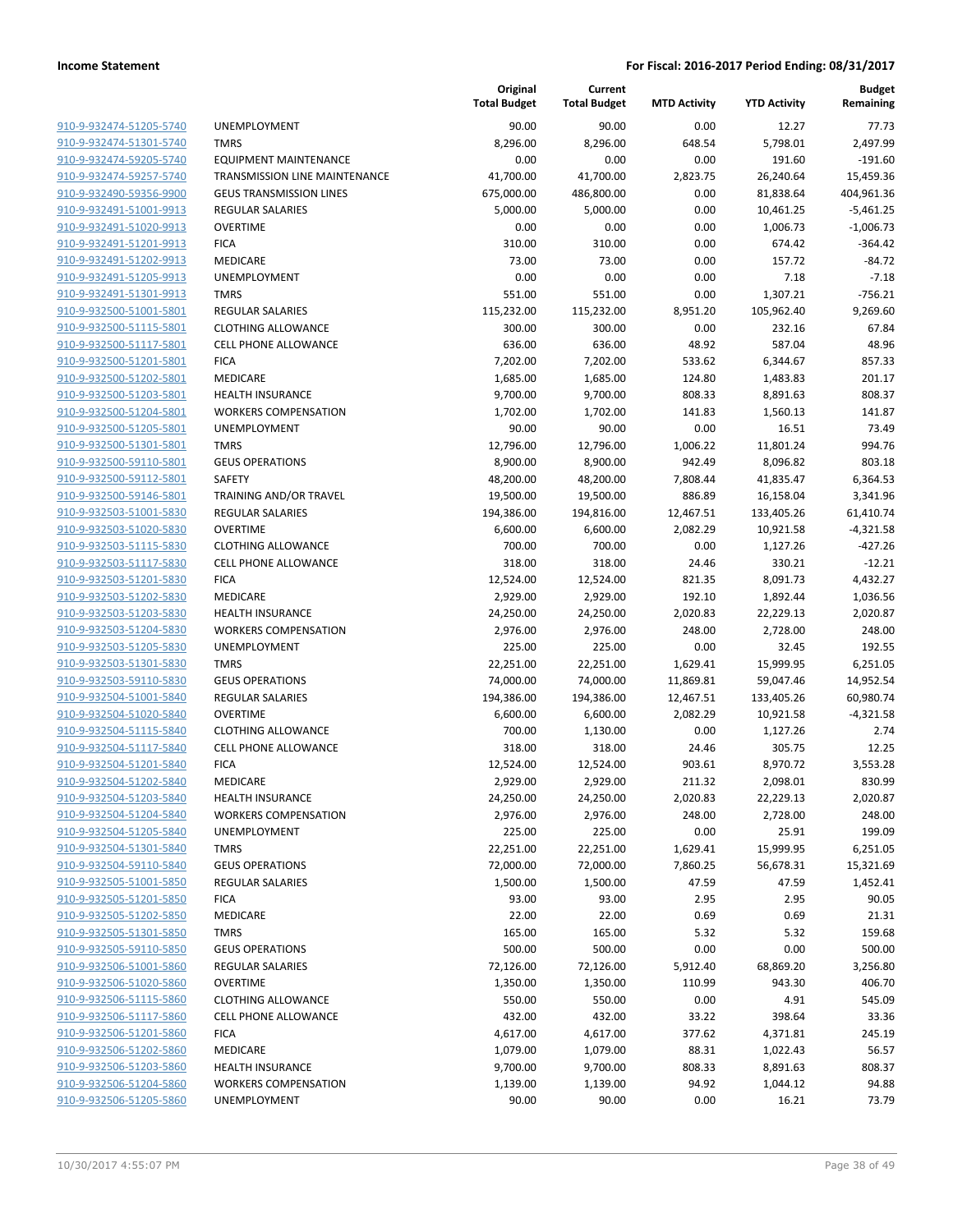| 910-9-932506-51301-5860        |
|--------------------------------|
| 910-9-932506-59110-5860        |
| 910-9-932507-51001-5870        |
| 910-9-932507-51201-5870        |
| 910-9-932507-51202-5870        |
| 910-9-932507-51301-5870        |
| 910-9-932507-59110-5870        |
| 910-9-932509-59147-5890        |
| 910-9-932510-51001-5900        |
| 910-9-932510-51020-5900        |
| 910-9-932510-51102-5900        |
| 910-9-932510-51115-5900        |
| 910-9-932510-51201-5900        |
| 910-9-932510-51202-5900        |
| 910-9-932510-51203-5900        |
| 910-9-932510-51204-5900        |
| 910-9-932510-51205-5900        |
| 910-9-932510-51301-5900        |
| 910-9-932510-59205-5900        |
| 910-9-932514-51001-5941        |
| 910-9-932514-51020-5941        |
| 910-9-932514-51102-5941        |
| 910-9-932514-51115-5941        |
| 910-9-932514-51201-5941        |
| 910-9-932514-51202-5941        |
| 910-9-932514-51203-5941        |
| <u>910-9-932514-51204-5941</u> |
| 910-9-932514-51205-5941        |
| 910-9-932514-51301-5941        |
| 910-9-932514-59275-5941        |
| 910-9-932515-51001-5950        |
| 910-9-932515-51201-5950        |
| 910-9-932515-51202-5950        |
| 910-9-932515-51301-5950        |
| 910-9-932515-59282-5950        |
| 910-9-932516-51001-5960        |
| 910-9-932516-51020-5960        |
| 910-9-932516-51201-5960        |
| 910-9-932516-51202-5960        |
| 910-9-932516-51205-5960        |
| 910-9-932516-51301-5960        |
| 910-9-932516-59284-5960        |
| 910-9-932517-51001-5970        |
| 910-9-932517-51020-5970        |
| 910-9-932517-51115-5970        |
| 910-9-932517-51201-5970        |
| 910-9-932517-51202-5970        |
| 910-9-932517-51203-5970        |
| 910-9-932517-51204-5970        |
| 910-9-932517-51205-5970        |
| 910-9-932517-51301-5970        |
| 910-9-932517-59270-5970        |
| 910-9-932518-51001-5980        |
| 910-9-932518-51020-5980        |
| 910-9-932518-51201-5980        |
| 910-9-932518-51202-5980        |
| 910-9-932518-51205-5980        |
| 910-9-932518-51301-5980        |
| 910-9-932518-59288-5980        |
|                                |

|                                                    |                                                | Original<br><b>Total Budget</b> | Current<br><b>Total Budget</b> | <b>MTD Activity</b> | <b>YTD Activity</b> | <b>Budget</b><br>Remaining |
|----------------------------------------------------|------------------------------------------------|---------------------------------|--------------------------------|---------------------|---------------------|----------------------------|
| 910-9-932506-51301-5860                            | <b>TMRS</b>                                    | 8,201.00                        | 8,201.00                       | 677.13              | 7,756.53            | 444.47                     |
| 910-9-932506-59110-5860                            | <b>GEUS OPERATIONS</b>                         | 11,600.00                       | 11,600.00                      | 561.53              | 5,500.26            | 6,099.74                   |
| 910-9-932507-51001-5870                            | <b>REGULAR SALARIES</b>                        | 1,500.00                        | 1,500.00                       | 47.59               | 47.59               | 1,452.41                   |
| 910-9-932507-51201-5870                            | <b>FICA</b>                                    | 93.00                           | 93.00                          | 2.95                | 2.95                | 90.05                      |
| 910-9-932507-51202-5870                            | MEDICARE                                       | 22.00                           | 22.00                          | 0.69                | 0.69                | 21.31                      |
| 910-9-932507-51301-5870                            | <b>TMRS</b>                                    | 165.00                          | 165.00                         | 5.32                | 5.32                | 159.68                     |
| 910-9-932507-59110-5870                            | <b>GEUS OPERATIONS</b>                         | 400.00                          | 400.00                         | 0.00                | 0.00                | 400.00                     |
| 910-9-932509-59147-5890                            | <b>RENT</b>                                    | 500.00                          | 500.00                         | 0.00                | 160.91              | 339.09                     |
| 910-9-932510-51001-5900                            | <b>REGULAR SALARIES</b>                        | 55,557.00                       | 55,557.00                      | 4,337.60            | 50,682.08           | 4,874.92                   |
| 910-9-932510-51020-5900                            | <b>OVERTIME</b>                                | 10,000.00                       | 10,000.00                      | 492.43              | 7,787.21            | 2,212.79                   |
| 910-9-932510-51102-5900                            | <b>BILINGUAL PAY</b>                           | 600.00                          | 600.00                         | 46.16               | 553.92              | 46.08                      |
| 910-9-932510-51115-5900                            | <b>CLOTHING ALLOWANCE</b>                      | 500.00                          | 500.00                         | 0.00                | 495.53              | 4.47                       |
| 910-9-932510-51201-5900                            | <b>FICA</b>                                    | 4,133.00                        | 4,133.00                       | 259.67              | 3,182.85            | 950.15                     |
| 910-9-932510-51202-5900                            | MEDICARE                                       | 967.00                          | 967.00                         | 60.74               | 744.41              | 222.59                     |
| 910-9-932510-51203-5900                            | <b>HEALTH INSURANCE</b>                        | 9,700.00                        | 9,700.00                       | 808.33              | 8,891.63            | 808.37                     |
| 910-9-932510-51204-5900                            | <b>WORKERS COMPENSATION</b>                    | 821.00                          | 821.00                         | 68.42               | 752.62              | 68.38                      |
| 910-9-932510-51205-5900                            | <b>UNEMPLOYMENT</b>                            | 90.00                           | 90.00                          | 0.00                | 16.51               | 73.49                      |
| 910-9-932510-51301-5900                            | <b>TMRS</b>                                    | 7,343.00                        | 7,343.00                       | 545.16              | 6,529.15            | 813.85                     |
| 910-9-932510-59205-5900                            | <b>EQUIPMENT MAINTENANCE</b>                   | 60,000.00                       | 60,000.00                      | 4,249.01            | 41,311.57           | 18,688.43                  |
| 910-9-932514-51001-5941                            | <b>REGULAR SALARIES</b>                        | 277,834.00                      | 277,834.00                     | 34,766.78           | 388,428.37          | $-110,594.37$              |
| 910-9-932514-51020-5941                            | <b>OVERTIME</b>                                | 70,000.00                       | 70,000.00                      | 5,348.06            | 43,094.76           | 26,905.24                  |
| 910-9-932514-51102-5941                            | <b>BILINGUAL PAY</b>                           | 1,200.00                        | 1,200.00                       | 92.32               | 1,084.76            | 115.24                     |
| 910-9-932514-51115-5941                            | <b>CLOTHING ALLOWANCE</b>                      | 5,600.00                        | 5,600.00                       | 0.00                | 5,367.92            | 232.08                     |
| 910-9-932514-51201-5941                            | <b>FICA</b>                                    | 21,988.00                       | 21,988.00                      | 2,358.70            | 25,321.24           | $-3,333.24$                |
| 910-9-932514-51202-5941                            | MEDICARE                                       | 5,143.00                        | 5,143.00                       | 551.63              | 5,921.92            | $-778.92$                  |
| 910-9-932514-51203-5941                            | <b>HEALTH INSURANCE</b>                        | 87,300.00                       | 87,300.00                      | 7,275.00            | 80,025.00           | 7,275.00                   |
| 910-9-932514-51204-5941                            | <b>WORKERS COMPENSATION</b>                    | 5,759.00                        | 5,759.00                       | 479.92              | 5,279.12            | 479.88                     |
| 910-9-932514-51205-5941                            | UNEMPLOYMENT                                   | 810.00                          | 810.00                         | 0.00                | 184.24              | 625.76                     |
| 910-9-932514-51301-5941                            | <b>TMRS</b>                                    | 39,063.00                       | 39,063.00                      | 4,495.14            | 47,780.27           | $-8,717.27$                |
| 910-9-932514-59275-5941                            | POLES, OH, UG & SERVICES MAINTENANCE           | 188,500.00                      | 188,500.00                     | 29,780.02           | 164,746.18          | 23,753.82                  |
| 910-9-932515-51001-5950                            | <b>REGULAR SALARIES</b>                        | 5,500.00                        | 5,500.00                       | 139.32              | 139.32              | 5,360.68                   |
| 910-9-932515-51201-5950                            | <b>FICA</b>                                    | 341.00                          | 341.00                         | 8.64                | 8.64                | 332.36                     |
| 910-9-932515-51202-5950<br>910-9-932515-51301-5950 | <b>MEDICARE</b>                                | 80.00                           | 80.00<br>606.00                | 2.02                | 2.02                | 77.98<br>590.43            |
| 910-9-932515-59282-5950                            | <b>TMRS</b><br><b>TRANSFORMERS MAINTENANCE</b> | 606.00<br>20,000.00             | 20,000.00                      | 15.57<br>5,592.90   | 15.57<br>7,131.60   | 12,868.40                  |
| 910-9-932516-51001-5960                            | <b>REGULAR SALARIES</b>                        | 17,500.00                       | 17,500.00                      | 537.73              | 6,184.80            | 11,315.20                  |
| 910-9-932516-51020-5960                            | <b>OVERTIME</b>                                | 500.00                          | 500.00                         | 151.61              | 1,235.00            | $-735.00$                  |
| 910-9-932516-51201-5960                            | <b>FICA</b>                                    | 1,085.00                        | 1,085.00                       | 42.74               | 460.04              | 624.96                     |
| 910-9-932516-51202-5960                            | MEDICARE                                       | 254.00                          | 254.00                         | 9.99                | 107.58              | 146.42                     |
| 910-9-932516-51205-5960                            | UNEMPLOYMENT                                   | 0.00                            | 0.00                           | 0.00                | 1.89                | $-1.89$                    |
| 910-9-932516-51301-5960                            | <b>TMRS</b>                                    | 1,928.00                        | 1,928.00                       | 77.07               | 826.94              | 1,101.06                   |
| 910-9-932516-59284-5960                            | ST LIGHTING & SIGNALS MAINTENANCE              | 5,000.00                        | 5,000.00                       | 1,120.65            | 4,580.54            | 419.46                     |
| 910-9-932517-51001-5970                            | <b>REGULAR SALARIES</b>                        | 52,762.00                       | 52,762.00                      | 4,412.80            | 52,539.90           | 222.10                     |
| 910-9-932517-51020-5970                            | <b>OVERTIME</b>                                | 500.00                          | 500.00                         | 0.00                | 0.00                | 500.00                     |
| 910-9-932517-51115-5970                            | <b>CLOTHING ALLOWANCE</b>                      | 500.00                          | 500.00                         | 0.00                | 495.53              | 4.47                       |
| 910-9-932517-51201-5970                            | <b>FICA</b>                                    | 3,333.00                        | 3,333.00                       | 253.36              | 3,034.95            | 298.05                     |
| 910-9-932517-51202-5970                            | MEDICARE                                       | 780.00                          | 780.00                         | 59.26               | 709.86              | 70.14                      |
| 910-9-932517-51203-5970                            | <b>HEALTH INSURANCE</b>                        | 9,700.00                        | 9,700.00                       | 808.33              | 8,891.63            | 808.37                     |
| 910-9-932517-51204-5970                            | <b>WORKERS COMPENSATION</b>                    | 853.00                          | 853.00                         | 71.08               | 781.88              | 71.12                      |
| 910-9-932517-51205-5970                            | <b>UNEMPLOYMENT</b>                            | 90.00                           | 90.00                          | 0.00                | 16.41               | 73.59                      |
| 910-9-932517-51301-5970                            | <b>TMRS</b>                                    | 5,921.00                        | 5,921.00                       | 493.36              | 5,812.56            | 108.44                     |
| 910-9-932517-59270-5970                            | <b>METERS MAINTENANCE</b>                      | 1,000.00                        | 1,000.00                       | 0.00                | 495.00              | 505.00                     |
| 910-9-932518-51001-5980                            | <b>REGULAR SALARIES</b>                        | 2,500.00                        | 2,500.00                       | 365.89              | 2,445.37            | 54.63                      |
| 910-9-932518-51020-5980                            | <b>OVERTIME</b>                                | 200.00                          | 200.00                         | 50.54               | 329.74              | $-129.74$                  |
| 910-9-932518-51201-5980                            | <b>FICA</b>                                    | 155.00                          | 155.00                         | 25.82               | 173.50              | $-18.50$                   |
| 910-9-932518-51202-5980                            | MEDICARE                                       | 36.00                           | 36.00                          | 6.04                | 40.57               | $-4.57$                    |
| 910-9-932518-51205-5980                            | UNEMPLOYMENT                                   | 0.00                            | 0.00                           | 0.00                | 0.61                | $-0.61$                    |
| 910-9-932518-51301-5980                            | <b>TMRS</b>                                    | 275.00                          | 275.00                         | 46.56               | 310.46              | $-35.46$                   |
| 910-9-932518-59288-5980                            | <b>VAPOR LIGHTS MAINTENANCE</b>                | 200.00                          | 200.00                         | 246.89              | 246.89              | $-46.89$                   |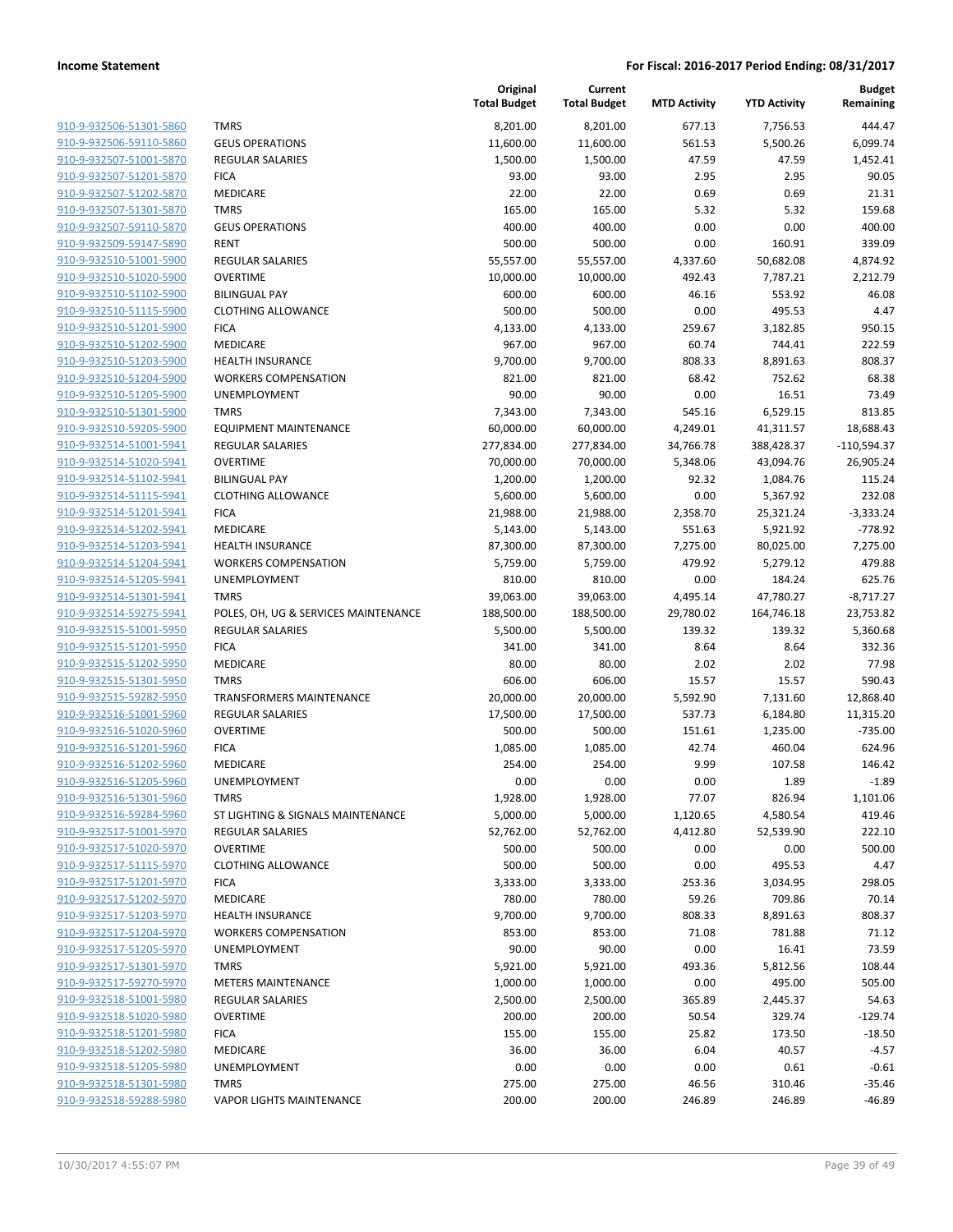|                         |                                      | Original<br><b>Total Budget</b> | Current<br><b>Total Budget</b> | <b>MTD Activity</b> | <b>YTD Activity</b> | <b>Budget</b><br>Remaining |
|-------------------------|--------------------------------------|---------------------------------|--------------------------------|---------------------|---------------------|----------------------------|
| 910-9-932519-51001-5990 | <b>REGULAR SALARIES</b>              | 2,500.00                        | 2,500.00                       | 0.00                | 772.56              | 1,727.44                   |
| 910-9-932519-51201-5990 | <b>FICA</b>                          | 155.00                          | 155.00                         | 0.00                | 48.92               | 106.08                     |
| 910-9-932519-51202-5990 | MEDICARE                             | 36.00                           | 36.00                          | 0.00                | 11.45               | 24.55                      |
| 910-9-932519-51205-5990 | <b>UNEMPLOYMENT</b>                  | 0.00                            | 0.00                           | 0.00                | 0.10                | $-0.10$                    |
| 910-9-932519-51301-5990 | <b>TMRS</b>                          | 275.00                          | 275.00                         | 0.00                | 84.84               | 190.16                     |
| 910-9-932590-59364-9900 | <b>POLES</b>                         | 298,350.00                      | 297,350.00                     | 42,082.45           | 123,645.00          | 173,705.00                 |
| 910-9-932590-59365-9900 | OH CONDUCTOR & DEVICES               | 87,650.00                       | 87,650.00                      | 30,548.67           | 76,543.47           | 11,106.53                  |
| 910-9-932590-59366-9900 | <b>UG CONDUIT</b>                    | 46,870.00                       | 46,870.00                      | 4,912.74            | 36,521.32           | 10,348.68                  |
| 910-9-932590-59367-9900 | <b>UG CONDUCTOR &amp; DEVICES</b>    | 55,641.00                       | 148,641.00                     | 46,472.16           | 82,025.69           | 66,615.31                  |
| 910-9-932590-59368-9900 | <b>TRANSFORMERS &amp; CAPACITORS</b> | 170,000.00                      | 170,000.00                     | 14,859.28           | 140,164.50          | 29,835.50                  |
| 910-9-932590-59369-9900 | SERVICE CONNECTIONS                  | 20,000.00                       | 20,000.00                      | 0.00                | 15,067.35           | 4,932.65                   |
| 910-9-932590-59370-9900 | <b>METERS</b>                        | 125,000.00                      | 125,000.00                     | 28,430.35           | 78,727.90           | 46,272.10                  |
| 910-9-932590-59371-9900 | <b>VAPOR LIGHTS</b>                  | 5,000.00                        | 5,000.00                       | 257.24              | 1,895.31            | 3,104.69                   |
| 910-9-932590-59375-9900 | <b>STREET LIGHTING &amp; SIGNALS</b> | 5,000.00                        | 5,000.00                       | 1,402.41            | 3,938.86            | 1,061.14                   |
| 910-9-932590-59392-9900 | <b>TRANSPORTATION EQUIPMENT</b>      | 348,500.00                      | 349,500.00                     | 38,682.05           | 96,294.05           | 253,205.95                 |
| 910-9-932590-59396-9900 | POWER OPERATED EQUIPMENT             | 0.00                            | 0.00                           | 15,527.50           | 15,527.50           | $-15,527.50$               |
| 910-9-932591-51001-9914 | <b>REGULAR SALARIES</b>              | 20,000.00                       | 20,000.00                      | 1,620.09            | 36,383.04           | $-16,383.04$               |
| 910-9-932591-51020-9914 | <b>OVERTIME</b>                      | 0.00                            | 0.00                           | 124.75              | 901.95              | $-901.95$                  |
| 910-9-932591-51201-9914 | <b>FICA</b>                          | 1,240.00                        | 1,240.00                       | 108.18              | 2,322.29            | $-1,082.29$                |
| 910-9-932591-51202-9914 | MEDICARE                             | 290.00                          | 290.00                         | 25.30               | 543.11              | $-253.11$                  |
| 910-9-932591-51205-9914 | UNEMPLOYMENT                         | 0.00                            | 0.00                           | 0.00                | 6.37                | $-6.37$                    |
| 910-9-932591-51301-9914 | <b>TMRS</b>                          | 2,203.00                        | 2,203.00                       | 195.08              | 4,139.79            | $-1,936.79$                |
| 910-9-932592-51001-9915 | <b>REGULAR SALARIES</b>              | 20,000.00                       | 20,000.00                      | 2,733.11            | 47,993.27           | $-27,993.27$               |
| 910-9-932592-51020-9915 | <b>OVERTIME</b>                      | 0.00                            | 0.00                           | 156.82              | 3,962.68            | $-3,962.68$                |
| 910-9-932592-51201-9915 | <b>FICA</b>                          | 1,240.00                        | 1,240.00                       | 182.21              | 3,239.21            | $-1,999.21$                |
| 910-9-932592-51202-9915 | MEDICARE                             | 290.00                          | 290.00                         | 42.61               | 757.54              | $-467.54$                  |
| 910-9-932592-51205-9915 | UNEMPLOYMENT                         | 0.00                            | 0.00                           | 0.00                | 7.01                | $-7.01$                    |
| 910-9-932592-51301-9915 | <b>TMRS</b>                          | 2,203.00                        | 2,203.00                       | 328.55              | 5,796.01            | $-3,593.01$                |
| 910-9-932593-51001-9916 | <b>REGULAR SALARIES</b>              | 20,000.00                       | 20,000.00                      | 2,640.52            | 48,609.22           | $-28,609.22$               |
| 910-9-932593-51020-9916 | <b>OVERTIME</b>                      | 0.00                            | 0.00                           | 703.76              | 4,920.67            | $-4,920.67$                |
| 910-9-932593-51201-9916 | <b>FICA</b>                          | 1,240.00                        | 1,240.00                       | 207.35              | 3,328.98            | $-2,088.98$                |
| 910-9-932593-51202-9916 | MEDICARE                             | 290.00                          | 290.00                         | 48.49               | 778.55              | $-488.55$                  |
| 910-9-932593-51205-9916 | UNEMPLOYMENT                         | 0.00                            | 0.00                           | 0.00                | 8.15                | $-8.15$                    |
| 910-9-932593-51301-9916 | <b>TMRS</b>                          | 2,203.00                        | 2,203.00                       | 373.91              | 5,951.84            | $-3,748.84$                |
| 910-9-932594-51001-9917 | <b>REGULAR SALARIES</b>              | 15,000.00                       | 15,000.00                      | 1,053.26            | 25,388.68           | $-10,388.68$               |
| 910-9-932594-51020-9917 | <b>OVERTIME</b>                      | 0.00                            | 0.00                           | 682.83              | 2,653.93            | $-2,653.93$                |
| 910-9-932594-51201-9917 | <b>FICA</b>                          | 930.00                          | 930.00                         | 107.64              | 1,742.99            | $-812.99$                  |
| 910-9-932594-51202-9917 | MEDICARE                             | 218.00                          | 218.00                         | 25.18               | 407.64              | $-189.64$                  |
| 910-9-932594-51205-9917 | UNEMPLOYMENT                         | 0.00                            | 0.00                           | 0.00                | 3.21                | $-3.21$                    |
| 910-9-932594-51301-9917 | <b>TMRS</b>                          | 1,652.00                        | 1,652.00                       | 194.08              | 3,114.28            | $-1,462.28$                |
| 910-9-932595-51001-9918 | <b>REGULAR SALARIES</b>              | 15,000.00                       | 15,000.00                      | 332.12              | 2,301.17            | 12,698.83                  |
| 910-9-932595-51020-9918 | <b>OVERTIME</b>                      | 0.00                            | 0.00                           | 0.00                | 1,016.84            | $-1,016.84$                |
| 910-9-932595-51201-9918 | <b>FICA</b>                          | 930.00                          | 930.00                         | 20.59               | 208.81              | 721.19                     |
| 910-9-932595-51202-9918 | MEDICARE                             | 218.00                          | 218.00                         | 4.82                | 48.85               | 169.15                     |
| 910-9-932595-51205-9918 | UNEMPLOYMENT                         | 0.00                            | 0.00                           | 0.00                | 0.41                | $-0.41$                    |
| 910-9-932595-51301-9918 | <b>TMRS</b>                          | 1,652.00                        | 1,652.00                       | 37.13               | 375.29              | 1,276.71                   |
| 910-9-932596-51001-9919 | <b>REGULAR SALARIES</b>              | 10,000.00                       | 10,000.00                      | 392.42              | 862.30              | 9,137.70                   |
| 910-9-932596-51020-9919 | <b>OVERTIME</b>                      | 0.00                            | 0.00                           | 0.00                | 91.68               | $-91.68$                   |
| 910-9-932596-51201-9919 | <b>FICA</b>                          | 620.00                          | 620.00                         | 24.33               | 59.14               | 560.86                     |
| 910-9-932596-51202-9919 | MEDICARE                             | 145.00                          | 145.00                         | 5.69                | 13.82               | 131.18                     |
| 910-9-932596-51205-9919 | UNEMPLOYMENT                         | 0.00                            | 0.00                           | 0.00                | 0.34                | $-0.34$                    |
| 910-9-932596-51301-9919 | <b>TMRS</b>                          | 1,102.00                        | 1,102.00                       | 43.87               | 107.73              | 994.27                     |
| 910-9-932597-51001-9920 | REGULAR SALARIES                     | 10,000.00                       | 10,000.00                      | 348.60              | 3,532.00            | 6,468.00                   |
| 910-9-932597-51020-9920 | <b>OVERTIME</b>                      | 0.00                            | 0.00                           | 0.00                | 529.54              | $-529.54$                  |
| 910-9-932597-51201-9920 | <b>FICA</b>                          | 620.00                          | 620.00                         | 21.62               | 252.86              | 367.14                     |
| 910-9-932597-51202-9920 | MEDICARE                             | 145.00                          | 145.00                         | 5.05                | 59.14               | 85.86                      |
| 910-9-932597-51205-9920 | UNEMPLOYMENT                         | 0.00                            | 0.00                           | 0.00                | 0.94                | $-0.94$                    |
| 910-9-932597-51301-9920 | <b>TMRS</b>                          | 1,102.00                        | 1,102.00                       | 38.97               | 455.51              | 646.49                     |
| 910-9-932598-51001-9921 | <b>REGULAR SALARIES</b>              | 2,500.00                        | 2,500.00                       | 0.00                | 293.71              | 2,206.29                   |
|                         |                                      |                                 |                                |                     |                     |                            |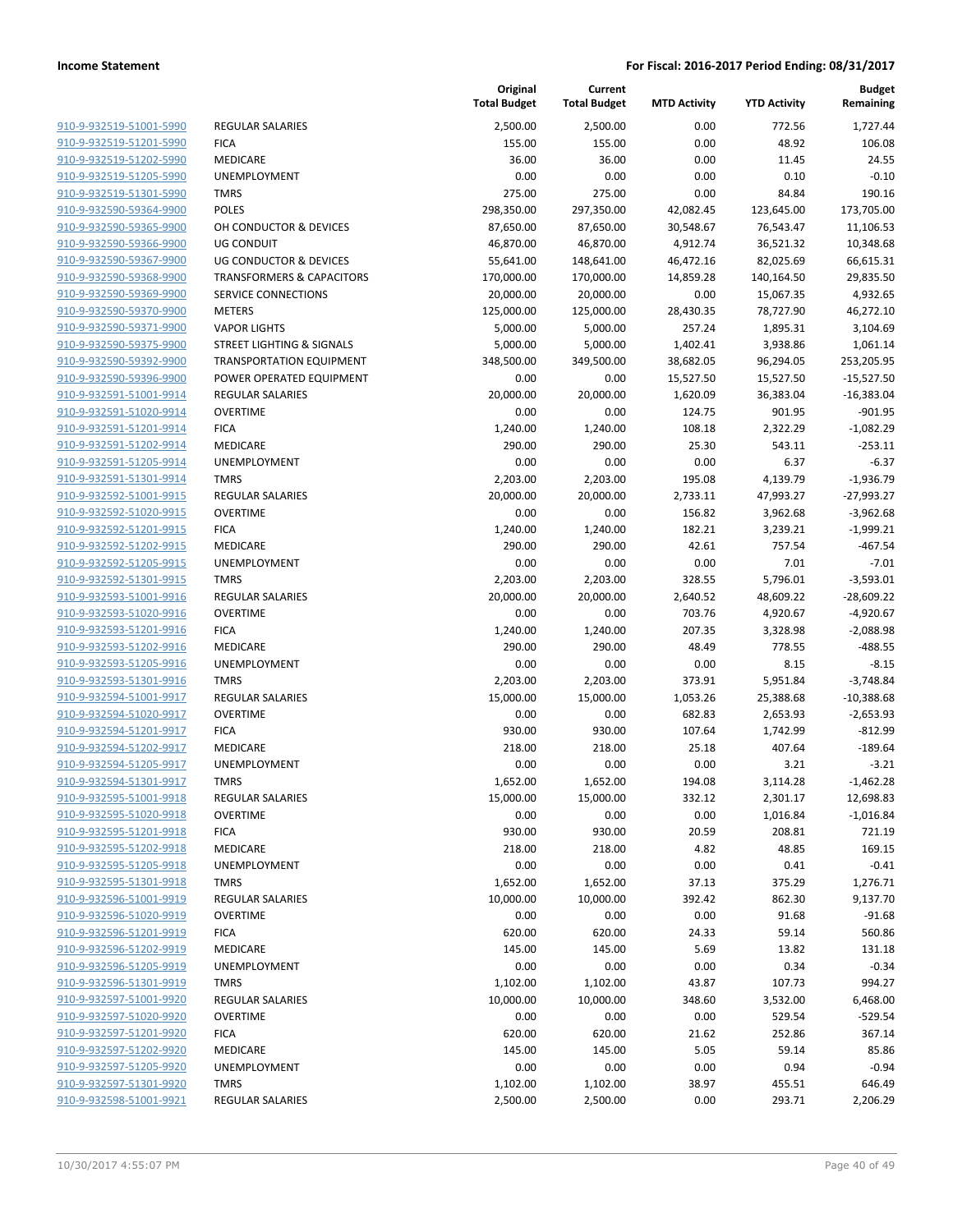|                                                |                                                        | Original<br><b>Total Budget</b> | Current<br><b>Total Budget</b> | <b>MTD Activity</b> | <b>YTD Activity</b> | <b>Budget</b><br>Remaining |
|------------------------------------------------|--------------------------------------------------------|---------------------------------|--------------------------------|---------------------|---------------------|----------------------------|
| 910-9-932598-51020-9921                        | <b>OVERTIME</b>                                        | 0.00                            | 0.00                           | 0.00                | 24.17               | $-24.17$                   |
| 910-9-932598-51201-9921                        | <b>FICA</b>                                            | 155.00                          | 155.00                         | 0.00                | 19.71               | 135.29                     |
| 910-9-932598-51202-9921                        | <b>MEDICARE</b>                                        | 36.00                           | 36.00                          | 0.00                | 4.61                | 31.39                      |
| 910-9-932598-51205-9921                        | UNEMPLOYMENT                                           | 0.00                            | 0.00                           | 0.00                | 0.04                | $-0.04$                    |
| 910-9-932598-51301-9921                        | <b>TMRS</b>                                            | 275.00                          | 275.00                         | 0.00                | 34.17               | 240.83                     |
| 910-9-932599-51001-9922                        | <b>REGULAR SALARIES</b>                                | 2,500.00                        | 2,500.00                       | 0.00                | 550.89              | 1,949.11                   |
| 910-9-932599-51020-9922                        | <b>OVERTIME</b>                                        | 0.00                            | 0.00                           | 0.00                | 202.14              | $-202.14$                  |
| 910-9-932599-51201-9922                        | <b>FICA</b>                                            | 155.00                          | 155.00                         | 0.00                | 46.69               | 108.31                     |
| 910-9-932599-51202-9922                        | <b>MEDICARE</b>                                        | 36.00                           | 36.00                          | 0.00                | 10.91               | 25.09                      |
| 910-9-932599-51205-9922                        | <b>UNEMPLOYMENT</b>                                    | 0.00                            | 0.00                           | 0.00                | 0.33                | $-0.33$                    |
| 910-9-932599-51301-9922                        | <b>TMRS</b>                                            | 275.00                          | 275.00                         | 0.00                | 84.19               | 190.81                     |
| 910-9-970000-51801-9260                        | PENSION EXPENSE                                        | 20,000.00                       | 20,000.00                      | 0.00                | 0.00                | 20,000.00                  |
| 910-9-970000-59701-9040                        | <b>BAD DEBT</b>                                        | 125,000.00                      | 125,000.00                     | 0.00                | 0.00                | 125,000.00                 |
| 910-9-970000-59703-4030                        | <b>DEPRECIATION EXPENSE</b>                            | 2,850,000.00                    | 2,850,000.00                   | 0.00                | 43,075.84           | 2,806,924.16               |
| 910-9-970000-59720-9705                        | <b>BANK FEES</b>                                       | 25,000.00                       | 25,000.00                      | 386.33              | 9,663.34            | 15,336.66                  |
| 910-9-970000-59730-9250                        | <b>INVENTORY LOSS/GAIN</b>                             | 5,000.00                        | 5,000.00                       | 0.00                | 0.00                | 5,000.00                   |
| 910-9-970000-59731-9250                        | <b>GASOLINE LOSSES/GAINS</b>                           | 500.00                          | 500.00                         | 0.00                | 205.70              | 294.30                     |
| 910-9-970000-59732-9250                        | FUEL OIL LOSSES/GAINS                                  | 3,500.00                        | 3,500.00                       | 0.00                | 1,027.45            | 2,472.55                   |
| 910-9-970000-59734-4210                        | ASSET DISPOSAL LOSSES/GAINS                            | 1,000.00                        | 1,000.00                       | 0.00                | 0.00                | 1,000.00                   |
| 910-9-970000-59750-9260                        | <b>ACCRUED PTO PAY</b>                                 | 75,000.00                       | 75,000.00                      | 1,227.20            | 18,326.82           | 56,673.18                  |
| 910-9-970000-59770-9997                        | CONTINGENCY                                            | 250,000.00                      | 352,644.00                     | 0.00                | 0.00                | 352,644.00                 |
| 910-9-970000-59780-9240                        | PROPERTY INSURANCE                                     | 175,000.00                      | 147,770.00                     | 0.00                | 147,765.63          | 4.37                       |
| 910-9-970000-59781-9250                        | <b>LIABILITY INSURANCE</b>                             | 45,000.00                       | 59,085.00                      | 0.00                | 59,083.72           | 1.28                       |
| 910-9-970000-59790-9970                        | CAPITALIZED                                            | $-2,246,209.00$                 | $-2,246,209.00$                | 0.00                | 0.00                | $-2,246,209.00$            |
| 910-9-980000-59841-4280                        | AMORTIZATION OF DISCOUNT                               | $-41,665.00$                    | $-41,665.00$                   | 0.00                | 0.00                | $-41,665.00$               |
| 910-9-990000-59901-9270                        | XFER to COG - FRANCHISE FEES                           | 2,485,358.00                    | 2,485,358.00                   | 0.00                | 1,491,400.86        | 993,957.14                 |
| 910-9-990000-59902-9200                        | XFER to COG- ADMIN EXPENSES                            | 234,797.00                      | 234,797.00                     | 19,566.42           | 215,230.62          | 19,566.38                  |
| 910-9-990000-59903-4082                        | XFER to COG - PILOT                                    | 312,011.00                      | 312,011.00                     | 0.00                | 312,011.09          | $-0.09$                    |
| 910-9-990000-59912-9999                        | XFER TO 912 - DEBT SERVICE                             | 3,840,000.00                    | 3,840,000.00                   | 320,000.00          | 3,520,000.00        | 320,000.00                 |
| 910-9-990000-59926-9330                        | XFER to COG - GARAGE                                   | 71,946.00                       | 71,946.00                      | 5,995.50            | 65,950.50           | 5,995.50                   |
| 910-9-990000-59927-9200                        | XFER to COG - INSURANCE                                | 17,781.00                       | 17,781.00                      | 1,481.75            | 16,299.25           | 1,481.75                   |
| 910-9-990000-59928-9200                        | XFER to COG - IT                                       | 53,568.00                       | 53,568.00                      | 4,464.00            | 49,104.00           | 4,464.00                   |
| 910-9-990000-59930-9270                        | XFER to GBOD                                           | 497,072.00                      | 497,072.00                     | 0.00                | 298,280.30          | 198,791.70                 |
|                                                | <b>Expense Total:</b>                                  | 59,465,034.00                   | 59,453,439.00                  | 7,200,768.47        | 46,626,288.45       | 12,827,150.55              |
|                                                | Fund: 910 - ELECTRIC OPERATING FUND Surplus (Deficit): | -49,829.00                      | $-38,234.00$                   | -2,281,354.46       | $-1,091,315.26$     | 1,053,081.26               |
| Fund: 911 - ELECTRIC DEBT REDUCTION<br>Revenue |                                                        |                                 |                                |                     |                     |                            |
| 911-9-000000-49801-4190                        | <b>INTEREST INCOME</b>                                 | 850.00                          | 850.00                         | 1,257.65            | 4,750.66            | $-3,900.66$                |
|                                                | <b>Revenue Total:</b>                                  | 850.00                          | 850.00                         | 1,257.65            | 4,750.66            | $-3,900.66$                |
|                                                | Fund: 911 - ELECTRIC DEBT REDUCTION Total:             | 850.00                          | 850.00                         | 1,257.65            |                     | -3,900.66                  |
|                                                |                                                        |                                 |                                |                     | 4,750.66            |                            |
| Fund: 912 - ELECTRIC DEBT SERVICE<br>Revenue   |                                                        |                                 |                                |                     |                     |                            |
| 912-9-000000-49710-4999                        | TRANFSER FROM GEUS 910 - ELECTRIC OP                   | 3,840,000.00                    | 3,840,000.00                   | 320,000.00          | 3,520,000.00        | 320,000.00                 |
|                                                | <b>Revenue Total:</b>                                  | 3,840,000.00                    | 3,840,000.00                   | 320,000.00          | 3,520,000.00        | 320,000.00                 |
| Expense                                        |                                                        |                                 |                                |                     |                     |                            |
| 912-9-980000-59801-9800                        | PAYING AGENT FEES                                      | 1,000.00                        | 1,000.00                       | 0.00                | 400.00              | 600.00                     |
| 912-9-980000-59810-9800                        | ARBITRAGE                                              | 3,000.00                        | 3,000.00                       | 0.00                | 4,830.00            | $-1,830.00$                |
| 912-9-980000-59811-9800                        | CONTINUING DISCLOSURE                                  | 1,000.00                        | 1,000.00                       | 0.00                | 1,000.00            | 0.00                       |
| 912-9-980000-59820-9800                        | <b>SURETY BOND</b>                                     | 700.00                          | 700.00                         | 0.00                | 700.00              | 0.00                       |
| 912-9-980000-59852-9800                        | PRINCIPAL 2008 ISSUE                                   | 475,000.00                      | 475,000.00                     | 0.00                | 475,000.00          | 0.00                       |
| 912-9-980000-59853-4270                        | INTEREST 2008 ISSUE                                    | 688,213.00                      | 688,213.00                     | 339,356.26          | 688,212.52          | 0.48                       |
| 912-9-980000-59857-4270                        | INTEREST 2010 ISSUE                                    | 2,585,790.00                    | 2,585,790.00                   | 1,292,895.00        | 2,585,790.00        | 0.00                       |
| 912-9-980000-59859-4270                        | Interest on 2015 Tax Exempt                            | 41,844.00                       | 41,844.00                      | 20,921.86           | 41,843.72           | 0.28                       |
| 912-9-980000-59861-4270                        | Interest on 2015 Taxable                               | 21,333.00                       | 21,333.00                      | 10,666.40           | 21,332.80           | 0.20                       |
|                                                | <b>Expense Total:</b>                                  | 3,817,880.00                    | 3,817,880.00                   | 1,663,839.52        | 3,819,109.04        | $-1,229.04$                |
|                                                | Fund: 912 - ELECTRIC DEBT SERVICE Surplus (Deficit):   | 22,120.00                       | 22,120.00                      | $-1,343,839.52$     | -299,109.04         | 321,229.04                 |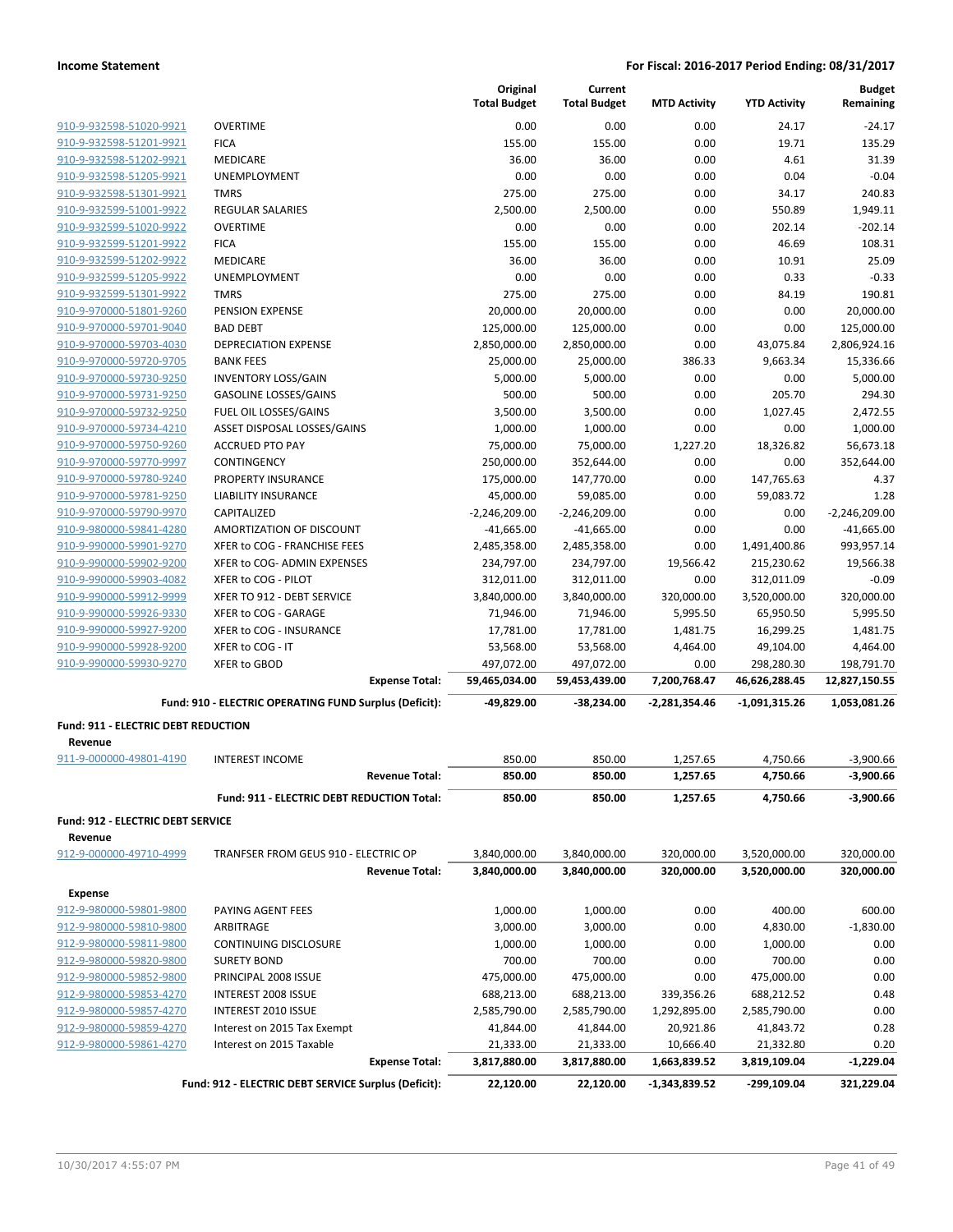|                                                    |                                                  | Original<br><b>Total Budget</b> | Current<br><b>Total Budget</b> | <b>MTD Activity</b> | <b>YTD Activity</b>   | <b>Budget</b><br>Remaining |
|----------------------------------------------------|--------------------------------------------------|---------------------------------|--------------------------------|---------------------|-----------------------|----------------------------|
| Fund: 913 - ELECTRIC CONSTRUCTION FUND             |                                                  |                                 |                                |                     |                       |                            |
| Revenue                                            |                                                  |                                 |                                |                     |                       |                            |
| 913-9-000000-49801-4190                            | <b>INTEREST INCOME</b>                           | 125.00                          | 125.00                         | 41.97               | 158.51                | $-33.51$                   |
|                                                    | <b>Revenue Total:</b>                            | 125.00                          | 125.00                         | 41.97               | 158.51                | $-33.51$                   |
|                                                    | Fund: 913 - ELECTRIC CONSTRUCTION FUND Total:    | 125.00                          | 125.00                         | 41.97               | 158.51                | $-33.51$                   |
| Fund: 950 - CABLE / INTERNET                       |                                                  |                                 |                                |                     |                       |                            |
| Revenue                                            |                                                  |                                 |                                |                     |                       |                            |
| 950-9-000000-48001-3950                            | <b>CABLE REVENUES</b>                            | 3,140,636.00                    | 3,140,636.00                   | 228,939.00          | 2,631,412.98          | 509,223.02                 |
| 950-9-000000-48002-3950                            | MOVIE PAY-PER-VIEW                               | 0.00                            | 0.00                           | 0.00                | 3.21                  | $-3.21$                    |
| 950-9-000000-48003-3950                            | SET-TOP                                          | 170,053.00                      | 170,053.00                     | 13,801.80           | 157,356.79            | 12,696.21                  |
| 950-9-000000-48030-3950                            | <b>CONTRACT CHANNELS</b>                         | 9,600.00                        | 9,600.00                       | 800.00              | 8,800.00              | 800.00                     |
| 950-9-000000-48040-3950                            | <b>BROADCASTS</b>                                | 0.00                            | 0.00                           | 75.00               | 350.00                | $-350.00$                  |
| 950-9-000000-48101-3950                            | <b>INTERNET REVENUES</b>                         | 2,759,676.00                    | 2,759,676.00                   | 204,957.94          | 2,245,905.04          | 513,770.96                 |
| 950-9-000000-48201-3950                            | <b>LATE CHARGES</b>                              | 72,000.00                       | 72,000.00                      | 6,544.90            | 69,952.30             | 2,047.70                   |
| 950-9-000000-48202-3950                            | <b>SERVICE CHARGES</b>                           | 54,000.00                       | 54,000.00                      | 5,868.74            | 58,103.87             | $-4,103.87$                |
| 950-9-000000-48203-3950                            | LOST/DAMAGED EQUIPMENT                           | 30,000.00                       | 30,000.00                      | 2,880.00            | 27,271.84             | 2,728.16                   |
| 950-9-000000-48301-3950                            | <b>TRANSFER TO COG</b>                           | 311,798.00                      | 311,798.00                     | 22,733.60           | 250,785.52            | 61,012.48                  |
| 950-9-000000-48307-3950                            | <b>TRANSFER TO GBOD</b>                          | 62,360.00                       | 62,360.00                      | 4,547.97            | 50,157.68             | 12,202.32                  |
| 950-9-000000-48419-3950                            | <b>CHANNEL 19</b>                                | 300.00                          | 300.00                         | 0.00                | 0.00                  | 300.00                     |
| 950-9-000000-48434-3950                            | <b>CHANNEL 34</b>                                | 2,700.00                        | 2,700.00                       | 100.00              | 1,500.00              | 1,200.00                   |
| 950-9-000000-48488-3950                            | AD INSERTIONS                                    | 55,000.00                       | 55,000.00                      | $-138.38$           | 39,994.93             | 15,005.07                  |
| 950-9-000000-48498-3950                            | PRODUCTION REVENUES                              | 50.00                           | 50.00                          | 0.00                | 0.00                  | 50.00                      |
| 950-9-000000-48501-3950                            | <b>CUSTOMER AID TO CONSTRUCTION</b>              | 50.00                           | 50.00                          | 0.00                | 0.00                  | 50.00                      |
| 950-9-000000-48502-3950                            | OTHER REIMBURSEMENTS                             | 500.00                          | 500.00                         | 0.00                | 2,029.35              | $-1,529.35$                |
| 950-9-000000-48503-3950                            | FIBER MAINTENANCE FEES<br><b>INTEREST INCOME</b> | 2,772.00                        | 2,772.00                       | 0.00                | 0.00                  | 2,772.00                   |
| 950-9-000000-48801-4190<br>950-9-000000-48991-3950 | <b>GEUS ELECTRIC PAYMENT FOR INTERNET</b>        | 3,000.00<br>37,980.00           | 3,000.00                       | 490.89<br>0.00      | 2,613.48<br>38,000.00 | 386.52<br>$-20.00$         |
| 950-9-000000-48993-3950                            | GEUS ELECTRIC PAYMENT FOR PUBLIC SVC             | 15,000.00                       | 37,980.00<br>15,000.00         | 0.00                | 15,000.00             | 0.00                       |
| 950-9-000000-48994-3950                            | <b>LEASE OF DARK FIBER</b>                       | 206,520.00                      | 206,520.00                     | 0.00                | 206,520.00            | 0.00                       |
| 950-9-000000-48995-3950                            | <b>COLOCATION FOR SCADA &amp; PHONE SYSTEM</b>   | 19,958.00                       | 19,958.00                      | 0.00                | 19,958.00             | 0.00                       |
|                                                    | <b>Revenue Total:</b>                            | 6,953,953.00                    | 6,953,953.00                   | 491,601.46          | 5,825,714.99          | 1,128,238.01               |
|                                                    |                                                  |                                 |                                |                     |                       |                            |
| Expense                                            |                                                  |                                 |                                |                     |                       |                            |
| 950-9-951050-51001-8500                            | <b>REGULAR SALARIES</b>                          | 58,552.00                       | 58,552.00                      | 4,592.96            | 54,102.80             | 4,449.20                   |
| 950-9-951050-51115-8500                            | <b>CLOTHING ALLOWANCE</b>                        | 130.00                          | 130.00                         | 0.00                | 114.13                | 15.87                      |
| 950-9-951050-51116-8500                            | <b>CAR ALLOWANCE</b>                             | 975.00                          | 975.00                         | 150.00              | 1,050.00              | $-75.00$                   |
| 950-9-951050-51117-8500                            | <b>CELL PHONE ALLOWANCE</b>                      | 312.00                          | 312.00                         | 24.00               | 284.30                | 27.70                      |
| 950-9-951050-51201-8500<br>950-9-951050-51202-8500 | <b>FICA</b>                                      | 3,718.00                        | 3,718.00                       | 262.30              | 3,121.68              | 596.32                     |
|                                                    | <b>MEDICARE</b><br><b>HEALTH INSURANCE</b>       | 870.00                          | 870.00                         | 61.34               | 730.08                | 139.92                     |
| 950-9-951050-51203-8500<br>950-9-951050-51204-8500 | <b>WORKERS COMPENSATION</b>                      | 5,820.00<br>530.00              | 5,820.00<br>530.00             | 485.00<br>44.17     | 5,335.00<br>485.87    | 485.00<br>44.13            |
| 950-9-951050-51205-8500                            | UNEMPLOYMENT                                     | 54.00                           | 54.00                          | 0.00                | 10.82                 | 43.18                      |
| 950-9-951050-51301-8500                            | <b>TMRS</b>                                      | 6,606.00                        | 6,606.00                       | 532.94              | 6,223.64              | 382.36                     |
| 950-9-951050-59110-8500                            | <b>GEUS OPERATIONS</b>                           | 100,200.00                      | 100,200.00                     | 5,983.24            | 59,843.46             | 40,356.54                  |
| 950-9-951050-59141-8500                            | UTILITY BILLS                                    | 72,500.00                       | 72,500.00                      | 6,033.53            | 63,287.72             | 9,212.28                   |
| 950-9-951050-59191-8500                            | POLE USE                                         | 18,800.00                       | 18,800.00                      | 0.00                | 18,800.00             | 0.00                       |
| 950-9-951051-51001-8510                            | <b>REGULAR SALARIES</b>                          | 65,021.00                       | 65,021.00                      | 5,044.80            | 59,449.66             | 5,571.34                   |
| 950-9-951051-51020-8510                            | <b>OVERTIME</b>                                  | 5,700.00                        | 5,700.00                       | 333.70              | 4,452.18              | 1,247.82                   |
| 950-9-951051-51117-8510                            | <b>CELL PHONE ALLOWANCE</b>                      | 432.00                          | 432.00                         | 33.22               | 398.64                | 33.36                      |
| 950-9-951051-51201-8510                            | <b>FICA</b>                                      | 4,411.00                        | 4,411.00                       | 332.06              | 3,945.91              | 465.09                     |
| 950-9-951051-51202-8510                            | MEDICARE                                         | 1,032.00                        | 1,032.00                       | 77.66               | 922.83                | 109.17                     |
| 950-9-951051-51203-8510                            | HEALTH INSURANCE                                 | 19,400.00                       | 19,400.00                      | 1,616.66            | 17,783.26             | 1,616.74                   |
| 950-9-951051-51204-8510                            | <b>WORKERS COMPENSATION</b>                      | 644.00                          | 644.00                         | 53.67               | 590.37                | 53.63                      |
| 950-9-951051-51205-8510                            | UNEMPLOYMENT                                     | 180.00                          | 180.00                         | 0.00                | 27.76                 | 152.24                     |
| 950-9-951051-51301-8510                            | <b>TMRS</b>                                      | 7,837.00                        | 7,837.00                       | 605.03              | 7,119.43              | 717.57                     |
| 950-9-951051-59110-8510                            | <b>GEUS OPERATIONS</b>                           | 14,150.00                       | 14,150.00                      | 995.53              | 11,270.06             | 2,879.94                   |
| 950-9-951051-59151-8510                            | <b>BASIC PROGRAM EXPENSE</b>                     | 2,750,331.00                    | 2,750,331.00                   | 217,737.44          | 2,189,069.45          | 561,261.55                 |
| 950-9-951051-59152-8510                            | PREMIUM PROGRAM EXPENSE                          | 118,126.00                      | 118,126.00                     | 8,027.56            | 87,568.52             | 30,557.48                  |
| 950-9-951051-59154-8510                            | <b>TIVO Fees</b>                                 | 39,127.00                       | 39,127.00                      | 3,080.05            | 34,612.33             | 4,514.67                   |
|                                                    |                                                  |                                 |                                |                     |                       |                            |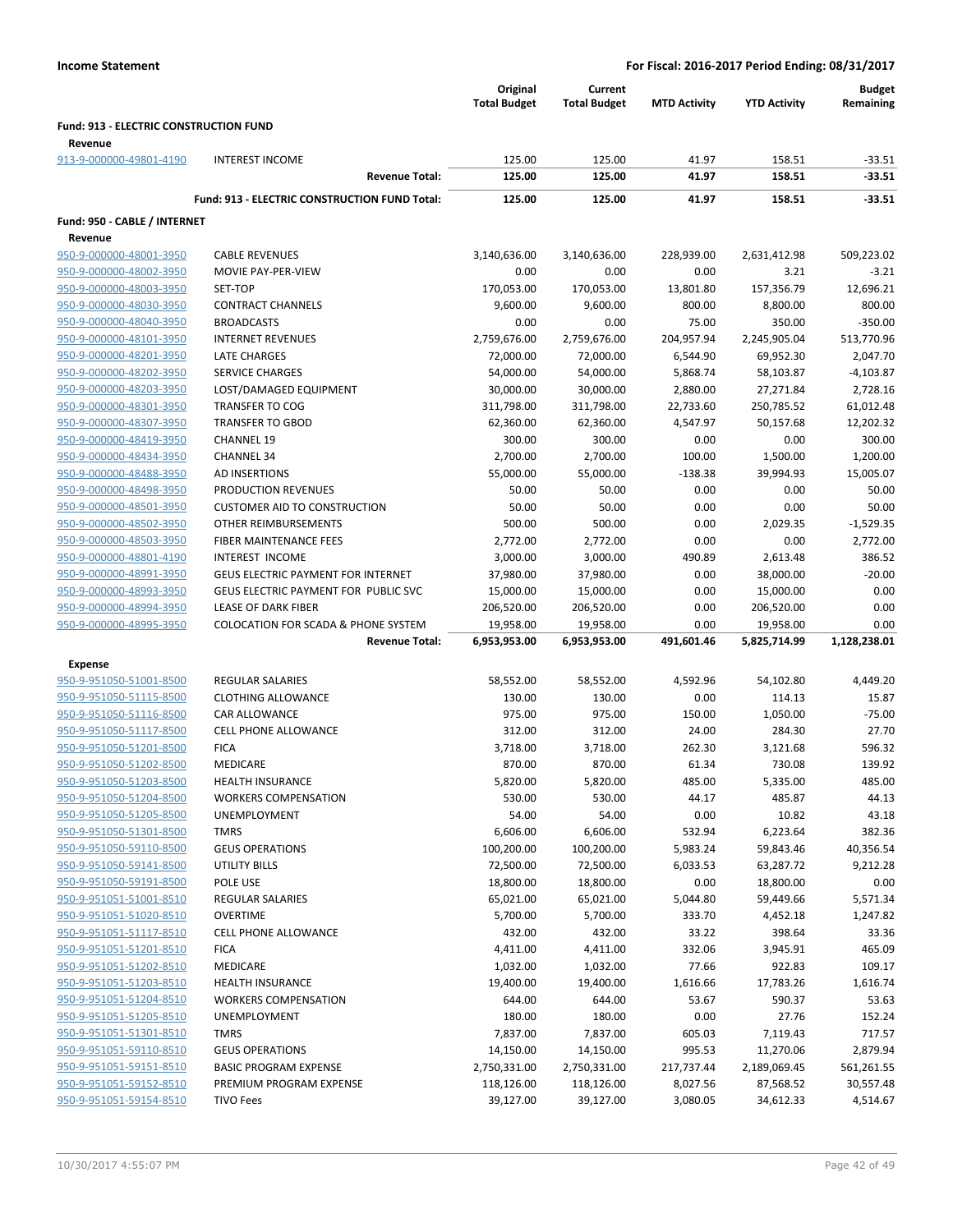| 950-9-951051-59155-8510        | OTH               |
|--------------------------------|-------------------|
| 950-9-951052-51001-8520        | <b>REGI</b>       |
| 950-9-951052-51115-8520        | CLO <sub>1</sub>  |
| 950-9-951052-51116-8520        | CAR               |
| 950-9-951052-51117-8520        | <b>CELL</b>       |
| 950-9-951052-51201-8520        | <b>FICA</b>       |
| 950-9-951052-51202-8520        | MED               |
| 950-9-951052-51203-8520        | HEA               |
| 950-9-951052-51204-8520        | <b>WOF</b>        |
| 950-9-951052-51205-8520        | <b>UNE</b>        |
| 950-9-951052-51301-8520        | TMR               |
| 950-9-951052-59110-8520        | GEU.              |
| 950-9-951052-59150-8520        | <b>ISP S</b>      |
| 950-9-951053-51001-8530        | <b>REGI</b>       |
| 950-9-951053-51020-8530        | <b>OVE</b>        |
| 950-9-951053-51117-8530        | CELL              |
| 950-9-951053-51201-8530        | <b>FICA</b>       |
| 950-9-951053-51202-8530        | MED               |
| 950-9-951053-51203-8530        |                   |
|                                | HEA               |
| 950-9-951053-51204-8530        | WOF<br><b>UNE</b> |
| 950-9-951053-51205-8530        |                   |
| 950-9-951053-51301-8530        | TMR               |
| 950-9-951053-59110-8530        | GEU.              |
| 950-9-951053-59160-8530        | ADV               |
| 950-9-951053-59164-8530        | CON               |
| 950-9-951054-51001-8540        | <b>REGI</b>       |
| 950-9-951054-51020-8540        | <b>OVE</b>        |
| 950-9-951054-51117-8540        | <b>CELL</b>       |
| 950-9-951054-51201-8540        | <b>FICA</b>       |
| 950-9-951054-51202-8540        | MED               |
| 950-9-951054-51203-8540        | HEA               |
| 950-9-951054-51204-8540        | WOF               |
| 950-9-951054-51205-8540        | <b>UNE</b>        |
| 950-9-951054-51301-8540        | <b>TMR</b>        |
| 950-9-951054-59110-8540        | GEU.              |
| 950-9-951055-51001-8550        | <b>REGI</b>       |
| 950-9-951055-51020-8550        | <b>OVE</b>        |
| 950-9-951055-51115-8550        | CLO <sub>1</sub>  |
| 950-9-951055-51117-8550        | CELL              |
| 950-9-951055-51201-8550        | <b>FICA</b>       |
| 950-9-951055-51202-8550        | MED               |
| 950-9-951055-51203-8550        | HEAI              |
| 950-9-951055-51204-8550        | <b>WOF</b>        |
| 950-9-951055-51205-8550        | UNE               |
| 950-9-951055-51301-8550        | TMR               |
| 950-9-951055-59110-8550        | GEU.              |
| 950-9-951055-59112-8550        | SAFE              |
| 950-9-951055-59156-8550        | <b>APA</b>        |
| 950-9-951055-59158-8550        | C/IB              |
| 950-9-951060-51001-8600        | REGI              |
| 950-9-951060-51011-8600        | PAR <sup>-</sup>  |
| 950-9-951060-51020-8600        | <b>OVE</b>        |
| 950-9-951060-51102-8600        | BILIN             |
| 950-9-951060-51115-8600        | CLO1              |
| 950-9-951060-51116-8600        | CAR               |
| 950-9-951060-51117-8600        | CELL              |
| 950-9-951060-51201-8600        | FICA              |
| 950-9-951060-51202-8600        | MED               |
| <u>950-9-951060-51203-8600</u> | HEA               |
|                                |                   |

|                         |                                 | Original<br><b>Total Budget</b> | Current<br><b>Total Budget</b> | <b>MTD Activity</b> | <b>YTD Activity</b> | <b>Budget</b><br>Remaining |
|-------------------------|---------------------------------|---------------------------------|--------------------------------|---------------------|---------------------|----------------------------|
| 950-9-951051-59155-8510 | OTHER PROGRAM EXPENSE           | 7,500.00                        | 7,500.00                       | 1,539.00            | 5,581.83            | 1,918.17                   |
| 950-9-951052-51001-8520 | <b>REGULAR SALARIES</b>         | 60,174.00                       | 60,174.00                      | 4,713.92            | 55,458.32           | 4,715.68                   |
| 950-9-951052-51115-8520 | <b>CLOTHING ALLOWANCE</b>       | 130.00                          | 130.00                         | 0.00                | 119.03              | 10.97                      |
| 950-9-951052-51116-8520 | CAR ALLOWANCE                   | 975.00                          | 975.00                         | 0.00                | 750.00              | 225.00                     |
| 950-9-951052-51117-8520 | CELL PHONE ALLOWANCE            | 408.00                          | 408.00                         | 31.36               | 368.95              | 39.05                      |
| 950-9-951052-51201-8520 | <b>FICA</b>                     | 3,825.00                        | 3,825.00                       | 294.21              | 3,466.02            | 358.98                     |
| 950-9-951052-51202-8520 | MEDICARE                        | 895.00                          | 895.00                         | 68.81               | 810.62              | 84.38                      |
| 950-9-951052-51203-8520 | <b>HEALTH INSURANCE</b>         | 6,790.00                        | 6,790.00                       | 565.83              | 6,224.13            | 565.87                     |
| 950-9-951052-51204-8520 | <b>WORKERS COMPENSATION</b>     | 534.00                          | 534.00                         | 44.50               | 489.50              | 44.50                      |
| 950-9-951052-51205-8520 | UNEMPLOYMENT                    | 63.00                           | 63.00                          | 0.00                | 10.33               | 52.67                      |
| 950-9-951052-51301-8520 | <b>TMRS</b>                     | 6,795.00                        | 6,795.00                       | 530.51              | 6,184.16            | 610.84                     |
| 950-9-951052-59110-8520 | <b>GEUS OPERATIONS</b>          | 104,700.00                      | 104,700.00                     | 22,012.71           | 66,124.00           | 38,576.00                  |
| 950-9-951052-59150-8520 | ISP SERVICE EXPENSE             | 710,640.00                      | 710,640.00                     | 57,842.30           | 646,916.50          | 63,723.50                  |
| 950-9-951053-51001-8530 | <b>REGULAR SALARIES</b>         | 45,282.00                       | 45,282.00                      | 3,492.80            | 41,840.57           | 3,441.43                   |
| 950-9-951053-51020-8530 | <b>OVERTIME</b>                 | 1,800.00                        | 1,800.00                       | 223.01              | 1,998.05            | $-198.05$                  |
| 950-9-951053-51117-8530 | <b>CELL PHONE ALLOWANCE</b>     | 432.00                          | 432.00                         | 33.22               | 398.64              | 33.36                      |
| 950-9-951053-51201-8530 | <b>FICA</b>                     | 2,945.00                        | 2,945.00                       | 232.01              | 2,737.98            | 207.02                     |
| 950-9-951053-51202-8530 | MEDICARE                        | 689.00                          | 689.00                         | 54.26               | 640.31              | 48.69                      |
| 950-9-951053-51203-8530 | <b>HEALTH INSURANCE</b>         | 9,700.00                        | 9,700.00                       | 808.33              | 8,891.63            | 808.37                     |
| 950-9-951053-51204-8530 | <b>WORKERS COMPENSATION</b>     | 449.00                          | 449.00                         | 37.42               | 411.62              | 37.38                      |
| 950-9-951053-51205-8530 | <b>UNEMPLOYMENT</b>             | 90.00                           | 90.00                          | 0.00                | 16.51               | 73.49                      |
| 950-9-951053-51301-8530 | <b>TMRS</b>                     | 5,234.00                        | 5,234.00                       | 419.14              | 4,894.18            | 339.82                     |
| 950-9-951053-59110-8530 | <b>GEUS OPERATIONS</b>          | 4,000.00                        | 4,000.00                       | 1,738.98            | 1,876.66            | 2,123.34                   |
| 950-9-951053-59160-8530 | ADVERTISING                     | 32,800.00                       | 32,800.00                      | 1,442.23            | 21,111.79           | 11,688.21                  |
| 950-9-951053-59164-8530 | <b>CONSUMER INFORMATION</b>     | 7,500.00                        | 7,500.00                       | 0.00                | 0.00                | 7,500.00                   |
| 950-9-951054-51001-8540 | <b>REGULAR SALARIES</b>         | 158,850.00                      | 158,850.00                     | 12,343.20           | 146,261.57          | 12,588.43                  |
| 950-9-951054-51020-8540 | <b>OVERTIME</b>                 | 3,800.00                        | 3,800.00                       | 437.49              | 3,177.01            | 622.99                     |
| 950-9-951054-51117-8540 | <b>CELL PHONE ALLOWANCE</b>     | 216.00                          | 216.00                         | 16.62               | 199.44              | 16.56                      |
| 950-9-951054-51201-8540 | <b>FICA</b>                     | 10,098.00                       | 10,098.00                      | 759.54              | 8,900.50            | 1,197.50                   |
| 950-9-951054-51202-8540 | MEDICARE                        | 2,361.00                        | 2,361.00                       | 177.64              | 2,081.57            | 279.43                     |
| 950-9-951054-51203-8540 | <b>HEALTH INSURANCE</b>         | 43,650.00                       | 43,650.00                      | 3,637.50            | 40,012.50           | 3,637.50                   |
| 950-9-951054-51204-8540 | <b>WORKERS COMPENSATION</b>     | 435.00                          | 435.00                         | 36.25               | 398.75              | 36.25                      |
| 950-9-951054-51205-8540 | UNEMPLOYMENT                    | 405.00                          | 405.00                         | 0.00                | 61.29               | 343.71                     |
| 950-9-951054-51301-8540 | <b>TMRS</b>                     | 17,939.00                       | 17,939.00                      | 1,430.74            | 16,554.57           | 1,384.43                   |
| 950-9-951054-59110-8540 | <b>GEUS OPERATIONS</b>          | 16,600.00                       | 16,600.00                      | 4,740.42            | 10,933.71           | 5,666.29                   |
| 950-9-951055-51001-8550 | <b>REGULAR SALARIES</b>         | 139,717.00                      | 139,717.00                     | 8,951.83            | 105,898.28          | 33,818.72                  |
| 950-9-951055-51020-8550 | <b>OVERTIME</b>                 | 2,700.00                        | 2,700.00                       | 156.32              | 2,629.49            | 70.51                      |
| 950-9-951055-51115-8550 | <b>CLOTHING ALLOWANCE</b>       | 50.00                           | 50.00                          | 0.00                | 41.24               | 8.76                       |
| 950-9-951055-51117-8550 | <b>CELL PHONE ALLOWANCE</b>     | 657.00                          | 657.00                         | 58.36               | 677.79              | $-20.79$                   |
| 950-9-951055-51201-8550 | <b>FICA</b>                     | 8,330.00                        | 8,330.00                       | 568.32              | 6,445.61            | 1,884.39                   |
| 950-9-951055-51202-8550 | MEDICARE                        | 2,075.00                        | 2,075.00                       | 132.91              | 1,584.80            | 490.20                     |
| 950-9-951055-51203-8550 | HEALTH INSURANCE                | 19,885.00                       | 19,885.00                      | 1,657.08            | 18,227.88           | 1,657.12                   |
| 950-9-951055-51204-8550 | <b>WORKERS COMPENSATION</b>     | 846.00                          | 846.00                         | 70.50               | 775.50              | 70.50                      |
| 950-9-951055-51205-8550 | UNEMPLOYMENT                    | 185.00                          | 185.00                         | 0.00                | 25.63               | 159.37                     |
| 950-9-951055-51301-8550 | <b>TMRS</b>                     | 15,765.00                       | 15,765.00                      | 1,024.79            | 12,082.05           | 3,682.95                   |
| 950-9-951055-59110-8550 | <b>GEUS OPERATIONS</b>          | 18,300.00                       | 18,300.00                      | 444.37              | 5,006.65            | 13,293.35                  |
| 950-9-951055-59112-8550 | SAFETY                          | 3,000.00                        | 3,000.00                       | 0.00                | 1,368.49            | 1,631.51                   |
| 950-9-951055-59156-8550 | <b>APARTMENT C/I FACILITIES</b> | 1,000.00                        | 1,000.00                       | 0.00                | 0.00                | 1,000.00                   |
| 950-9-951055-59158-8550 | C/I BILLING                     | 54,000.00                       | 54,000.00                      | 0.00                | 40,843.50           | 13,156.50                  |
| 950-9-951060-51001-8600 | REGULAR SALARIES                | 182,236.00                      | 182,236.00                     | 15,154.51           | 175,771.62          | 6,464.38                   |
| 950-9-951060-51011-8600 | PART TIME TEMPORARY             | 16,276.00                       | 16,276.00                      | 0.00                | 0.00                | 16,276.00                  |
| 950-9-951060-51020-8600 | <b>OVERTIME</b>                 | 8,600.00                        | 8,600.00                       | 1,492.49            | 9,436.26            | $-836.26$                  |
| 950-9-951060-51102-8600 | <b>BILINGUAL PAY</b>            | 550.00                          | 550.00                         | 0.00                | 0.00                | 550.00                     |
| 950-9-951060-51115-8600 | <b>CLOTHING ALLOWANCE</b>       | 1,500.00                        | 1,500.00                       | 111.25              | 1,914.17            | $-414.17$                  |
| 950-9-951060-51116-8600 | CAR ALLOWANCE                   | 975.00                          | 1,950.00                       | 300.00              | 2,100.00            | $-150.00$                  |
| 950-9-951060-51117-8600 | <b>CELL PHONE ALLOWANCE</b>     | 1,728.00                        | 1,728.00                       | 132.92              | 1,553.33            | 174.67                     |
| 950-9-951060-51201-8600 | <b>FICA</b>                     | 13,136.00                       | 13,136.00                      | 960.61              | 11,012.64           | 2,123.36                   |
| 950-9-951060-51202-8600 | MEDICARE                        | 3,072.00                        | 3,072.00                       | 224.66              | 2,578.02            | 493.98                     |
| 950-9-951060-51203-8600 | HEALTH INSURANCE                | 38,800.00                       | 38,800.00                      | 3,233.33            | 35,566.63           | 3,233.37                   |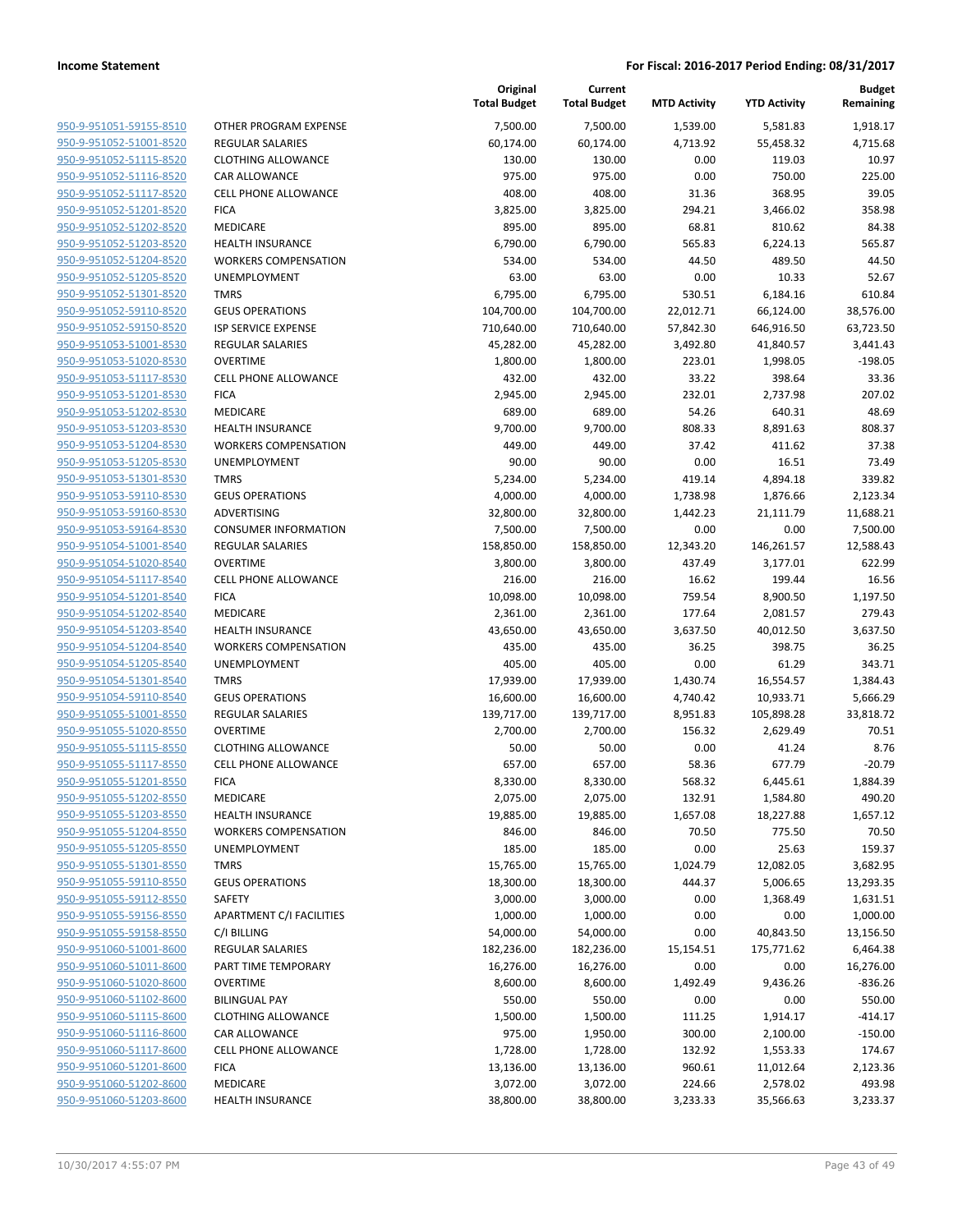|                         |                                                 | Original<br><b>Total Budget</b> | Current<br><b>Total Budget</b> | <b>MTD Activity</b> | <b>YTD Activity</b> | Budget<br>Remaining |
|-------------------------|-------------------------------------------------|---------------------------------|--------------------------------|---------------------|---------------------|---------------------|
| 950-9-951060-51204-8600 | <b>WORKERS COMPENSATION</b>                     | 1,947.00                        | 1,947.00                       | 162.25              | 1,784.75            | 162.25              |
| 950-9-951060-51205-8600 | UNEMPLOYMENT                                    | 360.00                          | 360.00                         | 1.79                | 67.31               | 292.69              |
| 950-9-951060-51301-8600 | <b>TMRS</b>                                     | 21,544.00                       | 21,544.00                      | 1,847.79            | 20,430.03           | 1,113.97            |
| 950-9-951060-51401-8600 | <b>CONTRA - SALARIES</b>                        | 0.00                            | 0.00                           | $-2,911.25$         | $-15,720.75$        | 15,720.75           |
| 950-9-951060-59201-8600 | <b>BUILDINGS MAINTNANCE</b>                     | 29,500.00                       | 29,500.00                      | 750.00              | 14,454.30           | 15,045.70           |
| 950-9-951060-59205-8600 | EQUIPMENT MAINTENANCE                           | 31,250.00                       | 31,250.00                      | 175.91              | 7,467.82            | 23,782.18           |
| 950-9-951060-59231-8600 | <b>CABLE PLANT MAINTENANCE</b>                  | 75,000.00                       | 75,000.00                      | 6,038.60            | 21,975.68           | 53,024.32           |
| 950-9-951060-59235-8600 | FIBER OPTICS PLANT MAINTENANCE                  | 45,000.00                       | 45,000.00                      | 0.00                | 10,500.00           | 34,500.00           |
| 950-9-951061-51001-8610 | REGULAR SALARIES                                | 182,236.00                      | 182,236.00                     | 15,154.51           | 175,554.53          | 6,681.47            |
| 950-9-951061-51011-8610 | PART TIME TEMPORARY                             | 16,276.00                       | 16,276.00                      | 0.00                | 0.00                | 16,276.00           |
| 950-9-951061-51020-8610 | <b>OVERTIME</b>                                 | 12,000.00                       | 12,000.00                      | 1,491.45            | 10,065.22           | 1,934.78            |
| 950-9-951061-51115-8610 | <b>CLOTHING ALLOWANCE</b>                       | 1,900.00                        | 1,900.00                       | 111.25              | 1,923.08            | $-23.08$            |
| 950-9-951061-51116-8610 | CAR ALLOWANCE                                   | 975.00                          | 1,950.00                       | 0.00                | 1,500.00            | 450.00              |
| 950-9-951061-51117-8610 | <b>CELL PHONE ALLOWANCE</b>                     | 1,728.00                        | 1,728.00                       | 132.86              | 1,552.80            | 175.20              |
| 950-9-951061-51201-8610 | <b>FICA</b>                                     | 13,337.00                       | 13,337.00                      | 1,025.62            | 11,394.63           | 1,942.37            |
| 950-9-951061-51202-8610 | MEDICARE                                        | 3,119.00                        | 3,119.00                       | 239.86              | 2,662.40            | 456.60              |
| 950-9-951061-51203-8610 | <b>HEALTH INSURANCE</b>                         | 38,800.00                       | 38,800.00                      | 3,233.33            | 35,566.63           | 3,233.37            |
| 950-9-951061-51204-8610 | <b>WORKERS COMPENSATION</b>                     | 1,947.00                        | 1,947.00                       | 162.25              | 1,784.75            | 162.25              |
| 950-9-951061-51205-8610 | UNEMPLOYMENT                                    | 360.00                          | 360.00                         | 1.78                | 64.71               | 295.29              |
| 950-9-951061-51301-8610 | <b>TMRS</b>                                     | 21,902.00                       | 21,902.00                      | 1,814.15            | 20,061.70           | 1,840.30            |
| 950-9-951061-59205-8610 | <b>EQUIPMENT MAINTENANCE</b>                    | 2,500.00                        | 2,500.00                       | 0.00                | 0.00                | 2,500.00            |
| 950-9-951061-59233-8610 | <b>INTERNET PLANT MAINTENANCE</b>               | 9,000.00                        | 9,000.00                       | 0.00                | 550.00              | 8,450.00            |
| 950-9-951090-59510-9900 | HEADEND, TRUNK & DISTRIBUTION SYSTEM            | 100,000.00                      | 100,000.00                     | 31,173.96           | 81,672.58           | 18,327.42           |
| 950-9-951090-59511-9900 | <b>HEADEND EQUIPMENT</b>                        | 100,000.00                      | 100,000.00                     | 13,904.71           | 63,338.76           | 36,661.24           |
| 950-9-951090-59512-9900 | <b>DROPS</b>                                    | 100,000.00                      | 100,000.00                     | 15,162.41           | 75,130.94           | 24,869.06           |
| 950-9-951090-59513-9900 | <b>CUSTOMER PREMISES EQUIPMENT</b>              | 50,000.00                       | 50,000.00                      | 33,230.00           | 33,230.00           | 16,770.00           |
| 950-9-951090-59522-9900 | INTERNET CUSTOMER INTERFACE EQUIPMENT           | 40,000.00                       | 40,000.00                      | 0.00                | 25,993.20           | 14,006.80           |
| 950-9-951091-51001-9958 | <b>REGULAR SALARIES</b>                         | 28,482.00                       | 28,482.00                      | 2,332.48            | 26,276.97           | 2,205.03            |
| 950-9-951091-51020-9958 | <b>OVERTIME</b>                                 | 3,000.00                        | 3,000.00                       | 417.21              | 2,418.90            | 581.10              |
| 950-9-951091-51102-9958 | <b>BILINGUAL PAY</b>                            | 100.00                          | 100.00                         | 0.00                | 0.00                | 100.00              |
| 950-9-951091-51201-9958 | <b>FICA</b>                                     | 1,958.00                        | 1,958.00                       | 172.03              | 1,803.29            | 154.71              |
| 950-9-951091-51202-9958 | MEDICARE                                        | 458.00                          | 458.00                         | 40.23               | 421.74              | 36.26               |
| 950-9-951091-51205-9958 | UNEMPLOYMENT                                    | 0.00                            | 0.00                           | 0.44                | 12.37               | $-12.37$            |
| 950-9-951091-51301-9958 | <b>TMRS</b>                                     | 3,478.00                        | 3,478.00                       | 310.18              | 3,215.76            | 262.24              |
| 950-9-970000-51801-9260 | PENSION EXPENSE                                 | 10,000.00                       | 10,000.00                      | 0.00                | 0.00                | 10,000.00           |
| 950-9-970000-59701-9040 | <b>BAD DEBT</b>                                 | 70,000.00                       | 70,000.00                      | 0.00                | 0.00                | 70,000.00           |
| 950-9-970000-59703-4030 | <b>DEPRECIATION EXPENSE</b>                     | 1,200,000.00                    | 1,200,000.00                   | 0.00                | 128,727.83          | 1,071,272.17        |
| 950-9-970000-59720-9705 | <b>CREDIT CARD &amp; BANK FEES</b>              | 15,000.00                       | 15,000.00                      | 933.68              | 11,311.08           | 3,688.92            |
| 950-9-970000-59730-9250 | <b>INVENTORY LOSS/GAIN</b>                      | 1,000.00                        | 1,000.00                       | 0.00                | 0.00                | 1,000.00            |
| 950-9-970000-59734-4210 | ASSET DISPOSAL LOSSES/GAINS                     | 1,000.00                        | 1,000.00                       | 0.00                | 0.00                | 1,000.00            |
| 950-9-970000-59750-9260 | <b>ACCRUED PTO PAY</b>                          | 5,000.00                        | 5,000.00                       | 0.00                | 745.17              | 4,254.83            |
| 950-9-970000-59770-9970 | CONTINGENCY                                     | 100,000.00                      | 98,050.00                      | 0.00                | 0.00                | 98,050.00           |
| 950-9-970000-59780-9240 | PROPERTY INSURANCE                              | 4,000.00                        | 13,045.00                      | 0.00                |                     |                     |
| 950-9-970000-59781-9250 | <b>LIABILITY INSURANCE</b>                      |                                 |                                |                     | 13,044.75           | 0.25                |
|                         | CAPITALIZED                                     | 7,000.00                        | 9,550.00                       | 0.00                | 9,546.70            | 3.30                |
| 950-9-970000-59790-9970 |                                                 | $-427,477.00$                   | $-427,477.00$                  | 0.00                | 0.00                | $-427,477.00$       |
| 950-9-990000-59901-9270 | TRANSFER to COG - FRANCHISE FEES                | 311,798.00                      | 311,798.00                     | 0.00                | 204,025.42          | 107,772.58          |
| 950-9-990000-59902-9200 | TRANSFER to COG - ADMIN EXPENSES                | 39,785.00                       | 39,785.00                      | 3,315.42            | 36,469.62           | 3,315.38            |
| 950-9-990000-59903-4082 | TRANSFER to COG - PILOT                         | 44,089.00                       | 44,089.00                      | 0.00                | 44,089.09           | $-0.09$             |
| 950-9-990000-59926-9330 | TRANSFER to COG - GARAGE                        | 17,227.00                       | 17,227.00                      | 1,435.58            | 15,791.38           | 1,435.62            |
| 950-9-990000-59927-9200 | TRANSFER to COG - INSURANCE                     | 4,446.00                        | 4,446.00                       | 370.50              | 4,075.50            | 370.50              |
| 950-9-990000-59928-9200 | XFER to COG - IT                                | 15,254.00                       | 15,254.00                      | 1,271.17            | 13,982.87           | 1,271.13            |
| 950-9-990000-59930-9270 | TRANSFER to GBOD                                | 62,360.00                       | 62,360.00                      | 0.00                | 40,805.07           | 21,554.93           |
| 950-9-990000-59954-8559 | TRANSFER TO 910 - BILLING                       | 76,544.00                       | 76,544.00                      | 6,378.68            | 70,165.31           | 6,378.69            |
| 950-9-990000-59955-8559 | TRANSFER TO 910 - CASHIERING                    | 56,882.00                       | 56,882.00                      | 4,740.18            | 52,141.82           | 4,740.18            |
|                         | <b>Expense Total:</b>                           | 7,649,610.00                    | 7,661,205.00                   | 555,106.07          | 5,454,117.43        | 2,207,087.57        |
|                         | Fund: 950 - CABLE / INTERNET Surplus (Deficit): | $-695,657.00$                   | -707,252.00                    | $-63,504.61$        | 371,597.56          | -1,078,849.56       |
|                         | <b>Total Surplus (Deficit):</b>                 | -255,353.39                     | -1,729,477.40                  | -5,345,574.49       | $-7,488,483.53$     | 5,759,006.13        |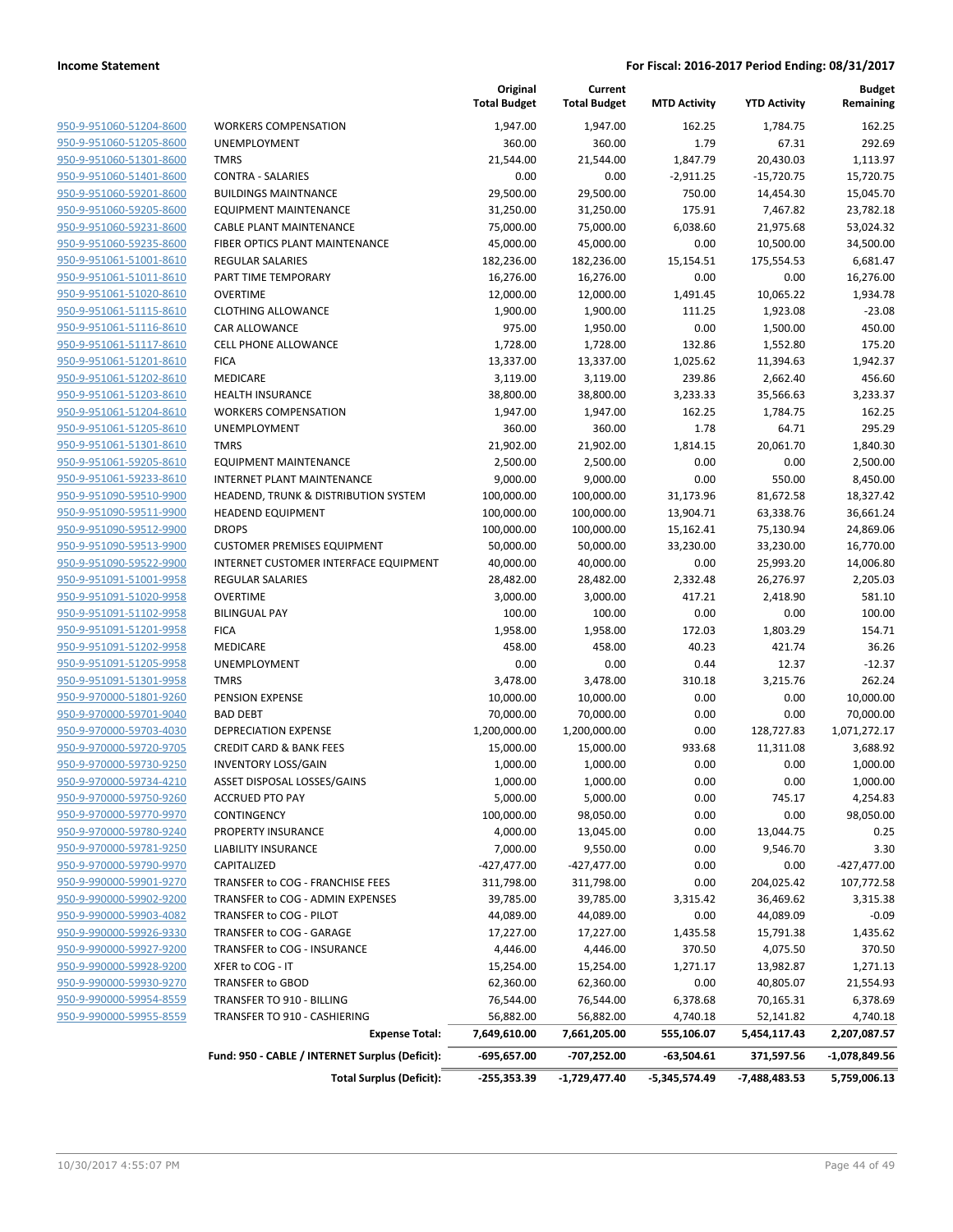# **Group Summary**

| <b>Account Type</b>                                                       | Original<br><b>Total Budget</b> | Current<br><b>Total Budget</b> | <b>MTD Activity</b>          | <b>YTD Activity</b>            | <b>Budget</b><br>Remaining   |
|---------------------------------------------------------------------------|---------------------------------|--------------------------------|------------------------------|--------------------------------|------------------------------|
|                                                                           |                                 |                                |                              |                                |                              |
| Fund: 100 - GENERAL FUND                                                  |                                 |                                |                              |                                |                              |
| Revenue<br>Expense                                                        | 22,345,380.25<br>23,436,084.83  | 22,459,380.25<br>23,436,084.83 | 1,115,320.80<br>1,720,653.61 | 19,123,862.79<br>20,248,329.79 | 3,335,517.46<br>3,187,755.04 |
| Fund: 100 - GENERAL FUND Surplus (Deficit):                               | $-1,090,704.58$                 | -976,704.58                    | $-605,332.81$                | -1,124,467.00                  | 147,762.42                   |
|                                                                           |                                 |                                |                              |                                |                              |
| Fund: 101 - MUNICIPAL COURT BUILDING SECURITY FEES                        |                                 |                                |                              |                                |                              |
| Revenue<br>Expense                                                        | 0.00<br>0.00                    | 0.00<br>0.00                   | 573.16<br>1.23               | 8,498.98<br>26.08              | $-8,498.98$<br>$-26.08$      |
| Fund: 101 - MUNICIPAL COURT BUILDING SECURITY FEES Surplus (Deficit):     | 0.00                            | 0.00                           | 571.93                       | 8,472.90                       | $-8,472.90$                  |
|                                                                           |                                 |                                |                              |                                |                              |
| Fund: 102 - MUNICIPAL COURT TECH FUND<br>Revenue                          | 0.00                            | 0.00                           | 745.14                       | 11.239.64                      | $-11,239.64$                 |
| Expense                                                                   | 0.00                            | 0.00                           | 0.53                         | 8.92                           | $-8.92$                      |
| Fund: 102 - MUNICIPAL COURT TECH FUND Surplus (Deficit):                  | 0.00                            | 0.00                           | 744.61                       | 11,230.72                      | $-11,230.72$                 |
|                                                                           |                                 |                                |                              |                                |                              |
| Fund: 103 - MUNICIPAL COURT CHILD SAFETY FUND<br>Revenue                  | 29,760.00                       | 29,760.00                      | 43.92                        | 21,244.64                      | 8,515.36                     |
| Expense                                                                   | 27,020.00                       | 27,020.00                      | 0.32                         | 19,644.70                      | 7,375.30                     |
| Fund: 103 - MUNICIPAL COURT CHILD SAFETY FUND Surplus (Deficit):          | 2,740.00                        | 2,740.00                       | 43.60                        | 1,599.94                       | 1,140.06                     |
| Fund: 110 - EXCHANGE BUILDING FUND                                        |                                 |                                |                              |                                |                              |
| Revenue                                                                   | 0.00                            | 0.00                           | 0.00                         | 12.61                          | $-12.61$                     |
| Expense                                                                   | 0.00                            | 0.00                           | $-324.76$                    | $-324.76$                      | 324.76                       |
| Fund: 110 - EXCHANGE BUILDING FUND Surplus (Deficit):                     | 0.00                            | 0.00                           | 324.76                       | 337.37                         | $-337.37$                    |
| <b>Fund: 111 - RECREATION ACTIVITIES FUND</b>                             |                                 |                                |                              |                                |                              |
| Revenue                                                                   | 261,265.00                      | 261,265.00                     | 16,288.27                    | 187,702.55                     | 73,562.45                    |
| Expense                                                                   | 254,267.00                      | 254,267.00                     | 3,051.82                     | 177,001.34                     | 77,265.66                    |
| Fund: 111 - RECREATION ACTIVITIES FUND Surplus (Deficit):                 | 6,998.00                        | 6,998.00                       | 13,236.45                    | 10,701.21                      | $-3,703.21$                  |
| <b>Fund: 112 - GUN RANGE FUND</b>                                         |                                 |                                |                              |                                |                              |
| Revenue                                                                   | 5,124.00                        | 5,124.00                       | 152.94                       | 3,842.26                       | 1,281.74                     |
| Expense                                                                   | 1,040.00                        | 1,040.00                       | 0.74                         | 636.33                         | 403.67                       |
| Fund: 112 - GUN RANGE FUND Surplus (Deficit):                             | 4,084.00                        | 4,084.00                       | 152.20                       | 3,205.93                       | 878.07                       |
| Fund: 113 - HOTEL / MOTEL OCCUPANCY TAX FUND                              |                                 |                                |                              |                                |                              |
| Revenue                                                                   | 541,200.00                      | 541,200.00                     | 38,143.08                    | 552,448.79                     | $-11,248.79$                 |
| Expense                                                                   | 470,205.00                      | 470,205.00                     | 24,963.38                    | 383,287.30                     | 86,917.70                    |
| Fund: 113 - HOTEL / MOTEL OCCUPANCY TAX FUND Surplus (Deficit):           | 70,995.00                       | 70,995.00                      | 13,179.70                    | 169,161.49                     | -98,166.49                   |
| Fund: 114 - VENUE MANAGEMENT FUND                                         |                                 |                                |                              |                                |                              |
| Revenue                                                                   | 252,443.00                      | 252,443.00                     | 12,785.67                    | 145,330.41                     | 107,112.59                   |
| Expense                                                                   | 246,577.00                      | 246,577.00                     | 18,498.42                    | 216,903.21                     | 29,673.79                    |
| Fund: 114 - VENUE MANAGEMENT FUND Surplus (Deficit):                      | 5,866.00                        | 5,866.00                       | $-5,712.75$                  | $-71,572.80$                   | 77,438.80                    |
| Fund: 116 - ROADWAY IMPACT FEE 1                                          |                                 |                                |                              |                                |                              |
| Revenue                                                                   | 0.00                            | 0.00                           | 5.80                         | 28.52                          | $-28.52$                     |
| Expense                                                                   | 0.00                            | 0.00                           | 0.34                         | 7.56                           | $-7.56$                      |
| Fund: 116 - ROADWAY IMPACT FEE 1 Surplus (Deficit):                       | 0.00                            | 0.00                           | 5.46                         | 20.96                          | $-20.96$                     |
| Fund: 117 - ROADWAY IMPACT FEE 2                                          |                                 |                                |                              |                                |                              |
| Revenue                                                                   | 0.00                            | 0.00                           | 0.03                         | 0.14                           | $-0.14$                      |
| Fund: 117 - ROADWAY IMPACT FEE 2 Total:                                   | 0.00                            | 0.00                           | 0.03                         | 0.14                           | -0.14                        |
| Fund: 118 - ROADWAY IMPACT FEE 3                                          |                                 |                                |                              |                                |                              |
| Revenue                                                                   | 0.00                            | 0.00                           | 0.05                         | 0.25                           | $-0.25$                      |
| Expense                                                                   | 0.00                            | 0.00                           | 0.00                         | 0.03                           | $-0.03$                      |
| Fund: 118 - ROADWAY IMPACT FEE 3 Surplus (Deficit):                       | 0.00                            | 0.00                           | 0.05                         | 0.22                           | -0.22                        |
| <b>Fund: 123 - PTRAIN - POLICE REIMBURSEMENT GRANTS &amp; CONT EDUCAT</b> |                                 |                                |                              |                                |                              |
| Revenue                                                                   | 0.00                            | 0.00                           | 4.32                         | 4,695.98                       | $-4,695.98$                  |
| Expense                                                                   | 0.00                            | 0.00                           | 0.25                         | 1,701.44                       | $-1,701.44$                  |
| Fund: 123 - PTRAIN - POLICE REIMBURSEMENT GRANTS & CONT EDUCAT Surp       | 0.00                            | 0.00                           | 4.07                         | 2,994.54                       | $-2,994.54$                  |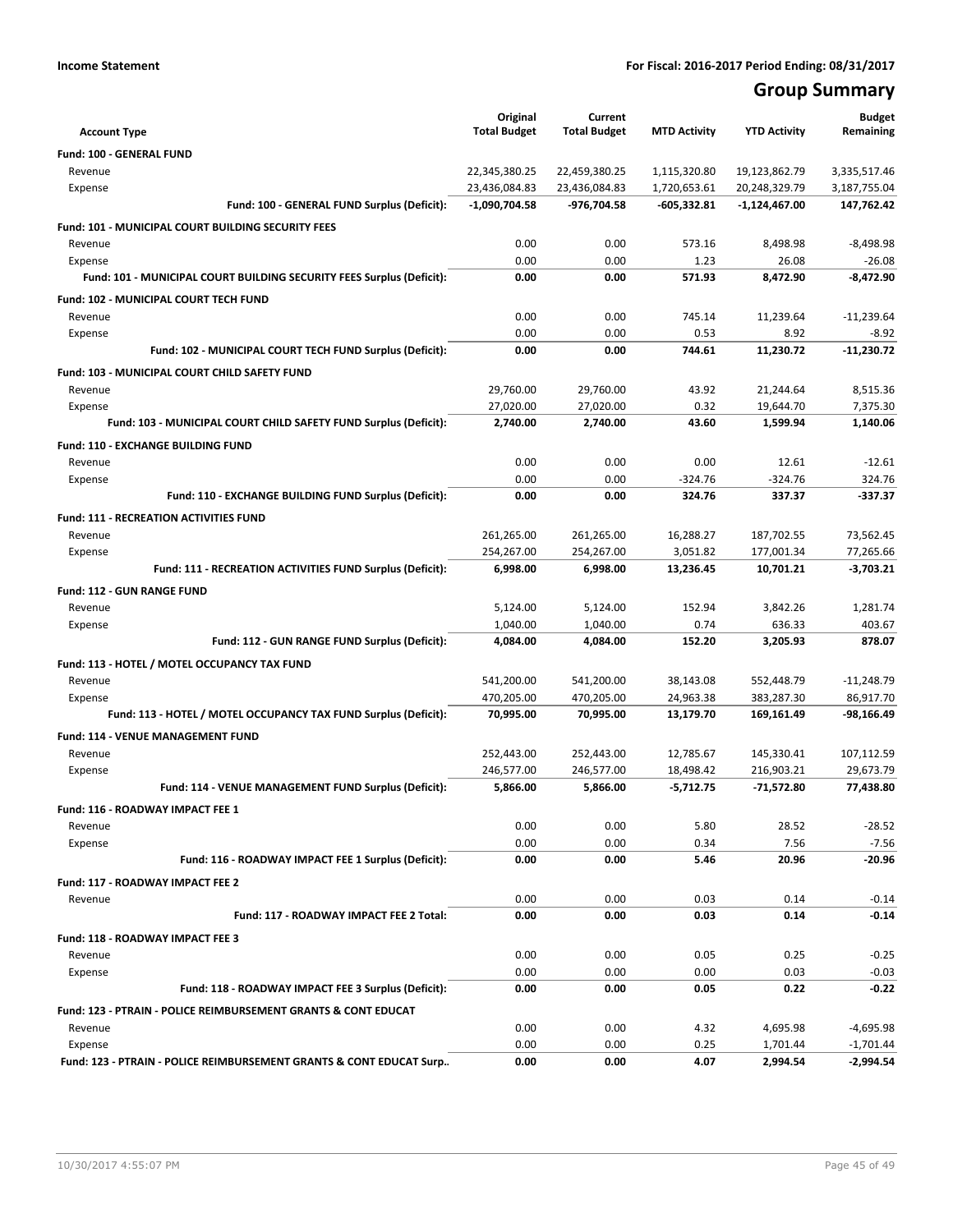|                                                                            | Original                   | Current                       |                             |                               | <b>Budget</b>               |
|----------------------------------------------------------------------------|----------------------------|-------------------------------|-----------------------------|-------------------------------|-----------------------------|
| <b>Account Type</b>                                                        | <b>Total Budget</b>        | <b>Total Budget</b>           | <b>MTD Activity</b>         | <b>YTD Activity</b>           | Remaining                   |
| <b>Fund: 126 - TIFMAS MOBILIZATION</b>                                     |                            |                               |                             |                               |                             |
| Expense                                                                    | 0.00                       | 0.00                          | 0.00                        | 99.99                         | -99.99                      |
| Fund: 126 - TIFMAS MOBILIZATION Total:                                     | 0.00                       | 0.00                          | 0.00                        | 99.99                         | $-99.99$                    |
| <b>Fund: 140 - DEBT SERVICE FUND</b>                                       |                            |                               |                             |                               |                             |
| Revenue                                                                    | 6,115,875.00               | 6,115,875.00                  | 152,948.46                  | 5,985,115.57                  | 130,759.43                  |
| Expense                                                                    | 6,081,646.00               | 6,081,646.00                  | 716,812.52                  | 6,083,450.78                  | $-1,804.78$                 |
| Fund: 140 - DEBT SERVICE FUND Surplus (Deficit):                           | 34,229.00                  | 34,229.00                     | -563,864.06                 | $-98,335.21$                  | 132,564.21                  |
| Fund: 160 - GENERAL CAPITAL IMPROVEMENT FUND                               |                            |                               |                             |                               |                             |
| Revenue                                                                    | 2,090,400.00               | 2,090,400.00                  | 427,910.84                  | $-300,790.51$                 | 2,391,190.51                |
| Expense<br>Fund: 160 - GENERAL CAPITAL IMPROVEMENT FUND Surplus (Deficit): | 1,761,300.00<br>329,100.00 | 3,329,424.01<br>-1,239,024.01 | 533,529.30<br>$-105,618.46$ | 4,231,657.00<br>-4,532,447.51 | -902,232.99<br>3,293,423.50 |
|                                                                            |                            |                               |                             |                               |                             |
| Fund: 161 - STREET CONSTRUCTION FUND                                       |                            |                               |                             |                               |                             |
| Revenue<br>Expense                                                         | 0.00<br>0.00               | 0.00<br>0.00                  | 373.32<br>21.89             | 1,836.34<br>336.34            | $-1,836.34$<br>$-336.34$    |
| Fund: 161 - STREET CONSTRUCTION FUND Surplus (Deficit):                    | 0.00                       | 0.00                          | 351.43                      | 1,500.00                      | $-1,500.00$                 |
|                                                                            |                            |                               |                             |                               |                             |
| Fund: 164 - 2013 CO CAPITAL FUND<br>Revenue                                | 0.00                       | 0.00                          | 15.65                       | 159.76                        | $-159.76$                   |
| Expense                                                                    | 0.00                       | 0.00                          | 0.82                        | 5.63                          | $-5.63$                     |
| Fund: 164 - 2013 CO CAPITAL FUND Surplus (Deficit):                        | 0.00                       | 0.00                          | 14.83                       | 154.13                        | $-154.13$                   |
| Fund: 165 - 2014 GO FUND                                                   |                            |                               |                             |                               |                             |
| Revenue                                                                    | 0.00                       | 0.00                          | 2,324.15                    | 36,678.69                     | -36,678.69                  |
| Expense                                                                    | 0.00                       | 20,000.00                     | 414,795.00                  | 3,121,791.39                  | -3,101,791.39               |
| Fund: 165 - 2014 GO FUND Surplus (Deficit):                                | 0.00                       | $-20,000.00$                  | -412,470.85                 | $-3,085,112.70$               | 3,065,112.70                |
| <b>Fund: 170 - LAW ENFORCEMENT GRANT - CAPITAL PURCHASES</b>               |                            |                               |                             |                               |                             |
| Revenue                                                                    | 0.00                       | 30,000.00                     | 0.00                        | 30,000.00                     | 0.00                        |
| Expense                                                                    | 0.00                       | 30,000.00                     | 0.00                        | 30,000.00                     | 0.00                        |
| Fund: 170 - LAW ENFORCEMENT GRANT - CAPITAL PURCHASES Surplus (Defici      | 0.00                       | 0.00                          | 0.00                        | 0.00                          | 0.00                        |
| <b>Fund: 171 - MAIN STREET SPECIAL REVENUE</b>                             |                            |                               |                             |                               |                             |
| Revenue                                                                    | 0.00                       | 25,000.00                     | 0.00                        | 25,000.00                     | 0.00                        |
| Expense                                                                    | 0.00                       | 25,000.00                     | 0.00                        | 13,875.00                     | 11,125.00                   |
| Fund: 171 - MAIN STREET SPECIAL REVENUE Surplus (Deficit):                 | 0.00                       | 0.00                          | 0.00                        | 11,125.00                     | $-11,125.00$                |
| <b>Fund: 172 - MINOR GRANTS FUND</b>                                       |                            |                               |                             |                               |                             |
| Revenue                                                                    | 0.00                       | 25,000.00                     | 0.00                        | 51,219.92                     | $-26,219.92$                |
| Expense                                                                    | 0.00                       | 25,000.00                     | 5,243.95                    | 52,705.83                     | $-27,705.83$                |
| Fund: 172 - MINOR GRANTS FUND Surplus (Deficit):                           | 0.00                       | 0.00                          | $-5,243.95$                 | $-1,485.91$                   | 1,485.91                    |
| Fund: 174 - FEMA GRANT                                                     |                            |                               |                             |                               |                             |
| Revenue                                                                    | 0.00                       | 0.00                          | 0.00                        | 182,810.00                    | $-182,810.00$               |
| Expense                                                                    | 0.00                       | 0.00                          | 0.00                        | 182,740.00                    | $-182,740.00$               |
| Fund: 174 - FEMA GRANT Surplus (Deficit):                                  | 0.00                       | 0.00                          | 0.00                        | 70.00                         | $-70.00$                    |
| Fund: 175 - JUSTICE ASSISTANCE GRANT - JAG                                 |                            |                               |                             |                               |                             |
| Revenue                                                                    | 0.00                       | 0.00                          | 0.00                        | 6,165.00                      | $-6,165.00$                 |
| Expense                                                                    | 0.00                       | 0.00                          | 0.00                        | 6,165.00                      | $-6,165.00$                 |
| Fund: 175 - JUSTICE ASSISTANCE GRANT - JAG Surplus (Deficit):              | 0.00                       | 0.00                          | 0.00                        | 0.00                          | 0.00                        |
| Fund: 190 - FIXED ASSETS                                                   |                            |                               |                             |                               |                             |
| Expense                                                                    | 0.00                       | 0.00                          | 0.00                        | $-134,526.72$                 | 134,526.72                  |
| Fund: 190 - FIXED ASSETS Total:                                            | 0.00                       | 0.00                          | 0.00                        | $-134,526.72$                 | 134,526.72                  |
| Fund: 200 - WATER / WASTEWATER FUND                                        |                            |                               |                             |                               |                             |
| Revenue                                                                    | 12,628,222.00              | 12,628,222.00                 | 1,089,072.01                | 11,416,193.91                 | 1,212,028.09                |
| Expense                                                                    | 14,820,349.08              | 14,820,349.08                 | 1,278,844.81                | 12,941,316.36                 | 1,879,032.72                |
| Fund: 200 - WATER / WASTEWATER FUND Surplus (Deficit):                     | $-2,192,127.08$            | $-2,192,127.08$               | -189,772.80                 | $-1,525,122.45$               | -667,004.63                 |
| <b>Fund: 210 - WATER IMPACT FEES</b>                                       |                            |                               |                             |                               |                             |
| Revenue                                                                    | 0.00                       | 0.00                          | 0.02                        | 0.09                          | $-0.09$                     |
| Fund: 210 - WATER IMPACT FEES Total:                                       | 0.00                       | 0.00                          | 0.02                        | 0.09                          | $-0.09$                     |
| <b>Fund: 211 - WASTEWATER IMPACT FEES</b>                                  |                            |                               |                             |                               |                             |
| Revenue                                                                    | 0.00                       | 0.00                          | 0.82                        | 4.26                          | $-4.26$                     |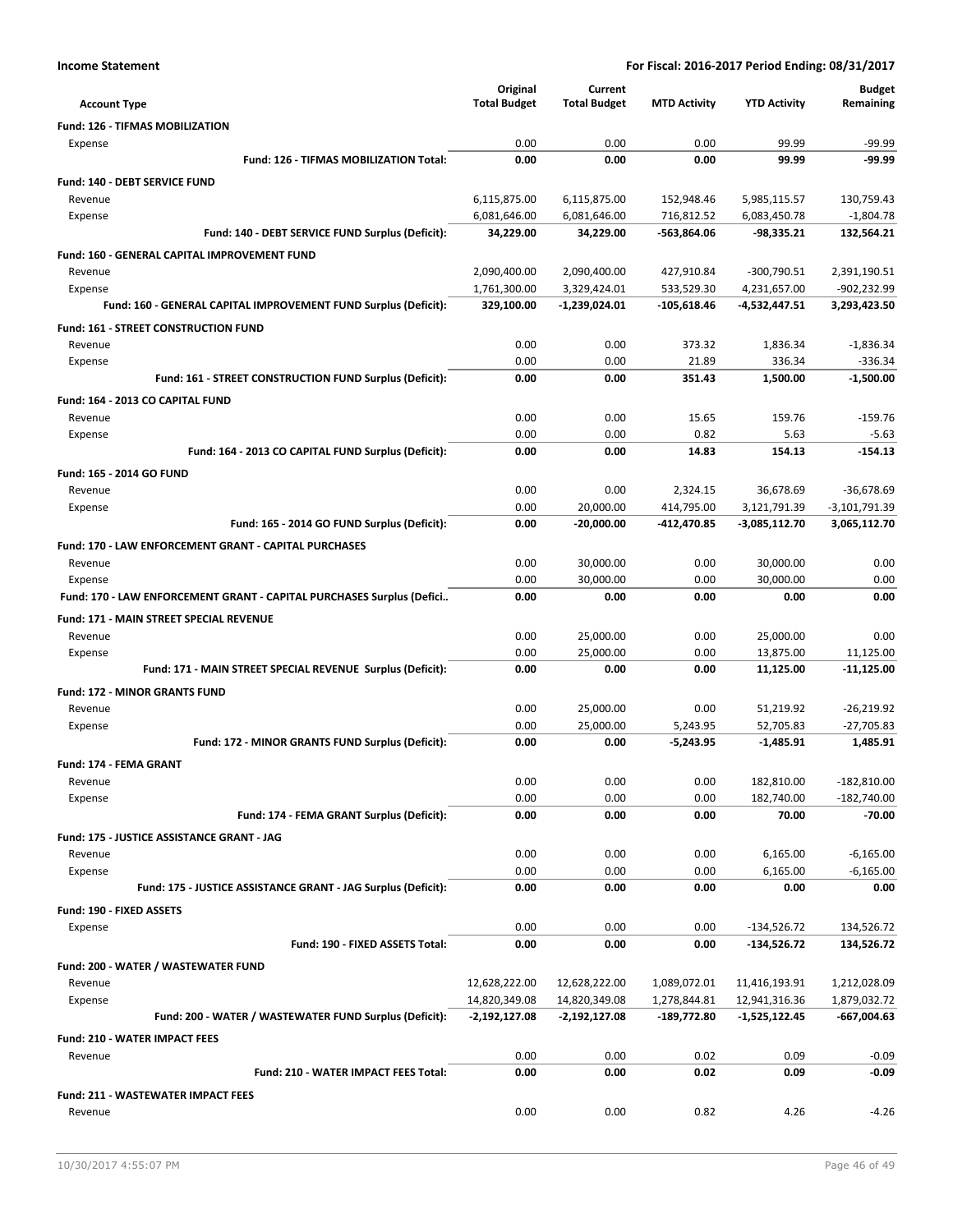|                                                         | Original            | Current             |                     |                     | <b>Budget</b> |
|---------------------------------------------------------|---------------------|---------------------|---------------------|---------------------|---------------|
| <b>Account Type</b>                                     | <b>Total Budget</b> | <b>Total Budget</b> | <b>MTD Activity</b> | <b>YTD Activity</b> | Remaining     |
| Expense                                                 | 0.00                | 0.00                | 0.05                | 136.70              | $-136.70$     |
| Fund: 211 - WASTEWATER IMPACT FEES Surplus (Deficit):   | 0.00                | 0.00                | 0.77                | $-132.44$           | 132.44        |
| Fund: 216 - UTILIITY CIP FUND                           |                     |                     |                     |                     |               |
| Revenue                                                 | 2,967,447.00        | 2,967,447.00        | 249,325.05          | 2,726,679.43        | 240,767.57    |
| Expense                                                 | 225,000.00          | 225,000.00          | 34,720.72           | 427,767.91          | -202,767.91   |
| Fund: 216 - UTILIITY CIP FUND Surplus (Deficit):        | 2,742,447.00        | 2,742,447.00        | 214,604.33          | 2,298,911.52        | 443,535.48    |
| <b>Fund: 217 - WASTEWATER RECLAMATION FUND</b>          |                     |                     |                     |                     |               |
| Revenue                                                 | 0.00                | 0.00                | 626.17              | 4,660.22            | $-4,660.22$   |
| Fund: 217 - WASTEWATER RECLAMATION FUND Total:          | 0.00                | 0.00                | 626.17              | 4,660.22            | -4,660.22     |
| Fund: 300 - AIRPORT FUND                                |                     |                     |                     |                     |               |
| Revenue                                                 | 655,344.00          | 655,344.00          | 44,903.24           | 669,694.73          | $-14,350.73$  |
| Expense                                                 | 181,200.00          | 181,200.00          | 11,527.07           | 148,245.25          | 32,954.75     |
| Fund: 300 - AIRPORT FUND Surplus (Deficit):             | 474,144.00          | 474,144.00          | 33,376.17           | 521,449.48          | -47,305.48    |
| Fund: 320 - AIRPORT TXDOT GRANT                         |                     |                     |                     |                     |               |
| Revenue                                                 | 0.00                | 0.00                | 0.00                | 200,000.00          | $-200,000.00$ |
| Fund: 320 - AIRPORT TXDOT GRANT Total:                  | 0.00                | 0.00                | 0.00                | 200,000.00          | -200,000.00   |
| Fund: 360 - AIRPORT CAPITAL FUND                        |                     |                     |                     |                     |               |
| Revenue                                                 | 301,500.00          | 301,500.00          | 872.29              | 851,366.07          | -549,866.07   |
| Expense                                                 | 501,200.00          | 501,200.00          | 137,922.21          | 191,514.73          | 309,685.27    |
| Fund: 360 - AIRPORT CAPITAL FUND Surplus (Deficit):     | -199,700.00         | -199,700.00         | -137,049.92         | 659,851.34          | $-859,551.34$ |
| <b>Fund: 362 - AIRPORT FBO FUEL</b>                     |                     |                     |                     |                     |               |
| Revenue                                                 | 0.00                | 0.00                | 38,921.83           | 458,396.89          | -458,396.89   |
| Expense                                                 | 0.00                | 0.00                | 1,338.64            | 378,720.02          | -378,720.02   |
| Fund: 362 - AIRPORT FBO FUEL Surplus (Deficit):         | 0.00                | 0.00                | 37,583.19           | 79,676.87           | -79,676.87    |
| Fund: 400 - GOLF FUND                                   |                     |                     |                     |                     |               |
| Revenue                                                 | 272,528.00          | 272,528.00          | 17,481.12           | 222,640.30          | 49,887.70     |
| Expense                                                 | 238,612.00          | 238,612.00          | 20,099.66           | 201,874.90          | 36,737.10     |
| Fund: 400 - GOLF FUND Surplus (Deficit):                | 33,916.00           | 33,916.00           | $-2,618.54$         | 20,765.40           | 13,150.60     |
| <b>Fund: 500 - SANITATION FUND</b>                      |                     |                     |                     |                     |               |
| Revenue                                                 | 3,783,204.00        | 3,783,204.00        | 328,569.28          | 3,650,942.55        | 132,261.45    |
| Expense                                                 | 3,514,606.33        | 3,514,606.33        | 312,442.54          | 2,909,128.42        | 605,477.91    |
| Fund: 500 - SANITATION FUND Surplus (Deficit):          | 268,597.67          | 268,597.67          | 16,126.74           | 741,814.13          | -473,216.46   |
| Fund: 601 - CENTRAL SERVICE FUND                        |                     |                     |                     |                     |               |
| Revenue                                                 | 813,206.00          | 813,206.00          | 67,767.17           | 745,438.87          | 67,767.13     |
| Expense                                                 | 875,620.40          | 875,620.40          | 76,151.28           | 784,748.41          | 90,871.99     |
| Fund: 601 - CENTRAL SERVICE FUND Surplus (Deficit):     | $-62,414.40$        | $-62,414.40$        | $-8,384.11$         | -39,309.54          | $-23,104.86$  |
| Fund: 602 - INSURANCE FUND                              |                     |                     |                     |                     |               |
| Revenue                                                 | 4,921,219.00        | 4,921,219.00        | 414,296.29          | 4,561,613.37        | 359,605.63    |
| Expense                                                 | 5,582,794.00        | 5,582,794.00        | 433,548.90          | 5,746,537.43        | $-163,743.43$ |
| Fund: 602 - INSURANCE FUND Surplus (Deficit):           | $-661,575.00$       | $-661,575.00$       | $-19,252.61$        | -1,184,924.06       | 523,349.06    |
| Fund: 604 - MIS FUND                                    |                     |                     |                     |                     |               |
| Revenue                                                 | 808,151.00          | 808,151.00          | 67,345.92           | 740,805.12          | 67,345.88     |
| Expense                                                 | 850,672.00          | 850,672.00          | 35,102.90           | 698,448.18          | 152,223.82    |
| Fund: 604 - MIS FUND Surplus (Deficit):                 | -42,521.00          | -42,521.00          | 32,243.02           | 42,356.94           | -84,877.94    |
| <b>Fund: 660 - VEHICLE REPLACEMENT FUND</b>             |                     |                     |                     |                     |               |
| Revenue                                                 | 379,430.00          | 379,430.00          | 31,665.50           | 408,626.49          | $-29,196.49$  |
| Expense                                                 | 229,830.00          | 229,830.00          | 5,422.78            | 257,794.40          | $-27,964.40$  |
| Fund: 660 - VEHICLE REPLACEMENT FUND Surplus (Deficit): | 149,600.00          | 149,600.00          | 26,242.72           | 150,832.09          | -1,232.09     |
| Fund: 800 - SPENCE FUND                                 |                     |                     |                     |                     |               |
| Revenue                                                 | 4,800.00            | 4,800.00            | 484.68              | 7,067.12            | $-2,267.12$   |
| Expense                                                 | 600.00              | 600.00              | 50.00               | 550.00              | 50.00         |
| Fund: 800 - SPENCE FUND Surplus (Deficit):              | 4,200.00            | 4,200.00            | 434.68              | 6,517.12            | -2,317.12     |
| Fund: 801 - JONES LIBRARY TRUST                         |                     |                     |                     |                     |               |
| Revenue                                                 | 0.00                | 0.00                | 6.81                | 33.50               | $-33.50$      |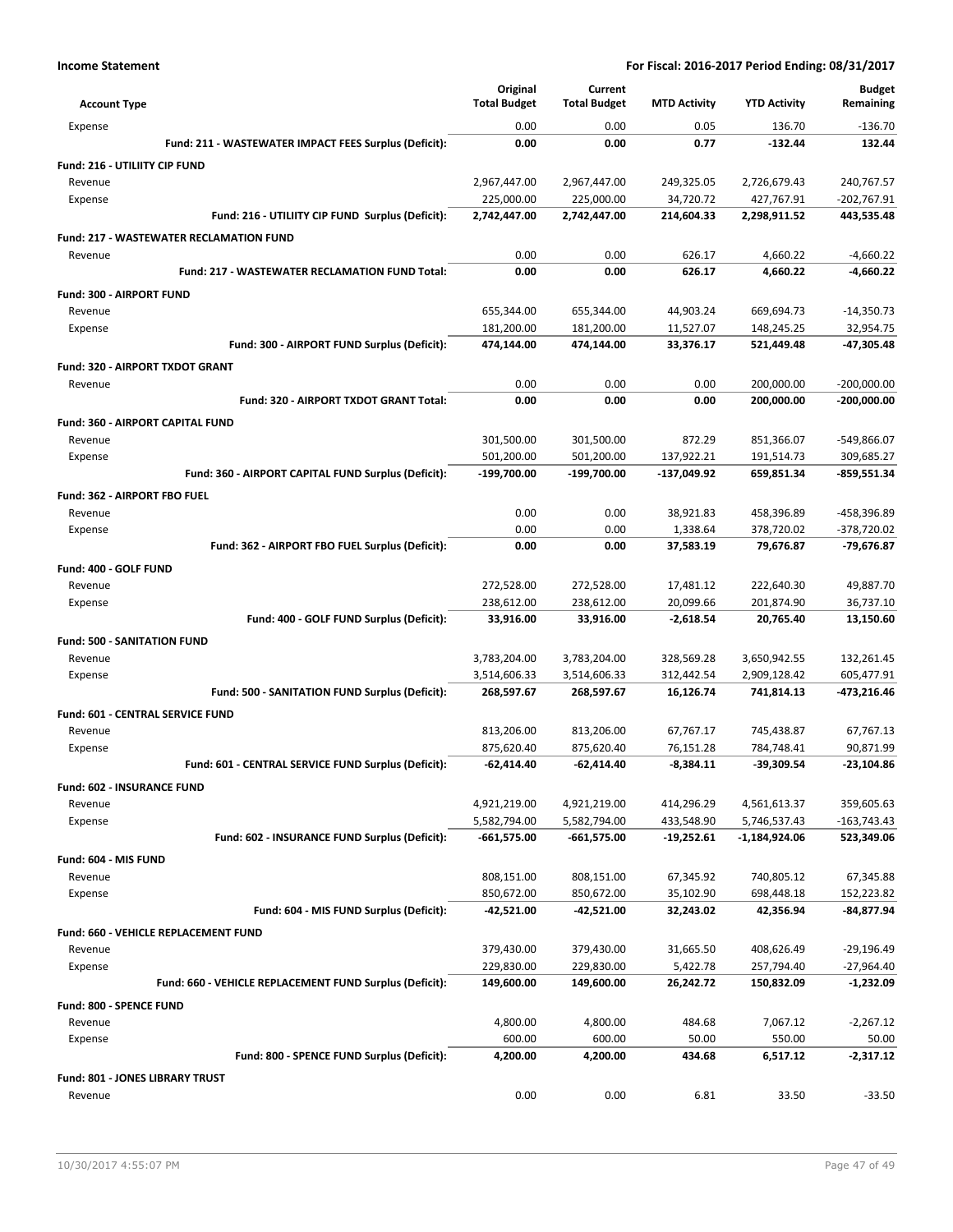|                                                                            | Original            | Current             |                     |                     | <b>Budget</b>   |
|----------------------------------------------------------------------------|---------------------|---------------------|---------------------|---------------------|-----------------|
| <b>Account Type</b>                                                        | <b>Total Budget</b> | <b>Total Budget</b> | <b>MTD Activity</b> | <b>YTD Activity</b> | Remaining       |
| Expense                                                                    | 0.00                | 0.00                | 0.40                | 9.68                | $-9.68$         |
| Fund: 801 - JONES LIBRARY TRUST Surplus (Deficit):                         | 0.00                | 0.00                | 6.41                | 23.82               | $-23.82$        |
| Fund: 809 - GREENVILLE IDC (L-3)                                           |                     |                     |                     |                     |                 |
| Revenue                                                                    | 0.00                | 0.00                | 582,696.24          | 4,533,247.43        | $-4,533,247.43$ |
| Expense                                                                    | 0.00                | 0.00                | 582,696.24          | 4,533,247.43        | $-4,533,247.43$ |
| Fund: 809 - GREENVILLE IDC (L-3) Surplus (Deficit):                        | 0.00                | 0.00                | 0.00                | 0.00                | 0.00            |
| <b>Fund: 810 - SEIZURE FUNDS - STATE RULES</b>                             |                     |                     |                     |                     |                 |
| Revenue                                                                    | 806.00              | 806.00              | 115.87              | 9,937.94            | $-9,131.94$     |
| Expense                                                                    | 600.00              | 600.00              | 6.78                | 75,933.47           | $-75,333.47$    |
| Fund: 810 - SEIZURE FUNDS - STATE RULES Surplus (Deficit):                 | 206.00              | 206.00              | 109.09              | $-65,995.53$        | 66,201.53       |
| Fund: 811 - SEIZURE FUNDS - FED RULES                                      |                     |                     |                     |                     |                 |
| Revenue                                                                    | 709.00              | 709.00              | 6,057.86            | 15,786.61           | $-15,077.61$    |
| Expense                                                                    | 300.00              | 300.00              | 3.78                | 3,311.73            | $-3,011.73$     |
| Fund: 811 - SEIZURE FUNDS - FED RULES Surplus (Deficit):                   | 409.00              | 409.00              | 6,054.08            | 12,474.88           | $-12,065.88$    |
| Fund: 820 - TIRZ FUND (Tax Increment Reinvestment Zone)                    |                     |                     |                     |                     |                 |
| Revenue                                                                    | 595,648.00          | 595,648.00          | 1,140.69            | 421,227.48          | 174,420.52      |
| Expense                                                                    | 7,100.00            | 7,100.00            | 31.84               | 261,223.45          | $-254, 123.45$  |
| Fund: 820 - TIRZ FUND (Tax Increment Reinvestment Zone) Surplus (Deficit): | 588,548.00          | 588,548.00          | 1,108.85            | 160,004.03          | 428,543.97      |
| Fund: 899 - POOLED CASH                                                    |                     |                     |                     |                     |                 |
| Revenue                                                                    | 0.00                | 0.00                | $-0.02$             | $-0.02$             | 0.02            |
| Fund: 899 - POOLED CASH Total:                                             | 0.00                | 0.00                | $-0.02$             | $-0.02$             | 0.02            |
|                                                                            |                     |                     |                     |                     |                 |
| Fund: 910 - ELECTRIC OPERATING FUND<br>Revenue                             | 59,415,205.00       | 59,415,205.00       | 4,919,414.01        | 45,534,973.19       | 13,880,231.81   |
| Expense                                                                    | 59,465,034.00       | 59,453,439.00       | 7,200,768.47        | 46,626,288.45       | 12,827,150.55   |
| Fund: 910 - ELECTRIC OPERATING FUND Surplus (Deficit):                     | -49,829.00          | $-38,234.00$        | $-2,281,354.46$     | $-1,091,315.26$     | 1,053,081.26    |
|                                                                            |                     |                     |                     |                     |                 |
| <b>Fund: 911 - ELECTRIC DEBT REDUCTION</b>                                 |                     |                     |                     |                     |                 |
| Revenue<br>Fund: 911 - ELECTRIC DEBT REDUCTION Total:                      | 850.00              | 850.00              | 1,257.65            | 4,750.66            | $-3,900.66$     |
|                                                                            | 850.00              | 850.00              | 1,257.65            | 4,750.66            | $-3,900.66$     |
| Fund: 912 - ELECTRIC DEBT SERVICE                                          |                     |                     |                     |                     |                 |
| Revenue                                                                    | 3,840,000.00        | 3,840,000.00        | 320,000.00          | 3,520,000.00        | 320,000.00      |
| Expense                                                                    | 3,817,880.00        | 3,817,880.00        | 1,663,839.52        | 3,819,109.04        | $-1,229.04$     |
| Fund: 912 - ELECTRIC DEBT SERVICE Surplus (Deficit):                       | 22,120.00           | 22,120.00           | $-1,343,839.52$     | -299,109.04         | 321,229.04      |
| <b>Fund: 913 - ELECTRIC CONSTRUCTION FUND</b>                              |                     |                     |                     |                     |                 |
| Revenue                                                                    | 125.00              | 125.00              | 41.97               | 158.51              | $-33.51$        |
| Fund: 913 - ELECTRIC CONSTRUCTION FUND Total:                              | 125.00              | 125.00              | 41.97               | 158.51              | $-33.51$        |
| Fund: 950 - CABLE / INTERNET                                               |                     |                     |                     |                     |                 |
| Revenue                                                                    | 6,953,953.00        | 6,953,953.00        | 491,601.46          | 5,825,714.99        | 1,128,238.01    |
| Expense                                                                    | 7,649,610.00        | 7,661,205.00        | 555,106.07          | 5,454,117.43        | 2,207,087.57    |
| Fund: 950 - CABLE / INTERNET Surplus (Deficit):                            | $-695,657.00$       | -707,252.00         | $-63,504.61$        | 371,597.56          | $-1,078,849.56$ |
| <b>Total Surplus (Deficit):</b>                                            | $-255,353.39$       | $-1,729,477.40$     | -5,345,574.49       | $-7,488,483.53$     | 5,759,006.13    |